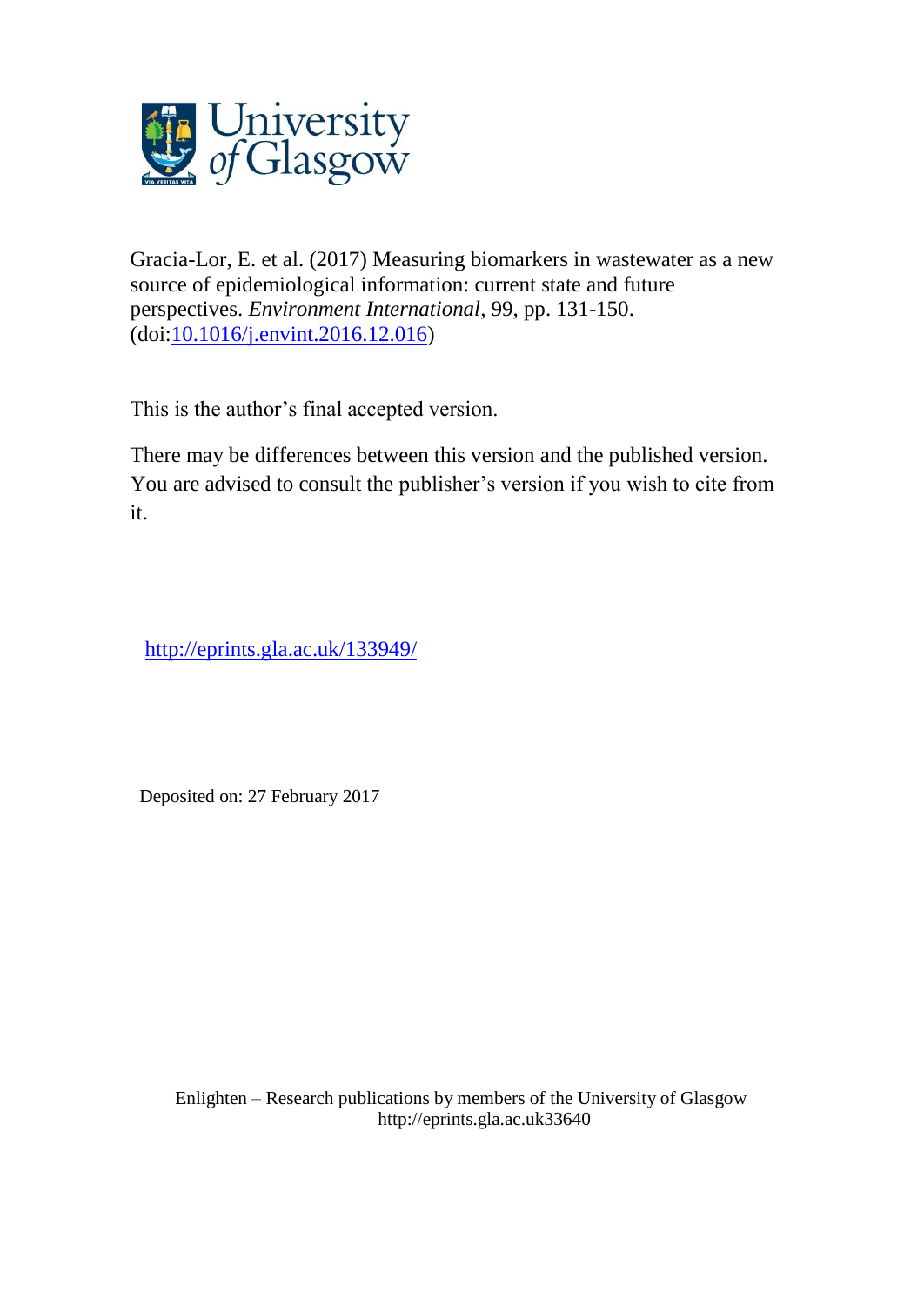# 1 **Measuring biomarkers in wastewater as a new source of epidemiological**  2 **information: current state and future perspectives**

3

# 4 **AUTHORS:**

| 5              | Emma Gracia-Lor <sup>a,b*</sup> , Sara Castiglioni <sup>b</sup> , Richard Bade <sup>a</sup> , Frederic Been <sup>c</sup> , Erika Castrignanò <sup>d</sup> , Adrian                  |
|----------------|-------------------------------------------------------------------------------------------------------------------------------------------------------------------------------------|
| 6              | Covaci <sup>c</sup> , Iria González-Mariño <sup>b</sup> , Evroula Hapeshi <sup>e</sup> , Barbara Kasprzyk-Hordern <sup>d</sup> , Juliet Kinyua <sup>c</sup> ,                       |
| $\overline{7}$ | Foon Yin Lai <sup>c</sup> , Thomas Letzel <sup>f</sup> , Luigi Lopardo <sup>d</sup> , Markus R. Meyer <sup>g</sup> , Jake O'Brien <sup>h</sup> , Pedram Ramin <sup>i</sup> ,        |
| 8              | Nikolaos I. Rousis <sup>b</sup> , Axel Rydevik <sup>d</sup> , Yeonsuk Ryu <sup>j</sup> , Miguel M. Santos <sup>k, 1</sup> , Ivan Senta <sup>m</sup> , Nikolaos S.                   |
| 9              | Thomaidis <sup>n</sup> , Sofia Veloutsou <sup>f</sup> , Zhugen Yang <sup>o</sup> , Ettore Zuccato <sup>b</sup> , Lubertus Bijlsma <sup>a</sup>                                      |
| 10<br>11<br>12 | <sup>a</sup> Research Institute for Pesticides and Water, Universitat Jaume I, Castellon, Spain                                                                                     |
| 13<br>14       | <sup>b</sup> IRCCS-Istituto di Ricerche Farmacologiche "Mario Negri", Department of Environmental Health<br>Sciences, Milan, Italy                                                  |
| 15             | <sup>c</sup> Toxicological Center, University of Antwerp, 2610 Wilrijk, Belgium                                                                                                     |
| 16             | <sup>d</sup> Deparment of Chemistry, Faculty of Science, University of Bath, Bath BA2 7AY, UK                                                                                       |
| 17<br>18       | <sup>e</sup> NIREAS-International Water Research Center, University of Cyprus, P.O. Box 20537, 1678<br>Nicosia, Cyprus                                                              |
| 19<br>20       | <sup>f</sup> Analytical Group, Chair of Urban Water Systems Engineering, Technical University of Munich,<br>Germany                                                                 |
| 21<br>22       | <sup>g</sup> Department of Experimental and Clinical Toxicology, Institute of Experimental and Clinical<br>Pharmacology and Toxicology, Saarland University, 66421 Homburg, Germany |
| 23<br>24       | <sup>h</sup> National Research Center for Environmental Toxicology, The University of Queensland, Coopers<br>Plains, QLD 4108, Australia                                            |
| 25             | <sup>i</sup> Dept. of Environmental Engineering, Technical University of Denmark, Denmark                                                                                           |
| 26             | <sup>j</sup> Ecotoxicology and Risk Assessment, Norwegian Institute for Water Research, Oslo, Norway                                                                                |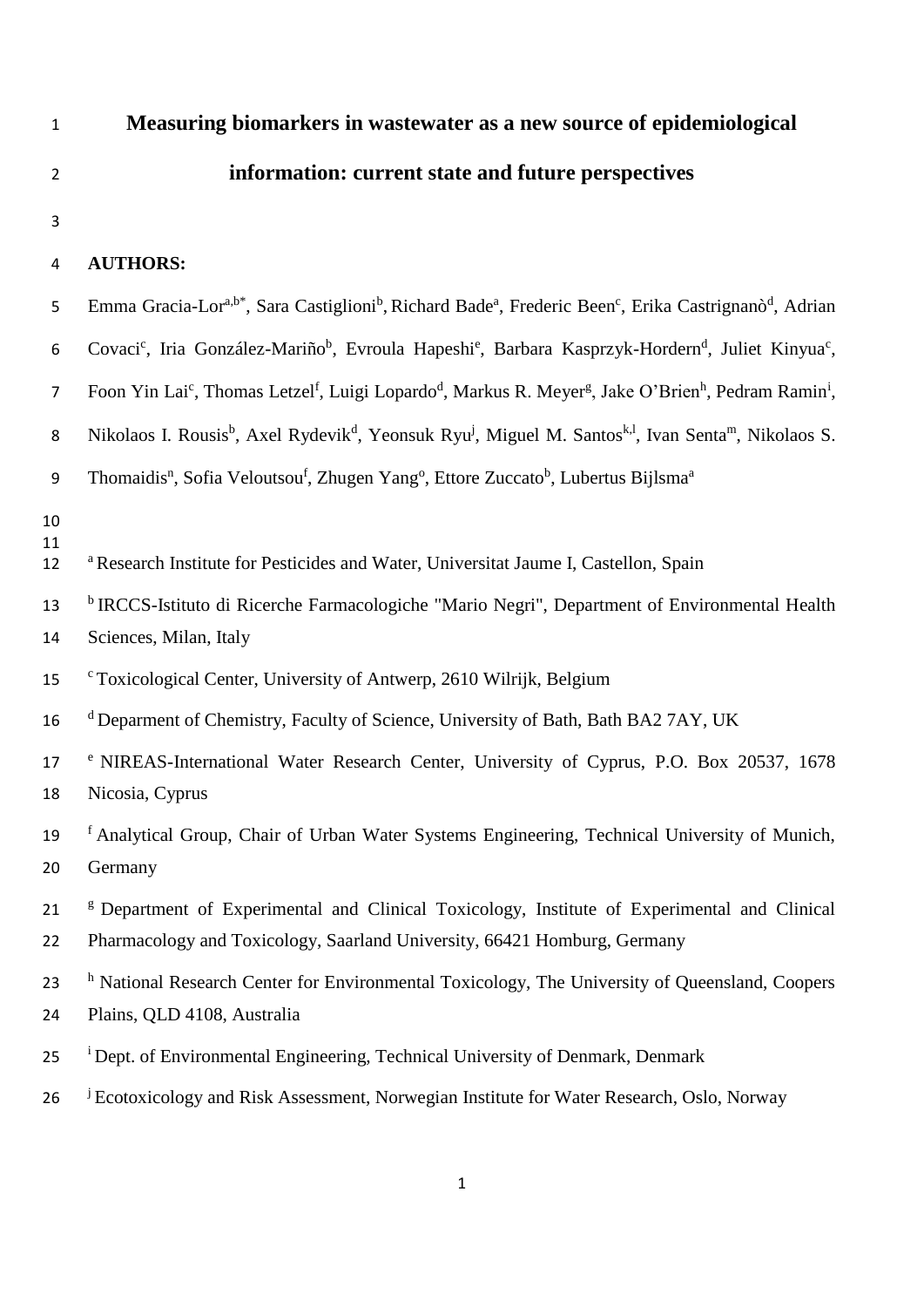| 27<br>28 | <sup>k</sup> CIMAR/CIIMAR, LA-Interdisciplinary Centre for marine and Environmental Research,<br>University of Porto, Portugal                                                |  |  |  |  |  |  |
|----------|-------------------------------------------------------------------------------------------------------------------------------------------------------------------------------|--|--|--|--|--|--|
| 29<br>30 | <sup>1</sup> FCUP—Dept of Biology, Faculty of Sciences, University of Porto, Rua do Campo Alegre, 4169-<br>007 Porto, Portugal                                                |  |  |  |  |  |  |
| 31       | <sup>m</sup> Rudjer Boskovic Institute, Zagreb, Croatia                                                                                                                       |  |  |  |  |  |  |
| 32<br>33 | <sup>n</sup> Laboratory of Analytical Chemistry, Department of Chemistry, National and Kapodistrian<br>University of Athens, Panepistimiopolis Zografou, 15771 Athens, Greece |  |  |  |  |  |  |
| 34<br>35 | <sup>o</sup> Division of Biomedical Engineering, School of Engineering, University of Glasgow, G128LT<br>Glasgow, United Kingdom                                              |  |  |  |  |  |  |
| 36<br>37 |                                                                                                                                                                               |  |  |  |  |  |  |
| 38       | * Corresponding author: Emma Gracia-Lor                                                                                                                                       |  |  |  |  |  |  |
| 39       | E-mail: <u>lor@uji.es; emma.gracialor@marionegri.it</u>                                                                                                                       |  |  |  |  |  |  |
| 40       |                                                                                                                                                                               |  |  |  |  |  |  |
| 41       | E-mail address of each author:                                                                                                                                                |  |  |  |  |  |  |
| 42       | Sara Castiglioni: sara.castiglioni@marionegri.it                                                                                                                              |  |  |  |  |  |  |
| 43       | Richard Bade: bade@uji.es                                                                                                                                                     |  |  |  |  |  |  |
| 44<br>45 | Frederic Been: frederic.been@uantwerpen.be                                                                                                                                    |  |  |  |  |  |  |
| 46       | Erika Castrignanò: E.Castrignano@bath.ac.uk                                                                                                                                   |  |  |  |  |  |  |
| 47       | Adrian Covaci: adrian.covaci@uantwerpen.be                                                                                                                                    |  |  |  |  |  |  |
| 48       | Iria González-Mariño: <i>iria.gonzalez@usc.es</i>                                                                                                                             |  |  |  |  |  |  |
| 49       | Evroula Hapeshi: hapeshi.evroula@ucy.ac.cy                                                                                                                                    |  |  |  |  |  |  |
| 50       | Barbara Kasprzyk-Hordern: B.Kasprzyk-Hordern@bath.ac.uk                                                                                                                       |  |  |  |  |  |  |
| 51       | Juliet Kinyua: juliet.kinyua@uantwerpen.be                                                                                                                                    |  |  |  |  |  |  |

52 Foon Yin Lai: Foon Yin.Lai@uantwerpen.be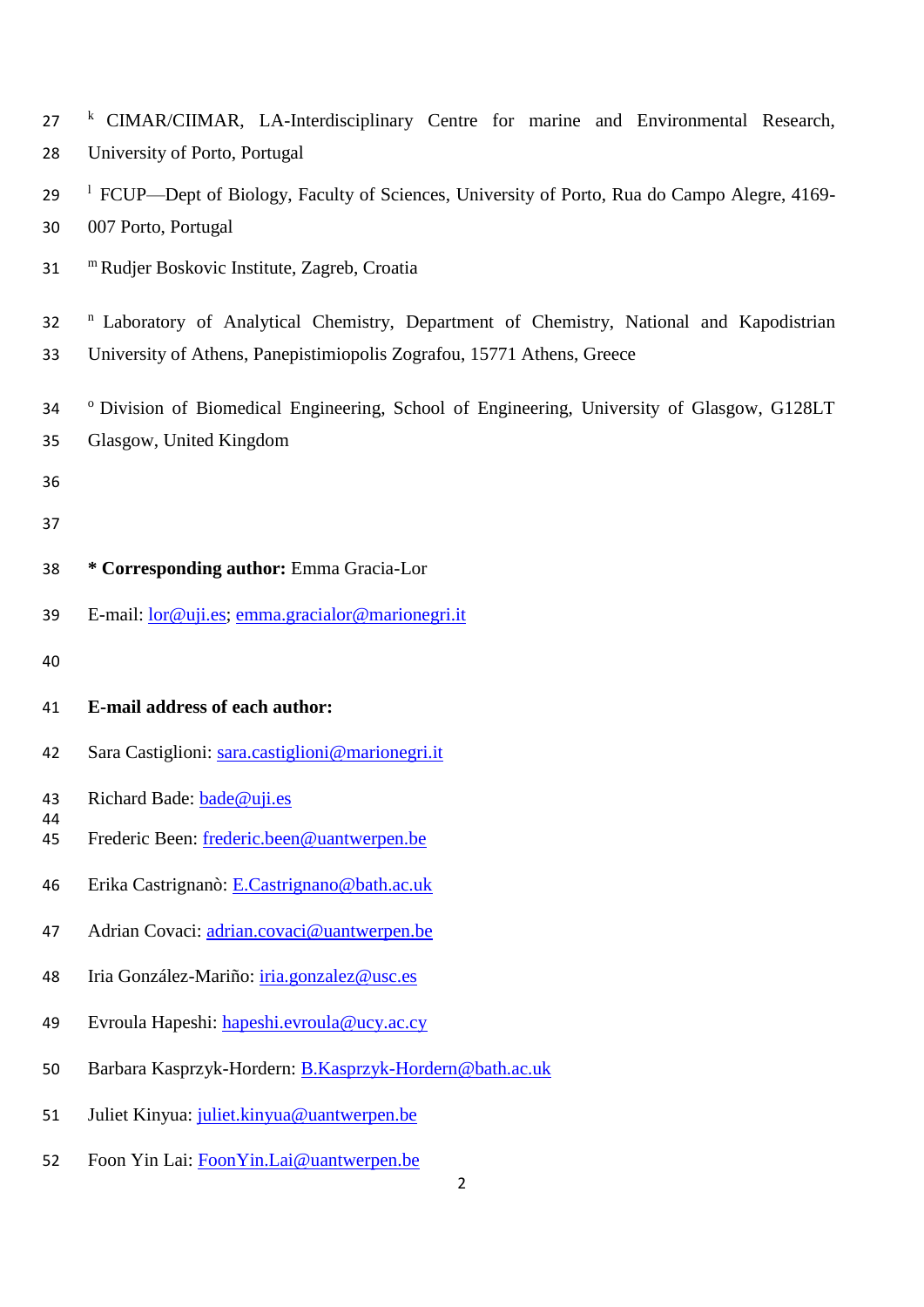- Thomas Letzel: [t.letzel@tum.de](mailto:t.letzel@tum.de)
- 54 Luigi Lopardo: [l.lopardo@bath.ac.uk](mailto:l.lopardo@bath.ac.uk)
- Markus R. Meyer: [markus.meyer@med.uni-heidelberg.de](mailto:markus.meyer@med.uni-heidelberg.de)
- 56 Jake O'Brien: [j.obrien2@uq.edu.au](mailto:j.obrien2@uq.edu.au)
- Pedram Ramin: [pear@env.dtu.dk](mailto:pear@env.dtu.dk)
- Nikolaos I. Rousis: [nikolaos.rousis@marionegri.it](mailto:nikolaos.rousis@marionegri.it)
- Axel Rydevik: [a.rydevik@bath.ac.uk](mailto:a.rydevik@bath.ac.uk)
- Yeonsuk Ryu: [Yeonsuk.Ryu@niva.no](mailto:Yeonsuk.Ryu@niva.no)
- Miguel M. Santos: [santos@ciimar.up.pt](mailto:santos@ciimar.up.pt)
- Ivan Senta: [isenta@irb.hr](mailto:isenta@irb.hr)
- Nikolaos S. Thomaidis: [ntho@chem.uoa.gr](mailto:ntho@chem.uoa.gr)
- Sofia Veloutsou: [sofia.veloutsou@tum.de](mailto:sofia.veloutsou@tum.de)
- Zhugen Yang: [Zhugen.Yang@glasgow.ac.uk](mailto:Zhugen.Yang@glasgow.ac.uk)
- Ettore Zuccato: ettore.zuccato@marionegri.it
- Lubertus Bijlsma: [bijlsma@uji.es](mailto:bijlsma@uji.es)

- 
-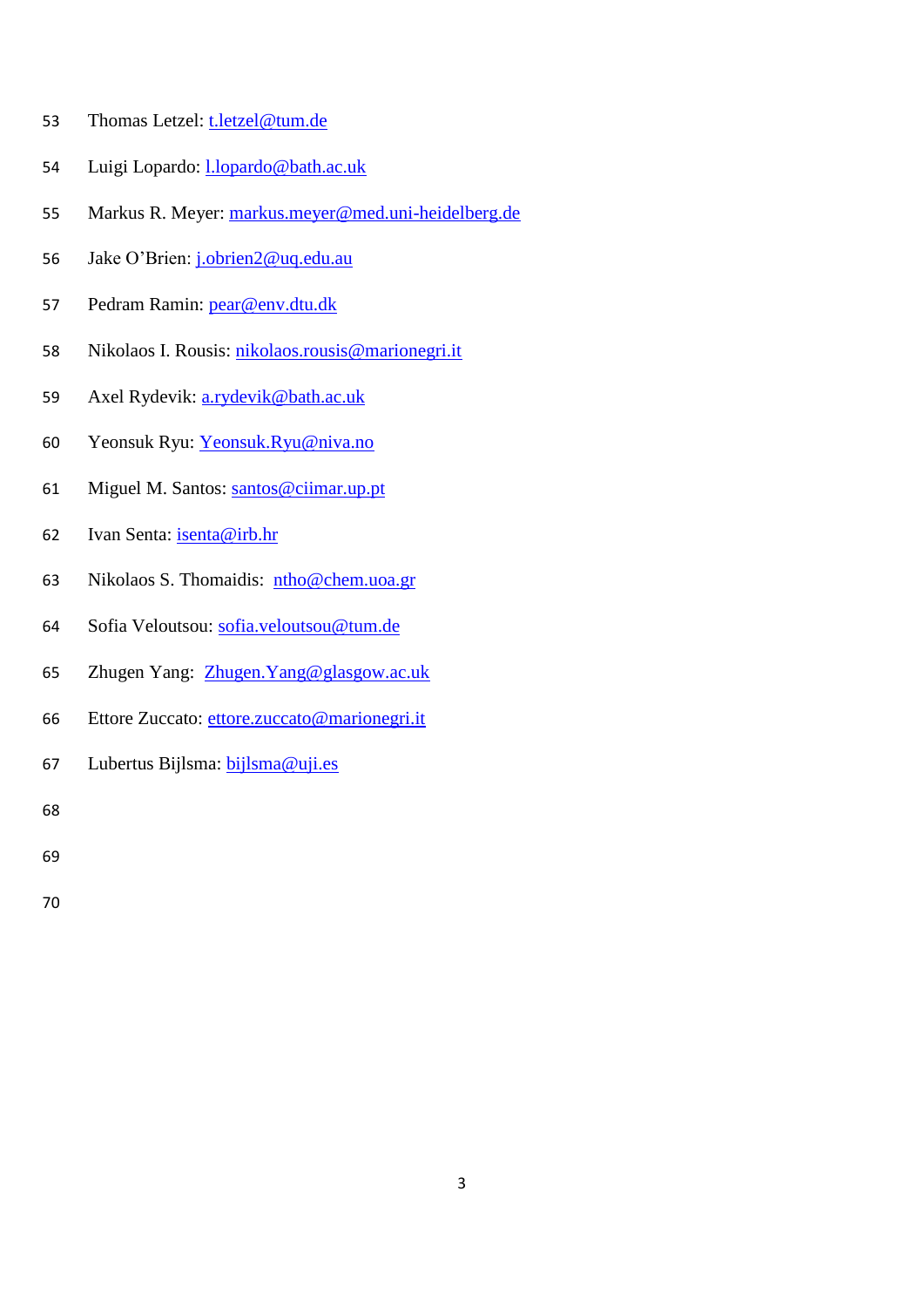#### **ABSTRACT**

 The information obtained from the chemical analysis of specific human excretion products (biomarkers) in urban wastewater can be used to estimate the exposure or consumption of the population under investigation to a defined substance. A proper biomarker can provide relevant information about lifestyle habits, health and wellbeing, but its selection is not an easy task as it should fulfil several specific requirements in order to be successfully employed. This paper aims to summarize the current knowledge related to the most relevant biomarkers used so far. In addition, some potential wastewater biomarkers that could be used for future applications were evaluated. For this purpose, representative chemical classes have been chosen and grouped in four main categories: (i) those that provide estimates of lifestyle factors and substance use, (ii) those used to estimate the exposure to toxicants present in the environment and food, (iii) those that have the potential to provide information about public health and illness and (iv) those used to estimate the population size. To facilitate the evaluation of the eligibility of a compound as a biomarker, information, when available, on stability in urine and wastewater and pharmacokinetic data (*i.e.* metabolism and urinary excretion profile) has been reviewed. Finally, several needs and recommendations for future research are proposed.

#### **Key words**

Wastewater; Epidemiology; Biomarker; Consumption; Exposure; Population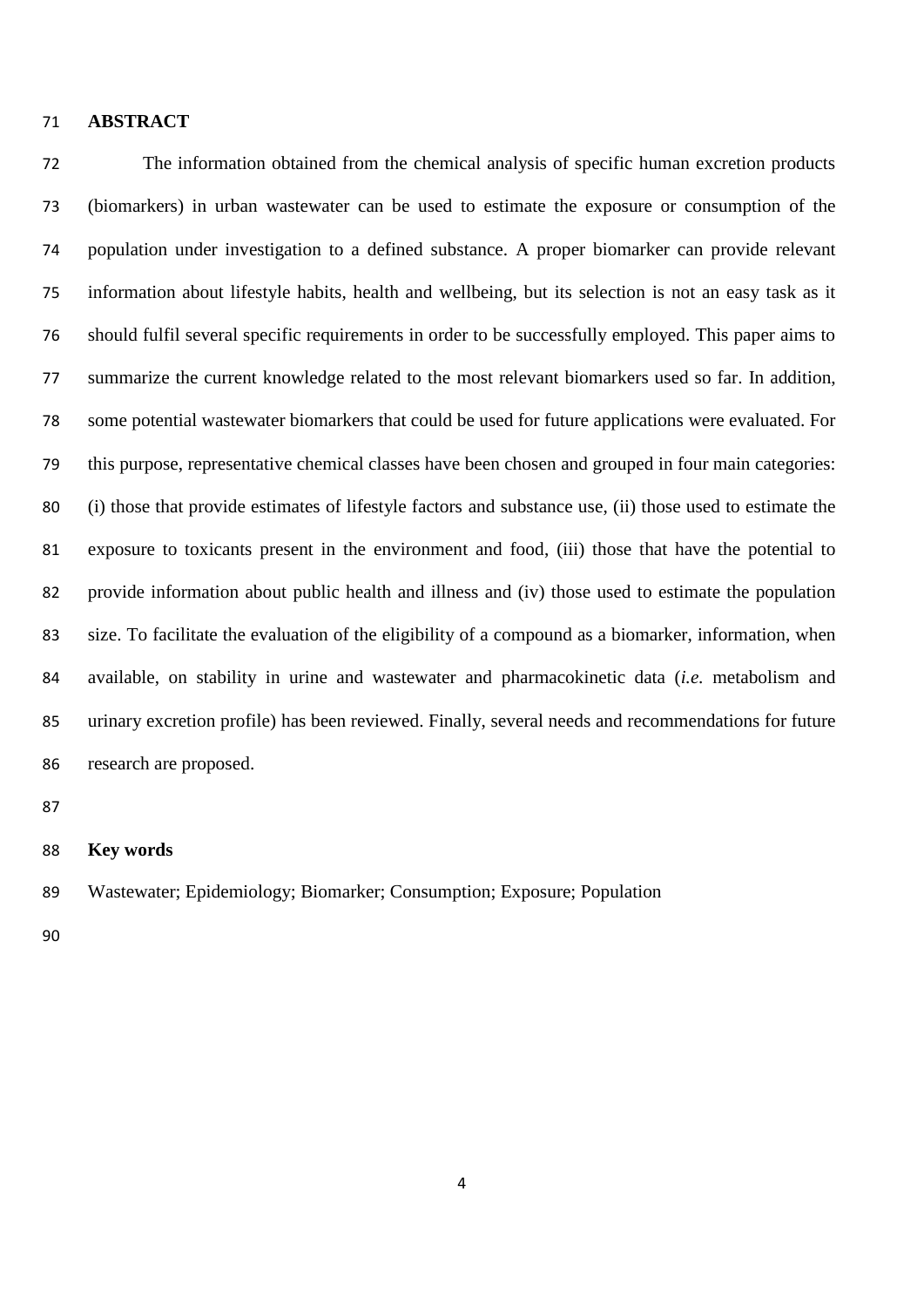#### **INTRODUCTION**

 Relevant epidemiological information about lifestyle habits, public health and wellbeing can be obtained from the chemical analysis of urban wastewater. This approach, called *wastewater- based epidemiology* (WBE), is based on the analysis of specific human metabolic excretion products (biomarkers) in wastewater as indicators of consumption or exposure of the population served by the sewer network under investigation to different substances. WBE has been successfully applied as a suitable approach for the estimation of illicit drugs consumption (Ort et al., 2014; Thomaidis et al., 2016; Thomas et al., 2012; van Nuijs et al., 2011a; Zuccato et al., 2008), but it has also recently been employed to assess other lifestyle-related factors such as alcohol (Rodríguez-Álvarez et al., 2015; Ryu et al., 2016), nicotine (Castiglioni et al., 2015b; Lopes et al., 2014; Rodríguez-Álvarez et al., 2014b), caffeine (Senta et al., 2015a) and new psychoactive substances (NPS) (Kinyua et al., 2015; Reid et al., 2014a; van Nuijs et al., 2014). WBE has also been applied to verify community-wide exposure to endocrine disruptors and antimicrobial agents in personal care and household products (O'Brien et al., 2015; Rydevik et al., 2015). The broad range of information that can be gathered from wastewater opens up the possibility of expanding WBE to other human biomarkers providing clues about diet, health, diseases and exposure to contaminants. For example by linking exposure to environmental or food contaminants with health outcomes such as diabetes or cancer.

 In general, a human biomarker can be an endogenous compound (produced naturally in the body) or a metabolite of a xenobiotic/exogenous substance (produced through metabolic processes after intentional consumption of a substance, accidental exposure to environmental contaminants, as well as through diet or ingestion of a substance). Biomarkers can be classified on the basis of their function as biomarkers of exposure (compounds that give information about substances consumed or ingested) and biomarkers of effect (indicators of measurable changes or alterations in an organism that can be associated with health problems or wellbeing) and on the basis of biological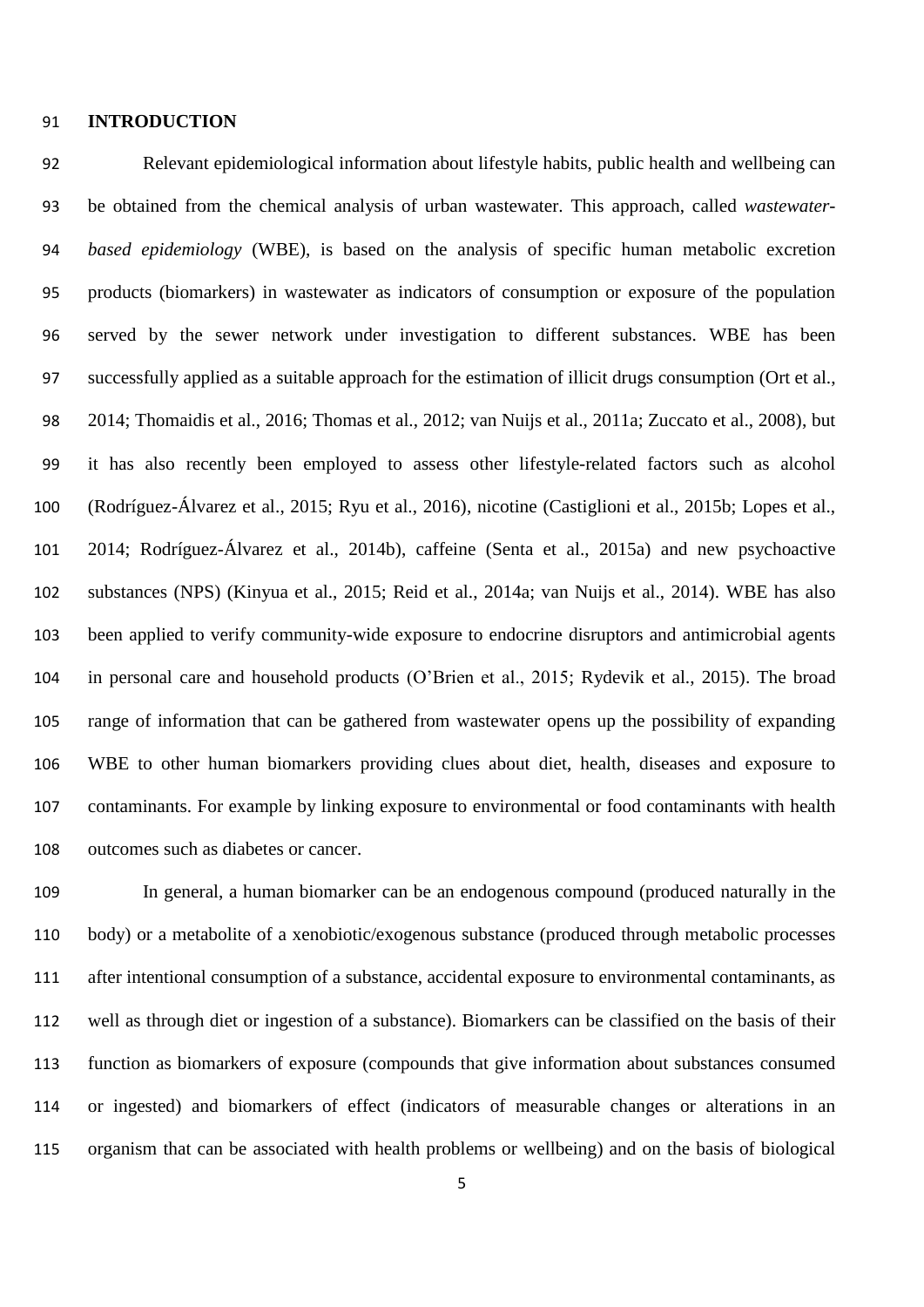116 nature (e.g. metabolites, hormones), or of the disease they can indicate (e.g. cardiovascular 117 biomarkers, obesity biomarkers) (Pischon, 2009).

 The selection of a specific biomarker is not an easy task, as it needs to satisfy different criteria **(Figure 1)** (Castiglioni and Gracia-Lor, 2015; Gracia-Lor et al., 2016). From a WBE perspective, a suitable biomarker must be excreted mainly via urine and concentration levels in urine should be at least in the µg/L range to ensure its detection in raw wastewater after dilution (Chen et al., 2014).





124

125 **Figure 1.** Main requirements of a biomarker

126

 A biomarker should also be sufficiently stable in wastewater during the transport (in-sewer stability) from the input (i.e. toilet) to the sampling point and during sampling, storage and analysis (in-sample stability) (McCall et al., 2016a). In wastewater biomarkers can undergo further transformation due to microbial activity (Mardal and Meyer, 2014) and/or sorption to particulate matter (Baker and Kasprzyk-Hordern, 2011; Daughton, 2012a; McCall et al., 2016a). The fate of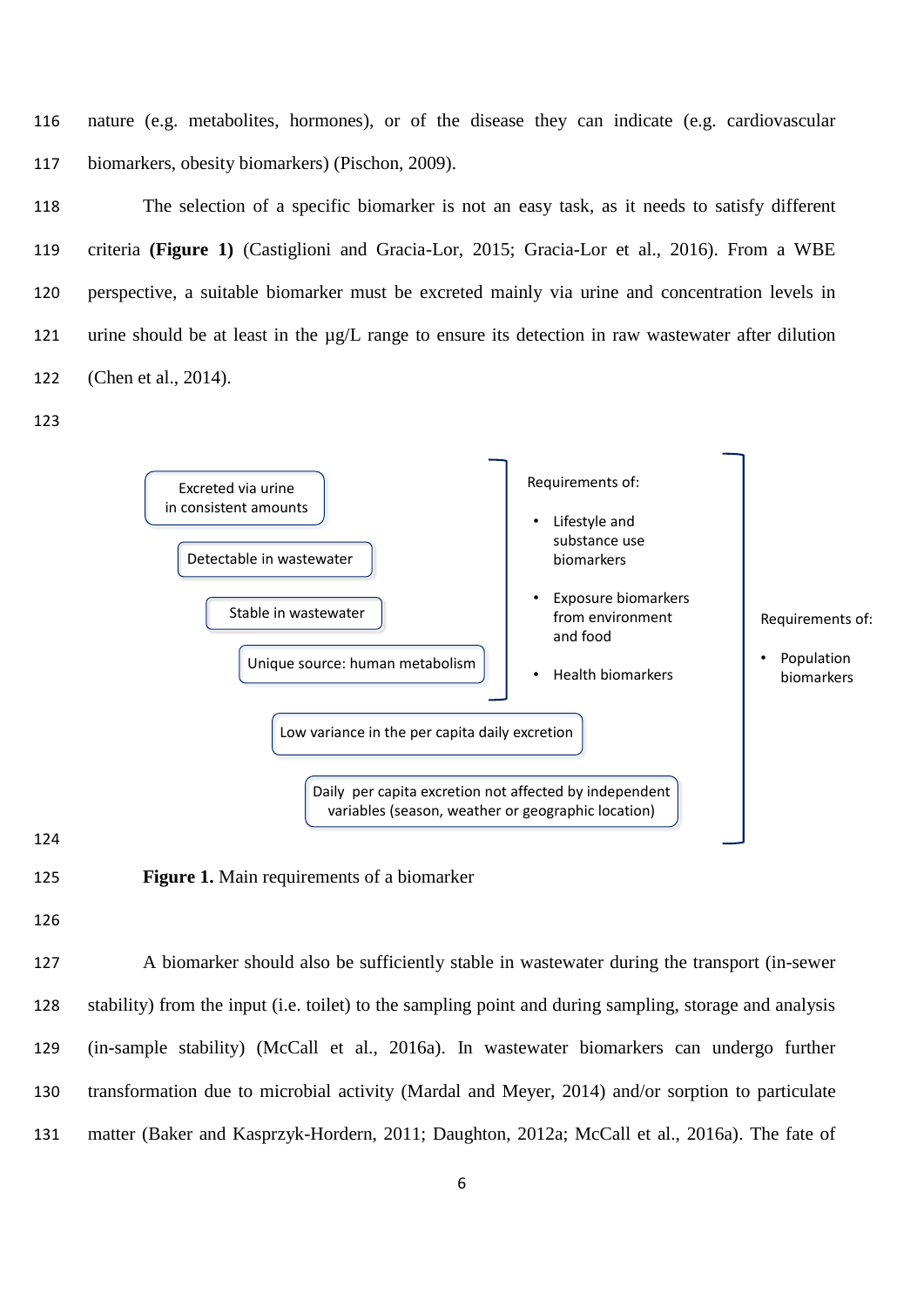biomarkers in the sewer can be also predicted by using mathematical models to simulate physicochemical and microbial processes (Bisceglia and Lippa, 2014; McCall et al., 2016b; Ramin et al., 2016). It is important to note that biomarker transformation pathways in the sewer might be different from human metabolic pathways.

 Furthermore, a biomarker should preferably be specific to the compound under investigation and unique to human metabolism, thus ensuring that its presence only derives from human excretion and not from exogenous sources (Daughton, 2012b). Therefore, pharmacokinetic data on human metabolism are necessary but unfortunately this information is not always feasible as for many substances it is very limited or do not even exist. This information, however, is highly relevant not only to back-calculate the consumption/exposure of/to a certain substance by a community, but also to distinguish the amount of a substance originating from human metabolism or other sources. Unfortunately, pharmacokinetic studies are time-consuming and have to fulfil strict ethical rules. Alternative approaches, which allow for the identification and selection of appropriate biomarkers, are therefore required; for example, *in-vitro* studies using liver enzymes, which metabolize the parent compound, help in the elucidation of the chemical structure of the metabolites formed (i.e. possible biomarkers) formed (Mardal et al., 2016). Computer-based *in- silico* modelling also allow the prediction of pharmacokinetics (Reid et al., 2014a). However these alternatives provide qualitative information on metabolism, but not data regarding excretion rates of parent substances and their metabolites (Gracia-Lor et al., 2016).

 The present manuscript emerges within the framework of the pan-European inter- disciplinary network (Sewage analysis CORE group-SCORE), which brings together experts from different disciplines interested in standardizing the WBE approach and in coordinating international studies [\(http://score-cost.eu/\)](http://score-cost.eu/). The aim of this review is to describe the criteria for selecting suitable biomarkers and to give an overview of relevant human (urinary) metabolites and potential wastewater biomarkers. Biomarkers have been grouped in four sections: (i) those that provide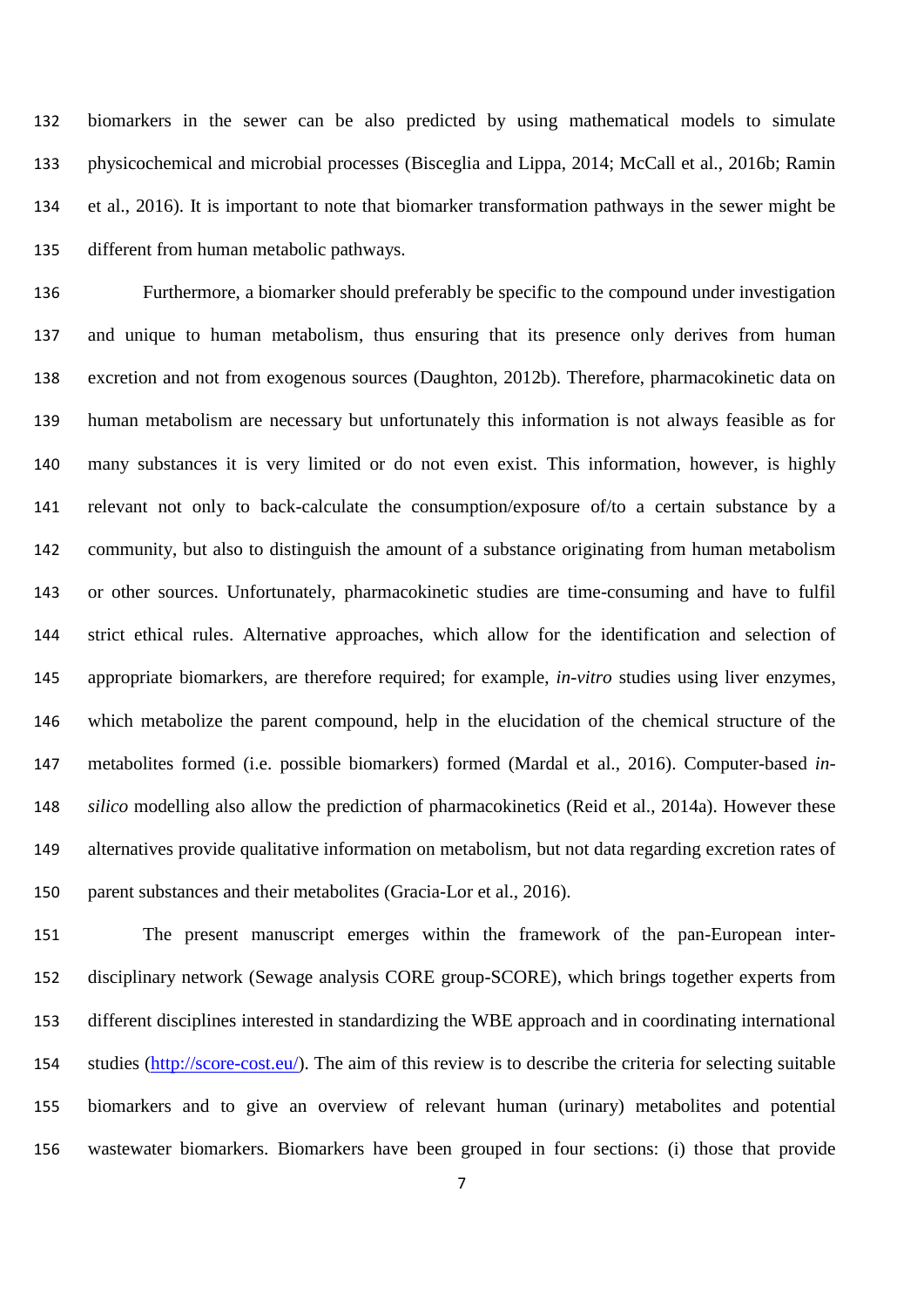estimates of lifestyle factors and substance use, (ii) those used to estimate the exposure to toxicants present in the environment and food, (iii) those giving information about public health and (iv) those used to estimate the population size. For each group and biomarker, a thorough review of the available pharmacokinetic data (*i.e.* metabolism and excretion profile) and stability in urine and wastewater (if known) is provided. This information can be used to evaluate their suitability according to the criteria described above. Finally, potential gaps or limitations are discussed and future research directions are proposed.

#### **2. LIFESTYLE AND SUBSTANCE USE BIOMARKERS**

 Initially, WBE was applied to evaluate lifestyle, in particular illicit drug use within a community. Its ability to deliver objective and near-real-time data on drug use, being able to detect changes over time and local patterns of use, suggests that this method can be used as a complementary and extended data source to existing epidemiological tools. WBE has been well established for monitoring the use of cocaine, cannabis, amphetamine, methamphetamine and MDMA (3,4-methylenedioxymethamphetamine).

 Additional applications to estimate consumption of other substances, such as alcohol, tobacco, caffeine and NPS, have been employed more recently. Alcohol and nicotine (tobacco) are probably the most popular and accepted recreational drugs. However, many negative social, economic and health aspects have been linked to their use, causing millions of deaths every year (World Health Organization, 2015, 2014). It is therefore important and of particular interest for policy makers to obtain continuous monitoring data on consumption levels and patterns of use, in order to reduce the disease burden related to alcohol and tobacco use. Caffeine use has been limitedly investigated, although it is one of the most extensively used legal stimulants, found in widely-consumed products, such as coffee, tea, soft and "energy" drinks. Besides monitoring its consumption, caffeine has also been proposed as a human biomarker for assessing the size and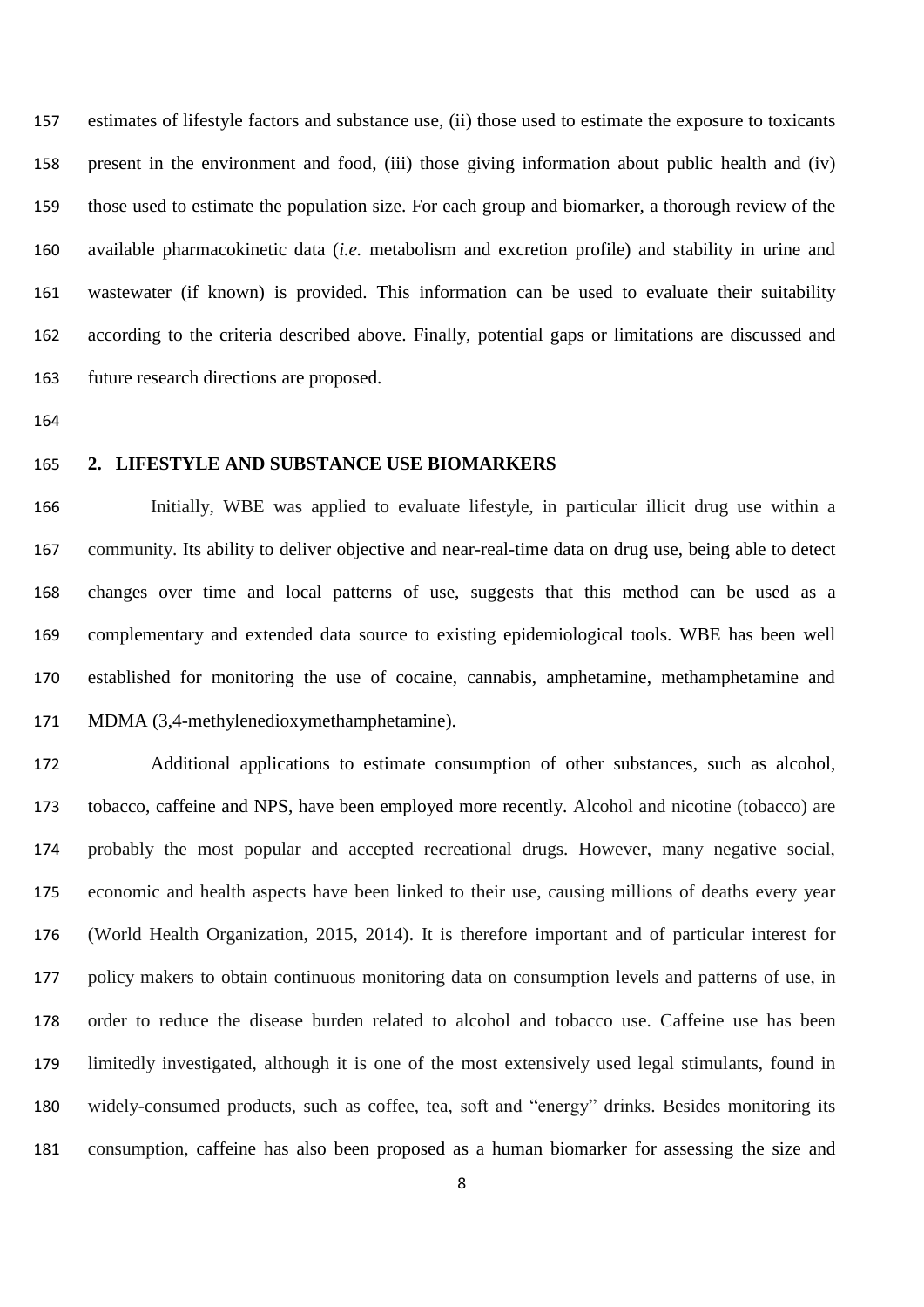dynamics of the population served (see section 5.3) by a particular wastewater treatment plant (WWTP) (Senta et al., 2015a). NPS are emerging narcotic or psychotropic substances which may pose similar threats to public health such as classical illicit drugs (European Union, 2005; Papaseit et al., 2014). Due to the delay between their appearance on the market and their addition to the list of banned (or controlled) substances, many NPS can be legally purchased, thus promoting their proliferation worldwide. Furthermore, new substances appear continuously on the market (Bijlsma et al., 2016; EMCDDA, 2015a). WBE has been proposed as a tool for providing useful information on temporal and regional trends in the use of NPS.

 Current state and some new features of WBE, with regard to lifestyle and substance use are presented in this chapter. Furthermore, specific biomarkers of each lifestyle factor are suggested (**Table S1**) and conceptual approaches for dealing with NPSs using biomarkers in wastewater are proposed.

#### **2.1. Illicit drugs**

 Among the available epidemiological indicators, general population surveys have been traditionally used to assess illicit drug use at the population level. Yet, due to their inherent biases, complementary and real-time approaches are needed. The determination of illicit drug consumption through wastewater was first theorized by Daughton (Daughton, 2001) and implanted by Zuccato *et al.* using cocaine as an example (Zuccato et al., 2005). Since then, WBE has been widened to include other illicit drugs (Asimakopoulos and Kannan, 2016; Castiglioni et al., 2008; Hernández et al., 2016; van Nuijs et al., 2011a).

 The biomarkers currently used are either the illicit drug itself (i.e. amphetamine, methamphetamine, and 3,4-methylenedioxy-methamphetamine-MDMA) or one of its metabolites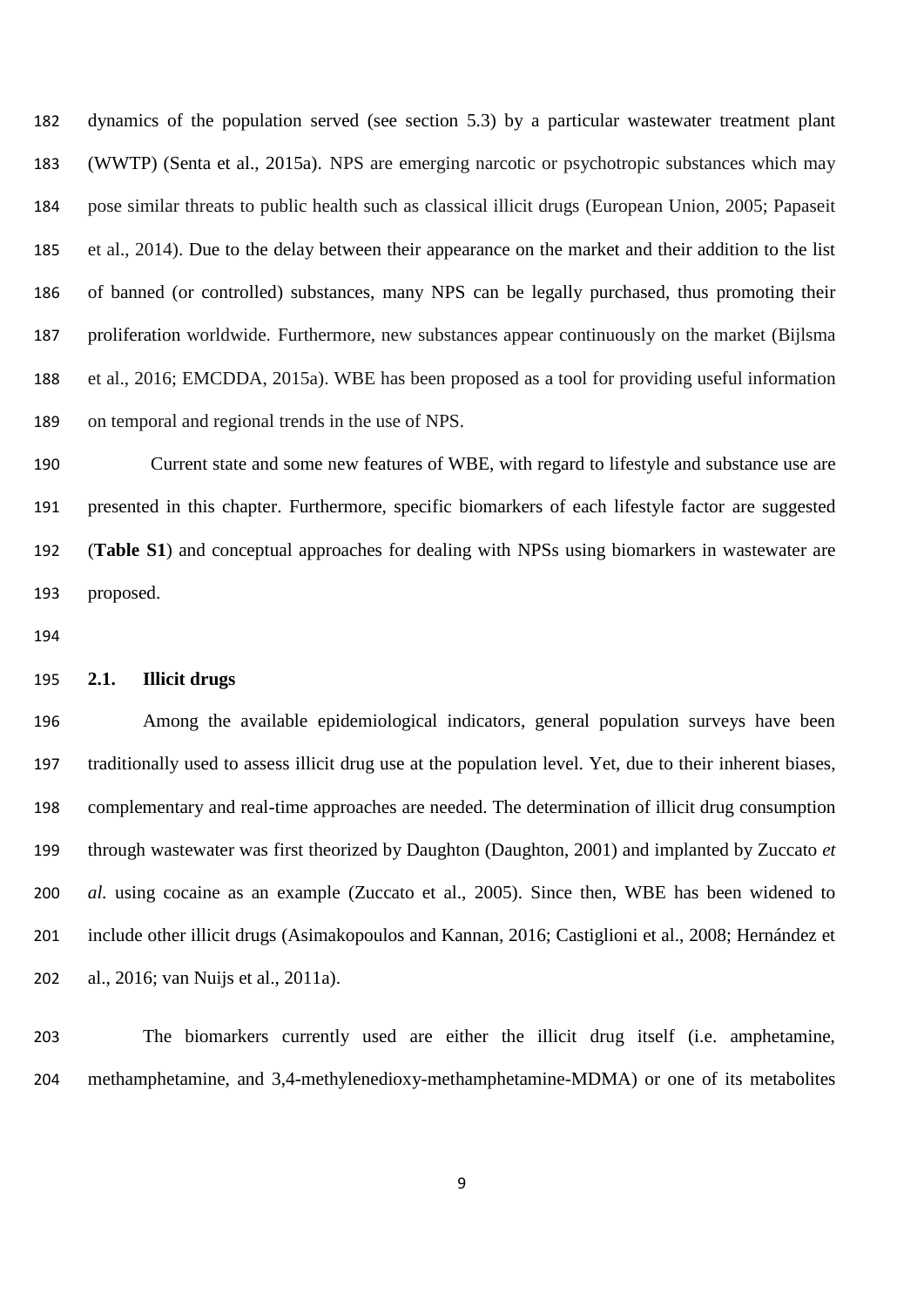(i.e. benzoylecgonine (BEG) for cocaine, 11-nor-9-carboxy-delta9-tetrahydrocannabinol (THC-COOH) for cannabis and morphine or 6-acethylmorphine for heroin).

 Cocaine, the first substance studied in WBE, is considered unstable in wastewater; however, its unique and stable metabolite (BEG) makes back-calculation to drug consumption more straightforward. It must be noted that significant degradation of BEG from cocaine in sewage is also reported (Plósz et al., 2013), which could result in over estimation of cocaine consumption if this formation is neglected. Considering human excretion rates, a cocaine: BEG ratio around 0.1 or lower can indicate consumption, and any value higher (between 0.1 and 0.7) could indicate other sources of cocaine, such as direct disposal (Castiglioni et al., 2011a). However, more research is needed in this regard (Bijlsma et al., 2012; Postigo et al., 2010; Van Nuijs et al., 2009).

 Δ9-tetrahydrocannabinol (THC), the active ingredient of cannabis, is metabolized to more than 20 metabolites after consumption, with 11-nor-∆9-carboxy-THC (THC-COOH) and 11- hydroxy-THC (THC-OH) being those primarily excreted. THC-COOH has been shown to be highly stable and is thus normally used to estimate cannabis consumption, albeit with some analytical difficulties arising in multi-residue methods resulting from its non-polarity compared to other illicit drugs (Bijlsma et al., 2014; Ort et al., 2014; Pedrouzo et al., 2011).

 Two more recently works studied illicit drugs are ketamine and methadone. Ketamine is a dissociative anaesthetic which has been used as a recreational drug, whilst methadone is a synthetic opioid used clinically to relieve pain and also as maintenance treatment of opioid addicts (Castiglioni et al., 2011b; Preston et al., 2003). Both ketamine and its metabolite norketamine are fairly stable in wastewater (Castiglioni et al., 2015a; McCall et al., 2016a), with the parent compound generally used as a biomarker for reliable estimation of drug usage. Variable stability for methadone has, however, been reported i.e. from high (Senta et al., 2014) to low (González-Mariño et al., 2010).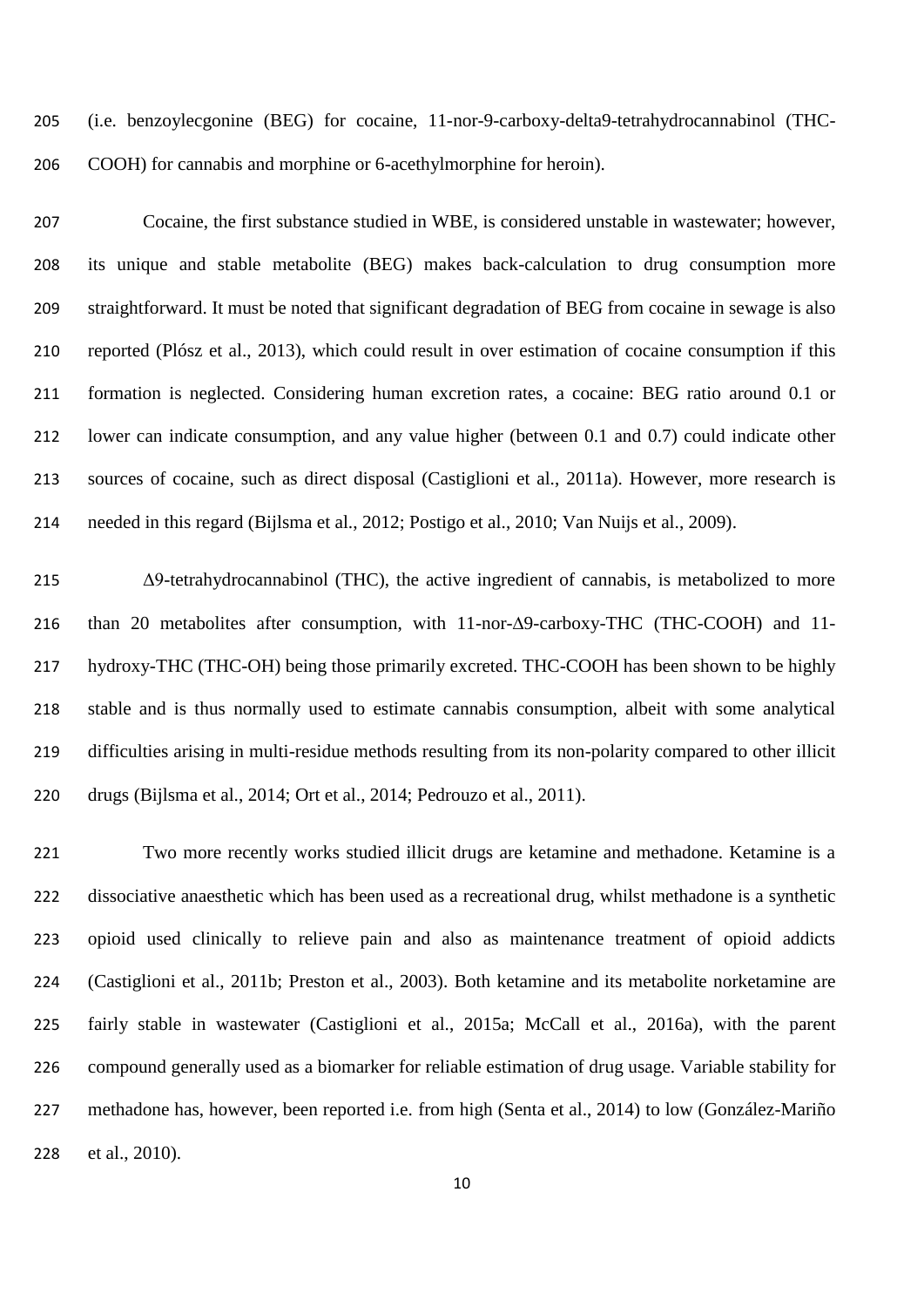Opioids use in Europe remains a central issue, reflecting the significant impact these drugs still have on mortality and morbidity (EMCDDA, 2015b). In recent years, the production of high purity heroin has been rising, thereby increasing heroin-related mortality (UNODC, 2015). In the human body, heroin is rapidly hydrolyzed to 6-monoacetylmorphine (6-MAM) by blood esterases (Bencharit et al., 2003) and further hydrolyzed to morphine in the liver (Smith, 2009). In wastewater, heroin shows low stability (González-Mariño et al., 2010). Although 6-MAM detected in urine is used as a marker of heroin consumption (Staub et al., 2001), 6-MAM is not always detected in wastewater as it is not stable in wastewater (Thai et al., 2014). Back-calculations using 6-MAM as biomarker provides inconsistent results (Been et al., 2015). Therefore, morphine is considered as an alternative biomarker for heroin. However, therapeutic consumption of morphine should be subtracted from the total measured morphine in sewage (Khan and Nicell, 2011; van Nuijs et al., 2011a; Zuccato et al., 2016), which necessitates the availability of registered prescribed morphine at the time of wastewater sampling. Morphine is also formed in the sewer due to deconjugation of morphine glucuronide and deacetylation of 6-MAM, which imposes new challenges in back-calculation schemes. Although fractions of morphine originating from codeine can be considered negligible (Zuccato et al., 2008), more research is needed to find a drug biomarker for heroin which fulfils all the aforementioned criteria.

 As shown in **Table 1**, the most frequently used illicit drug biomarkers are benzoylecgonine, amphetamine, methamphetamine, MDMA and THC-COOH (Thomas et al., 2012). Information about excretion and stability in urine and wastewater of these and other illicit drug biomarkers less frequently studied is presented in **Table S1**.One of the most current analytical challenges associated with WBE is represented by chirality. Amphetamine, methamphetamine and MDMA are among the illicit drugs that are chiral and as a result they can exist as enantiomers (one enantiomeric pair per each chiral centre). The verification of their chiral signature in wastewater (i.e. relative proportion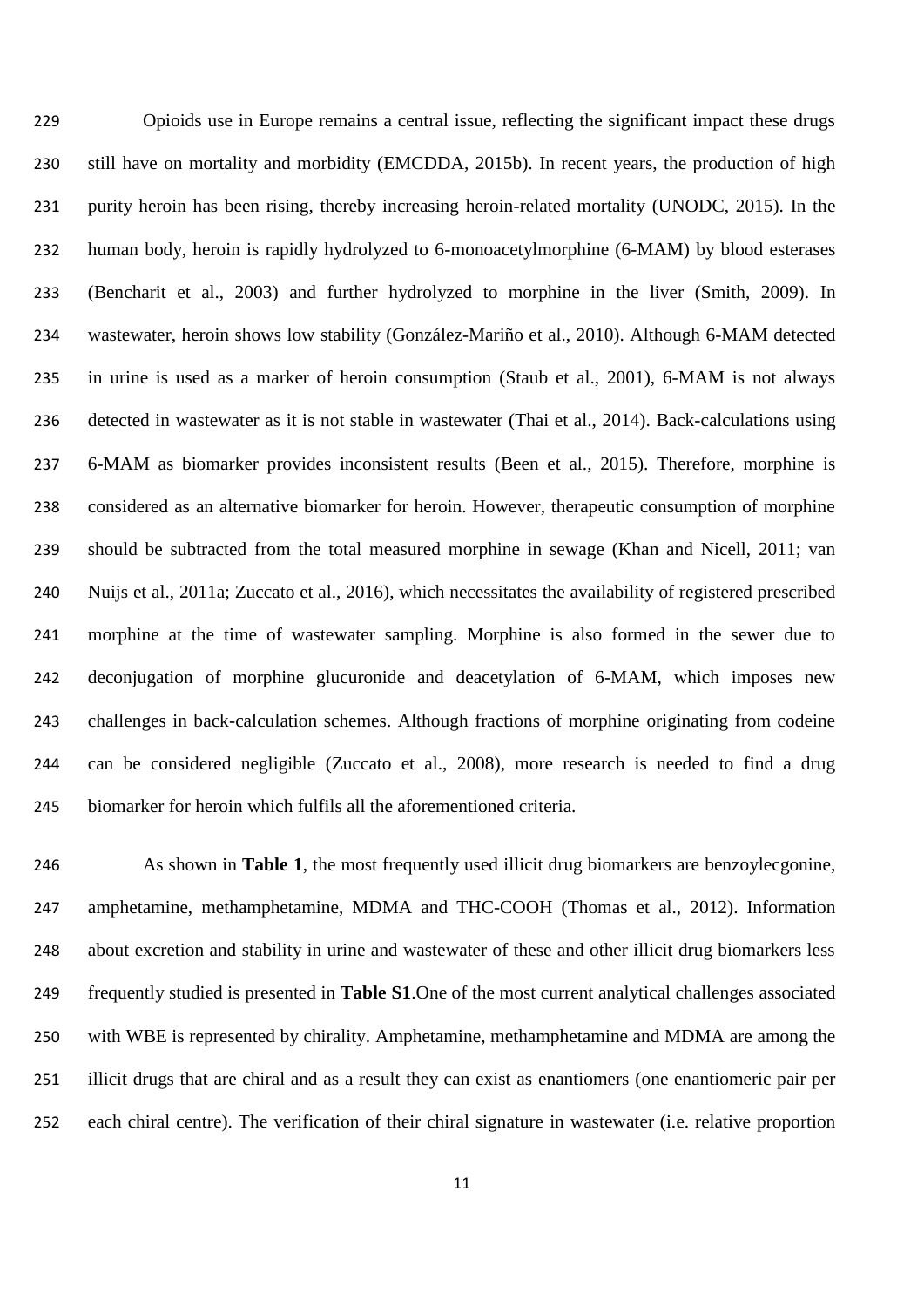of two enantiomers within each enantiomeric pair) allows to distinguish between illicit or licit use and direct disposal (Emke et al., 2014). It has been shown that the distinction between the consumption or the disposal of MDMA could be made by differentiating the loads of the enantiomers present in wastewater. Indeed, enantiomeric fractions (EFs) greater than 0.5 indicated illicit use, whilst EFs equal to 0.5 indicated direct disposal, when EF was calculated as follows:

$$
EF = \frac{(-) - MDMA}{(-) - MDMA + (+) - MDMA}
$$

 Enantiomeric profiling of MDMA's metabolites were recently investigated in wastewater by Castrignanò et al., suggesting enantioselective metabolism for HMMA (Castrignanò et al., 2016). Amphetamine and methamphetamine can also be investigated at enantiomeric level, however due to both legal and illicit uses, a clear understanding between consumption and direct disposal is difficult (Emke et al., 2014; Kasprzyk-Hordern and Baker, 2012).

#### **2.2. Alcohol**

 Following the consumption of alcoholic beverages, the majority of ingested ethanol is rapidly metabolized in the human body in a two-stage oxidation process, first to acetaldehyde and then to acetic acid. The remaining part is excreted unchanged in urine, sweat and exposed breath (Jones, 1990). However, a very small fraction (<0.1%) undergoes a conjugation reaction with glucuronic acid to produce ethyl glucuronide (EtG) (Dahl et al., 2002) and with 3'- phosphoadenosine 5'-phosphosulfate to produce ethyl sulphate (EtS) (Helander and Beck, 2005). These metabolites are excreted within a few hours and are detectable in urine for considerably longer times (up to 1-2 days, depending on the subject and the alcohol dose) (Helander and Beck, 2005; Høiseth et al., 2008), making them unequivocal indicators of recent alcohol consumption (Dahl et al., 2011; Dresen et al., 2004).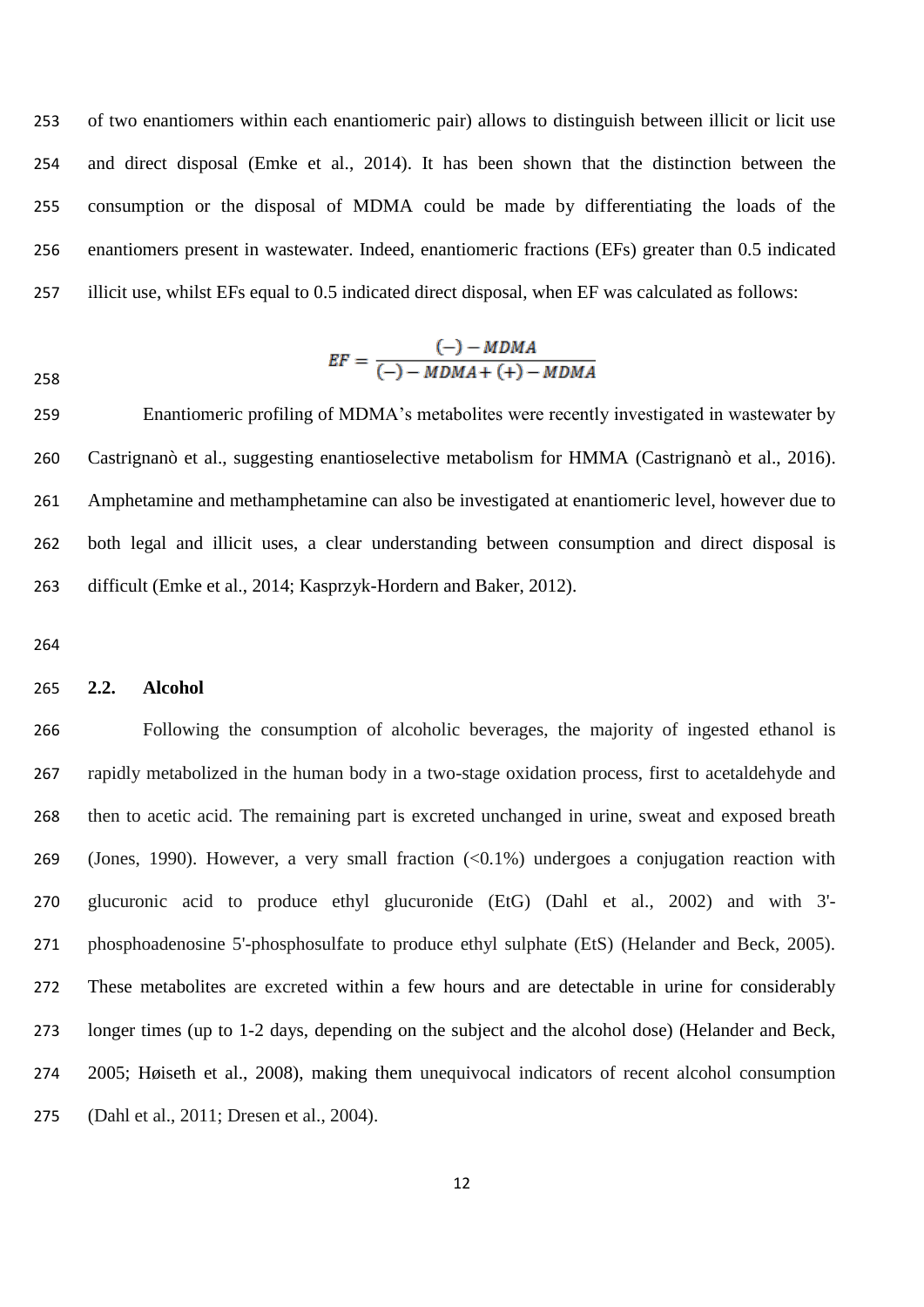EtG was found to degrade ~50% after 18 hours, whereas EtS showed little or no degradation (Reid et al., 2011). In addition, no significant differences were found between its stability in sewage and in an ethanol-fortified wastewater sample (Reid et al., 2011), indicating that it is unlikely to be formed from unconsumed alcohol discarded into the sewer system. Taking into account these observations, EtS has been used by several researchers to estimate community-wide alcohol consumption through wastewater analysis (**Table 1**). Typically, its determination in this matrix is performed by direct injection, after filtration and/or centrifugation, into a liquid chromatography- mass spectrometry system. The alcohol consumption rates estimated through WBE have revealed specific drinking patterns, temporal and spatial variations. The study conducted by Reid et al. (Reid et al., 2011), for example, clearly showed the weekend elevated drinking pattern in Oslo. Furthermore, the estimated consumption rates were in good agreement with sales statistics (Reid et al., 2011). The increase in alcohol consumption during the weekend was also found in three Spanish cities, eight Belgian cities an done Italian city (Andrés-Costa et al., 2016; Boogaerts et al., 2016; Mastroianni et al., 2014; Rodríguez-Álvarez et al., 2015, 2014a; Ryu et al., 2016). However, a different consumption pattern was observed during a special event in Valencia, where an increased alcohol use was noticeable, reaching the maximum rate on Wednesday, which corresponded to the last day of the "Fallas" festivities (Andrés-Costa et al., 2016). Co-consumption of alcohol and cocaine was also evaluated through WBE by analyzing cocaethylene, a specific biomarker excreted when the two substances are consumed together (Mastroianni et al., 2014; Rodríguez-Álvarez et al., 2015). In the studies carried out in Belgium (Boogaerts et al., 2016) and Greece (Gatidou et al., 2016) higher alcohol consumption in urbanized cities than in smaller villages was evidenced. Although all these studies highlight the potential of EtS as a reliable biomarker for estimating alcohol consumption in relative terms, the main limitation is the uncertainty associated with its percentage of excretion, which might lead to inaccurate back-calculations in absolute amounts. Until now, there have been insufficient pharmacokinetic studies evaluating this percentage to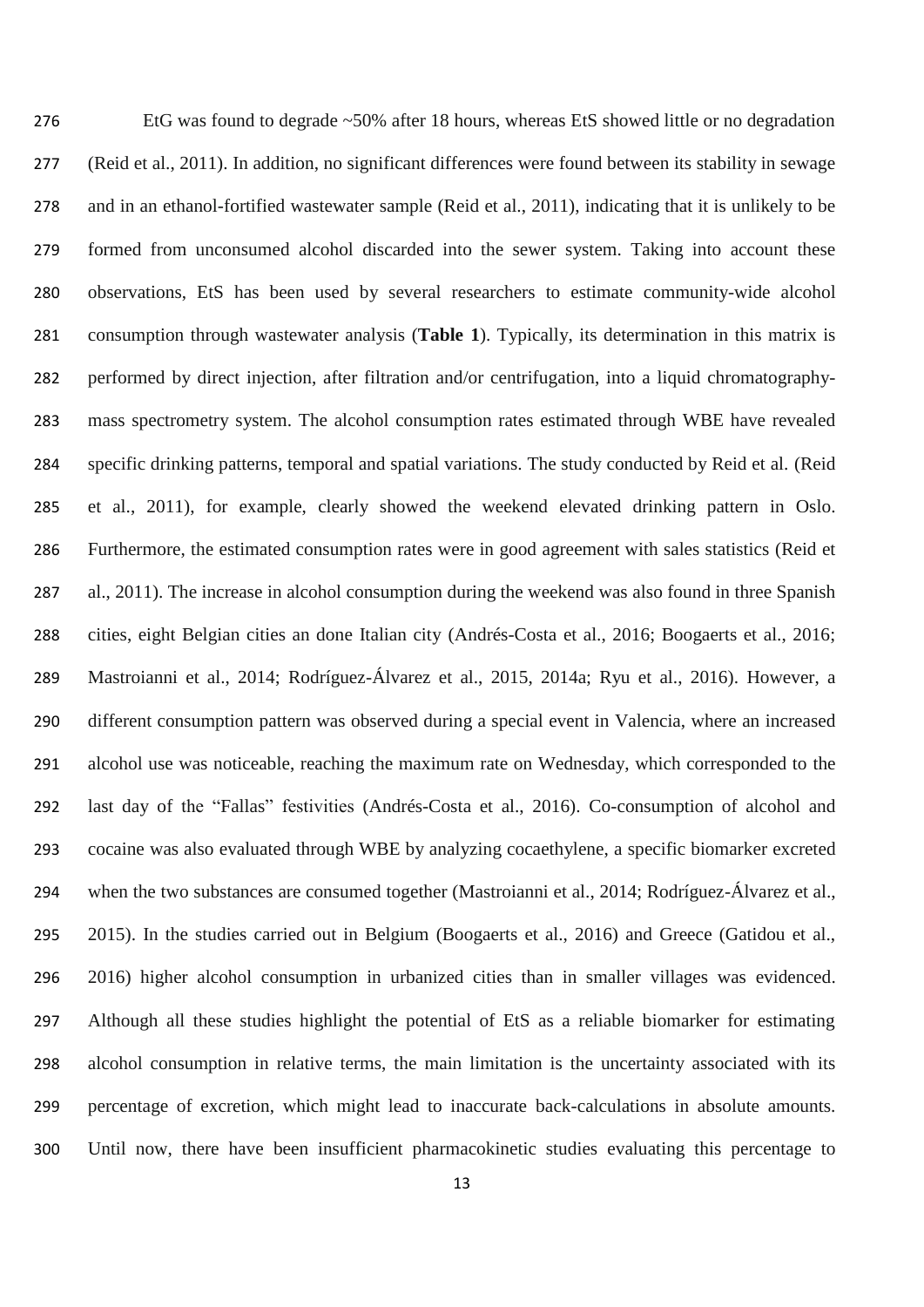provide a unique, representative figure (Halter et al., 2008; Høiseth et al., 2008; Lostia et al., 2013; Schneider and Glatt, 2004; Wurst et al., 2006). In the aforementioned WBE studies, the range 0.010-0.016% (on molar basis) was used by (Andrés-Costa et al., 2016; Reid et al., 2011); the median value of the excretion rates provided by Høiseth et al. (Høiseth et al., 2008), 0.011%, was used by (Mastroianni et al., 2014; Rodríguez-Álvarez et al., 2014a). Finally, four studies (Boogaerts et al., 2016; Gatidou et al., 2016; Rodríguez-Álvarez et al., 2015; Ryu et al., 2016), employed a people-weighted value of 0.012%, based on the data provided by (Høiseth et al., 2008) and (Wurst et al., 2006).

#### **2.3. Tobacco**

 Nicotine is the principal alkaloid found in tobacco and, although not being directly associated with diseases, its addictiveness is the major cause of continued use of tobacco products (Hukkanen, 2005). Nicotine is extensively metabolized in humans, with 70-80% of the initial dose being converted to cotinine (Benowitz and Jacob, 1994), which is then further metabolized into various compounds, the most abundant being *trans-*3'-hydroxycotinine (Byrd et al., 1992). Nicotine and its major metabolites are also excreted as glucuronides. Globally, nicotine is excreted unchanged at rates between 8 and 10%, whilst its glucuronide makes up for 3-5% of the initial dose (Byrd et al., 1992). Cotinine and its glucuronide are excreted at rates between 10-15% and 12-17%, respectively, while *trans-*3'-hydroxycotinine and its glucuronide make up for 33-40% and 7-9% of the initial dose, respectively (Hukkanen, 2005).

 Nicotine and its metabolites, cotinine and *trans-*3'-hydroxycotinine, have been analyzed in wastewater as biomarkers (**Table S1**) to estimate tobacco use in various communities (Castiglioni et al., 2015b; Lopes et al., 2014; Mackuľak et al., 2015; Rodríguez-Álvarez et al., 2014b; Senta et al., 2015a). The three compounds were shown to be stable in wastewater samples stored at 4° C and 20° C during 24 h (Chen et al., 2014; Rodríguez-Álvarez et al., 2014b; Senta et al., 2015a). However,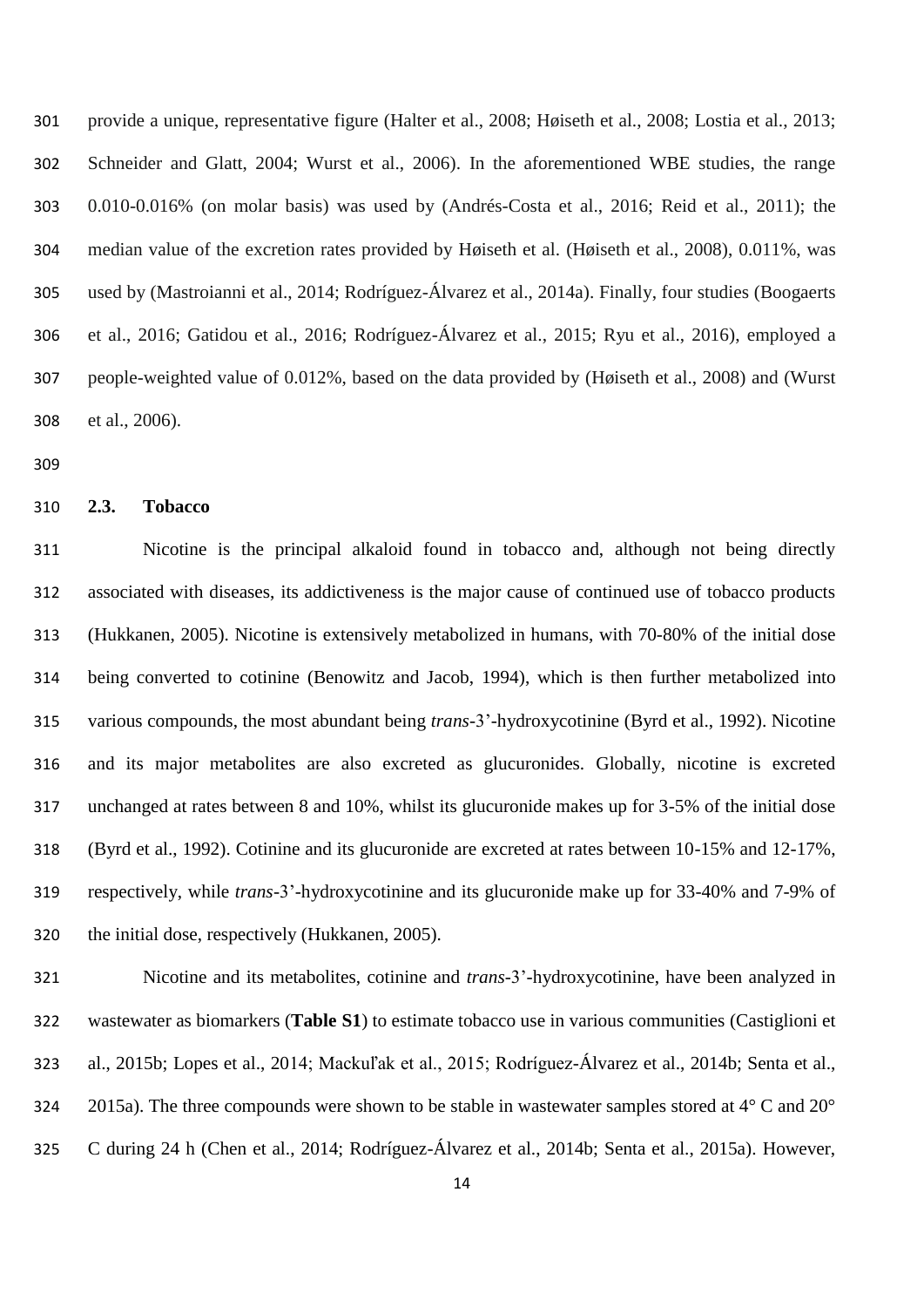the concentration of the glucuronide of *trans-*3'-hydroxycotinine was shown to decrease even in refrigerated samples (i.e., 35% decrease over 8 h at 4° C). The authors of the study thus suggested to enzymatically deconjungate the compounds prior to extraction and analysis (Rodríguez-Álvarez et al., 2014b).

330 The amounts of these compounds in wastewater range from 0.1 to 7 µg/L (Buerge et al., 2008; Mackuľak et al., 2015; Rodríguez-Álvarez et al., 2014b; Senta et al., 2015a), and the levels of cotinine and *trans-*3'-hydroxycotinine reflected the excretion profiles expected from pharmacokinetic studies, whilst nicotine was found at higher levels (Rodríguez-Álvarez et al., 2014b; Senta et al., 2015a). The contribution from ashes and cigarettes butts has been advanced as a possible explanation for this observation (Castiglioni et al., 2015b; Rodríguez-Álvarez et al., 2014b; Senta et al., 2015a). In fact, higher nicotine levels have been reported during rain events, supporting the hypothesis that ashes and cigarette butts found on streets eventually contribute to measured nicotine loads (Senta et al., 2015a). Thus, cotinine and *trans-*3'-hydroxycotinine were used as biomarkers to estimate the amount of nicotine used per capita in a population, as indicated in **Table 1** (Castiglioni et al., 2015b; Mackuľak et al., 2015; Rodríguez-Álvarez et al., 2014b; Senta et al., 2015a).

 In some studies, figures were corrected to account for the portion of nicotine absorbed during smoking (Castiglioni et al., 2015b; Mackuľak et al., 2015), thus providing estimates of the gross amount of number of cigarettes. Additionally, Mackul'ak and co-workers (Mackuľak et al., 2015) included a factor to account for losses due to degradation, based on the mean residence time of wastewater in sewers. From the estimated nicotine consumption, the number of cigarettes smoked per capita was also calculated using as reference value 0.8 mg of nicotine per cigarette (Gorrod and Wahren, 1993; Lopes et al., 2014; Rodríguez-Álvarez et al., 2014b) or 1.25 mg of nicotine (Castiglioni et al., 2015b). The obtained figures highlighted substantial differences in consumption within the same country. For example, researchers from Italy found significant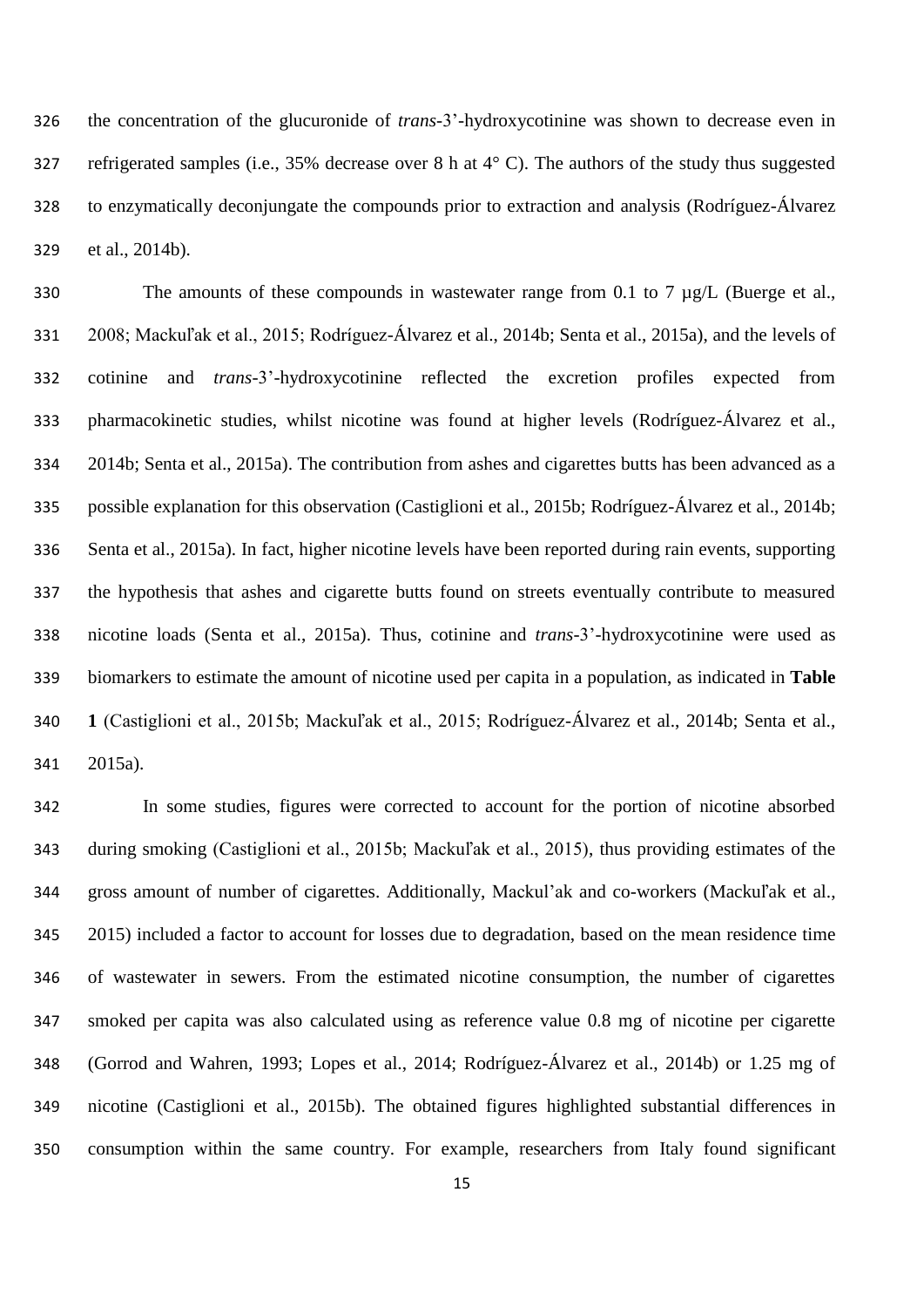differences between the north, centre and south of the country (Castiglioni et al., 2015b; Senta et al., 2015a). These results were in agreement with epidemiological data, which suggested a higher prevalence of tobacco use in the south (Castiglioni et al., 2015b). Similarly, important differences were found in cities in Slovakia and Spain (Mackuľak et al., 2015; Rodríguez-Álvarez et al., 2014b). In Portugal, estimates of nicotine consumption derived from wastewater analysis were in line with findings from a European survey (Lopes et al., 2014).

 Mass loads measured in wastewater were also used to investigate weekly consumption patterns and findings suggested that this was stable throughout the week (Chen et al., 2014; Rodríguez-Álvarez et al., 2014b; Senta et al., 2015a). Public holidays and specific touristic locations, attracting larger crowds, were the only exceptions (Lopes et al., 2014; Mackuľak et al., 2015).

 The results obtained show that the measurement of nicotine metabolites is a useful tool which could potentially be used to complete current knowledge about the prevalence of tobacco use.

#### **2.4. Caffeine**

 Caffeine (1,3,7-trimethylxanthine) is the world's most widely consumed stimulating agent (Garattini, 1993). It is found in many globally popular products, including tea and cola drinks, as well as in some medications and dietary supplements, but the most important source of this alkaloid is coffee.

 Caffeine metabolism is extensive (Baselt, 2004), with at least 17 urinary metabolites identified in humans (Garattini, 1993). The major metabolites include 1-methyluric acid (excretion rate 12-25%), 1-methylxanthine (9-18%), 7-methylxanthine (2-8%), paraxanthine (1,7- dimethylxanthine; 4-7%), 1,7-dimethyluric acid (5-8%) and unstable product 5-acetylamino-6- formylamino-3-methyluracil (4-15%), with a small percentage (1-4%) of the initial dose excreted as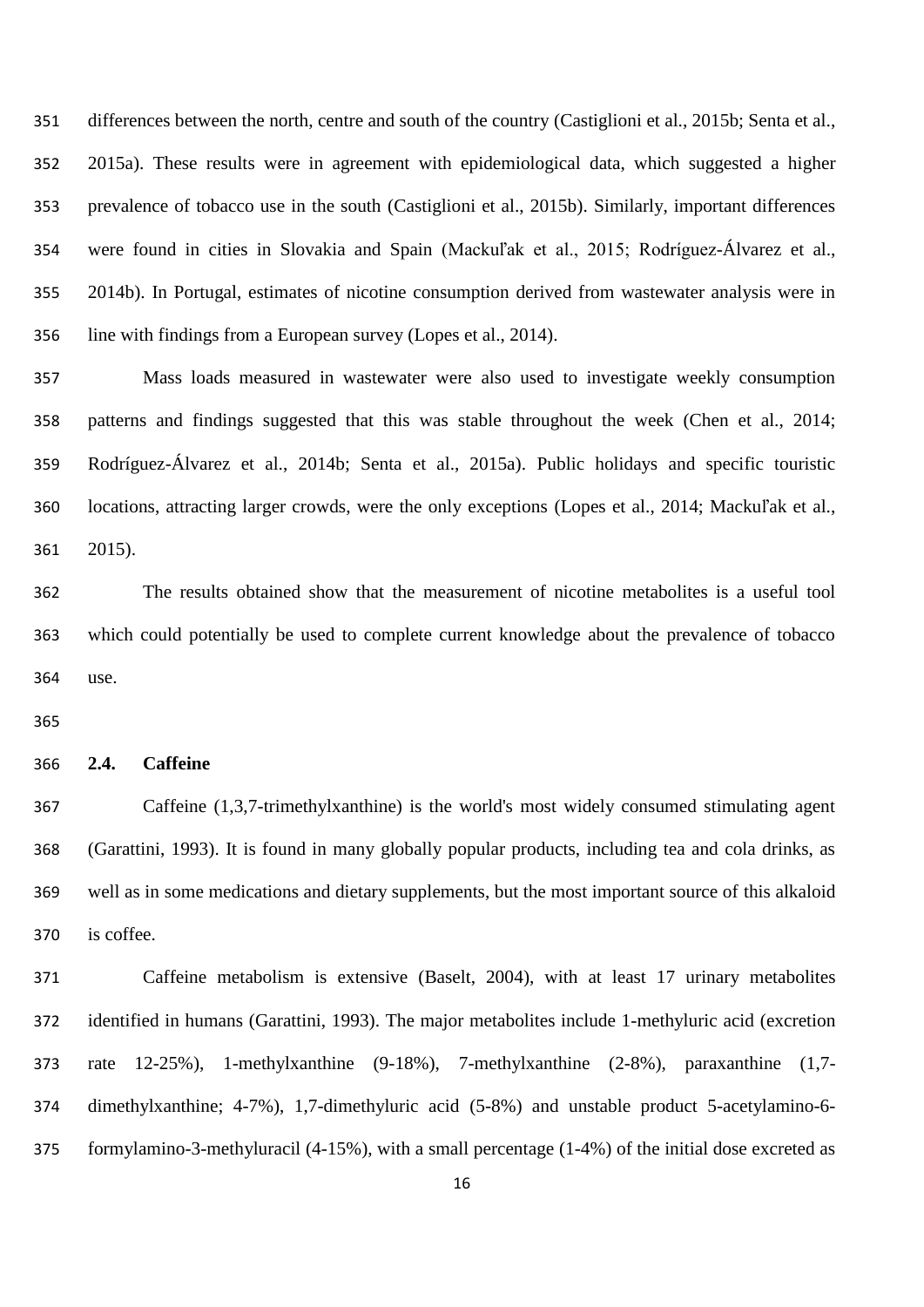the parent compound (Carrillo and Benitez, 1994; Garattini, 1993). The list of caffeine metabolites identified in humans, together with the excretion rates can be found in **Table S1**. Besides being complex, caffeine metabolism is also rather variable, with the different excretion rates observed not only in different studies, but also between individuals within the same studies (Carrillo and Benitez, 1994; Grant et al., 1983). These variations can be related with genetic differences (Blanchard et al., 1985; Grant et al., 1983) or influenced by other factors, such as age (Blanchard et al., 1985; Grant et al., 1983), pregnancy ((Carrillo and Benitez, 1994; Garattini, 1993) or medications (Callahan et al., 1983). However, certain metabolites, such as paraxanthine, 1,7-dimethyluric acid and 1- methylxanthine were found to be less affected by the genetic background compared to the parent compound and they were, therefore, suggested as potential biomarkers for caffeine dietary intake (Crews et al., 2001). Furthermore, most of the pharmacokinetic data on caffeine metabolism in humans are quite old (Blanchard et al., 1985; Grant et al., 1983) and some of them include a relatively low number of subjects (Blanchard et al., 1985).

 Due to its wide usage in modern societies, caffeine is among the most ubiquitous wastewater 390 micro-contaminants, usually detected at relatively high concentration levels ( $\mu$ g/L) in untreated wastewater (Martínez-Bueno et al., 2011; Rosal et al., 2010; Santos et al., 2009). Due to this, caffeine was proposed as anthropogenic marker to indicate the discharge of domestic wastewater in rivers and lakes (Buerge et al., 2003), but so far has been rarely used as a biomarker in a WBE approach. Caffeine has also been proposed as a human biomarker for assessing population size and the dynamics of people served by a particular WWTP (Daughton, 2012b) (see section 5.3).

 However, with the exception of paraxanthine, data on the occurrence of caffeine metabolites in wastewater are still very scarce. In fact, the first comprehensive study which included most of the major caffeine metabolites (1-methylxanthine, 7-methylxanthine and paraxanthine) was published just recently (Senta et al., 2015a). Concentrations of these metabolites found in Italian wastewater were similar to those of the parent compound, i.e. in the μg/L range. In the same work temporal and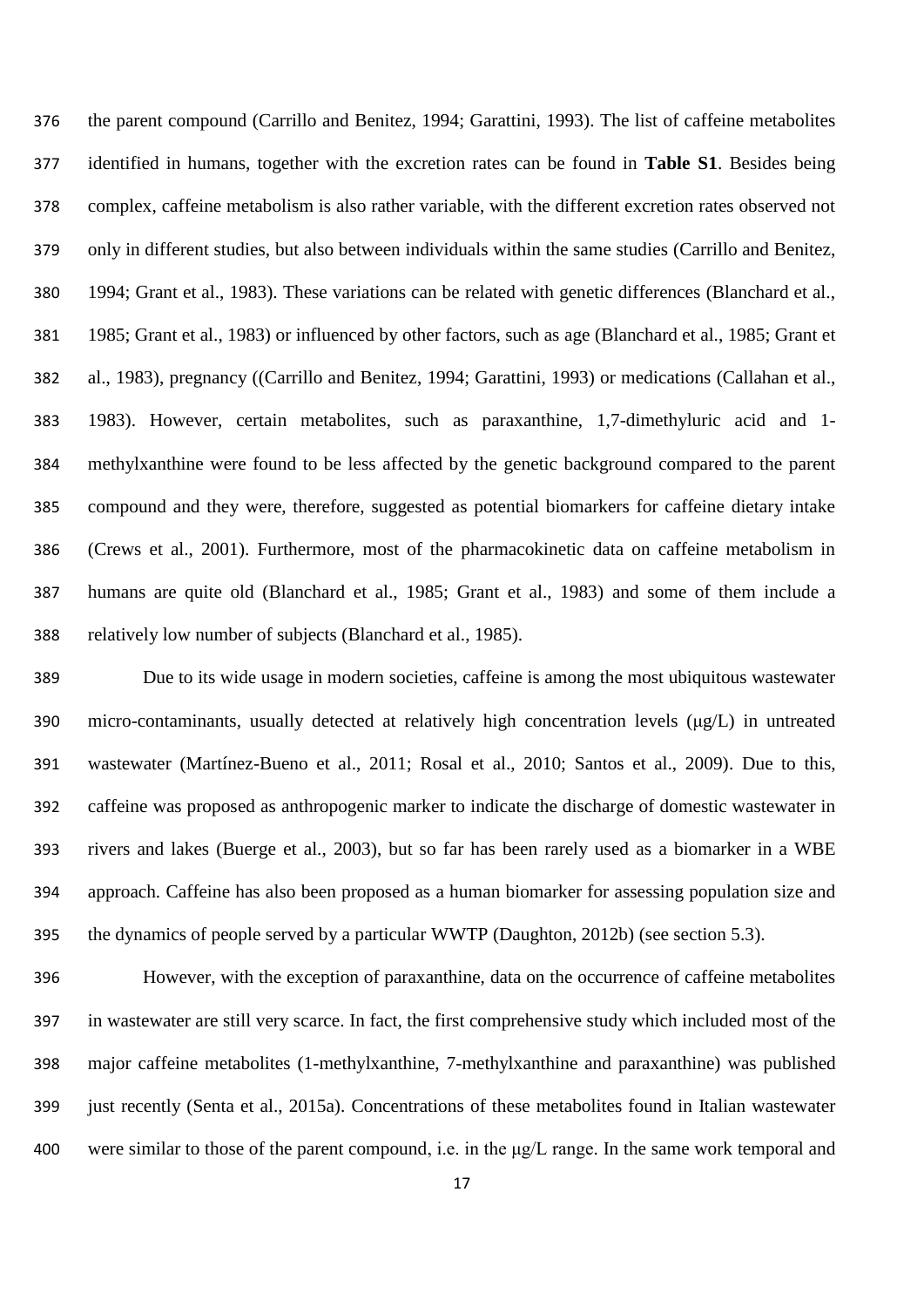spatial patterns of use were also studied and the mean mass loads of caffeine and its major metabolites revealed to be slightly lower during the weekend, probably due to the lower consumption of coffee. Similar findings for caffeine was reported by Rico et al. (Rico et al., 2016; Senta et al., 2015a). On the other hand, no clear geographical trends could be observed. Besides being easily detectable, caffeine, 1-methylxanthine, 7-methylxanthine and paraxanthine fulfill additional important requirement for an ideal biomarker - they are stable in wastewater samples 407 stored at 4 °C and 20 °C for 24 h (Senta et al., 2015a). However, it is noteworthy that more research is needed in order to select the most suitable caffeine biomarker in wastewater for the correct interpretation of the obtained results within the concept of WBE.

#### **2.5. New Psychoactive Substances**

 The detection of NPS and the estimation of their use are especially challenging for drug epidemiology, since new compounds appear continuously on the market and consumers do not always know the composition of the drugs they take. WBE can shed some light and provide additional information, but it is also affected by important challenges. First, pharmacokinetic data are essentially non-existent for most NPS, making it extremely difficult to define appropriate biomarkers. Second, the prevalence of abuse of a single substance is generally low, leading to very low concentrations in wastewater. Finally, their stability in this matrix is largely unknown (EMCDDA, 2016; Reid and Thomas, 2016). Based on the limited information available, this section attempts to present a selection of potential biomarkers, to be used in WBE studies, for the most common classes of NPSs: synthetic cannabinoids, synthetic cathinones, phenethylamines, piperazines, tryptamines, arylcycloalkylamines and benzodiazepines (EMCDDA, 2015a). The two first groups constitute the largest categories and also account for the majority of seizures in Europe (EMCDDA, 2015a).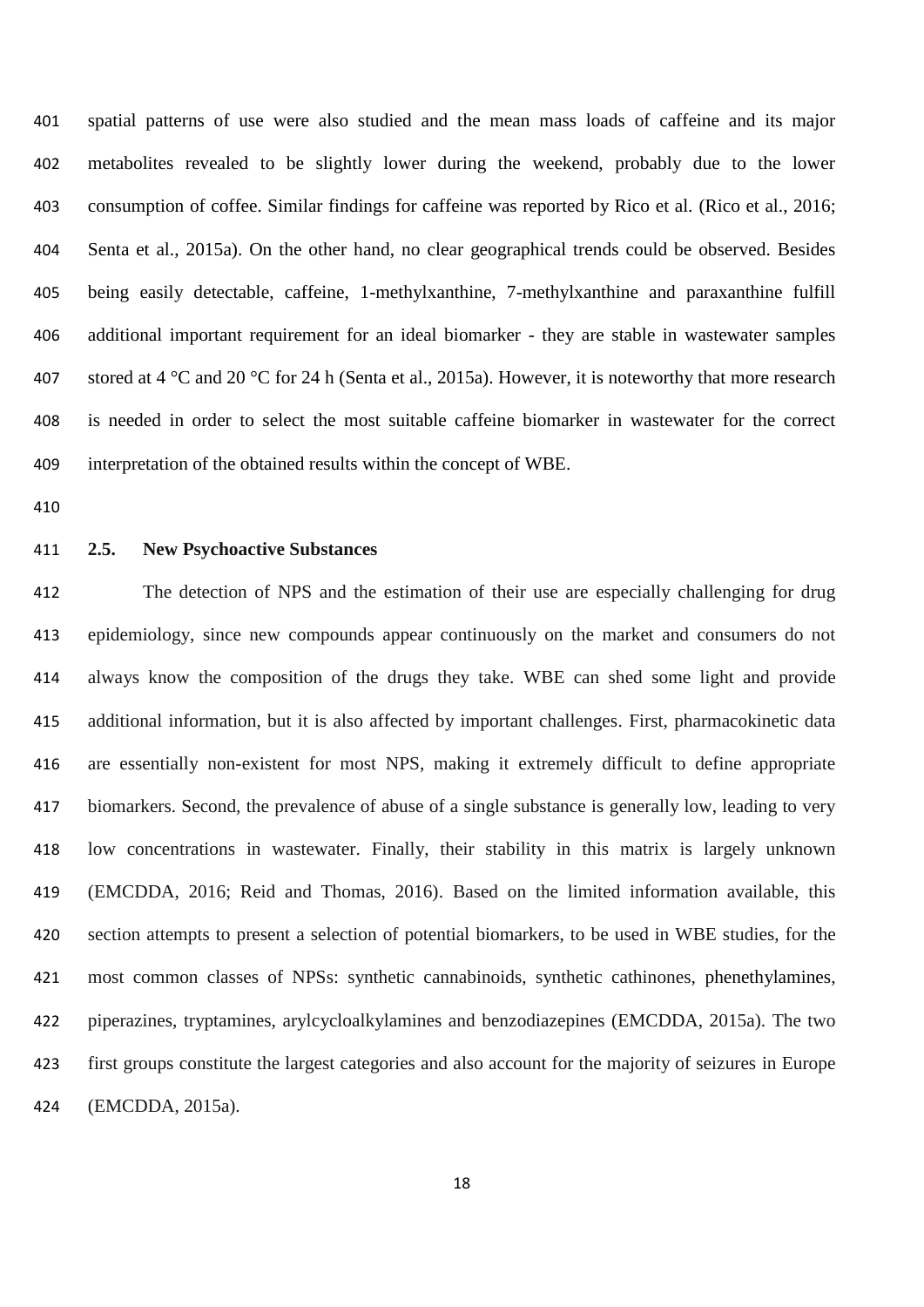Synthetic cannabinoids include a broad range of structurally different compounds sharing affinity for the cannabinoid receptors in the brain (Pertwee, 2008). Due to their recent increased popularity, their human metabolism is a growing area of research. Several *in vitro* and *in vivo* experiments have been performed over the past few years and, although individual pharmacokinetic profiles remain to be elucidated for many of them, it is generally thought that synthetic cannabinoids are extensively oxidized in the human body and excreted as a complex mixture of phase I and phase II metabolites (Fantegrossi et al., 2014; Seely et al., 2012). JWH-type cannabinoids are the most popular drugs within this class. Monohydroxylation, either at the N-alkyl side chain, the naphthyl moiety or the indole moiety (followed by the corresponding glucuronidation) has been identified as their major metabolic pathway and, in fact, monohydroxylated metabolites have been detected in urine from JWH-type cannabinoids consumers (Hutter et al., 2012; Ozturk et al., 2015; Wohlfarth et al., 2013). However, the lack of rigorous pharmacokinetic data, essential to calculate excretion rates, prevents from extrapolating these analyses to whole communities by the WBE approach. Another important limitation concerns their instability in wastewater: the scarce literature available suggests that some synthetic cannabinoids and their metabolites are highly labile and tend to get adsorbed to particle matter, hindering their determination and sub-estimating the potentially derived abuse calculations (Reid et al., 2014a, 2014b). As a reflection of these intrinsic difficulties, to the best of our knowledge only the metabolite JWH 018 N-5-hydroxypentyl and the parent compounds JWH-210 and JWH-122, have been positively detected in wastewater in two out of all the studies dealing with NPS in this matrix (Borova et al., 2015; Reid et al., 2014b) (see **Table S1**).

 Synthetic cathinones are known to have been abused for approximately 15 years and the synthesis of cathinone derivatives has been reported since the late 1920s (Hyde and Adams, 1928; Prosser and Nelson, 2012). They all refer to cathinone ((S)-2-amino-1-phenyl-1-propanone), a naturally occurring stimulant found in the leaves of Catha edulis (Khat) (Prosser and Nelson, 2012).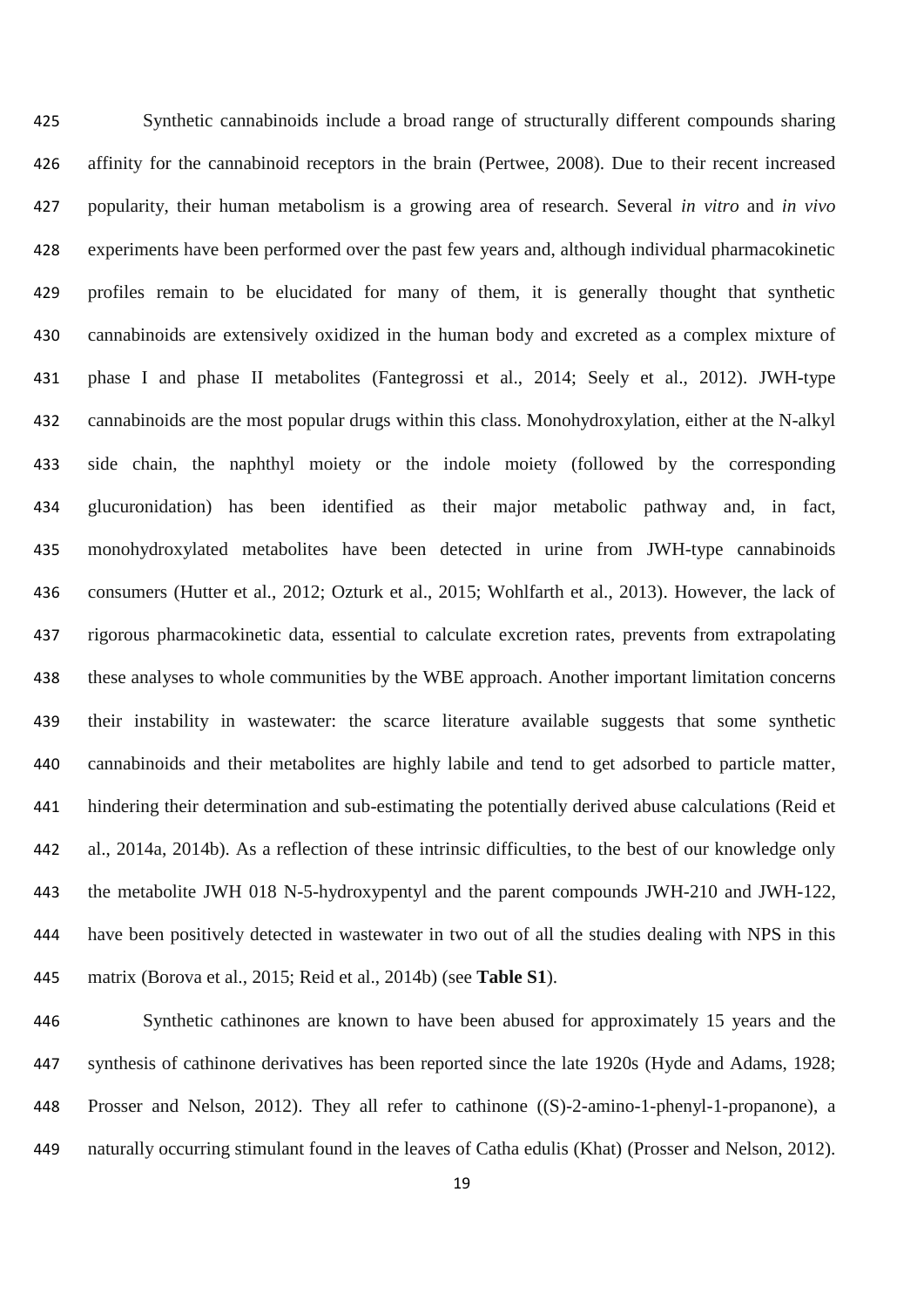In general, the drugs are in part extensively metabolized in humans. However, some of the synthetic cathinones are also excreted unchanged in urine (Uralets et al., 2014). Details on the metabolism and detectability of synthetic cathinones can be found in original articles and are summarized in several review articles (Ellefsen et al., 2015; Helfer et al., 2007; Meyer et al., 2014, 2012, 2010a, 2010b; Meyer and Maurer, 2010; Pawlik et al., 2012; Pozo et al., 2014; Shima et al., 2014; Staack and Maurer, 2005; Uralets et al., 2014; Welter-Luedeke and Maurer, 2015). Also, data on the stability, especially under storage conditions, were published (Senta et al., 2015b) and highlighted the possible instability of the parent compounds under alkaline conditions (Johnson and Botch- Jones, 2013; Tsujikawa et al., 2012). However, detailed and comprehensive studies are missing on their chemical stability in wastewater and also biotransformation in the sewer or wastewater should be considered (McCall et al., 2016a). Several studies were published on the analysis of synthetic cathinones in wastewater samples, with mephedrone, methylenedioxypyrovalerone, methcathinone, methylone and α-pyrrolidinovalerophenone (α-PVP) being the most frequently detected (Borova et al., 2015; Chen et al., 2013; González-Mariño et al., 2016a, 2016b; Kinyua et al., 2015; Mwenesongole et al., 2013; Ocaña-González et al., 2015; Thai et al., 2016; Tscharke et al., 2016).

 Phenylethylamines are a class of substances related to amphetamine and methamphetamine, possessing psychoactive and stimulant effects; however, modification of these compounds can lead to potent hallucinogens (Zaitsu et al., 2011; Zawilska and Andrzejczak, 2015). They include amphetamine derivatives such as MDMA, 2C and 'D' series drugs. However, the phenethylamine core is shared among several compounds including cathinones and catecholamines. Several metabolism studies have been conducted in an effort to understand their metabolic profiles (Ewald et al., 2008, 2006; Lai et al., 2015b; Staack et al., 2003) but more information is needed.

 Piperazine-like compounds include the original member 1-benzylpiperazine (BZP), its methylenedioxy analogue and several phenylpiperazines. They are mainly known to bind to serotonin receptors, with BZP additionally producing amphetamine-like stimulant effects (Bye et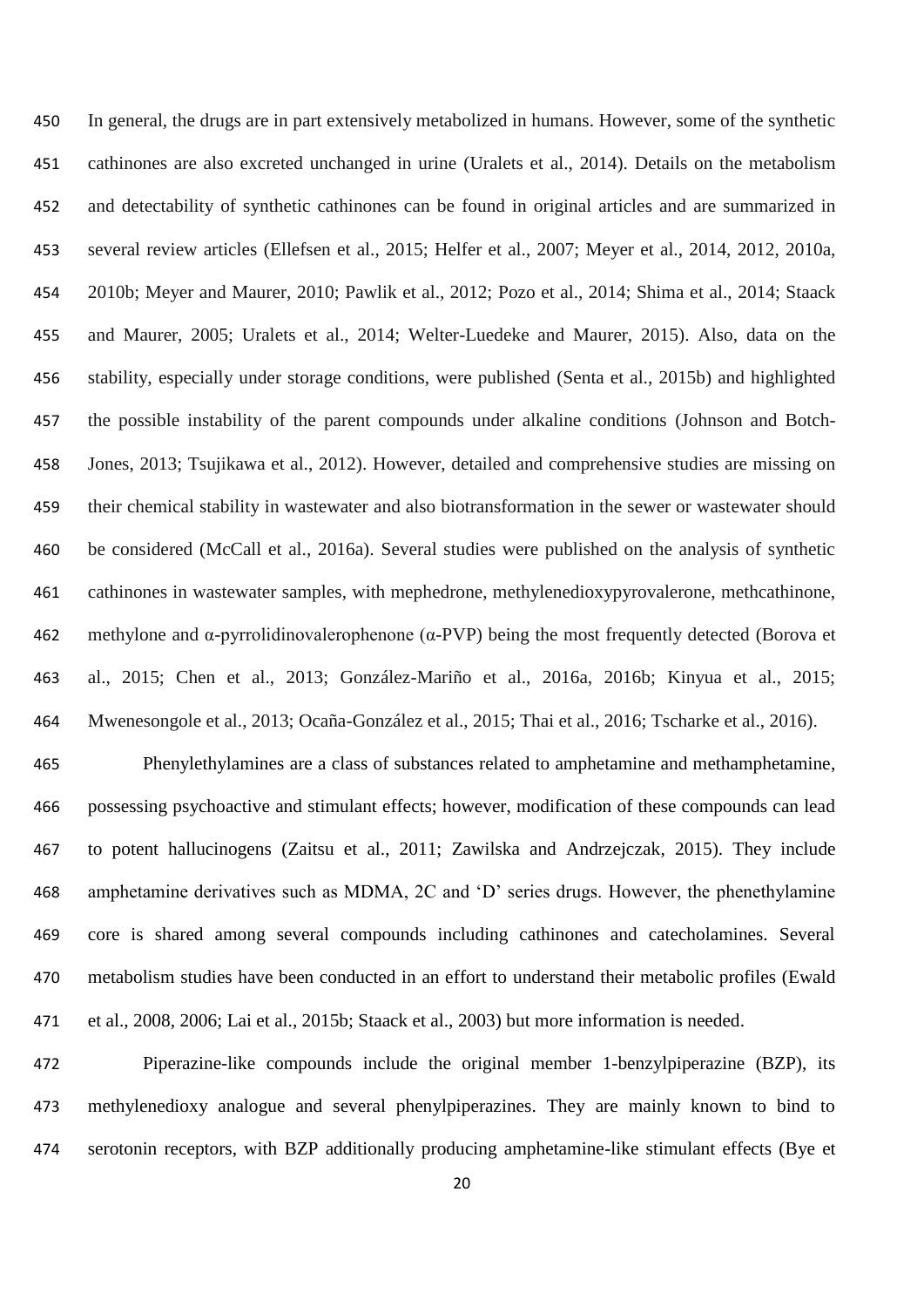al., 1973; De Boer et al., 2001). A summary with details on the metabolism of piperazines can be found in some articles (Maurer et al., 2004; Staack et al., 2001; Staack and Maurer, 2005); furthermore, one study showed the detection of metabolites in human urine (Tsutsumi et al., 2005). Some examples are shown in **Table S1**.

 Tryptamine is a primary amine alkaloid found widely in nature in both the plant and animal kingdoms and known for its hallucinogenic effects (Collins, 2011). Metabolism of some synthetic tryptamines has been studied (Kamata et al., 2006; Michely et al., 2015; Narimatsu et al., 2008).

 Arylcycloalkylamines, which include the ketamine derivative methoxetamine (MXE) and phencyclidine derivatives, have emerged as legal alternatives to ketamine (Roth et al., 2013). MXE, which has gained popularity in several European countries (EMCDDA, 2014), is extensively metabolized (Meyer et al., 2013) but it was detected as parent MXE in wastewater from Belgium and Switzerland (Kinyua et al., 2015).

 Benzodiazepines are psychoactive substances whose core structure is a benzene ring fused to a diazepine ring. Benzodiazepines are known as tranquilizers and are among the most commonly prescribed antidepressant medications. Although a useful pharmaceutical, there is potential for abuse due to their hypnotic and sedative effects – even to the extent of being used as "date rape" drugs (Schwartz et al., 2000). From now on we will refer to those benzodiazepines used illegally as design benzodiazepines. Designer benzodiazepines have become a rapidly growing class of drugs on the NPS online market, since a medical prescription is not needed. Since designer benzodiazepines have increased in popularity, studies have been conducted characterizing their human metabolism (Huppertz et al., 2015; Moosmann et al., 2013).

 Up to now, no designer phenethylamines, tryptamines or designer benzodiazepines and metabolites have been detected in wastewater and only two studies has reported the stability of some phenylethylamines in wastewater (Bade et al., 2016; Senta et al., 2015b).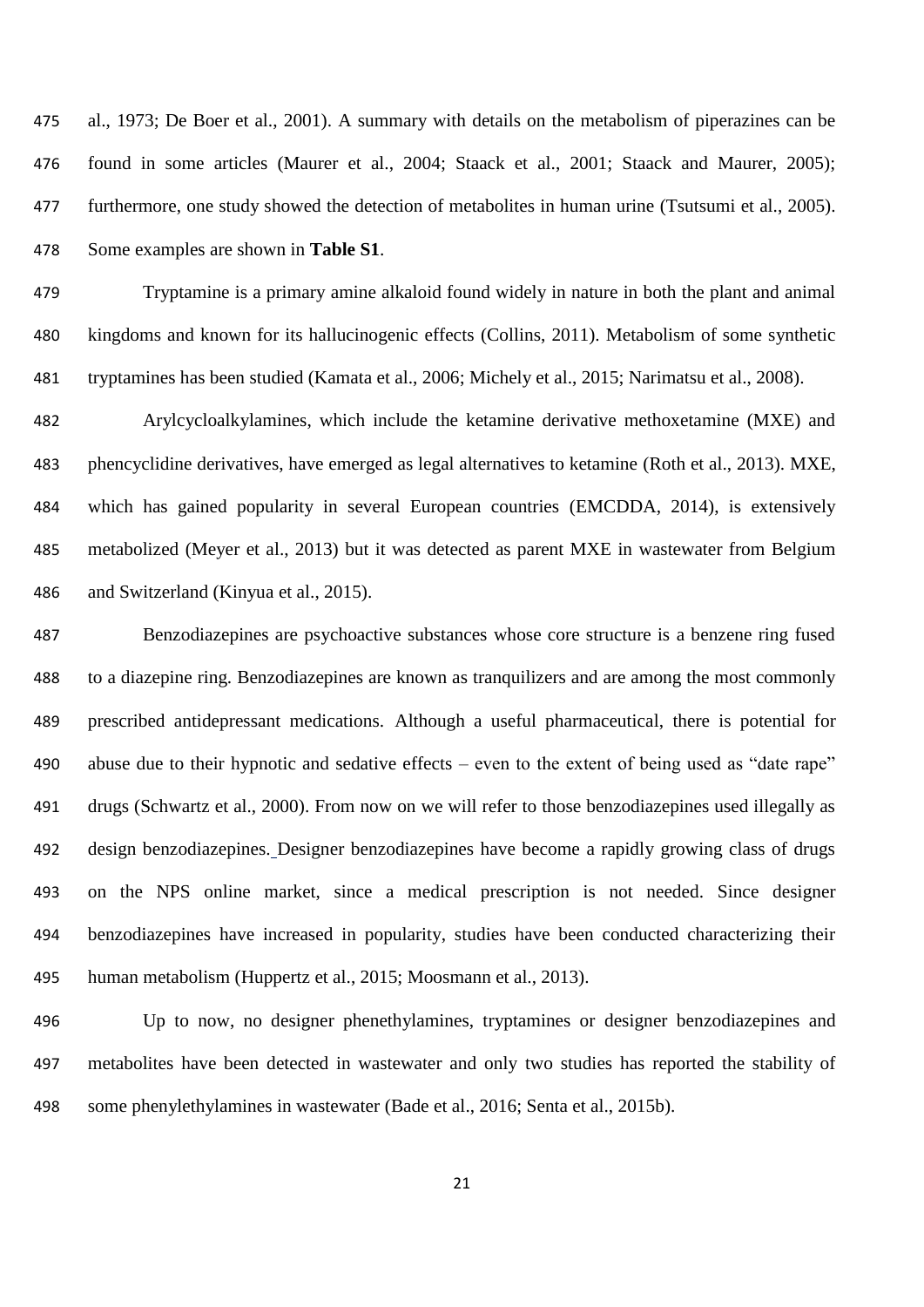Although the interpretation of quantitative results should be done carefully for NPS due to the lack of metabolic information, the qualitative monitoring could lead to a better understanding of the frequency of use and could identify changes in consumption.

#### **3. EXPOSURE BIOMARKERS FROM ENVIRONMENT AND FOOD**

 Two important exposure pathways for potentially harmful compounds are the dietary intake and the exposure from the surrounding daily environment. The monitoring of various classes of compounds for which exposure commonly occurs through these routes is necessary to safeguard public health. Representative chemical classes have been chosen as examples for this paper. Pesticides, mycotoxins and parabens are three classes of compounds for which exposure occurs through the intake of contaminated food or absorption through the skin and adverse health effects can be foreseen for humans (Błędzka et al., 2014; Heyndrickx et al., 2015; Rizzati et al., 2016; Warth et al., 2013). Exposure through the indoor environment (furniture, electronics, packaging and personal care products (PCPs)) is characteristic for UV-filters, plasticizers and brominated flame retardants.

 This section reviews the specific biomarkers of each of the above mentioned chemical classes which could be measured in wastewater in order to assess the overall exposure to these compounds through a WBE approach. When relevant, we have also included the metabolites of these chemicals to be explored as a suitable biomarker. The suggested biomarkers are reported in **Table S2** including also metabolites, whenever such information is available.

#### **3.1 Pesticides**

 Pesticides are chemicals commonly used for control of harmful organisms, such as fungi, insects and weeds. They are mostly used for crop protection, but can also be used for livestock protection, as well as for other industrial and household purposes, such as termite prevention. The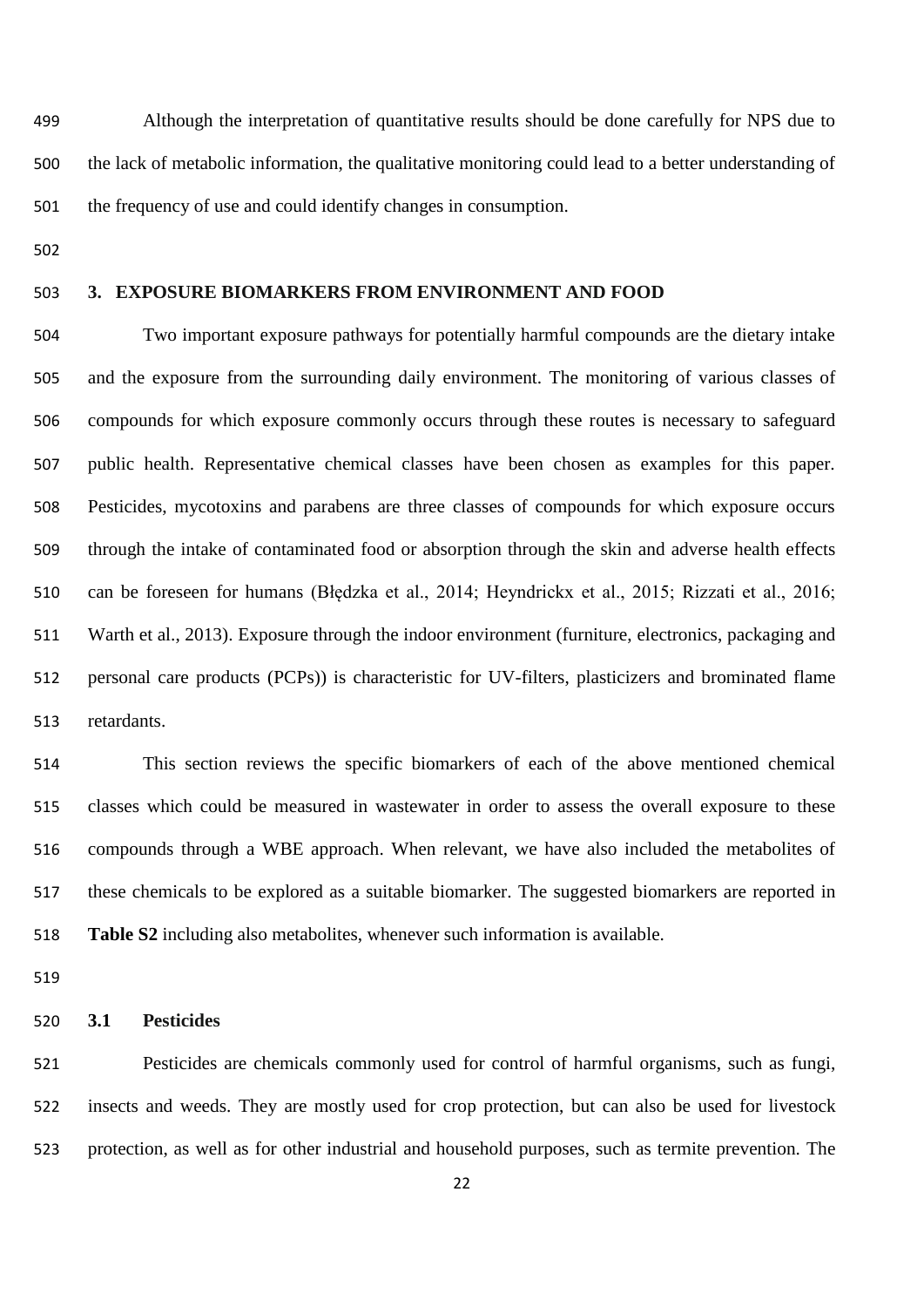general population is exposed to pesticides mainly through diet (Ntzani et al., 2013), but also through household use (Trunnelle et al., 2013) and inhalation of polluted air - particularly in agricultural areas where aerial spraying of pesticides occurs (Coscollà et al., 2010). Exposure to pesticides is of public concern as they may cause health effects such as elevated rates of chronic diseases, like cancer or diabetes, as well as neurodegenerative disorders such as Parkinson disease, birth defects and reproductive diseases (Rizzati et al., 2016). Young children are the most susceptible to be at risk (European Food Safety Authority, 2013).

 There are several types of pesticides and they are generally classified by their chemical structure: carbamate, organophosphate or triazine pesticides (**Table S2**). They may also be classified by the type of pest they control, such as herbicides, which are intended to kill weeds and other unwanted plants, and insecticides, which kill insects and other arthropods. Pesticides are mostly formulated as mixtures with individual components which may act independently of each other, interact or have dose-addition effects (Hernández et al., 2013).

 Until now, there are only two WBE studies (Rousis et al., 2016a, 2016b) published on human exposure to pesticides. The first work (Rousis et al., 2016a) proposed for the first time a new application for pesticides, where pyrethroid, triazine and organophosphate metabolites were monitored in influent wastewater of seven Italian cities. The most frequently detected compounds were the specific metabolite of chlorpyrifos and chlorpyrifos-methyl, 3,5,6-trichloro-2-pyridinol (TCPY), the metabolite of diazinon (2-isopropyl-6-methyl-4-pyrimidinol, IMPY), the pyrethroid metabolites 3-phenoxybenzoic acid (3-PBA, common metabolite of about 20 pyrethroids), 3-(2,2- dichlorovinyl)-2,2-dimethyl-(1-cyclopropane)carboxylic acid (DCCA, common metabolite of permetrin, cypermetrin and cyflutrin) and two alkyl phosphate metabolites. The second work (Rousis et al., 2016b) applied the novel WBE approach to assess further exposure to pyrethroids, concretely 3-PBA, cis-DCCA and trans-DCCA. The obtained results were in agreement with the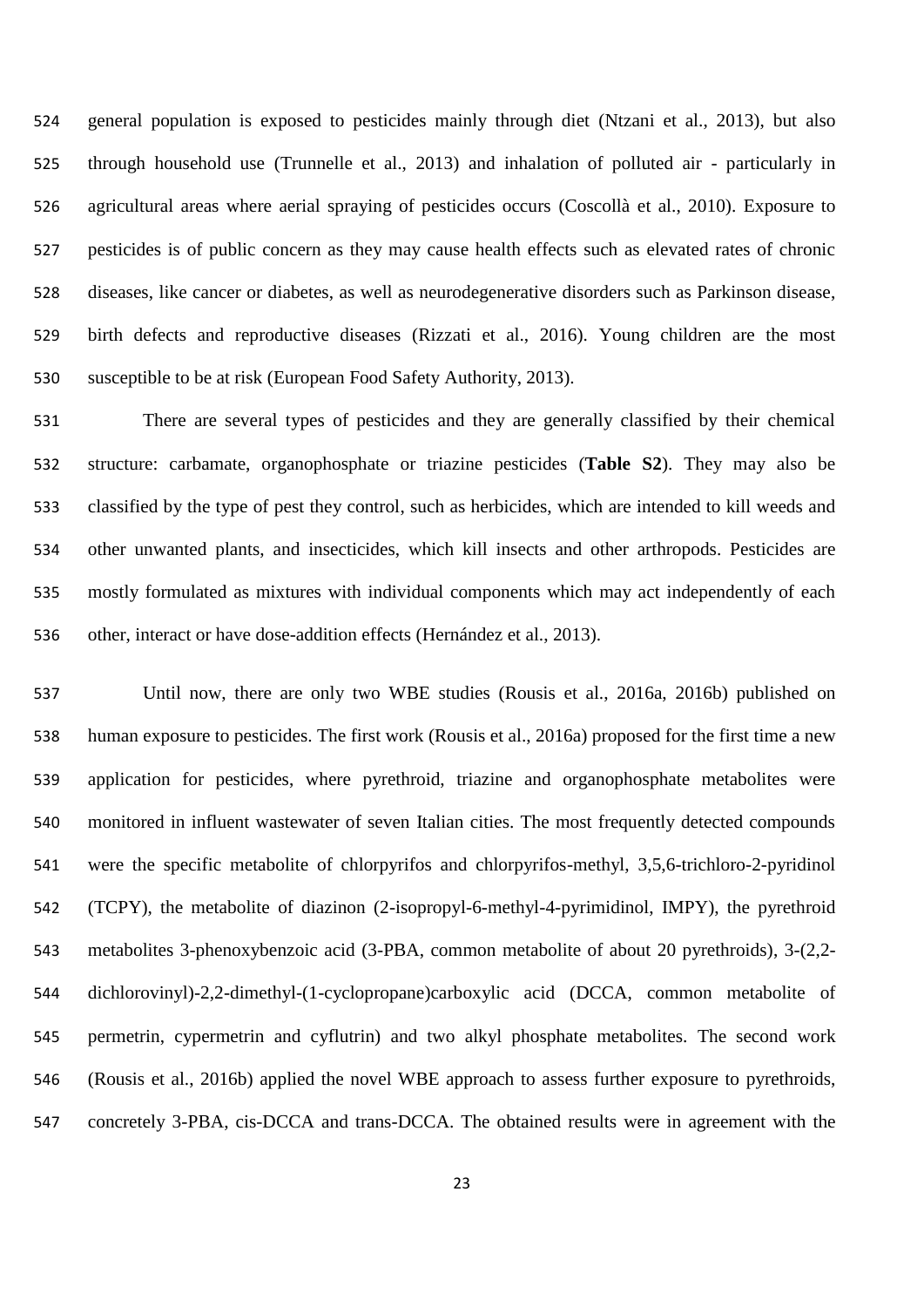Human Biomonitoring (HBM) profiles in urine samples of the general population, reported in the literature.

 Yusa et al. 2015 reviewed analytical methods for HBM of pesticides and found that the most commonly biomonitored ones are carbamates, herbicides, neonicotinoids, organophosphates, pyrethroids and sulfonylurea herbicides – all of which can be monitored in urine samples and they can be good potential biomarkers for WBE. However, some other pesticide classes, such as organochlorines, are probably not suited to WBE due to their non-polar characteristics and their poor excretion in urine (Yusa et al., 2015).

 As described previously for other substances, the metabolites of pesticides rather than the parent substances should be measured in wastewater to avoid contributions from sources other than human metabolism. It has to be emphasized that some pesticide metabolites are also formed in the environment (i.e. atrazine undergoes dealkylation in water systems forming human metabolites) and therefore more research is needed. Moreover, there are some common metabolites produced by different classes of compounds, such as organophosphate pesticides, organophosphate plasticizers and flame retardants, and this should be taken into account in a WBE approach. The novel method developed by Rousis et al. is considered as a valuable tool for obtaining objective, direct information on pesticide exposure levels and could provide complementary information for HBM studies. **Table S2** presents the main potential biomarkers of exposure to pesticides selected by considering the detection frequency in urine, and the concentration levels (Barr, 2008; Yusa et al., 2015).

#### **3.2 Mycotoxins**

 Mycotoxins are toxic fungal metabolites that can be found in food and feed which are intended for human and animal consumption (i.e. cereals such as rice, maize and wheat). There is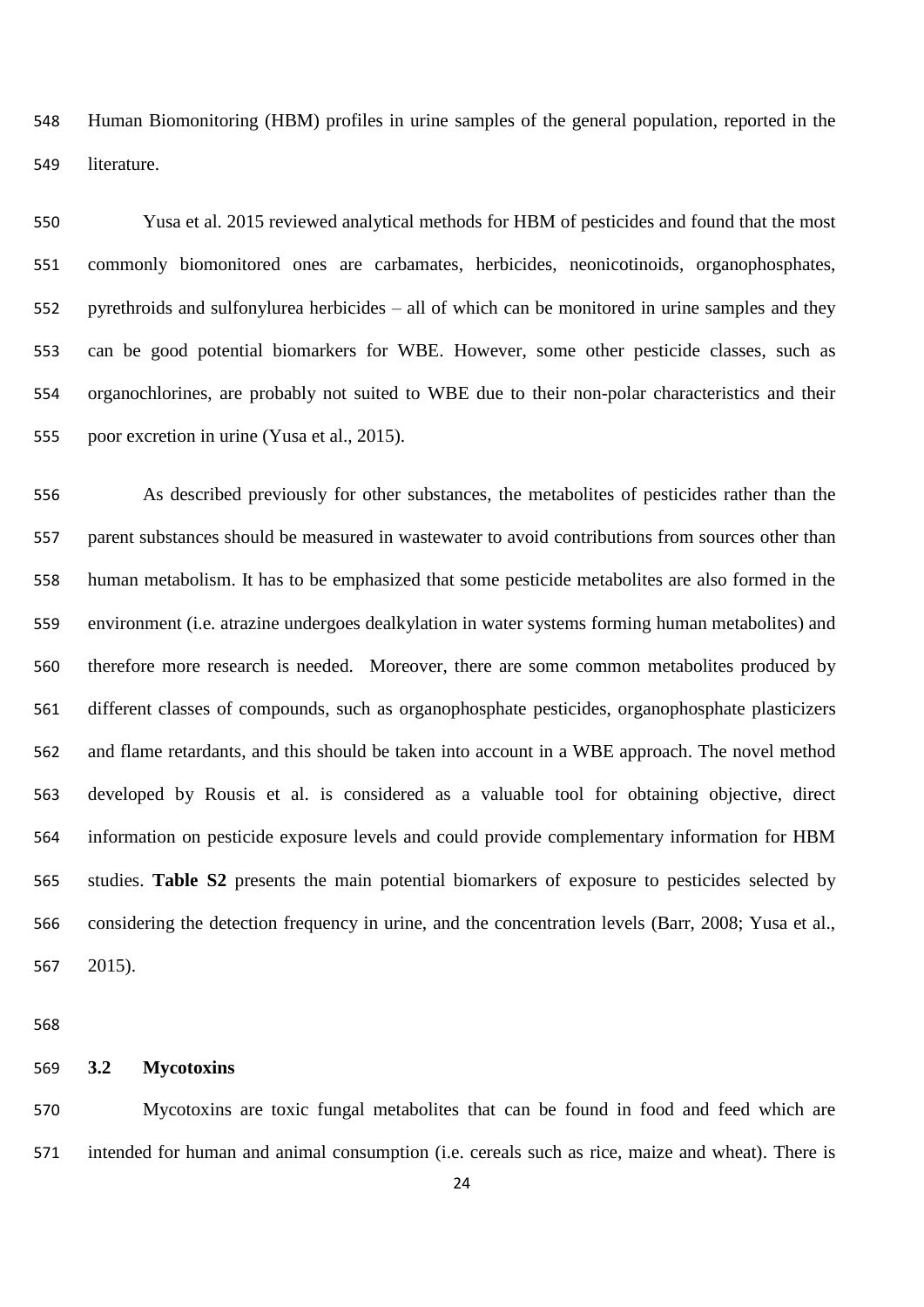huge concern of human health risks related to the ingestion of these substances, since they are stable in food processing and cooking. Maximum tolerable levels in food commodities were therefore legally established in many countries (*Comission Regulation 1881/2006*, 2006). While, nowadays, approximately 400 compounds belong to this group, only 10-15 are considered to be priority mycotoxins, due to higher occurrence and toxicity. These latter compounds belong to the groups of aflatoxins, ochratoxins, patulin and fusarium toxins (tricothecenes, fumonisins, zearalenone and zearalenone derivatives) (Anfossi et al., 2016; Turner et al., 2015). HBM studies performed on general population have shown that the most studied mycotoxin biomarkers in urine samples are aflatoxin M1 (AFM1), ochratoxin A (OTA), deoxynivalenol (DON), nivalenol (NIV), fumonisin B1 (FB1) and zearalenone (ZON) (H Fromme et al., 2016; Heyndrickx et al., 2015). If mycotoxin contaminations are going to be increased in the near future due to higher global food demand and global climate and environment changes, new methods are needed to evaluate the human exposure to mycotoxins (Marroquín-Cardona et al., 2014). Thus, a novel approach such as the WBE can be useful to provide complementary information to existing methods.

 Few studies dealing with the determination of mycotoxins in wastewater have been published. The studied analytes were detected at very low concentrations (few ng/L), but at high detection frequency. In addition to parent compounds, some human metabolites were also investigated. The detected mycotoxins were DON, beauvericin (BEA), 3-Acetyldeoxynivalenol (3- AcDON), NIV, ZON, α-zearalenol (α-ZOL) and β-zearalenol (β-ZOL) (Kolpin et al., 2014; Laganà et al., 2004; Schenzel et al., 2012, 2010; Wettstein and Bucheli, 2010). None of these studies attempted to apply the WBE approach to these substances; they had only a monitoring scope. In the present paper a selection of mycotoxins and their related potential biomarkers for a WBE approach were reported for the first time (**Table S2)**.

**3.3 Parabens**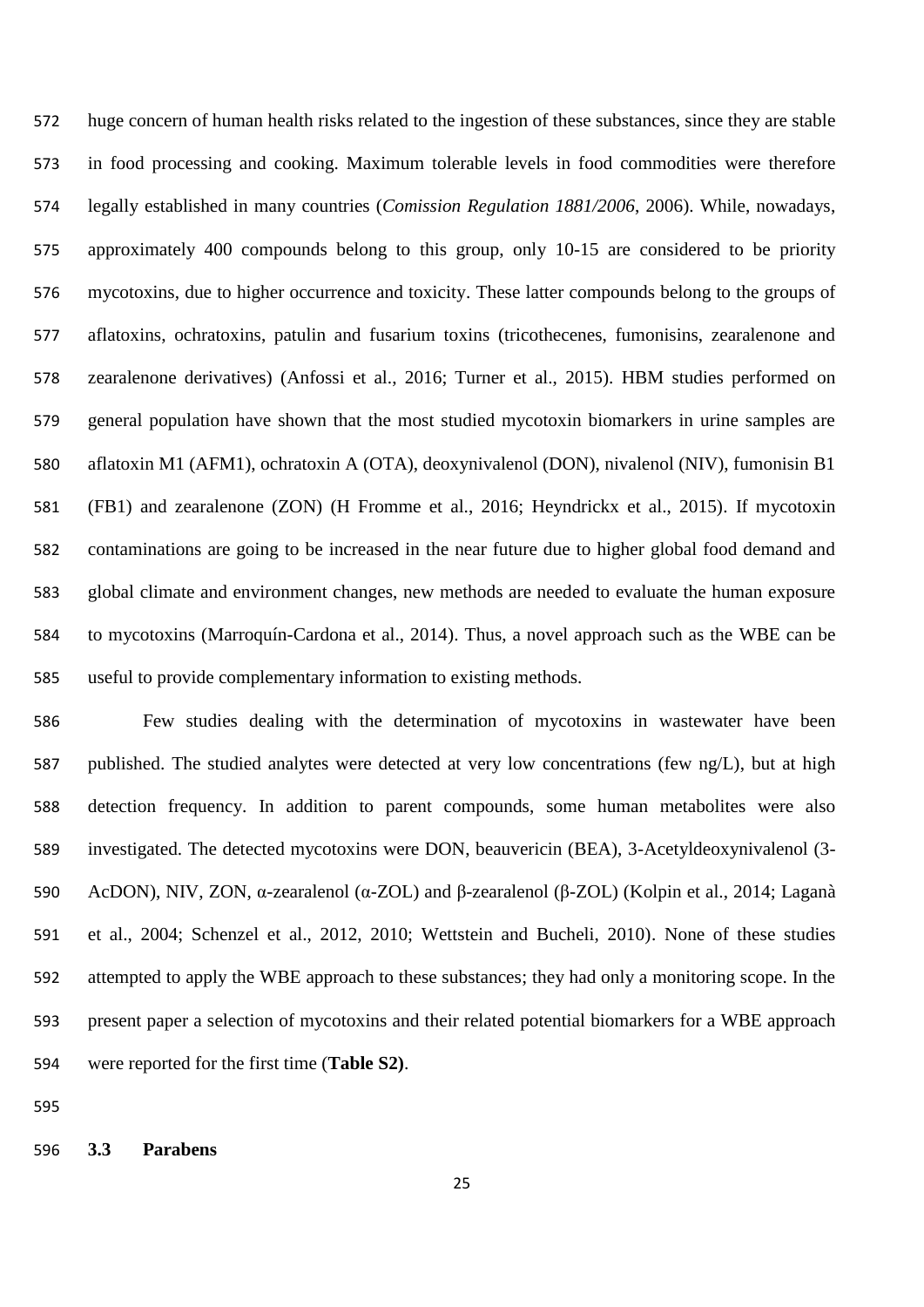Parabens are a group of chemicals that is drawing a lot of interest in the current discussion given their potential endocrine disrupting properties, since studies have shown that they have potential adverse health effects (Hu et al., 2013; Kim et al., 2015; Zhang et al., 2013). This has raised concern considering their widespread use. Parabens are used as preservatives in many different products, such as cosmetics, PCPs and foods, and can be commonly found in household products.

 Some studies also investigated the occurrence and fate of parabens in wastewater (González- Mariño et al., 2009; Gracia-Lor et al., 2012a; Kasprzyk-Hordern et al., 2008), but not from a WBE perspective. Therefore, a list of known urinary biomarkers for paraben exposure is reported in **Table S2.** Future research should be addressed in order to explore paraben biomarkers for WBE.

#### **3.4. UV-Filters**

 Overexposure to ultraviolet (UV) radiation has been associated with skin disorders, such as cancer (Ramos et al., 2016). This led to the widespread usage of UV filters in a variety of personal care products to protect against UV radiation, i.e., sunscreen, cosmetics, beauty creams, body lotions, hair sprays and shampoos (Brausch and Rand, 2011). UV filters are also used in food packages, plastics and textiles to prevent polymer degradation. Hence, human exposure occurs through multiple routes such as dermal absorption, ingestion of contaminated food and tap water (Valle-Sistac et al., 2016). Two major types of UV filters are currently available; organic UV filters are used to absorb UVA and/or UVB radiation, whereas inorganic UV filters mainly reflect the radiation. Given the high photostability and lipophilicity, many UV filters can enter biological membranes and bioaccumulate in the body, including in the placental tissues (Valle-Sistac et al., 2016). However, it is important to note that most UV-Filters are released into the sewers without going through the body (Daughton and Ruhoy, 2009; Ruhoy and Daughton, 2008). This fact would contribute to a large uncertainty in its estimation.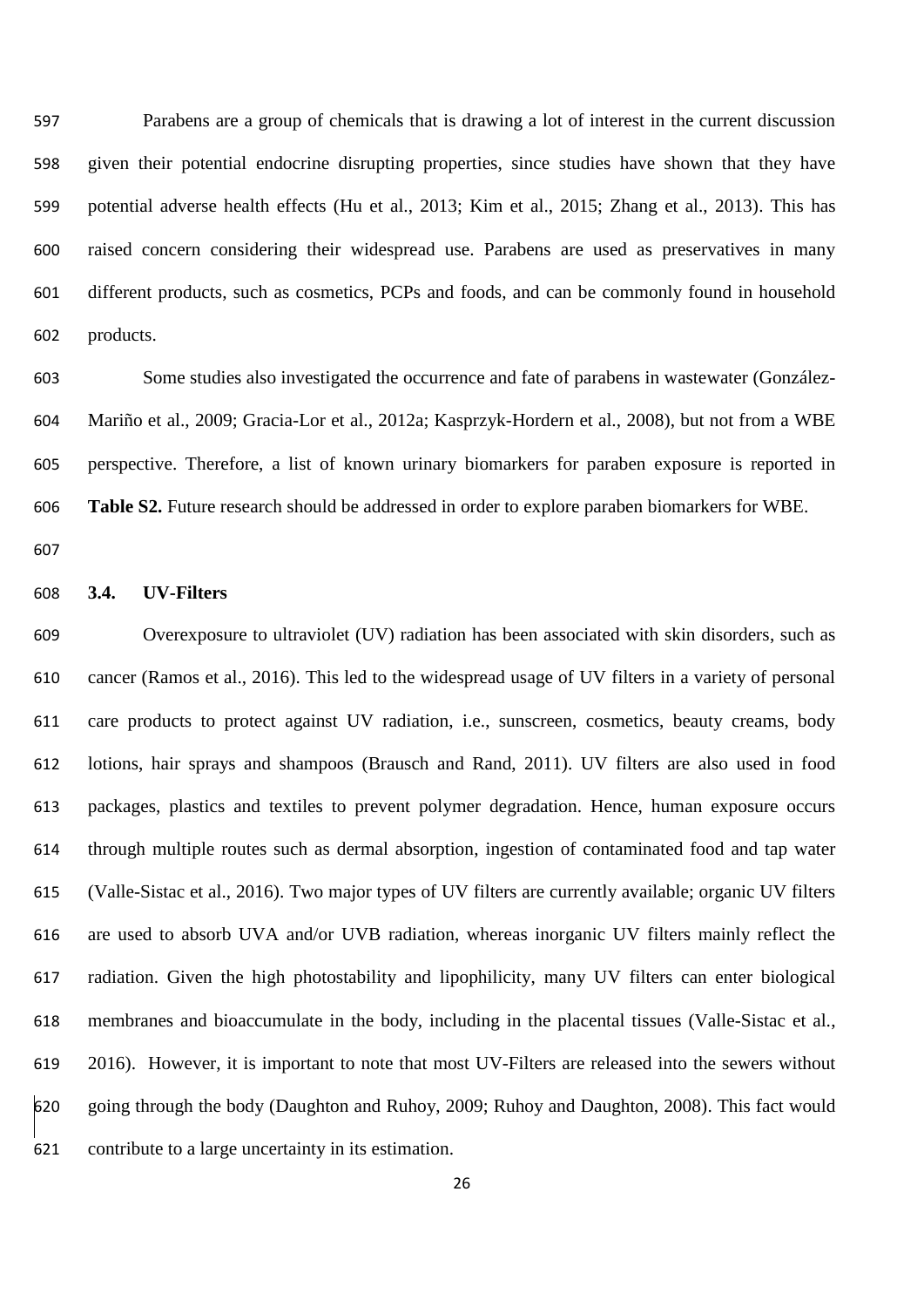Urinary analysis has frequently detected UV filters at various levels, demonstrating human exposure (Dewalque et al., 2014; Louis et al., 2015). Despite their widespread use, between 2010 and 2015 only 20 studies have been published in peer reviewed journals dealing with UV filters detection in wastewater (Ramos et al., 2016). Yet, available data indicates that major UV filters groups, i.e. benzophenone derivatives, p-aminobenzoic acid derivatives, camphor derivatives, benzotriazole derivatives, salicylate derivatives, benzimidazole derivatives, triazine derivatives, cinnamate derivatives, crylene derivatives, and dibenzoyl methane derivatives, are ubiquitous in wastewater with concentrations ranging from the ng/L to the mg/L level (Gago-Ferrero et al., 2011; Rodil et al., 2012). Evidence from mammalian studies indicate that various UV filters are endocrine disruptors, acting as estrogenic, antiestrogenic, antiandrogenic or antithyroid (Louis et al., 2014). These results find support in recent epidemiologic studies reporting an association between human urinary levels of certain UV filters and couples fecundity, i.e. BP-2 (Louis et al., 2014), and decrease semen quality, i.e. BP-3 and BP-8. Therefore, (Louis et al., 2015) highlighted the importance of further studies exploring human exposure to UV filters. Despite the presence of UV filters has been reported in wastewater (Ramos et al., 2016; Tsui et al., 2014) no WBE approaches have been yet tested to evaluate human exposure to these substances. However, the high stability of these compounds and the indication of particular metabolite signatures (Le Fol et al., 2015) suggest potential biomarkers for UV filters in wastewater based biomarkers to support epidemiological studies **(Table 1 and S2).**

## **3.5. Plasticizers**

 Plastics are very versatile materials typically consisting of organic polymers of high molecular mass, which may contain other substances. Manufacturers often add different chemicals to plastics to give them specific characteristics, such as flexibility, resilience and pliability. These plasticizers mainly include phthalates and adipates, and because of their environmental persistence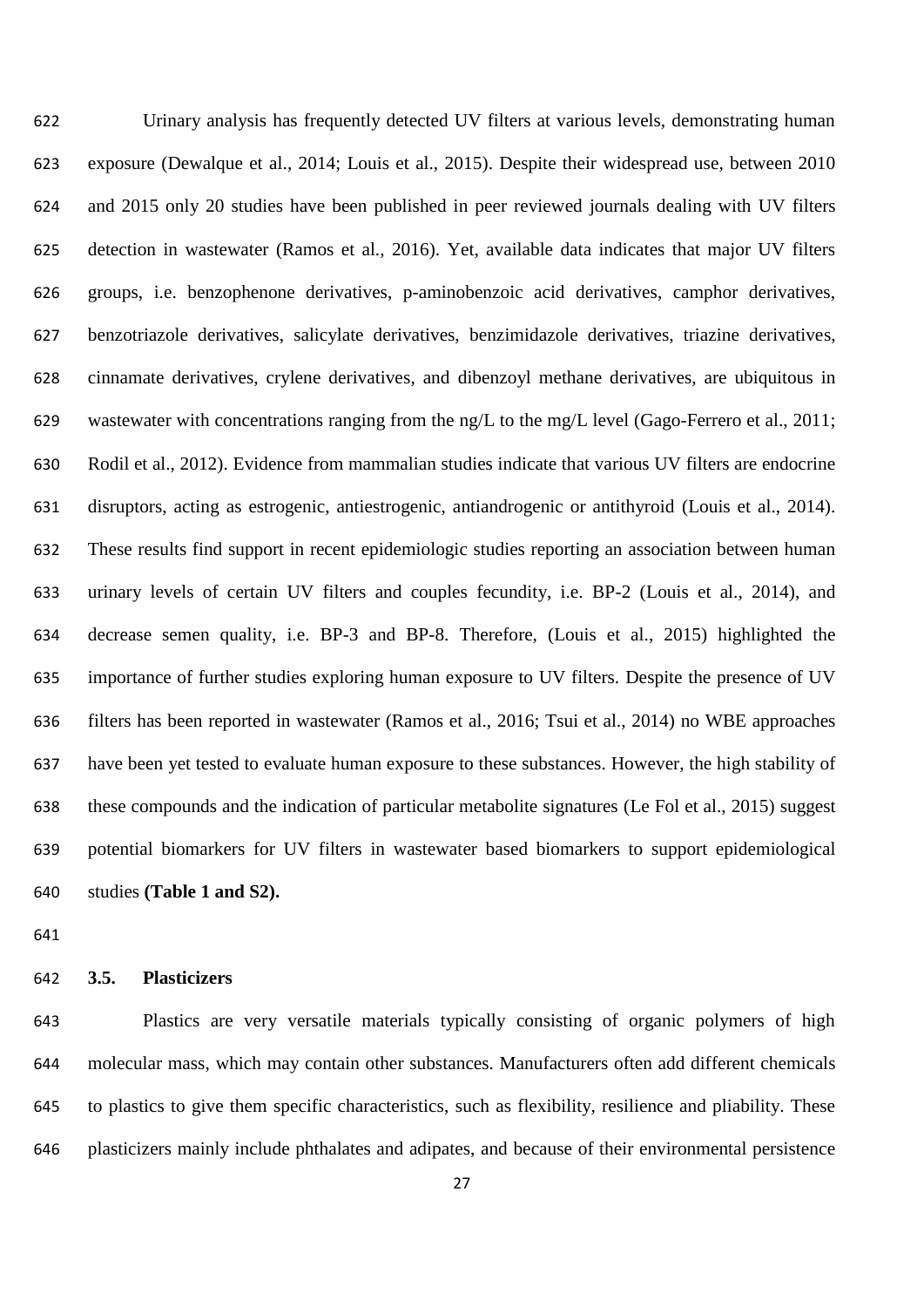and their widespread use, it is unsurprising that they can be found in wastewater and in the receiving environment (Barnabé et al., 2008; Gao and Wen, 2016; Olofsson et al., 2013; Zolfaghari et al., 2014). Some of these chemicals and/or their derivatives interfere with endogenous hormone signalization in animals and humans, raising concerns about their potential to cause long-term diseases (Joint Fao Oms Expert Committee On Food Additives, 2010). In particular phthalates (e.g. bis(2-ethylhexyl) phthalate and, dibutyl phthalate) were associated with the disruption of hormonally-mediated pathways, as well as increased risk for cancer ("Toxicological profile for di(2-ethylhexyl)phthalate (DEHP)," 2002, "Toxicological profile for Di-n-butyl-Phthalate," 2001). Furthermore, epidemiological observational studies suggest that there is a consistent association of blood and urine concentrations of phthalates, and some effects, such as those mentioned above (Joint Fao Oms Expert Committee On Food Additives, 2010; Kim et al., 2015; Wang et al., 2016). Due to a better toxicological profile (Bhat et al., 2014) and a better blood compatibility (Zhong et al., 2013), other plasticizers, such as di-isononyl cyclohexane-1,2-dicarboxylate (DINCH), have been increasingly used in recent years as alternatives in PVC films and medical devices. Metabolites of phthalates, adipates, and DINCH have been found in urine (Fromme et al., 2016; Guo et al., 2011; Herrero et al., 2015; Loftus et al., 1993; Silva et al., 2007), but their presence in wastewater has never been investigated. For a list of known biomarkers in urine see **Table S2.**

#### **3.6 Flame retardants**

 Flame retardants (FRs) are chemical additives for manufactured materials, such as plastics and textiles, to inhibit, suppress, or delay the production of flames to prevent the spread of fire. Brominated flame retardants (BFRs) and organophosphorus flame retardants (PFRs) are the most 669 used classes of organic FRs. Due to their high log  $K_{ow}$ , BFRs are lipophilic and preferentially retained in the human body, e.g. in the blood or adipose tissue. They are only slowly metabolized to hydroxylated metabolites (e.g. HO-PBDEs), which are also retained in the body and thus not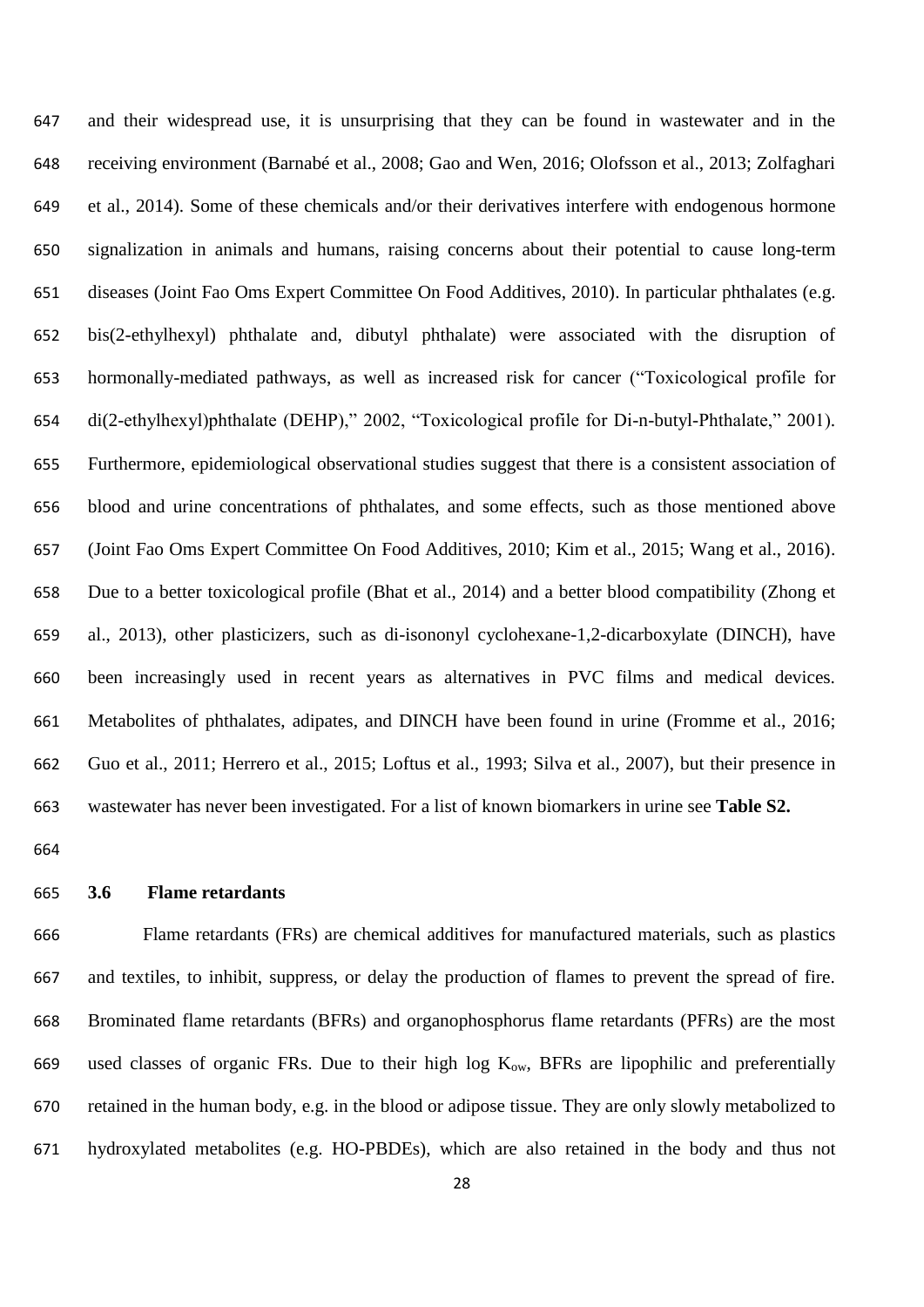excreted in the urine. The presence of BFRs in the sewer system is largely due to direct input from the indoor environment, following washing out of dust and being associated with particles. PFRs are less persistent and rapidly metabolized in the human body (Van den Eede et al., 2013), they have been measured in municipal wastewater in Europe (Loos et al., 2012; Marklund et al., 2005), Australia (O'Brien et al., 2014) and United States (Schreder and La Guardia, 2014). PFRs metabolites are excreted via urine and they are thus suitable biomarkers to assess human exposure to PFRs (Van den Eede et al., 2015); however, there are no reports on the presence of PFR metabolites in wastewater and no studies testing them in a WBE approach **(Table S2).**

#### **4. HEALTH BIOMARKERS**

 Community health programs play an essential role for public health agencies to monitor and evaluate the present status of health in a community and measure the success of programs aimed at improving it. Current challenges mainly consist of the quick and reliable evaluation of the overall health of a population, and detect possible health and illness threats such as pandemics or higher prevalence of diabetes or cancer.

 The quantitative measurement of specific exogenous and endogenous biomarkers related to these diseases in wastewater has the potential to provide rapid information on different factors related to public health and illness. Specific classes of pharmaceuticals such as antibiotics and benzodiazepines and their metabolites are exogenous compounds, which can be related to their use 691 for specific illnesses or diseases, whereas endogenous compounds, such as  $\alpha$ -fetoprotein, chroriogonadotropin (hCG) and isoprostanes, are more directly related to cancer or stress.

 In this section, both exogeneous and endogenous specific biomarkers are presented and suggested to monitor health issues (**Table S3**) through the WBE approach. In addition, DNA-based approaches, currently applied in the field of WBE, have been reviewed.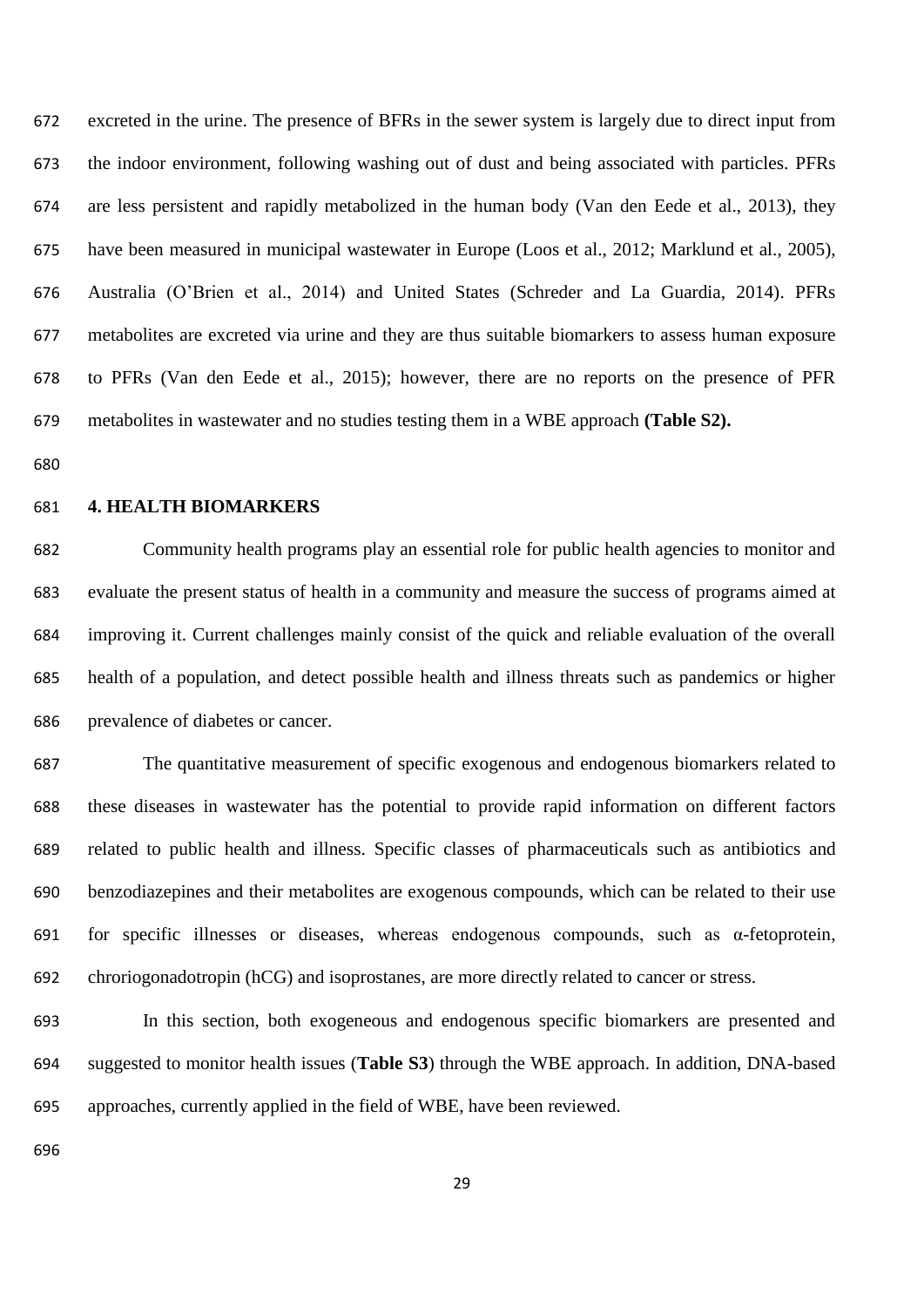#### **4.1 Pharmaceuticals**

#### **4.1.1 Antibiotics**

 Antibiotics (ABs) can be suitable biomarkers for representing human health status associated with bacterial infections. The determination of reliable data on their consumption is of interest as AB use is one of the main factors responsible for AB resistance (Euro-CDC, 2012). WBE may give a better understanding of real time use and misuse of ABs at the population level, by supporting for example prescription data from official sources and annual sales.

 Many ABs are excreted unchanged in urine (Castiglioni et al., 2006; Huang et al., 2011), hence, parent drugs are generally targeted as biomarkers **(Table S3**). However, the selection of a significant AB biomarker should not be limited to the parent drug only; in fact, the investigation of specific metabolites is adding specificity to the analysis avoiding biases coming from the direct disposal of the AB. This is particularly relevant for ABs widely used for veterinary treatments. The most targeted classes of ABs are β-lactams, quinolones and fluoroquinolones, sulphonamides, tetracyclines and macrolides. Apart from β-lactams that undergo easy hydrolysis, sulphonamides and macrolides are very persistent, and are therefore also detected in treated wastewater (Jelic et al., 2012). Stability of the ABs metabolites in wastewater is less understood.

 The occurrence of ABs in influent wastewater has been widely investigated in several countries (Gracia-Lor et al., 2012b; Kümmerer, 2009; Verlicchi et al., 2012). Seasonal variability of population-normalized mass loads was observed by Castiglioni et al. 2006, using the WBE approach, showing a difference in percentage from winter to summer of 47, 77 and 100 for ciprofloxacin, ofloxacin and sulphamethoxazole, respectively (Castiglioni et al., 2006). Temporal monitoring of ABs at several time scales showed a higher variability monthly/hourly than daily/weekly along with seasonality in mass fluxes for ciprofloxacin, ofloxacin and clindamycin (Coutu et al., 2013). Deconjugation during in-sewer transport may influence the influent loading of sulfamethoxazole (Snip et al., 2016) depending on the type and size of the served catchment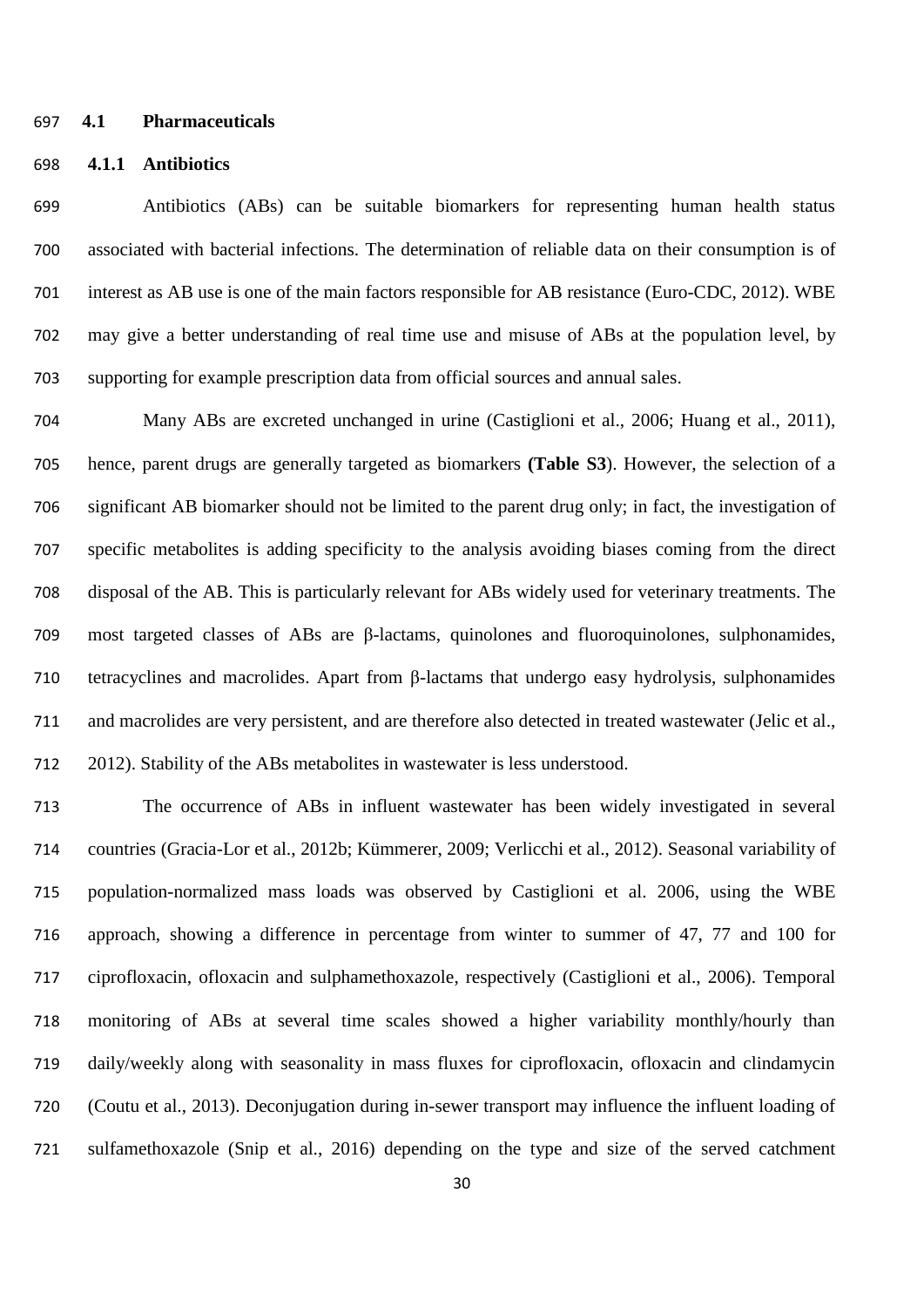(Polesel et al., 2016). Application of WBE helped in determining the usage of ABs in areas where consumption data were scarce or a proper regulation was missing, revealing an excessive use in China (Yuan et al., 2015).

#### **4.1.2 Benzodiazepines**

 Benzodiazepines are used therapeutically for a considerable number of applications, including anxiety and sleep disorders. Their primary mode of action is an enhancement of the action of the neurotransmitter gamma-aminobutyric acid which may result in anticonvulsant, anxiolytic, hypnotic, muscle relaxant and sedative effects. Benzodiazepines and benzodiazepine analogs are commonly prescribed; however, they are also among the most frequently abused prescription medications (Button, 2015). Despite the risk for abuse, approximately 5.2% of US adults between 18 and 80 years of age used benzodiazepines in 2008, with a double prevalence for women than men (Olfson et al., 2015). As such, monitoring of benzodiazepines is of public concern.

 Monitoring benzodiazepines in populations could be achievable via WBE as they are normally halogenated and hence resistant to biodegradation (Kosjek et al., 2012). Multiple studies have already identified both parent benzodiazepines and their urinary metabolites in wastewater influent (Baker et al., 2014; Borova et al., 2014; Castrignanò et al., 2016; Fernández et al., 2014; Hummel et al., 2006; Kosjek et al., 2012; Racamonde et al., 2015, 2014). Differences in the behavior of benzodiazepines are associated with differences in functional substituent groups, and mainly the hydroxylated tranquilizers, oxazepam, and temazepam, were reported to be present in influent and effluent wastewater (Bijlsma et al., 2012; Hummel et al., 2006; Löffler et al., 2005).

 A summary of the most commonly prescribed and detected benzodiazepine parent compounds and their metabolites, which have been identified in urine, in addition to identification in wastewater and stability data, when available, are presented in **Table S3.**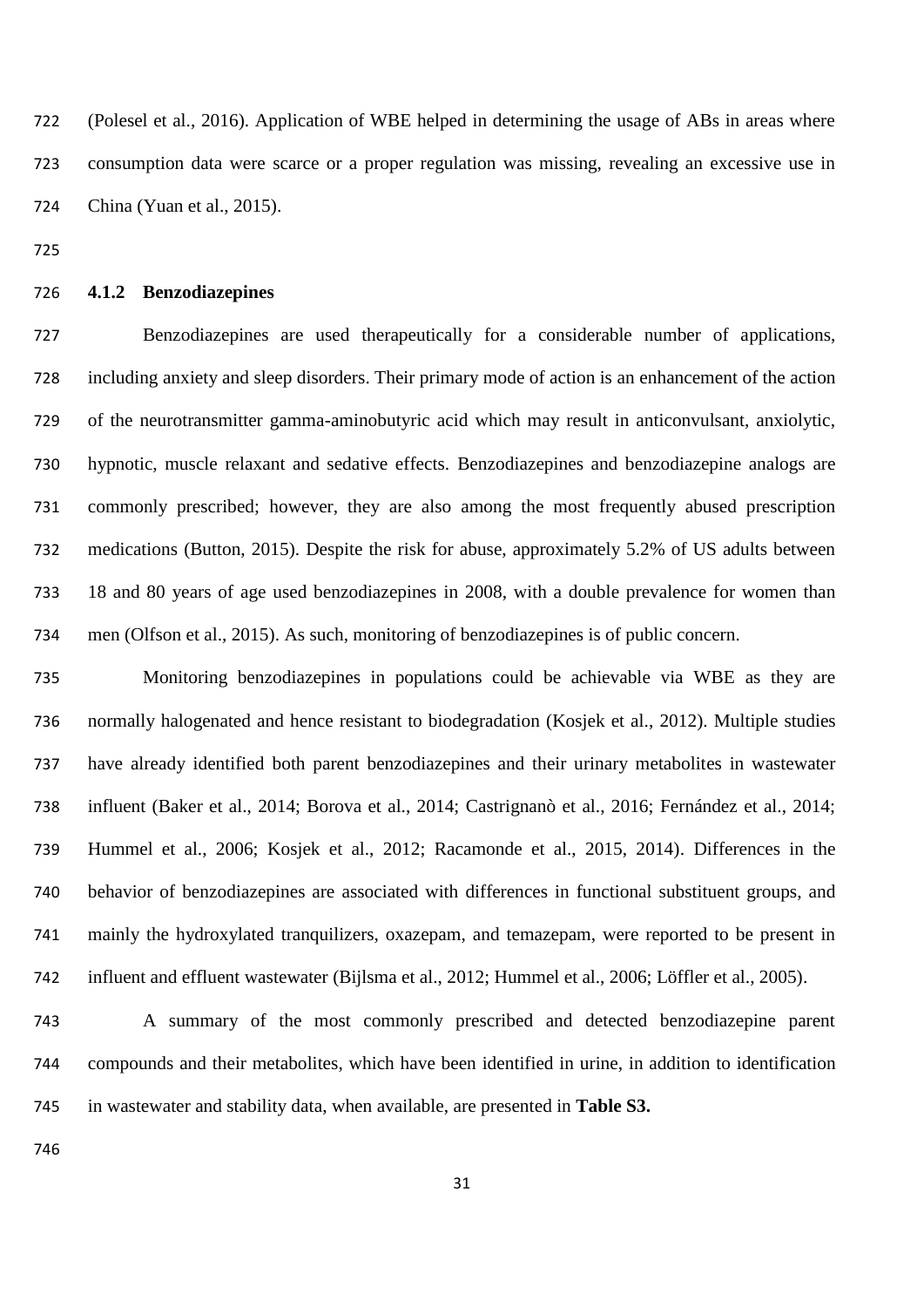#### **4.1.3 Other pharmaceuticals**

 Even if many works have analysed the presence of pharmaceuticals in urban wastewater, only a few studies investigated these chemicals as WBE biomarkers. Some examples can be found in **Table 1**. Furthermore, a list of proposed pharmaceuticals is given in **Table S3** with their excretion rates.

#### **4.1.4. Chiral pharmaceuticals**

 More than 50% of pharmaceuticals currently used are chiral although they are usually manufactured as racemic mixtures (Petrie et al., 2015; Vazquez-Roig et al., 2014). Human metabolism and microbial processes during wastewater treatment can result in the enrichment of one specific enantiomer. Thus, the analysis of chiral compounds in wastewater allows to distinguish between usage of pharmaceuticals due to intentional human ingestion and from accidental release (direct disposal). For instance, enantioselective analysis was used by (Vazquez-Roig et al., 2014) to tentatively propose direct disposal of atenolol where a moderate higher average daily load was observed. Recently, (Petrie et al., 2016) identified direct disposal of the antidepressant fluoxetine via the sewer network using wastewater analysis.

#### **4.2. Endogenous compounds**

 Endogenous chemicals are produced by biological processes associated with stress or normal metabolism. Changes in biological mechanisms may result in alterations of the endogenous compound production and, therefore, measurement of such compounds can be used as indicator of health status and disease (Daughton, 2012b; Group, 2001; Hagger et al., 2006). Endogenous biomarker analysis has been extensively studied as diagnostic or prognostic tools in clinical medicine, and can be further applied to the field of WBE (Daughton, 2012b). Thus far, the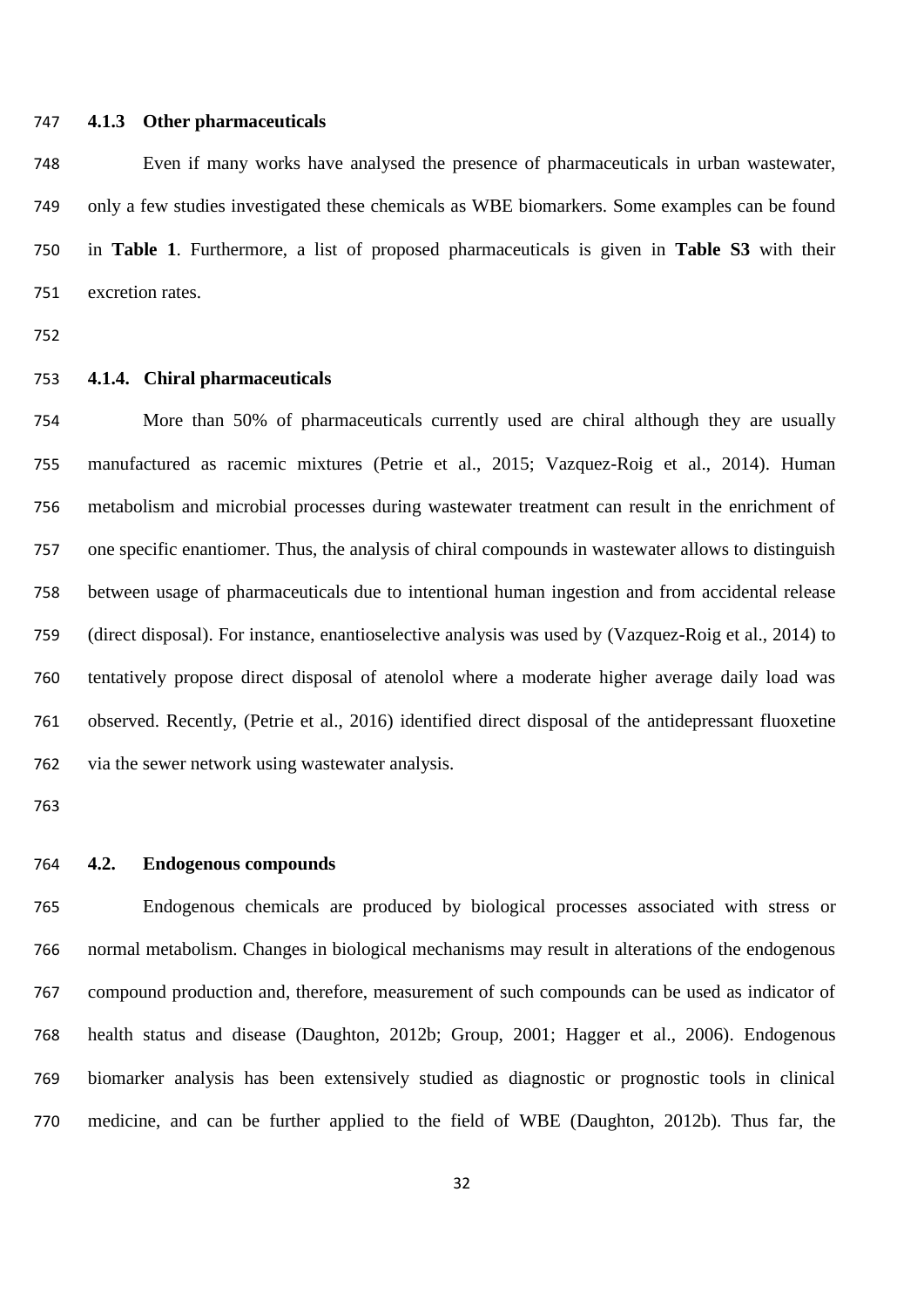investigation of endogenous biomarkers has been more focused on diseases such as cancer, diabetes and cardiovascular disorder than on the overall health status. However, the number of biomarkers validated for routine clinical practice is rather limited (Poste, 2011; Rifai et al., 2006), which falls into even smaller numbers of biomarkers for WBE when considering only those excreted into urine. Nevertheless, a range of endogenous compounds have been suggested as wastewater biomarkers of effect including cancer (prostate specific antigen, α-fetoprotein) (Thomas and Reid, 2011; Yang et al., 2015c), oxidative stress (isoprostanes) (Daughton, 2012b; Ryu et al., 2015; Thomas and Reid, 2011) and health (anti-inflammatory eicosanoids) (Daughton, 2012b). To date, studies conducted on candidate endogenous biomarkers in wastewater are based on targeted analysis of specific markers such as isoprostanes (Ryu et al., 2015) and cancer biomarkers (Yang et al., 2015c). However, it is important to note that omics approaches also hold promising and important roles in future developments and applications of endogenous biomarkers analysis in WBE (Rice et al., 2015). The added value of analyzing these compounds would reside mainly in relative comparisons, both intra- and inter- communities (Daughton, 2012b). Compared to the interpretation of the exogenous biomarkers, where absolute values are emphasized, the use of endogenous biomarkers is more focused on detecting changes over time or between communities. Such data can reveal emerging trends (i.e., early warning system) and health disparities caused by various factors (e.g., exposure, lifestyle).

#### **4.3. DNA**

 The demand for sensitive, low-cost and high-throughput methods to characterize DNA/RNA sequences has driven the development of molecular biology techniques and bioinformatics, i.e., PCR-based approaches and next generation sequencing (NGS) (Ryoo et al., 2013). Massive sequencing is nowadays possible, owing to the development of different NGS platform that allows an entire genome to be sequenced in less than one week. These technical advances led to a rapid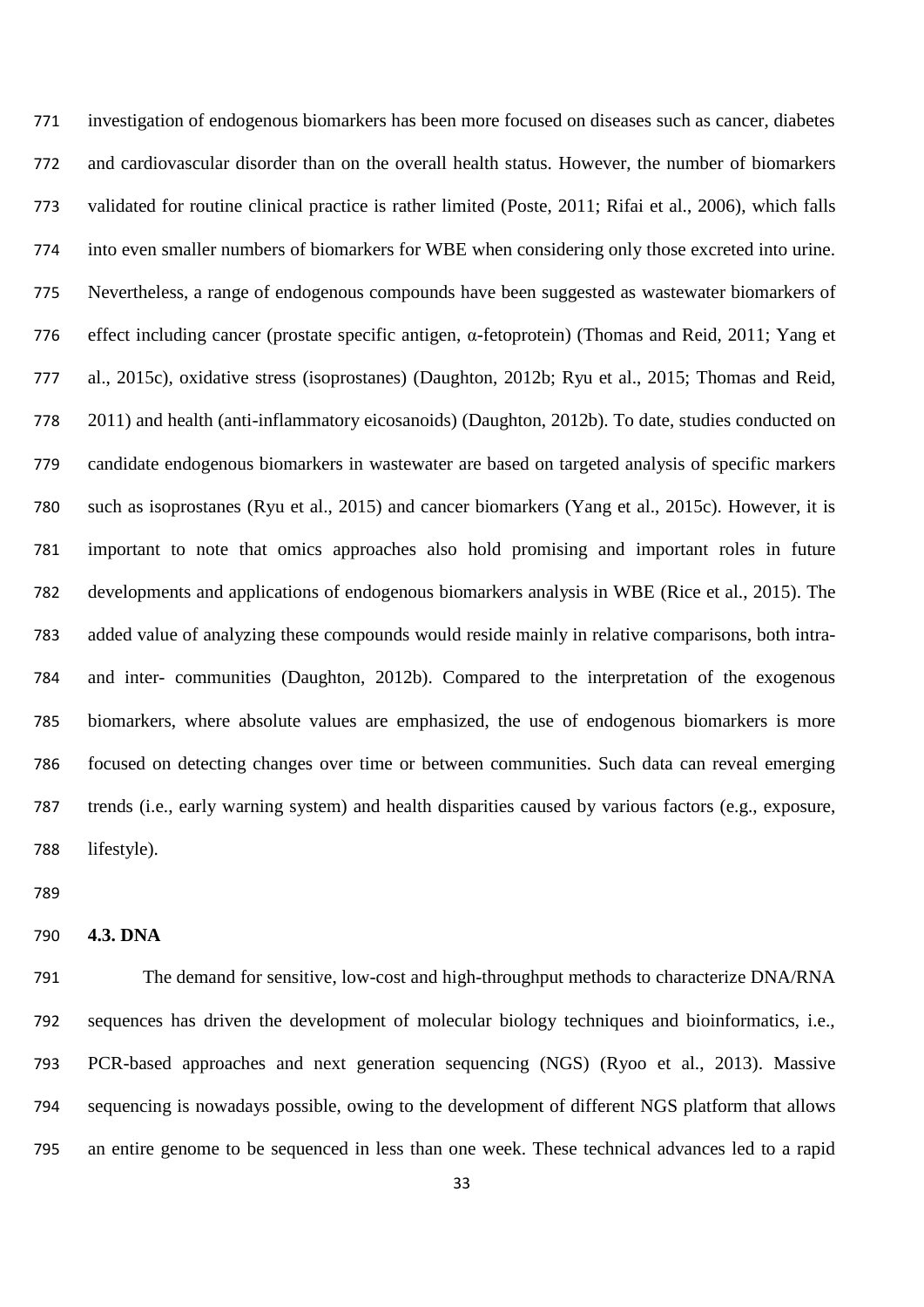increase in new applications, including DNA-based health biomarkers. During the last decade an increasing number of studies took advantage of these developments, and applied them to the field of WBE. Several examples highlight the potential of the approach. In the field of virological surveillance, wastewater screening has been used to identify the viral strains that are circulating in the community, supporting epidemiological studies of the related viral infections and working as an early warning tool (Hellmér et al., 2014; Kokkinos et al., 2011; Mclellan et al., 2013; Zhou et al., 2014). Hellmér et al. 2014 investigated the presence of eight pathogenic viruses (norovirus, astrovirus, rotavirus, adenovirus, Aichi virus, parechovirus, hepatitis A virus [HAV], and hepatitis E virus) in wastewater from Sweden to explore whether their identification could be used as an early warning of outbreaks. Results show that two strains were involved in an ongoing outbreak in Scandinavia and were also identified in samples from patients with acute hepatitis A in Gothenburg during spring of 2013.

 A similar framework has been applied in other areas such as the study of the epidemiology of the emerging human pathogens (Mclellan et al., 2013; Webb et al., 2015), and antibiotic resistance patterns of populations (Colomer-Lluch et al., 2014; Kumaraswamy et al., 2014; McLellan and Eren, 2014). One of the most recent applications has been in the field of human metabolic disorders. With the obesity epidemic reaching alarming levels, there is a need to set biomarkers to identify populations or sub-populations at risk (Lyssimachou et al., 2015). Recently, a good correlation has been established between the gut microbiome and obesity. In fact, only a few bacterial species are sufficient to distinguish between lean and obese individuals (Le Chatelier et al., 2013). These findings prompted a large study in the US using oligotyping of high-throughput 16S rRNA gene sequence data to screen wastewater from 71 cities. It was demonstrated that cities could be differentiated by their sewage bacterial communities, and the community structures were good predictors of a city's estimated level of obesity (Newton et al., 2015). This example illustrates that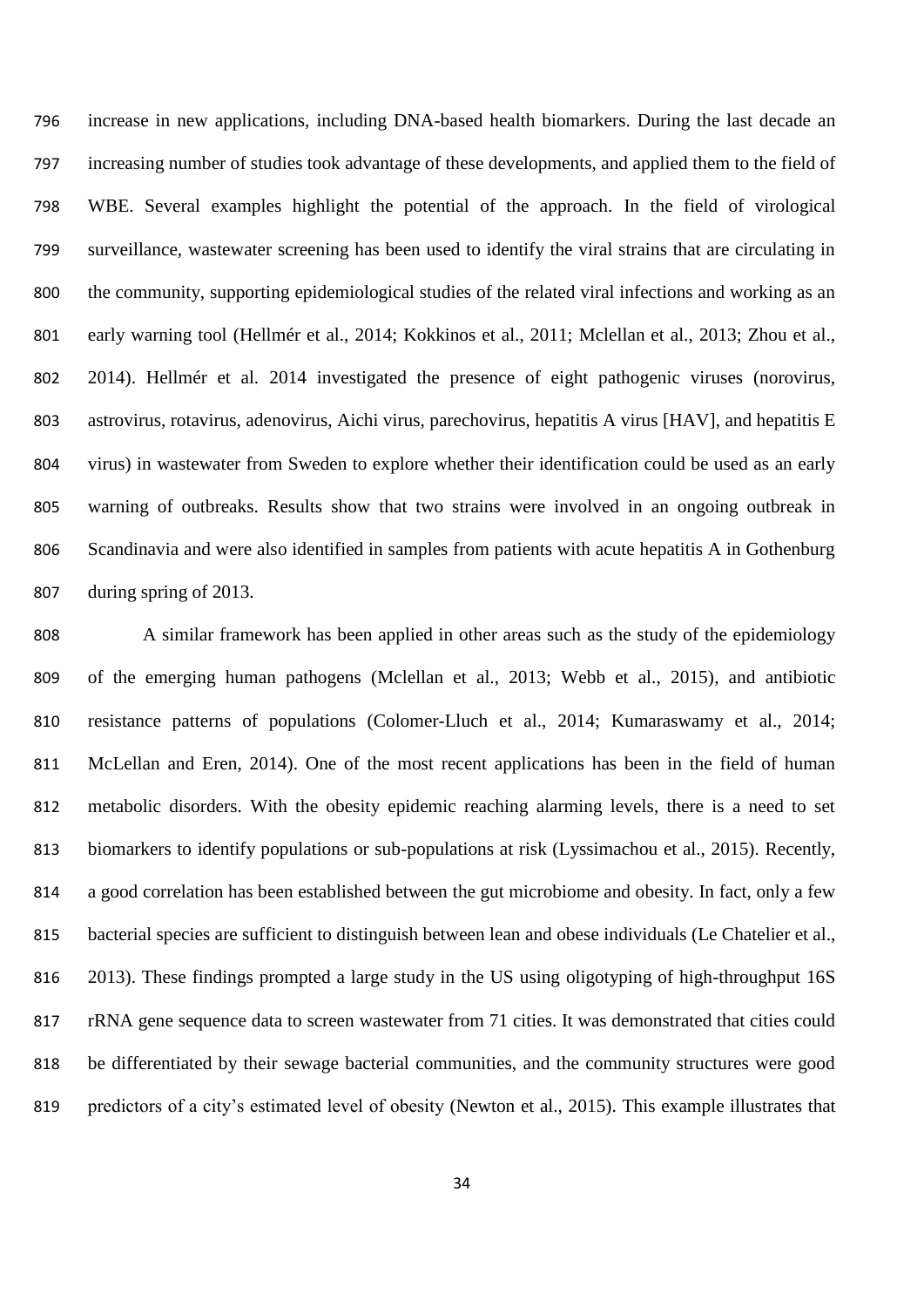once specific biomarkers are identified, DNA-based analysis in wastewater can work as a powerful tool to support epidemiological studies

#### **5. POPULATION BIOMARKERS**

 Accurate estimation of population size is necessary to normalize WBE data to the per capita level, which allows for temporal and spatial comparisons to be made (van Nuijs et al., 2011b). A review of all uncertainties associated with WBE found that there is a direct relationship between the uncertainty in measuring the population size and the uncertainty in the calculated daily loads of drugs (Castiglioni et al., 2013; Lai et al., 2015a). Therefore, accurate data on population size are needed to make decisions involved with planning and forecasting, assessing services and infrastructure, policy making, informing legislation and resource allocation at the level of neighborhood, city, province or country.

 Current methodologies to estimate population size are based on public surveys (such as census taking), complemented with a wide array of demographic statistics, such as tourism and potential commuters. Census, however, can become increasingly outdated and cannot be easily updated to accommodate change such as births, deaths, and migration (movement). Ideally, the census should be able to estimate both the *de jure* and the *de facto* population. The *de jure* population comprises all "usual" residents, mainly those with formal residences. The *de facto* population comprises all those who are present, regardless of the location of their formal or usual residence (Daughton, 2012a). A *de facto* population therefore includes all non-residents (e.g., commuters, visitors, tourists) and excludes all permanent residents who are absent. However, the census approach acquires a static snapshot estimate and usually succeeds in only capturing a portion of the population. Population size can also be estimated from hydrochemical parameters that are routinely determined in the WWTPs, including chemical oxygen demand (COD), biological oxygen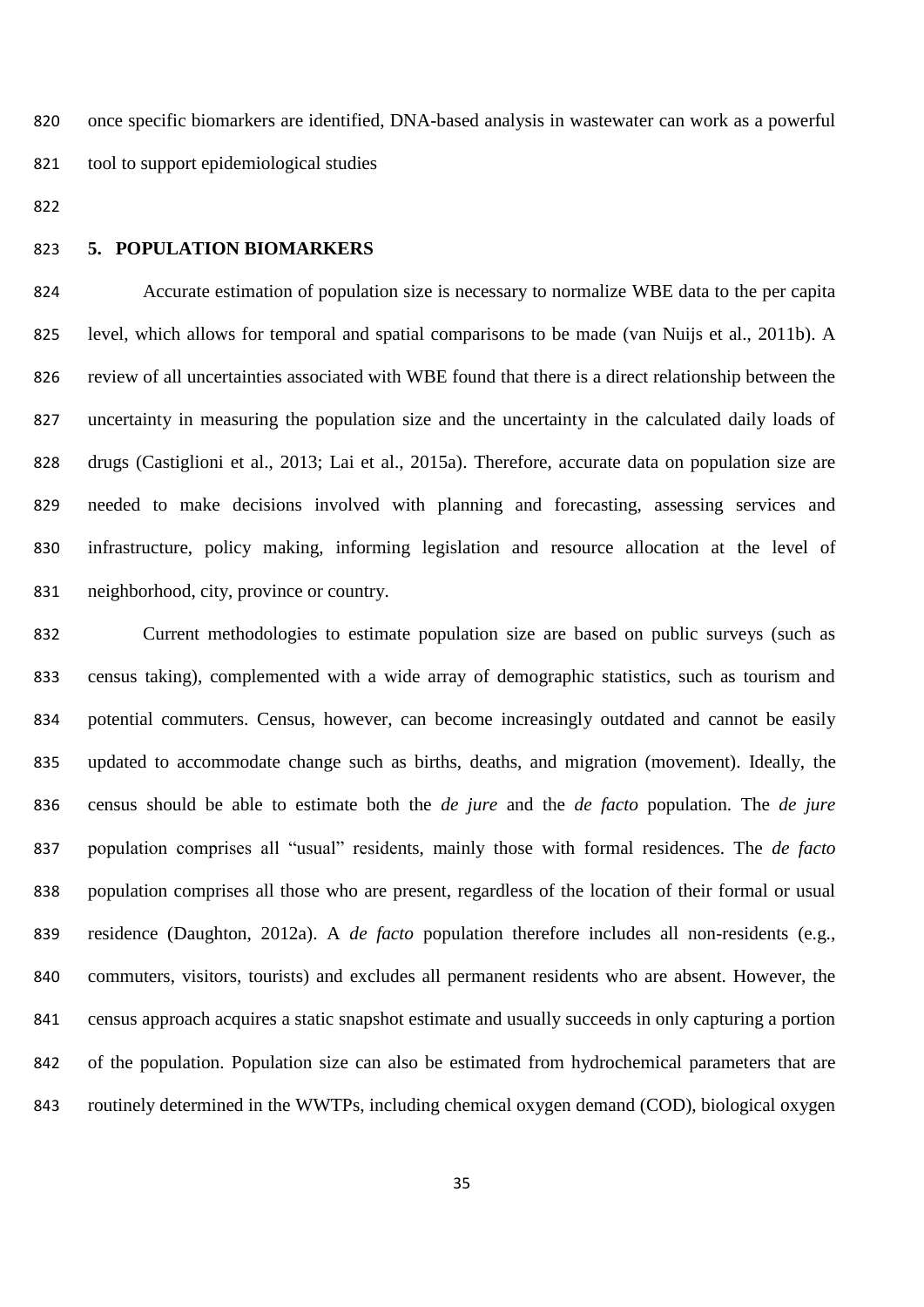demand (BOD) and total nitrogen and phosphorus. However, these parameters are highly influenced by wastewater composition (i.e. industrial, domestic or mixed).

 Addressing the population uncertainty and identifying suitable markers for the population size markers is thus an important aspect of WBE (Been et al., 2014; Brewer et al., 2012; Lai et al., 2011; O'Brien et al., 2014). Many compounds can be considered as biomarkers for population size. Possible candidates are both naturally occurring and synthetic xenobiotics (and their metabolites or formulation impurities), as well as products of endogenous metabolism. A variety of chemicals have been studied as biomarkers of population, including drugs (e.g., carbamazepine (Gasser et al., 2010)), biocides (e.g., triclosan (Singh et al., 2010)), chemicals in household cleaning agents, e.g., fluorescent whiteners, trialkylamines (Managaki et al., 2006; Valls et al., 1989), and food additives, e.g., sucralose (Oppenheimer et al., 2011). An essential characteristic for a biomarker to be useful for measuring population size is, in addition to the general requirements for a biomarker, to have a low variance in the per capita daily excretion (Daughton, 2012a); the knowledge of quantities excreted daily ensures that diurnal variations (e.g., resulting from circadian biorhythms) are fully accommodated. Another requisite for these groups of biomarkers is that daily per capita excretion should not be affected by variables such as season, weather and geographic location.

 To date, none of the population size markers proposed have yet met all necessary criteria mentioned above and additional characteristics described before for a WBE biomarker should also be considered. Some specific applications are listed below.

### **5.1 Artificial sweeteners**

 The most popular artificial sweeteners used in foodstuffs include acesulfame (ACE), alitame (ALI), aspartame (ASP), cyclamate (CYC), neotame (NEO), neohesperidin dihydrochalcone (NHDC), saccharin (SAC) and sucralose (SUC) (**Table S4**) (Kokotou et al., 2012; Lange et al., 2012). All of them, except NEO and ALI, are allowed to be used as additives in food by the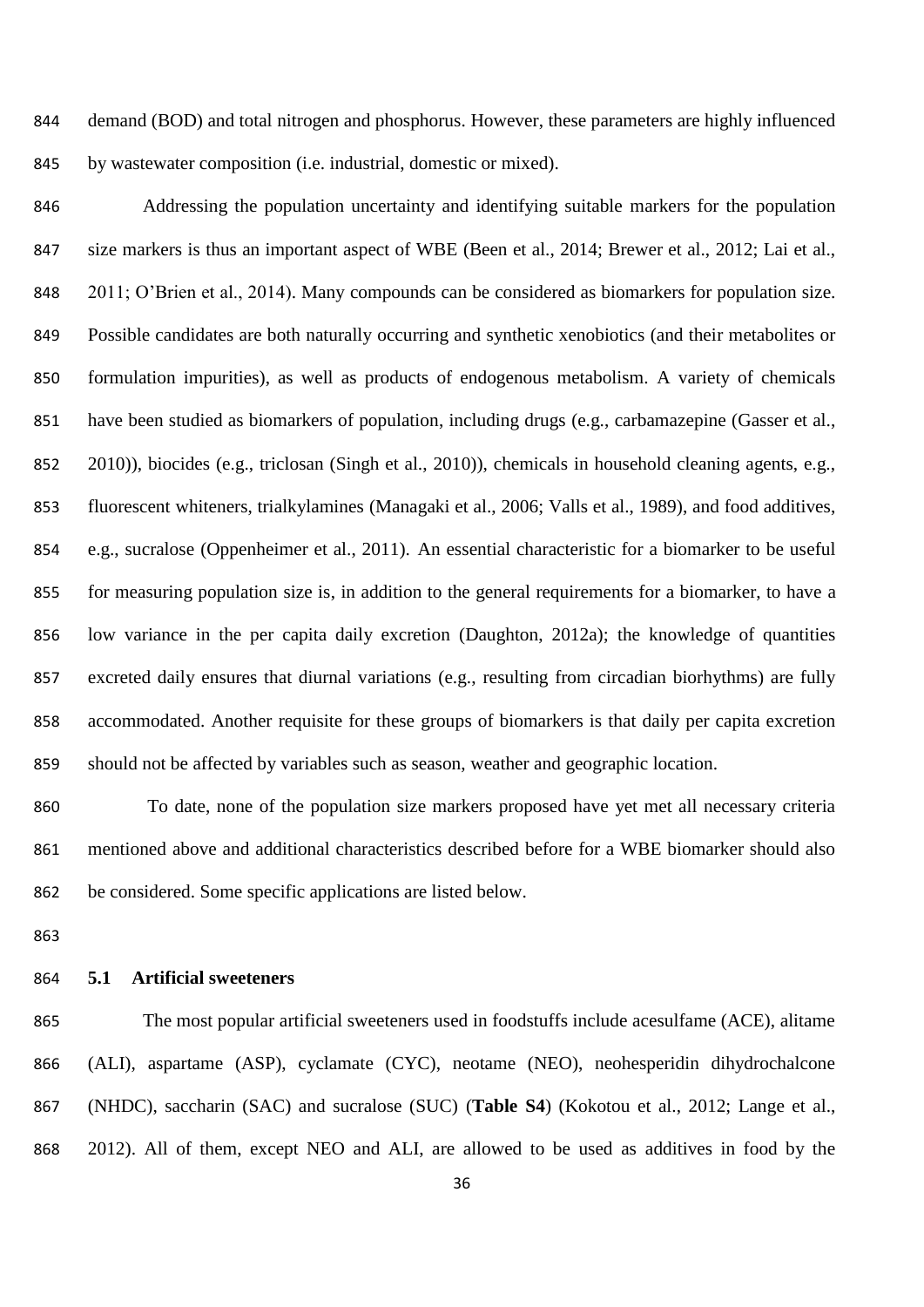European Union (EPCD, 2003), whereas five of them, ACE, ASP, NEO, SAC and SUC are approved to be used in the United States (USFDA, 2006).

871 After ingestion, ACE, CYC and SAC are unaffected by the human metabolism, and thus largely eliminated from human bodies mainly unchanged in urine (Fermin and Vallvey, 2004; Lange et al., 2012; Renwick, 1985; Roberts et al., 2000; Sardesai and Waldshan, 1991). Studies have shown that, due to variations in individual metabolism, CYC could be metabolized to cyclohexylamine and excreted in urine (Renwick et al., 2004). For ALI, 7–22% is excreted unchanged in feces, while the rest, about 78–93% is hydrolyzed to aspartic acid and alanine amide (Fermin and Vallvey, 2004). The glucuronide conjugates of ALI metabolites are the major urinary metabolites in the first 24 hours. ASP is largely broken down in human gut to aspartic acid, phenylalanine and methanol (Fermin and Vallvey, 2004; Lange et al., 2012). NEO and its metabolites are excreted in urine and feces (WHO Food Additive Series No. 52, 2004). Less than 2% is excreted unchanged, but it is extensively metabolized in humans via de-esterification to *N*-[*N*- (3,3-dimethylbutyl)-L-*alpha*-aspartyl]-L-phenylalanine (WHO Food Additive Series No. 52, 2004). Minor metabolites of NEO include *N*-(3,3-dimethylbutyl)-L-aspartic acid, 3,3-dimethylbutanoic acid and the carnitine conjugate and glucuronide conjugate of 3,3-dimethylbutanoic acid (WHO Food Additive Series No. 52, 2004). NHDC is hydrolyzed in humans to isoferulic acid, 3- hydroxyphenylpropionic acid, and 3-hydroxycinnamic acid (Fermin and Vallvey, 2004; Lange et al., 2012). SUC is mainly excreted unchanged in human feces, while 8-22% was excreted in urine unchanged together with its glucuronide conjugates (Roberts et al., 2000).

889 ACE, CYC, SAC, and SUC were found highly stable in raw wastewater at 4°C and room temperature over four days (Ordóñez et al., 2012). Under these conditions, only 20-30% of ASP remained after one day and none left after two days. Similarly, the amount of NHDC was found less 892 than  $10\%$  in the raw wastewater at  $4^{\circ}$ C after one day and linearly decreased at room temperature 893 over three days. Similar results were also reported in another study, in which ACE, CYC, SAC and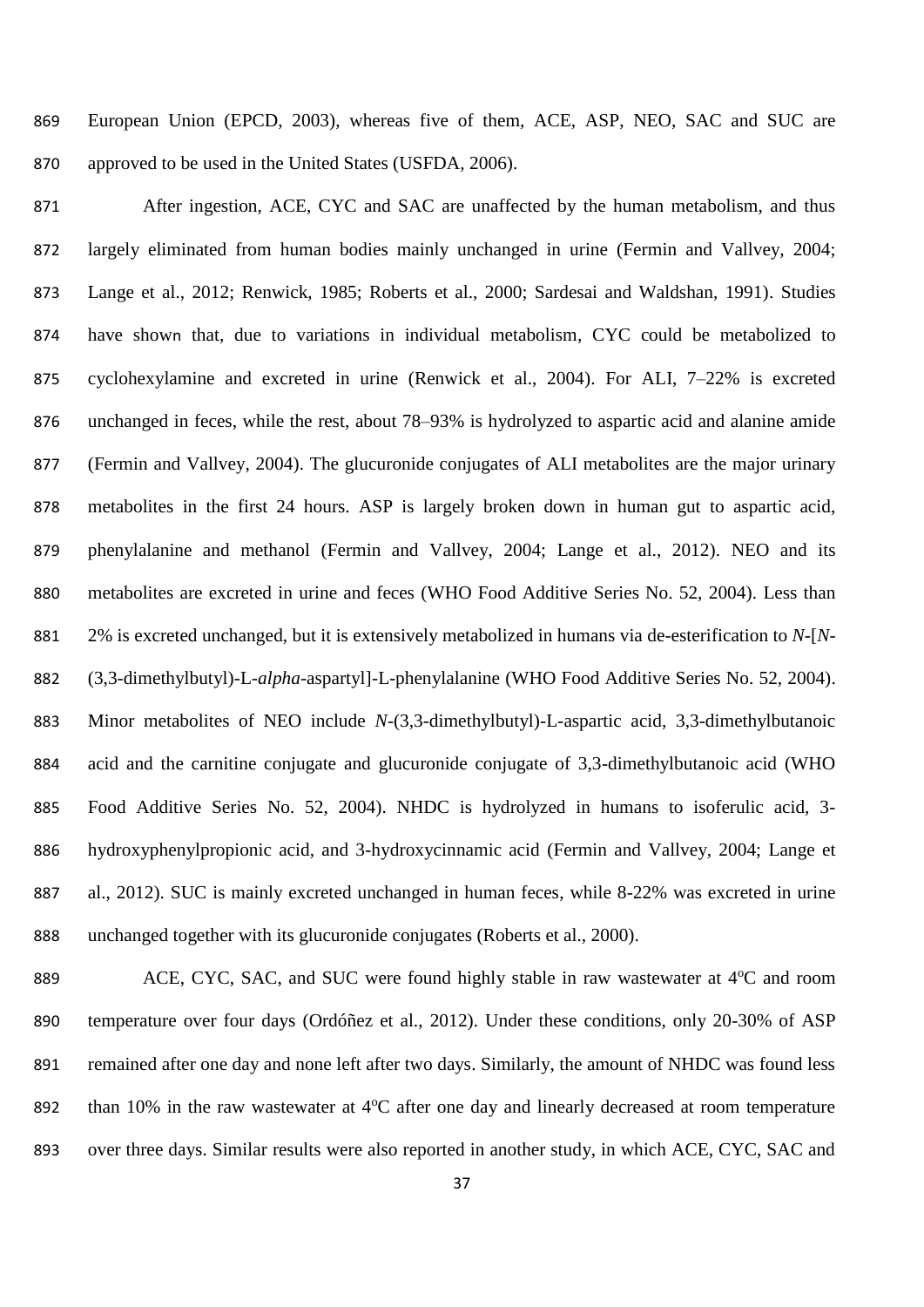894 SUC remained stable in raw wastewater at 4°C over three weeks, whereas ASP and NHDC were degraded within a day (Tran et al., 2013).

 Since they are exclusively non-metabolized in humans and highly stable in wastewater, the 897 parent compounds ACE, CYC, SAC and SUC can be measured for the WBE approach. However, the analysis of the metabolites of ALI, ASP, NEO and NHDC, rather than of the parent compounds, is required, since these artificial sweeteners are largely metabolized in humans. Stability tests for the metabolites in raw wastewater are also necessary for future studies. The use of artificial sweeteners has been shown to be highly related to human activities (Buerge et al., 2009) and, therefore, human consumption is considered as the major source of these substances in raw wastewater; however, other sources, such as animal feedings, agriculture farms and industries, can contribute to their presence in sewage systems (Kokotou et al., 2012).

 Certain artificial sweeteners also showed a specific weekly pattern: in general higher loads in influents (i.e. consumption) were observed during weekdays than during weekends (Kokotou et al., 2013). This could be associated with more commuters during the weekday than the weekend in the studied catchment. These previous studies together suggested that measuring artificial sweeteners could be useful for the WBE approach to understand the population flow in a given catchment. This concept of using human consumed chemicals, such as the artificial sweetener ACE, to back-estimate the population size from a given wastewater sample was firstly attempted and discussed by (Lai et al., 2011) and further refined using wastewater samples collected on the census day and applying a Bayesian model (O'Brien et al., 2014). Importantly, with chemical-derived population estimates, the robustness of the WBE data was improved, since the total methodological uncertainty of the approach was reduced (Lai et al., 2015a, 2011).

**5.2. Nicotine**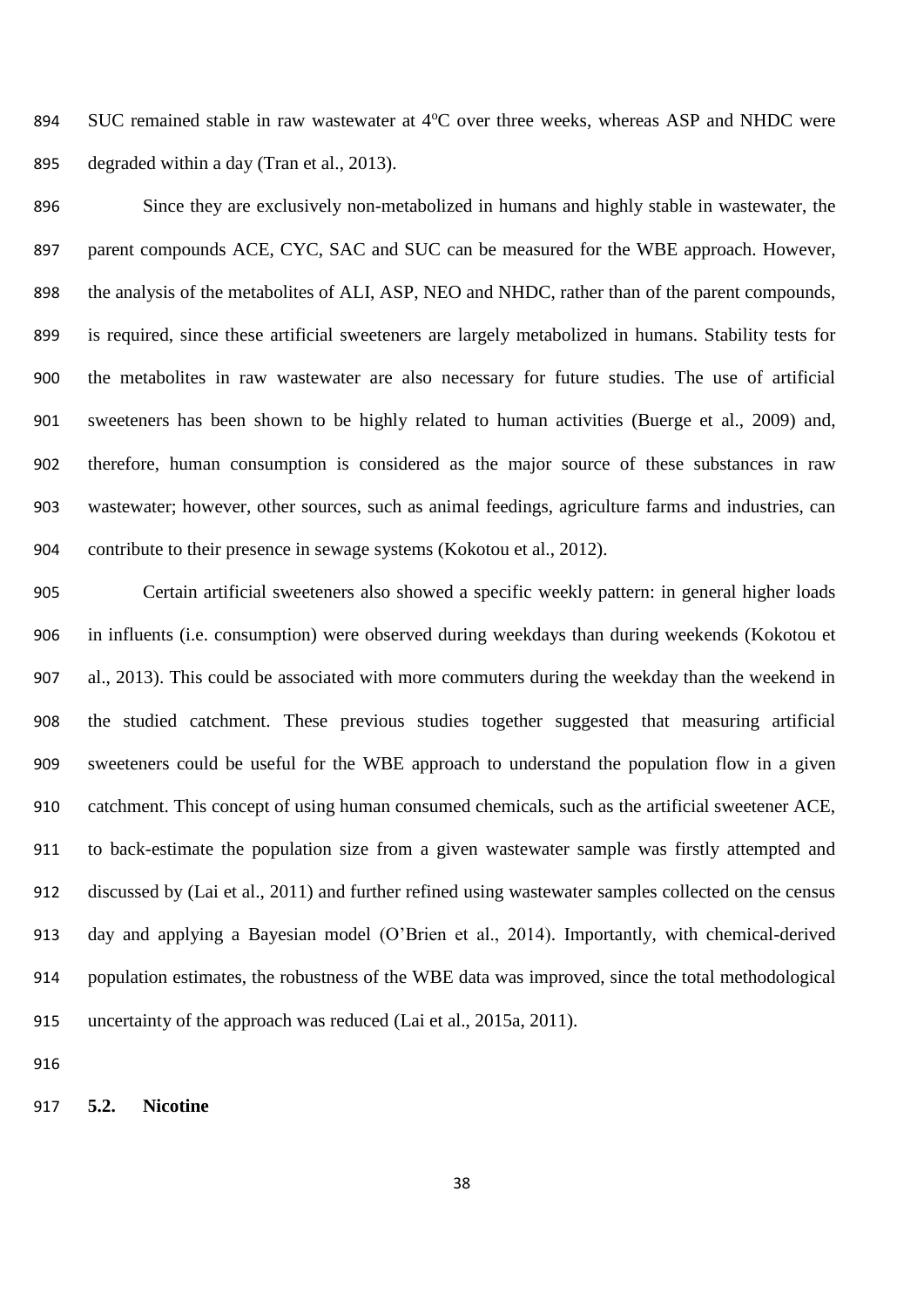Currently, nicotine and its metabolites have been used as population markers on two occasions (Chen et al., 2014; Senta et al., 2015a). In the first case, the authors focused solely on cotinine, whose loads varied only limitedly over one week and showed good correlation with the size of the investigated populations (i.e., correlation coefficient = 0.981) (Chen et al., 2014). However, geographical/cultural differences in tobacco use or fluctuations in the number of users have been raised as potential flaws to the use of cotinine as population marker (Chen et al., 2014). Moreover, consumption of tobacco could change due to tax and other tobacco-related policies, which could affect the potential of nicotine and its metabolites as population markers. In the second study (Senta et al., 2015a), cotinine and *trans-*3'-hydroxycotinine loads were used to estimate the number of individuals contributing to the collected wastewater samples. Good agreement was found between nicotine metabolite load population estimates and census data, suggesting that the method is a viable approach to estimate the size of a population.

#### **5.3. Caffeine**

 Caffeine and some of its major metabolites were recently tested as a population biomarkers. Caffeine was one of the compounds included in the exploratory study to estimate population size using samples collected on the census day and applying a Bayesian model (O'Brien et al., 2014). A strong correlation between caffeine mass loads and population size was observed. In the second study, generally good agreement between caffeine loads and hydrochemical parameters routinely determined at the WWTPs was found (Rico et al., 2016). In another recent study, three major caffeine metabolites: 1-methylxanthine, 7-methylxanthine and paraxanthine were tested together with caffeine as possible population biomarkers (Senta et al., 2015a). These compounds fulfilled some of the major requirements for an ideal biomarker - they are easily detectable and stable in wastewater samples. However, their mass loads in wastewater did not completely reflect the human excretion profile of caffeine, probably due to biases in caffeine pharmacokinetic data (see section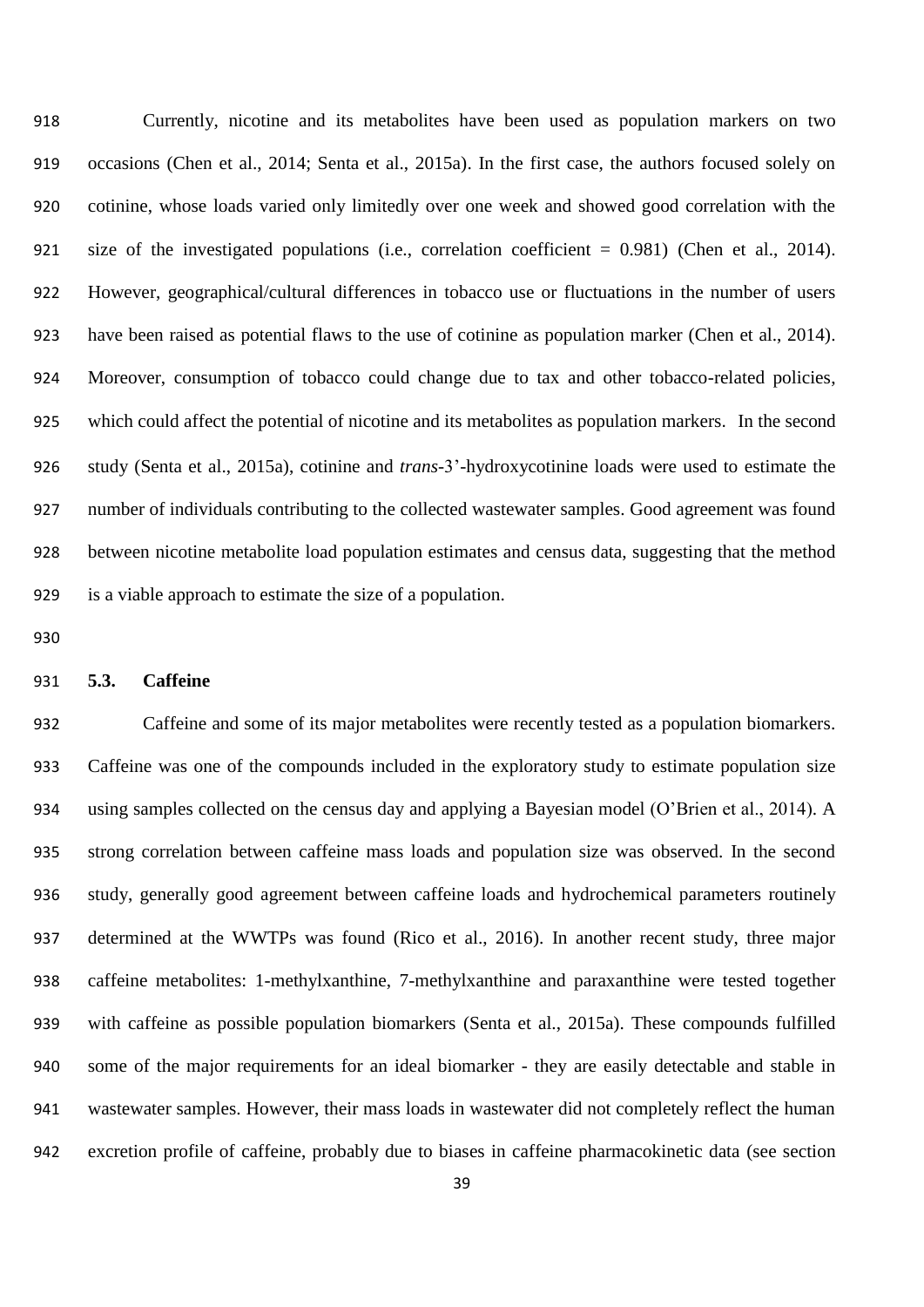2.4 and **Table S2**) and additional sources of some metabolites and unconsumed caffeine. This makes the possibility of using caffeine and/or its metabolites as biomarkers for population size assessment rather difficult, at least without additional studies.

#### **5.4. Pharmaceuticals**

 Concentrations and mass loads of pharmaceuticals in wastewater were used in the WBE field for the estimation of population size only on three occasions (Lai et al., 2011; O'Brien et al., 2014; Rico et al., 2016). The investigated compounds by Lai et al. (Lai et al., 2011) were atenolol (beta- blocker), gabapentin (anti-convulsant), hydrochlorothiazide (diuretic), and venlafaxine (anti- depressant). Atenolol was concluded to be the best option for this aim for the specific catchment. In addition to the compounds selected by Lai et al., the same group also investigated carbamazepine (antiepileptic), codeine, ibuprofen, paracetamol (analgesics), furosemide (diuretic), iopromide (contrast medium), naproxen (anti-inflammatory) and salicylic acid (metabolite of acetylsalicylic acid) and the measured loads were used in a collective model for the estimation of the population size (O'Brien et al., 2014). By cross validating the data, the authors demonstrated that large populations sizes could be estimated fairly accurately using the information of multiple chemical mass loads. However, it could not be improved for small populations. In the work published by (Rico et al., 2016) twelve human urine biomarkers were tested to estimate population size, six of them being pharmaceuticals (hydrochlorothiazide, carbamazepine, codeine, naproxen, salicylic acid and atenolol). However, by using these compounds, the population was under or overestimated compared to the hydrochemical population, but they have good prospects if the appropriate data sales are available.

#### **5.5. Endogenous compounds**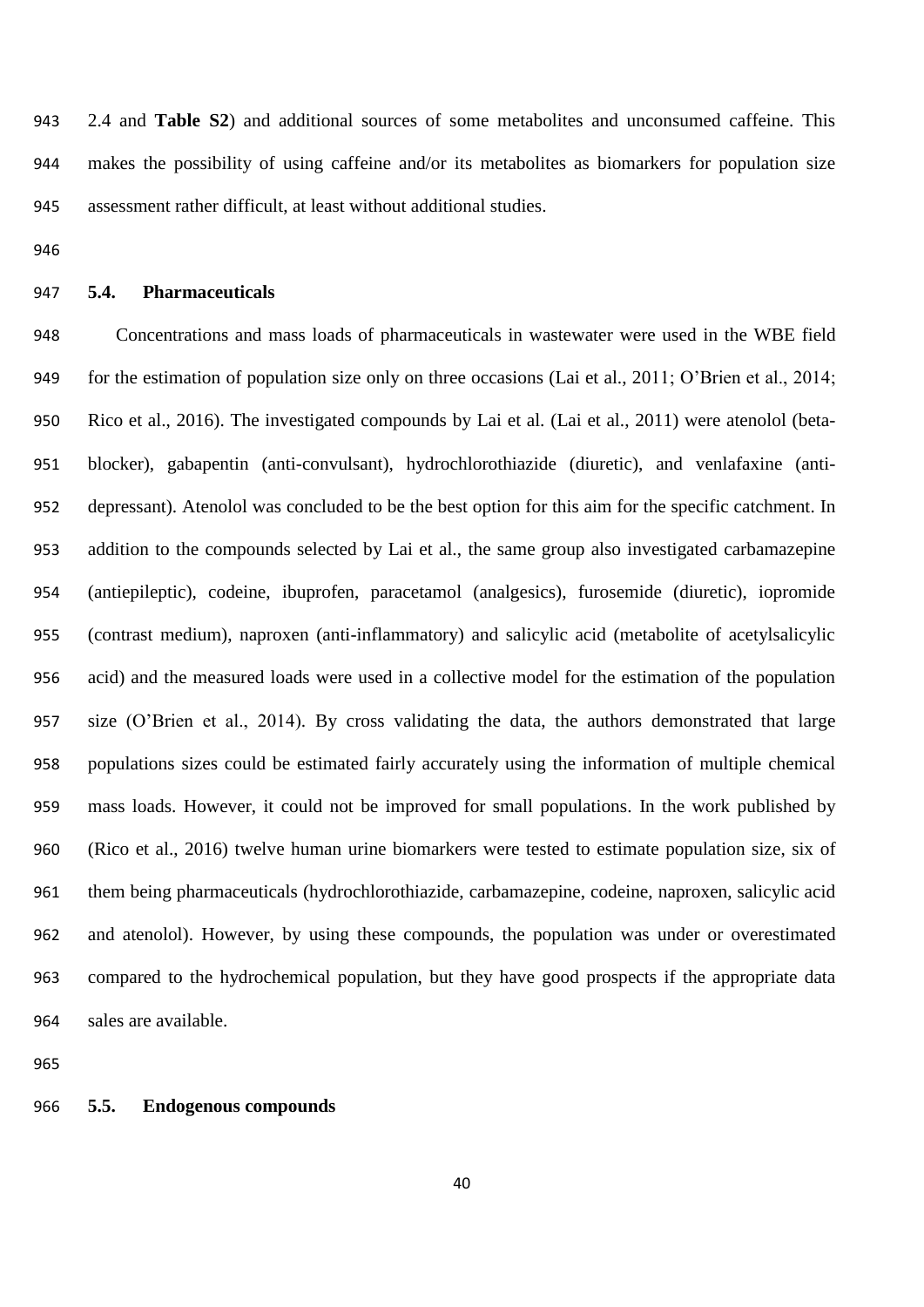An alternative for estimating the population size in the catchment area of a WWTP relies on monitoring influent wastewater for a biomarker linked to human metabolism. Chemicals involved in endogenous metabolism avoid many of the problems encountered with xenobiotics, since their association with human activities has a higher fidelity. Yet, their main problem is excessive intra- and inter-individual variation in excretion. Biomarkers of endogenous origin derive from human biochemical processes and undergo continuous urinary or fecal excretion. Several endogenous biomarkers, which have been considered in the past or which have the potential to estimate the population size more accurately **(Table S4)**, are further discussed.

 An important endogenous biomarker, widely used in clinical chemistry and with detailed knowledge about its excretion, is creatinine (CR). A small portion of creatine (and phosphocreatine), which is stored predominately in skeletal muscle, is continually converted to form the endogenous anhydride, CR (a nitrogenous waste product cleared via the kidney); the rate of conversion, in males for example, is about 1.6–1.7% per day. The major factors involved with variability in CR output have been summarized by (Ryan et al., 2011). However, intra- and inter- day CR excretion is not constant and daily excreted quantities can have high variance, being strongly influenced by diet composition. In addition, CR is being increasingly used as a food and nutritional supplement, adding yet another source of potential variation to CR excretion rates. Although CR has been used in WBE studies as population marker (Brewer et al., 2012; Chiaia et al., 2008), it was shown to be unstable in wastewater (completely decomposed within 24 h) (Chen 986 et al., 2014).

 Another potential biomarker is coprostanol (CoP) that originates from gut microbial metabolism, making up roughly 60% of the overall sterol content in human feces. CoP is poorly absorbed from the gut (it does not undergo enterohepatic circulation) and is therefore fully excreted in the feces. Since the 2000s, CoP has been used as anthropogenic marker in wastewater and to gauge the degree of dilution of raw or treated wastewater in receiving surface water (Takada and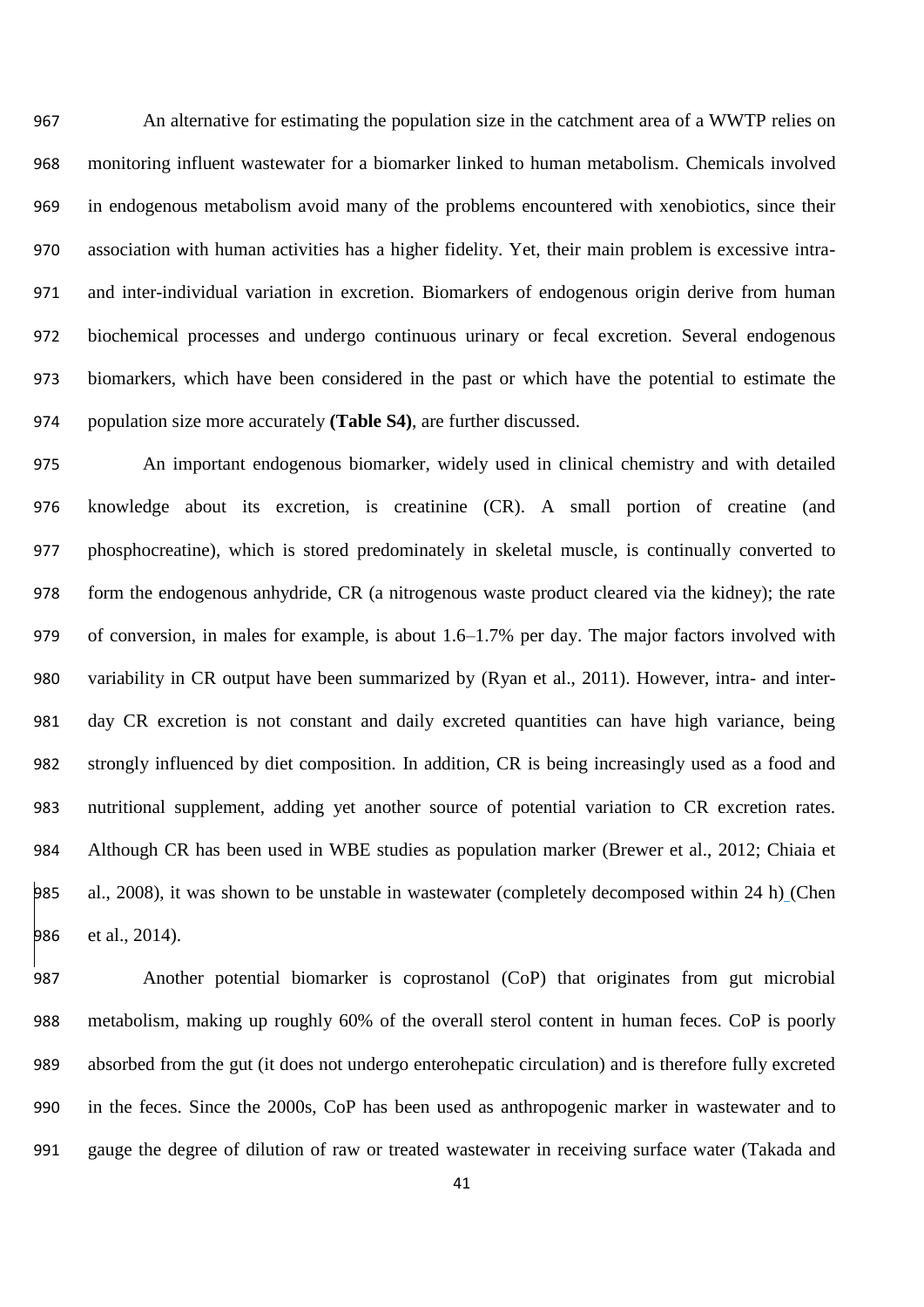Eganhouse, 1998). However, CoP is excreted by various vertebrates in differing absolute and relative quantities and it is sometimes difficult to distinguish between human and animal contamination (Bull et al., 2002). Furthermore, CoP adsorbs substantially onto particulate matter found in wastewater and was thus discarded as potential population marker (Chen et al., 2014). Similar results were obtained for cholesterol (Chen et al., 2014); cortisol and androstenedione were investigated, but rapidly degraded in wastewater (Chen et al., 2014).

 Another example of biomarker relatively unique to human metabolism is 1-aminopropan-2- one (1-aminopropanone: APR; 1-aminoketone). Through 1-aminopropan-2-ol, APR serves as a precursor to vitamin B-12 (Fitzsimons and Belt, 2005). It is very water soluble and it is excreted via urine, but in much lower daily quantities than CoP. However, it is sometimes found in wastewater at levels higher than in urine, implicating potential *de novo* microbial formation in sewage (Fitzsimons and Belt, 2005), whilst it could not be detected on other occasions (Singh and Gardinali, 2006).

 5-hydroxyindoleacetic acid (5-HIAA), a metabolite of serotonin, has also been investigated. Its excretion might be altered due to diseases (e.g., carcinoid tumors (Zuetenhorst, 2004)) and diet (i.e., some fruits and nuts (Feldman and Lee, 1985) and salt intake (Sharma et al., 1993). Furthermore, intra- and inter-individual variability in excretion has also been highlighted (Curtin et al., 1996). Results from wastewater analysis showed good correlation with census data and the authors considered it as a promising marker (Chen et al., 2014).

1011 • Ammonium (NH<sub>4</sub><sup>+</sup>) represents the major form in which ammonia (NH<sub>3</sub>) is found in wastewater and originates from the breakdown of urea (Udert et al., 2006). It is mainly introduced via toilets (Butler et al., 1995) and it is routinely measured by WWTP as a water quality parameter. It is supposedly less affected by non-human sources compared to conventional parameters (e.g., chemical or biological oxygen demand, total phosphorous) (van Nuijs et al., 2011b) and can potentially be measured online using ion-selective electrodes. Fluctuations in ammonium loads have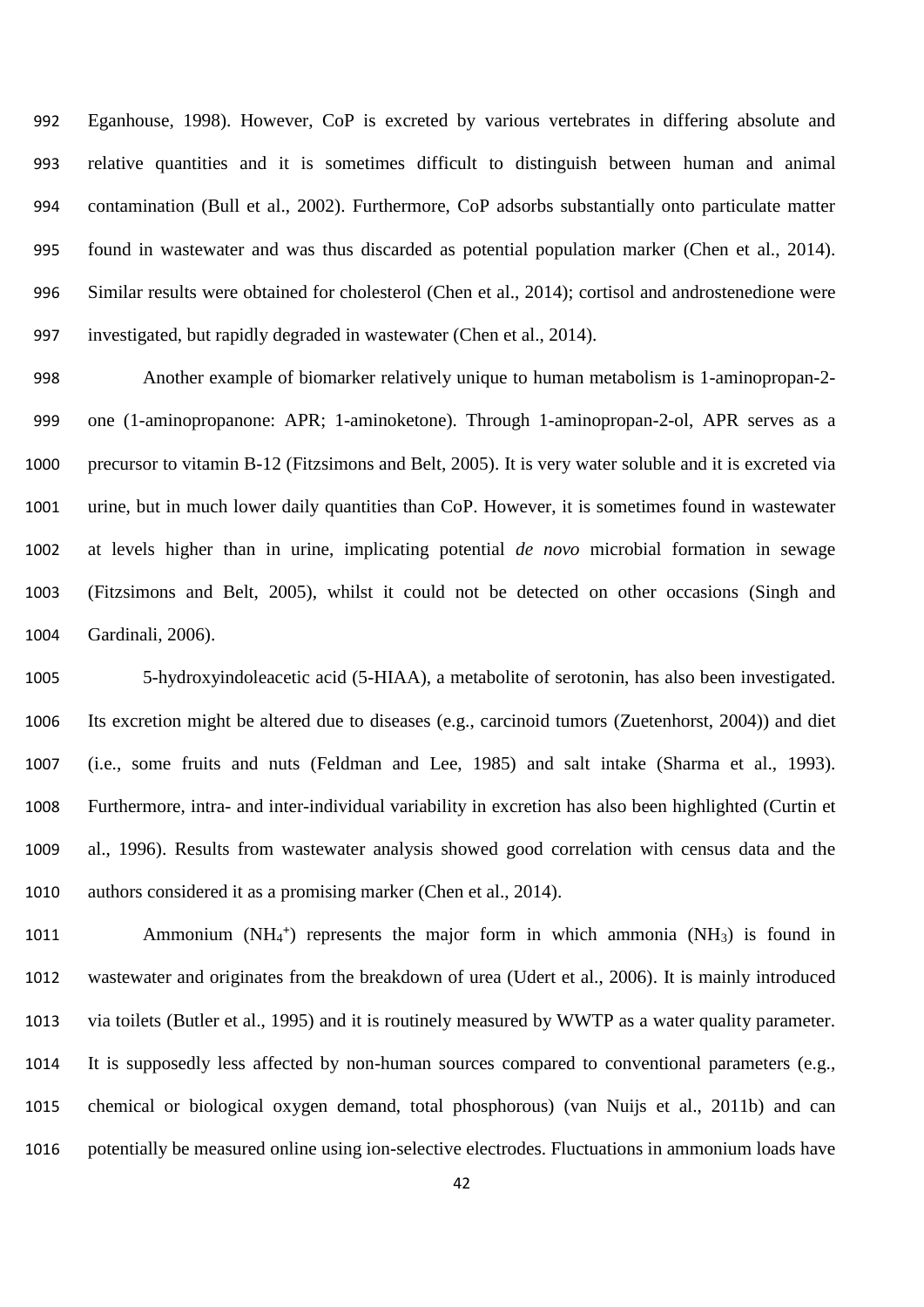been shown to link well to population dynamics (Been et al., 2014). Yet, its use to estimate absolute figures of the size of the *de facto* population might be undermined in rural areas due to the contribution of agricultural sources.

**5.6. DNA**

 Deoxyribonucleic acid (DNA) is a nucleic acid that carries most of the genetic instructions from all known living organisms and many viruses. DNA can be naturally shed into the environment through urine, feces, exudates or tissue residues. Compared to most of chemical compounds as a candidate of population biomarkers, DNA is much more stable and able to persist in the environment from month to hundred years depending on species (Prüfer et al., 2014; Thomsen and Willerslev, 2015). DNA biomarkers have been widely used in the field of medical diagnostics and biomedicine (Altintas and Tothill, 2013; Liu et al., 2011; Ralla et al., 2014; Wang et al., 2012). For WBE, DNA has a great potential to act as a population biomarker, not only because of its little affinity to other species in wastewater and constant excretion by humans, but also for its extreme stability and the possibility of being quantifiable Those robotic characteristics well meet the proposed criteria of a proper population biomarker candidate (Dejean et al., 2011; Thomsen and Willerslev, 2015).

 Typically, the changes of DNA component and structure such as DNA damage, repair and mutation could be used as biomarkers. Recently, a H2AX histone phosphorylation assay was developed as DNA damage biomarker for human population study, as it represents an early event in the cellular response against DNA double-strand breaks (Sánchez-Flores et al., 2015). However, to select a population biomarker for WBE uses, one of the crucial criteria is to screen human specific DNA. Wastewater is a complex matrix, which may contain DNA from various species such as plants, animals, and viruses. A recent study by Yang *et al* (Yang et al., 2015a, 2015b) has proposed to use community sewage sensors to identify human-specific mitochondrial DNA as a potential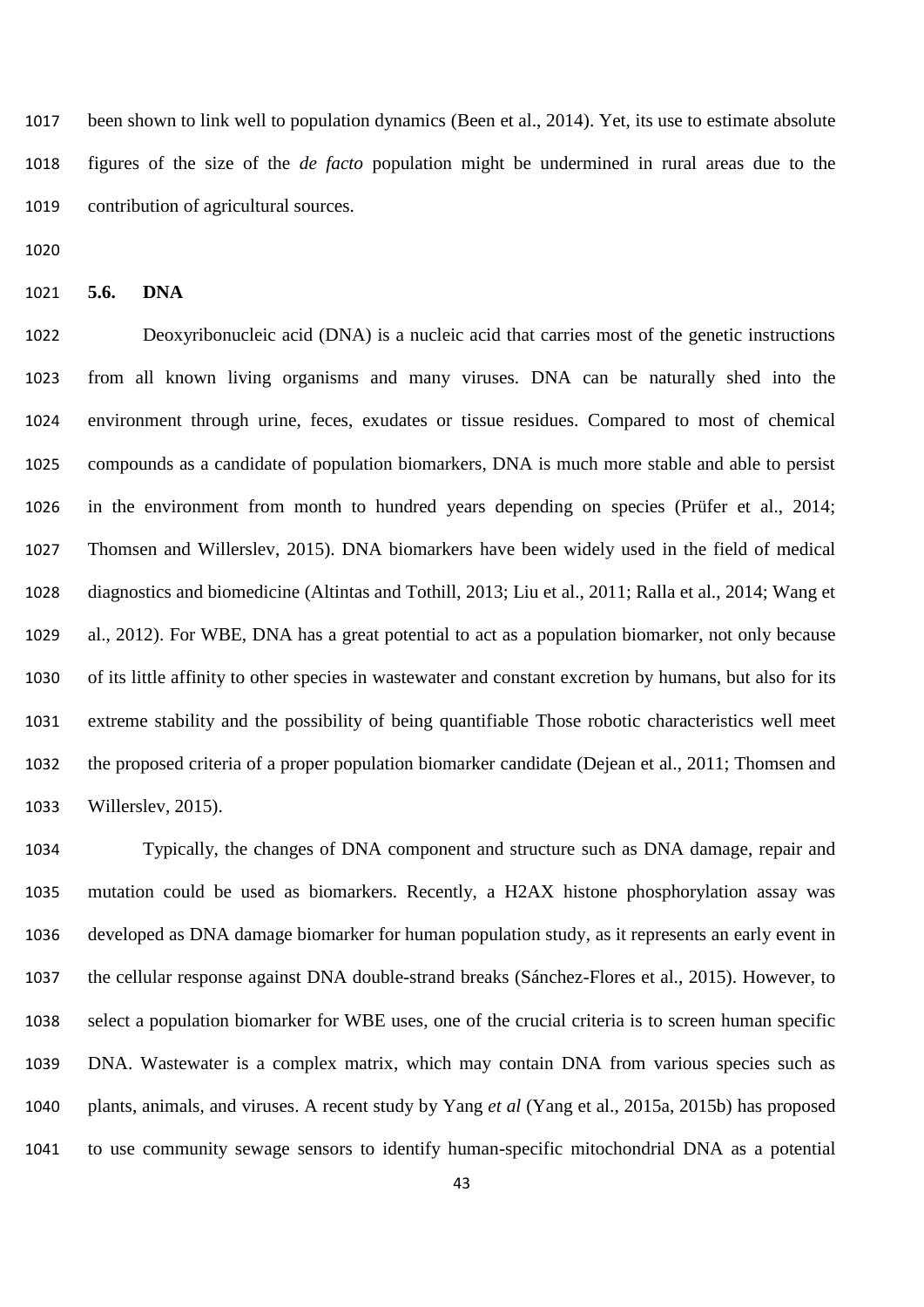population biomarkers. In this study, human specific mitochondrial DNA associated with disease biomarkers (Liu et al., 2011; Tipirisetti et al., 2014) was amplified from wastewater by a specifically designed primer using quantitative real-time polymerase chain reaction (PCR) (Yang et al., 2015a). More importantly, the amplicons were detectable by an electrochemical biosensor based on a custom synthesized ferrocence intercalator as a signal transducer. The developed biosensors allow for the detection of single nucleotide variation and enable the potential of portable sensors for rapid identification of specific human biomarkers in wastewater.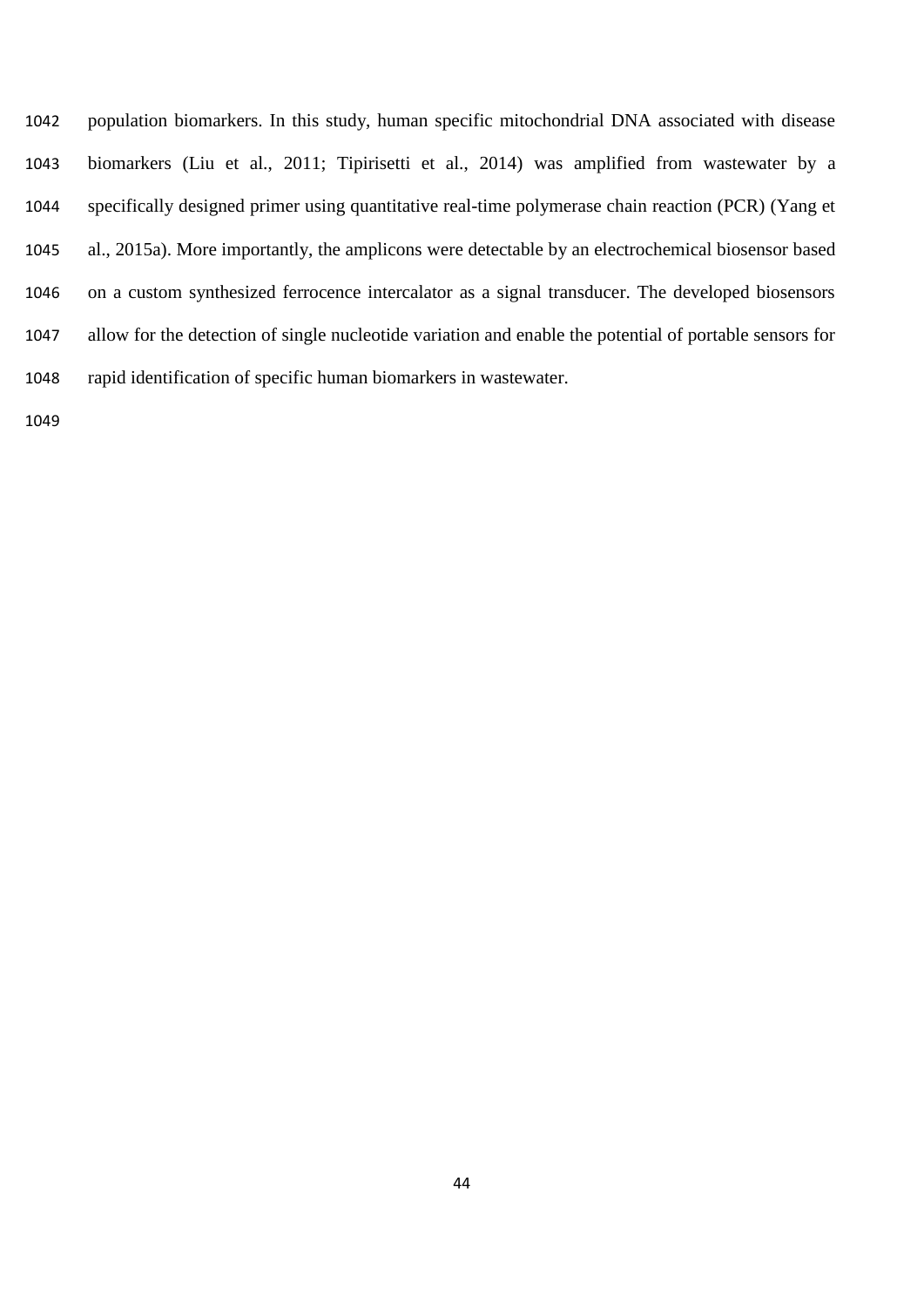#### **6. CONCLUSIONS AND FUTURE PERSPECTIVES**

 WBE is a rapidly developing scientific discipline with a strong transdisciplinary character. It has shown great progress, and opens up many possibilities for expanding its application to provide relevant information about lifestyle and public health.

 This review has outlined potential wastewater biomarkers of exposure or effect that could be used for future applications associated with lifestyle and wellbeing studies. However, it has also discussed limitations and highlighted that more research is needed, for various proposed biomarkers, before WBE can appropriately be applied. Moreover, several trends, needs and recommendations are indicated:

 - Human pharmacokinetic data (metabolism and urinary profile of excretion) are necessary to ensure that the candidate biomarker is formed in the body in a high proportion and is excreted mainly via urine. This information is highly relevant not only to back-calculate the consumption/exposure of a certain substance by a community, but also to distinguish the amount of a substance coming from human or other sources.

 - In-sample and in-sewer stability studies are needed for a better application in WBE. Stability tests are often performed in the laboratory, trying to reproduce the real conditions of temperature and sewage composition or in-sewer conditions. An alternative would be the use of *in-silico* tools to predict the stability of a compound in wastewater treatment processes. These models do not guarantee the formation of a biotransformation product, so it may be used as an indicator or a guide about the in-sewer stability of a residue and its potential adsorption (Reid 2014). Sorption onto the solid particulate or the conjugation of the biomarkers must also be 1071 taken into account when assessing stability.

 - Source identification is needed to ensure that discharges from exogenous sources that might cause overestimation of the real amounts consumed are considered.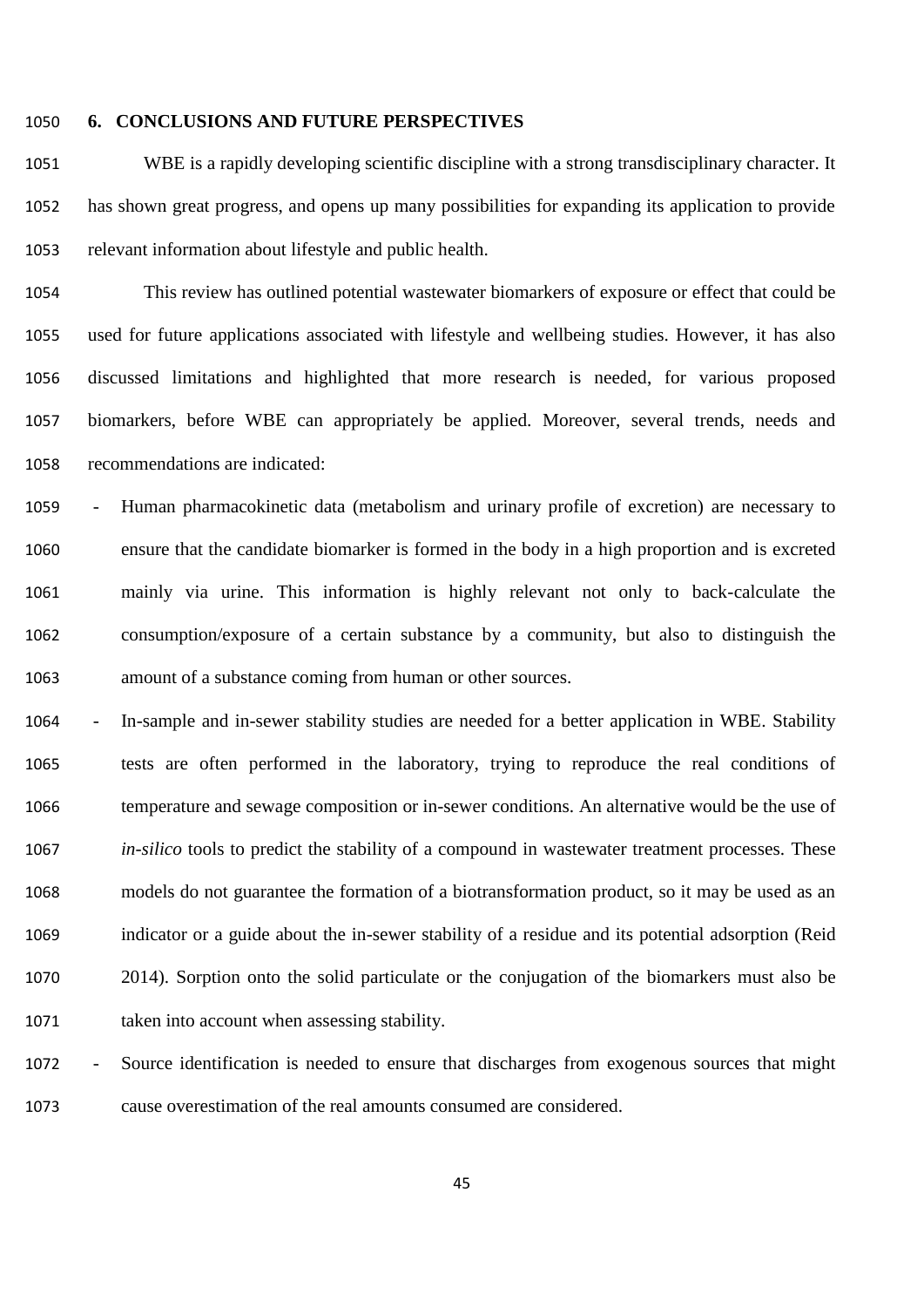- Cross validation of data (e.g. concentrations of pharmaceuticals in wastewater with bench-top sales) is recommended for all applications.
- Multiple biomarkers for estimating the population size need to be set to allow for the normalization of the data. The development of portable biosensors may allow rapid estimation of the population contributing to the wastewater samples in the near future.
- Regular monitoring of sewage for viruses based on similar DNA biosensors may give an early warning of a possible upcoming outbreak.
- Omics approaches also hold promising and important roles in future developments and applications of endogenous biomarkers analysis in WBE.
-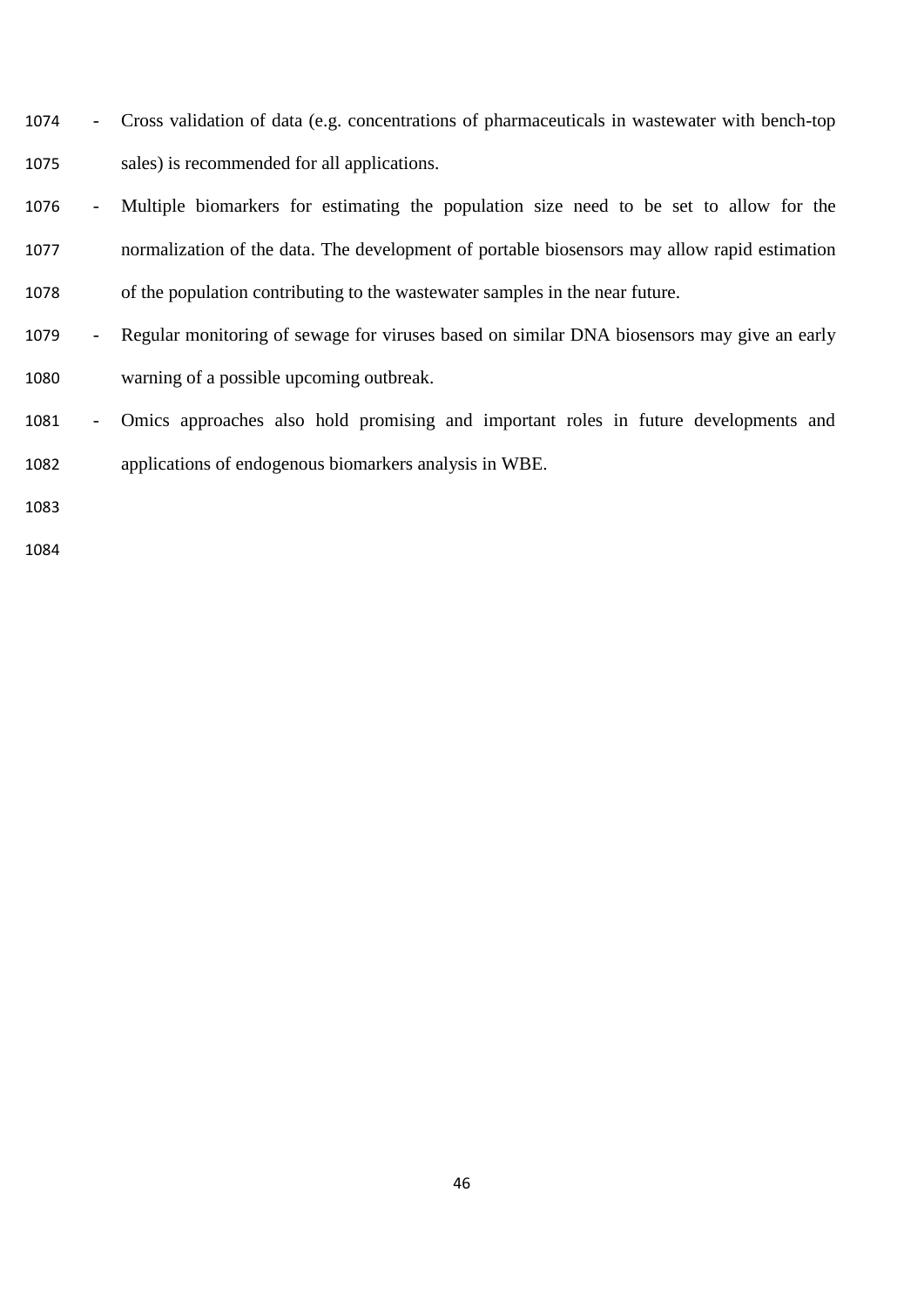#### **ACKNOWLEDGEMENTS**

 This work was supported by the COST Action ES1307 "SCORE – Sewage biomarker analysis for community health assessment". Emma Gracia-Lor is very grateful to Generalitat Valenciana, Conselleria d'Educació, Investigació, Cultura i Esport (APOSTD/2015, Programa VALi+d) for her post-doctoral contract. Lubertus Bijlsma acknowledges NPS-Euronet (HOME/2014/JDRUG/AG/DRUG/7086), co-funded by the European Union, for his post-doctoral fellowship. Erika Castrignanò, Richard Bade, Juliet Kinyua, Pedram Ramin, Nikolaos I. Rousis, Yeonsuk Ryu would like to thank the SEWPROF MC ITN project, 'A new paradigm in drug use and human health risk assessment: Sewage profiling at the community level' [grant agreement 317205] supported by the European Union's Seventh Framework Programme for research, technological development and demonstration for the financial support. Iria González-Mariño extends her gratitude to the Galician Council of Culture, Education and Universities for her postdoctoral contract (Plan Galego de Investigación, Innovación e Crecemento 2011-2015). Foon Yin Lai acknowledges her postdoctoral fellowship from the University of Antwerp. Luigi Lopardo, Axel Rydevik and Barbara Kasprzyk-Hordern would like to acknowledge Leverhulme Trust for funding 'TOX-EDC, Wastewater profiling for community-wide human exposure assessment from environmental endocrine disrupting chemicals in personal care and consumer products' (Project No: RPG-2013-297). Frederic Been would like to thank the Swiss National Science Foundation (SNF, P2LAP2\_164892) for his post-doctoral grant. This publication reflects the views only of the authors, and the European Commission cannot be held responsible for any use which may be made of the information contained therein.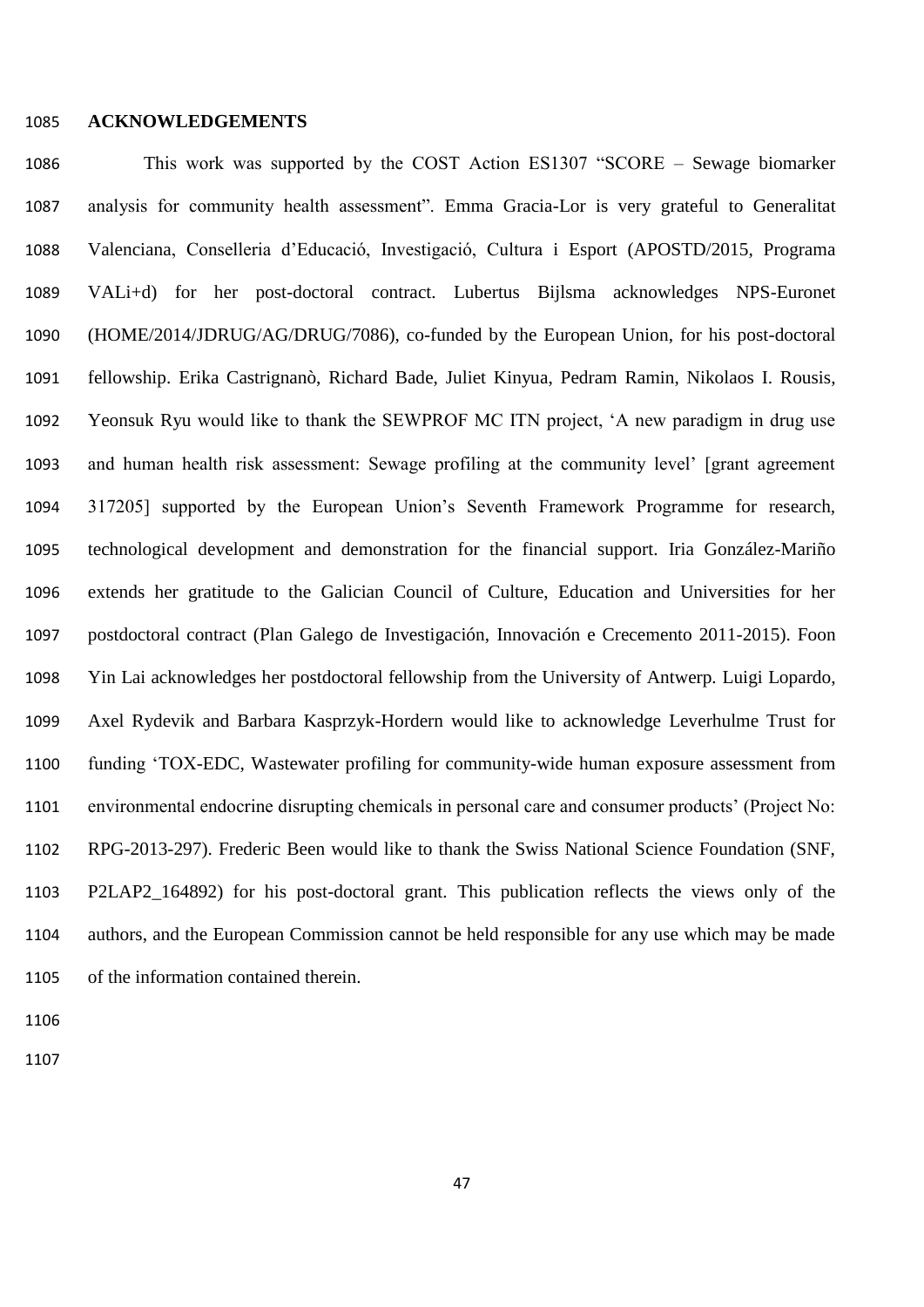# 1108 **TABLES**

1109

1110 **Table 1.** Overview of the most relevant biomarkers used so far and potential biomarkers (for more 1111 details, please read the corresponding text and/or supporting information).

| <b>Class</b>         | <b>Parent compound</b> | <b>Biomarker/potential</b><br>biomarker | <b>WBE</b><br>application | <b>Reference</b>  |
|----------------------|------------------------|-----------------------------------------|---------------------------|-------------------|
|                      |                        |                                         |                           | (Castiglioni and  |
| <b>Illicit drugs</b> |                        |                                         |                           | Gracia-Lor,       |
|                      | Cocaine                | Benzoylecgonine                         | <b>YES</b>                | 2015; Gracia-     |
|                      |                        |                                         |                           | Lor et al., 2016) |
|                      |                        |                                         |                           | (Castiglioni and  |
|                      |                        |                                         |                           | Gracia-Lor,       |
|                      | Amphetamine            | Amphetamine                             | <b>YES</b>                | 2015; Gracia-     |
|                      |                        |                                         |                           | Lor et al., 2016) |
|                      |                        |                                         |                           | (Castiglioni and  |
|                      |                        |                                         |                           | Gracia-Lor,       |
|                      | Methamphetamine        | Methamphetamine                         | <b>YES</b>                | 2015; Gracia-     |
|                      |                        |                                         |                           | Lor et al., 2016) |
|                      |                        |                                         |                           | (Castiglioni and  |
|                      |                        |                                         |                           | Gracia-Lor,       |
|                      | <b>MDMA</b>            | <b>MDMA</b>                             | <b>YES</b>                | 2015; Gracia-     |
|                      |                        |                                         |                           | Lor et al., 2016) |
|                      |                        |                                         |                           | (Castiglioni and  |
|                      |                        |                                         |                           | Gracia-Lor,       |
|                      | THC/Cannabis           | THC-COOH                                | <b>YES</b>                | 2015; Gracia-     |
|                      |                        |                                         |                           | Lor et al., 2016) |
|                      | Ethanol                | Ethyl sulfate                           | <b>YES</b>                | (Rodríguez-       |
| <b>Alcohol</b>       |                        |                                         |                           | Álvarez et al.,   |
|                      |                        |                                         |                           | 2015)             |
| <b>Tobacco</b>       | Nicotine               | Cotinine + trans- $3'$ -                | <b>YES</b>                | (Castiglioni et   |
|                      |                        | hydroxycotinine                         |                           | al., 2015b)       |
| <b>Caffeine</b>      | Caffeine               | See Table S1                            | NO                        |                   |
| <b>NPS</b>           |                        | See Table S1                            | NO                        |                   |
| <b>Pesticides</b>    | 20 pyrethroids         | 3-PBA                                   | <b>YES</b>                | (Rousis et al.,   |
|                      |                        |                                         |                           | 2016b)            |
|                      | Permetrin,             |                                         |                           |                   |
|                      | cypermetrin,           |                                         |                           | (Rousis et al.,   |
|                      | cyflutrin              | cis-DCCA                                | <b>YES</b>                | 2016b)            |
|                      | Permetrin,             |                                         |                           |                   |
|                      | cypermetrin,           |                                         |                           | (Rousis et al.,   |
|                      | cyflutrin              | trans-DCCA                              | <b>YES</b>                | 2016b)            |
| <b>Mycotoxines</b>   |                        | See Table S2                            | NO                        |                   |
| <b>Parabens</b>      |                        | See Table S2                            | NO                        |                   |
| <b>UV-filters</b>    |                        | See Table S2                            | N <sub>O</sub>            |                   |
| <b>Plasticizers</b>  |                        | See Table S2                            | N <sub>O</sub>            |                   |
| <b>Flame</b>         |                        | See Table S2                            | NO                        |                   |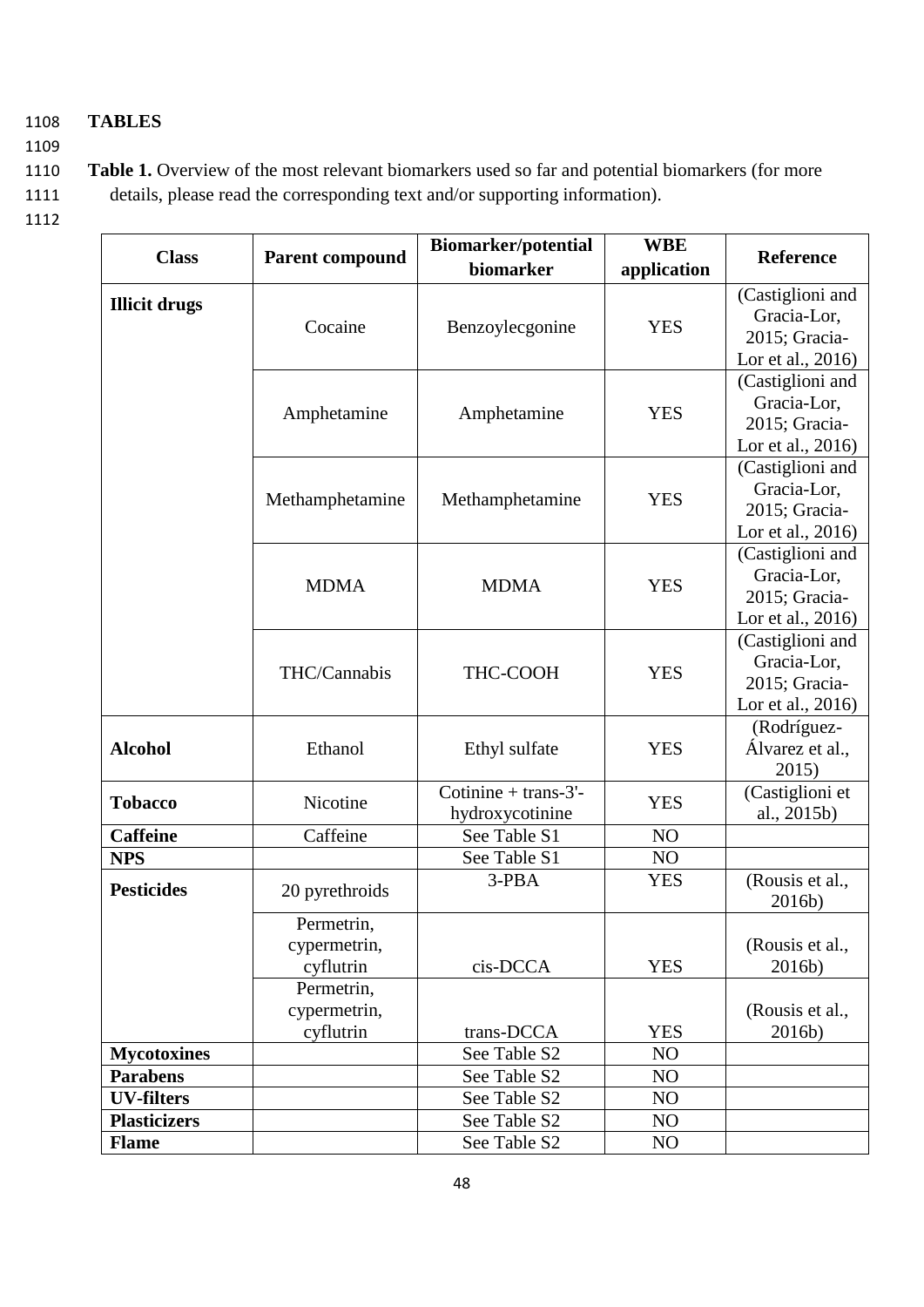| retardants                            |               |               |            |                                                           |
|---------------------------------------|---------------|---------------|------------|-----------------------------------------------------------|
| <b>Pharmaceuticals</b>                | Atenolol      | Atenolol      | <b>YES</b> | (Baz-Lomba et<br>al., 2016; van<br>Nuijs et al.,<br>2015) |
|                                       | Citalopram    | Citalopram    | <b>YES</b> | (Baz-Lomba et<br>al., 2016; van<br>Nuijs et al.,<br>2015) |
|                                       | Carbamazepine | Carbamazepine | <b>YES</b> | (Baz-Lomba et<br>al., 2016; van<br>Nuijs et al.,<br>2015) |
|                                       | Diclofenac    | Diclofenac    | <b>YES</b> | (Baz-Lomba et<br>al., 2016)                               |
|                                       | Metformin     | Metformin     | <b>YES</b> | (van Nuijs et al.,<br>2015)                               |
|                                       | Valsartan     | Valsartan     | <b>YES</b> | (van Nuijs et al.,<br>2015)                               |
| <b>Benzodiazepines</b>                | Oxazepam      | Oxazepam      | <b>YES</b> | (Baz-Lomba et<br>al., 2016)                               |
| <b>Artificial</b><br>sweeteners       | Acesulfame    | Acesulfame    | <b>YES</b> | (Lai et al.,<br>2015a)                                    |
| <b>Endogenous</b><br><b>Compounds</b> | Serotonin     | 5-HIAA        | <b>YES</b> | (Rico et al.,<br>2016)                                    |
|                                       | Ammonia       | Ammonium      | <b>YES</b> | (Been et al.,<br>2014)                                    |

1113

1114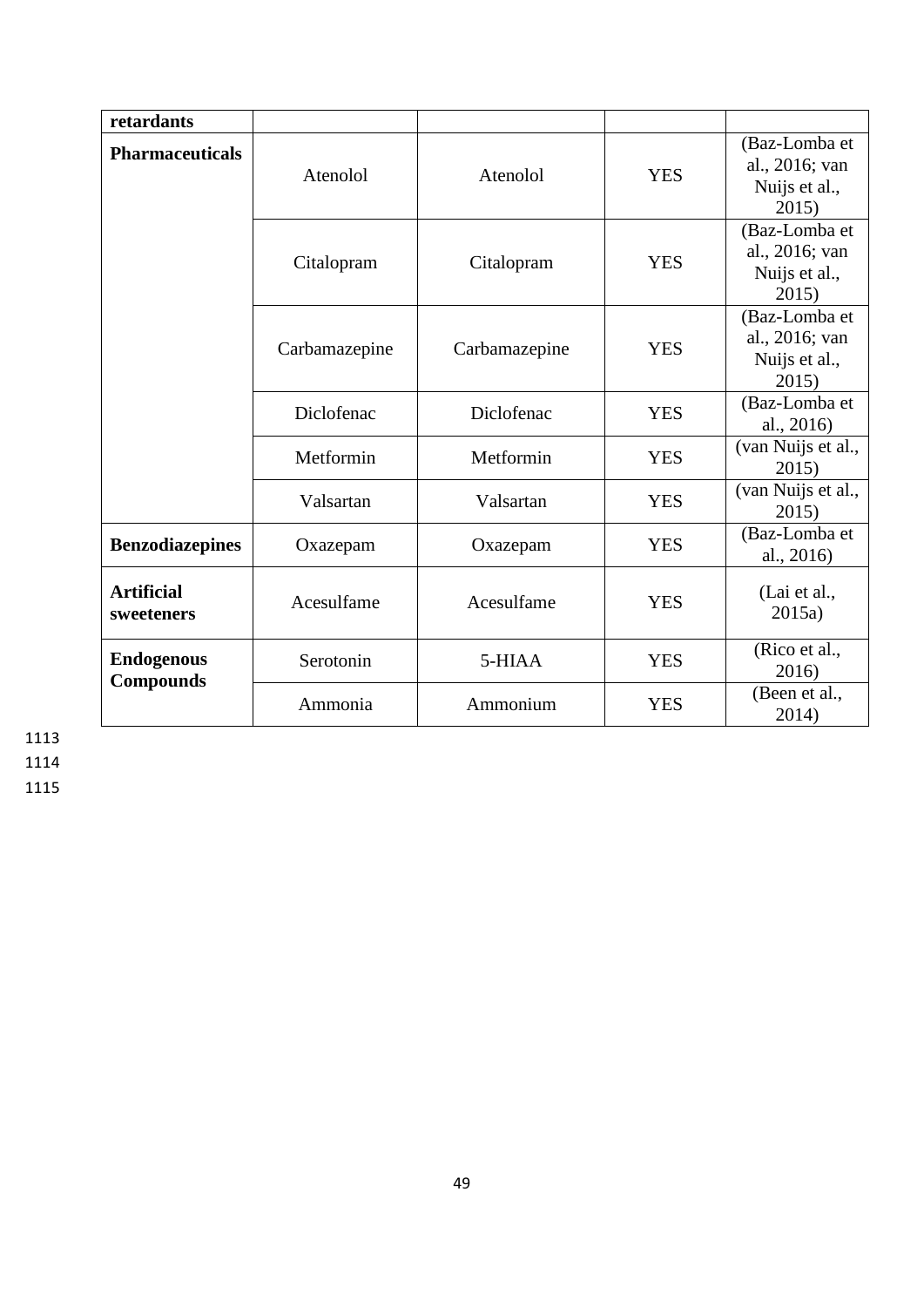# 1116 **FIGURE CAPTIONS**

- 1117
- Figure 1. Main requirements of a biomarker 1<mark>118</mark><br>1119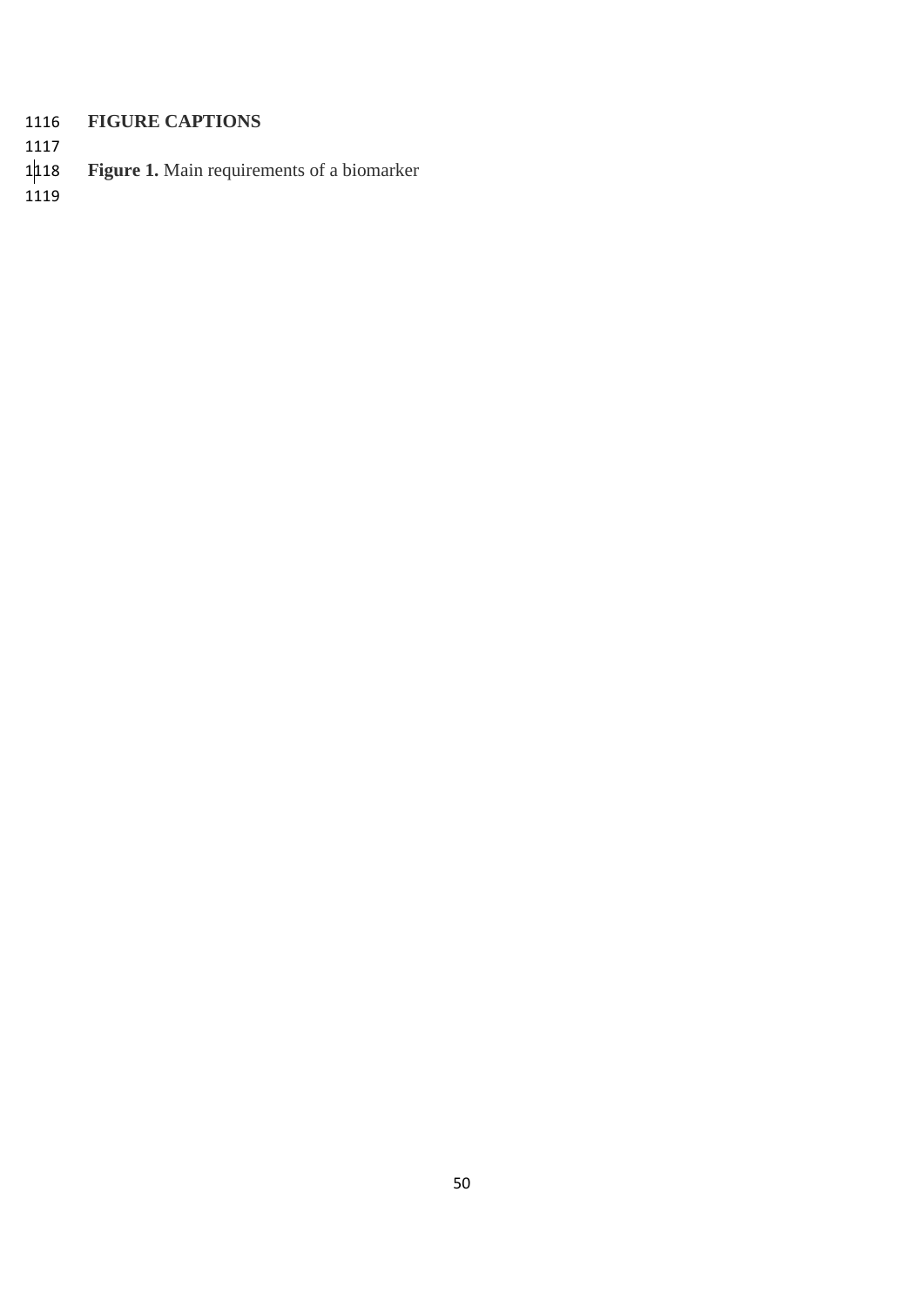#### **REFERENCES**

- Altintas, Z., Tothill, I., 2013. Biomarkers and biosensors for the early diagnosis of lung cancer. Sensors Actuators B Chem. 188, 988–998. doi:10.1016/j.snb.2013.07.078
- Andrés-Costa, M.J., Escrivá, Ú., Andreu, V., Picó, Y., 2016. Estimation of alcohol consumption during "Fallas" festivity in the wastewater of Valencia city (Spain) using ethyl sulfate as a
- biomarker. Sci. Total Environ. 541, 616–622. doi:10.1016/j.scitotenv.2015.09.126
- Anfossi, L., Giovannoli, C., Baggiani, C., 2016. Mycotoxin detection. Curr. Opin. Biotechnol. 37, 120–126. doi:10.1016/j.copbio.2015.11.005
- Asimakopoulos, A., Kannan, K., 2016. Neuropsychiatric pharmaceuticals and illicit drugs in wastewater treatment plants: A review. Environ. Chem.
- doi:http://dx.doi.org/10.1071/EN15202
- Bade, R., Bijlsma, L., Sancho, J. V., Baz-Lomba, J.A., Castiglioni, S., Castrignanò, E., Causanilles, A., Gracia-Lor, E., Kasprzyk-Hordern, B., Kinyua, J., McCall, A.-K., van Nuijs, A.L.N., Ort,
- C., Plósz, B.G., Ramin, P., Rousis, N.I., Ryu, Y., Thomas, K. V., Voogt, P. de, Zuccato, E.,
- Hernández, F., 2016. Liquid chromatography-tandem mass spectrometry determination of synthetic cathinones and phenethylamines in influent wastewater of eight European cities. Chemosphere. doi:http://dx.doi.org/10.1016/j.chemosphere.2016.10.107
- Baker, D.R., Barron, L., Kasprzyk-Hordern, B., 2014. Illicit and pharmaceutical drug consumption estimated via wastewater analysis. Part A: Chemical analysis and drug use estimates. Sci. Total Environ. 487, 629–641. doi:10.1016/j.scitotenv.2013.11.107
- Baker, D.R., Kasprzyk-Hordern, B., 2011. Critical evaluation of methodology commonly used in sample collection, storage and preparation for the analysis of pharmaceuticals and illicit drugs in surface water and wastewater by solid phase extraction and liquid chromatography-mass spectrometry. J. Chromatogr. A 1218, 8036–8059. doi:10.1016/j.chroma.2011.09.012
- Barnabé, S., Beauchesne, I., Cooper, D.G., Nicell, J.A., 2008. Plasticizers and their degradation products in the process streams of a large urban physicochemical sewage treatment plant. Water Res. 42, 153–162. doi:10.1016/j.watres.2007.07.043
- Barr, D.B., 2008. Biomonitoring of exposure to pesticides. J. Chem. Heal. Saf. 15, 20–29. doi:10.1016/j.jchas.2008.07.001
- Baselt, R.C., 2004. Disposition of toxic drugs and chemicals in man., 7th ed. Biochemical Publications (California, USA).
- Baz-Lomba, J.A., Salvatore, S., Gracia-Lor, E., Bade, R., Castiglioni, S., Castrignanò, E.,
- Causanilles, A., Hernandez, F., Kasprzyk-Hordern, B., Kinyua, J., McCall, A.-K., van Nuijs,
- A., Ort, C., Plósz, B.G., Ramin, P., Reid, M., Rousis, N.I., Ryu, Y., de Voogt, P., Bramness, J., Thomas, K., 2016. Comparison of pharmaceutical, illicit drug, alcohol, nicotine and caffeine levels in wastewater with sale, seizure and consumption data for 8 European cities. BMC
- Public Health 16, 1035. doi:10.1186/s12889-016-3686-5
- Been, F., Benaglia, L., Lucia, S., Gervasoni, J.P., Esseiva, P., Delémont, O., 2015. Data triangulation in the context of opioids monitoring via wastewater analyses. Drug Alcohol Depend. 151, 203–210. doi:10.1016/j.drugalcdep.2015.03.022
- Been, F., Rossi, L., Ort, C., Rudaz, S., Delémont, O., Esseiva, P., 2014. Population normalization with ammonium in wastewater-based epidemiology: Application to illicit drug monitoring. Environ. Sci. Technol. 48, 8162–8169. doi:10.1021/es5008388
- Bencharit, S., Morton, C.L., Xue, Y., Potter, P.M., Redinbo, M.R., 2003. Structural basis of heroin and cocaine metabolism by a promiscuous human drug-processing enzyme. Nat. Struct. Biol. 1165 10, 349–356. doi:10.1038/nsb919
- Benowitz, N.L., Jacob, P., 1994. Metabolism of nicotine to cotinine studied by a dual stable isotope method. Clin. Pharmacol. Ther. 56, 483–493. doi:10.1038/clpt.1994.169
- Bhat, V.S., Durham, J.L., Ball, G.L., English, J.C., 2014. Derivation of an Oral Reference Dose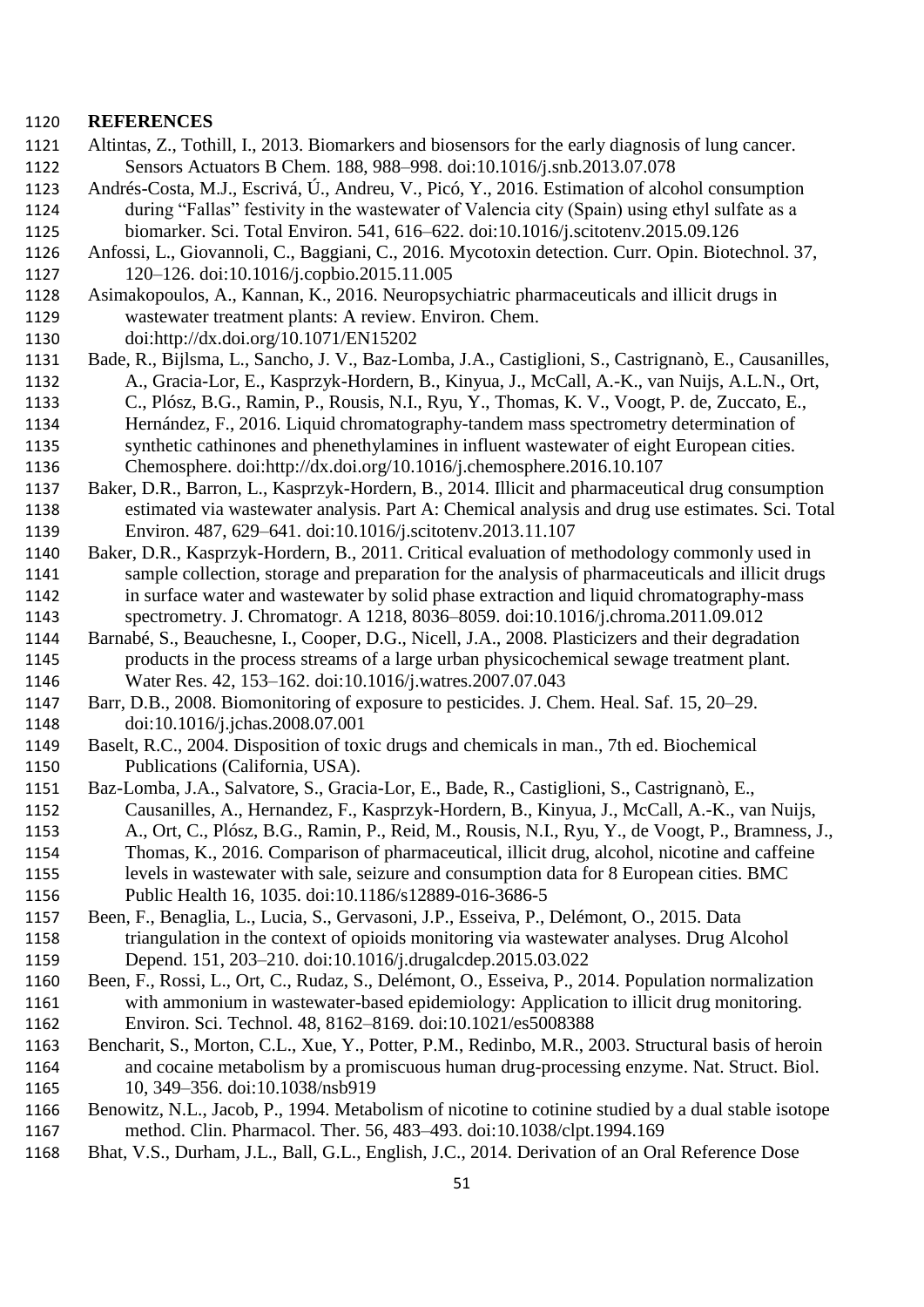- (RfD) for the Nonphthalate Alternative Plasticizer 1,2-Cyclohexane Dicarboxylic Acid, Di- Isononyl Ester (DINCH). J. Toxicol. Environ. Health. B. Crit. Rev. 17, 63–94. doi:10.1080/10937404.2013.876288
- Bijlsma, L., Beltran, E., Boix, C., Sancho, J. V., Hernández, F., 2014. Improvements in analytical methodology for the determination of frequently consumed illicit drugs in urban wastewater. Anal. Bioanal. Chem. 406, 4261–4272. doi:10.1007/s00216-014-7818-4
- Bijlsma, L., Emke, E., Hernandez, F., de Voogt, P., 2012. Investigation of drugs of abuse and relevant metabolites in Dutch sewage water by liquid chromatography coupled to high resolution mass spectrometry. Chemosphere 89, 1399–1406.
- doi:10.1016/j.chemosphere.2012.05.110
- Bijlsma, L., Miserez, B., Ibáñez, M., Vicent, C., Guillamón, E., Ramsey, J., Hernández, F., 2016. Identification and characterization of a novel cathinone derivative 1-(2,3-dihydro-1H-inden-5- yl)-2-phenyl-2-(pyrrolidin-1-yl)-ethanone seized by customs in Jersey. Forensic Toxicol. 34, 144–150. doi:10.1007/s11419-015-0299-0
- Bisceglia, K.J., Lippa, K.A., 2014. Stability of cocaine and its metabolites in municipal wastewater 1184 - the case for using metabolite consolidation to monitor cocaine utilization. Environ. Sci. Pollut. Res. 21, 4453–4460. doi:10.1007/s11356-013-2403-5
- Blanchard, J., Sawers, S., Jonkman, J., Tang-Liu, D., 1985. Comparison of the urinary metabolite profile of caffeine in young and elderly males. Br. J. Clin. Pharmacol. 19, 225–232. 1188 doi:10.1111/j.1365-2125.1985.tb02635.x
- Błędzka, D., Gromadzińska, J., Wąsowicz, W., 2014. Parabens. From environmental studies to human health. Environ. Int. 67, 27–42. doi:10.1016/j.envint.2014.02.007
- Boogaerts, T., Covaci, A., Kinyua, J., Neels, H., van Nuijs, A., 2016. Spatial and temporal trends in alcohol consumption in Belgian cities: a wastewater-based approach. Drug Alcohol Depend. 160, 170–176. doi:10.1016/j.drugalcdep.2016.01.002
- Borova, V.L., Gago-Ferrero, P., Pistos, C., Thomaidis, N.S., 2015. Multi-residue determination of 10 selected new psychoactive substances in wastewater samples by liquid chromatography– tandem mass spectrometry. Talanta 144, 592–603. doi:10.1016/j.talanta.2015.06.080
- Borova, V.L., Maragou, N.C., Gago-Ferrero, P., Pistos, C., Thomaidis, N.S., 2014. Highly sensitive determination of 68 psychoactive pharmaceuticals, illicit drugs, and related human metabolites in wastewater by liquid chromatography-tandem mass spectrometry. Anal. Bioanal. Chem. 406, 4273–4285. doi:10.1007/s00216-014-7819-3
- Brausch, J.M., Rand, G.M., 2011. A review of personal care products in the aquatic environment: Environmental concentrations and toxicity. Chemosphere 82, 1518–1532. doi:10.1016/j.chemosphere.2010.11.018
- Brewer, A.J., Ort, C., Banta-green, C.J., Berset, J., Field, J. a, 2012. Normalized diurnal and between-day trends in illicit and legal drug loads that account for changes in the population. Environ. Sci. Technol. 46, 8305–8314. doi:dx.doi.org/10.1021/es202447r |
- Buerge, I.J., Buser, H.-R., Kahle, M., Müller, M.D., Poige, T., 2009. Ubiquitous occurrence of the artificial sweetener acesulfame in the aquatic environment: An ideal chemical marker of domestic wastewater in groundwater. Environ. Sci. Technol. 43, 4381–4385.
- Buerge, I.J., Kahle, M., Buser, H.-R., Müller, M.D., Poiger, T., 2008. Nicotine Derivatives in Wastewater and Surface Waters: Application as Chemical Markers for Domestic Wastewater. Environ. Sci. Technol. 42, 6354–6360. doi:10.1021/es800455q
- Buerge, I.J., Poiger, T., Müller, M., Buser, H., 2003. Caffeine, an anthropogenic marker for wastewater comtamination of surface waters. Environ. Sci. Technol. 37, 291–300.
- Bull, I.D., Lockheart, M.J., Elhmmali, M.M., Roberts, D.J., Evershed, R.P., 2002. The origin of faeces by means of biomarker detection. Environ. Int. 27, 647–654. doi:10.1016/S0160- 4120(01)00124-6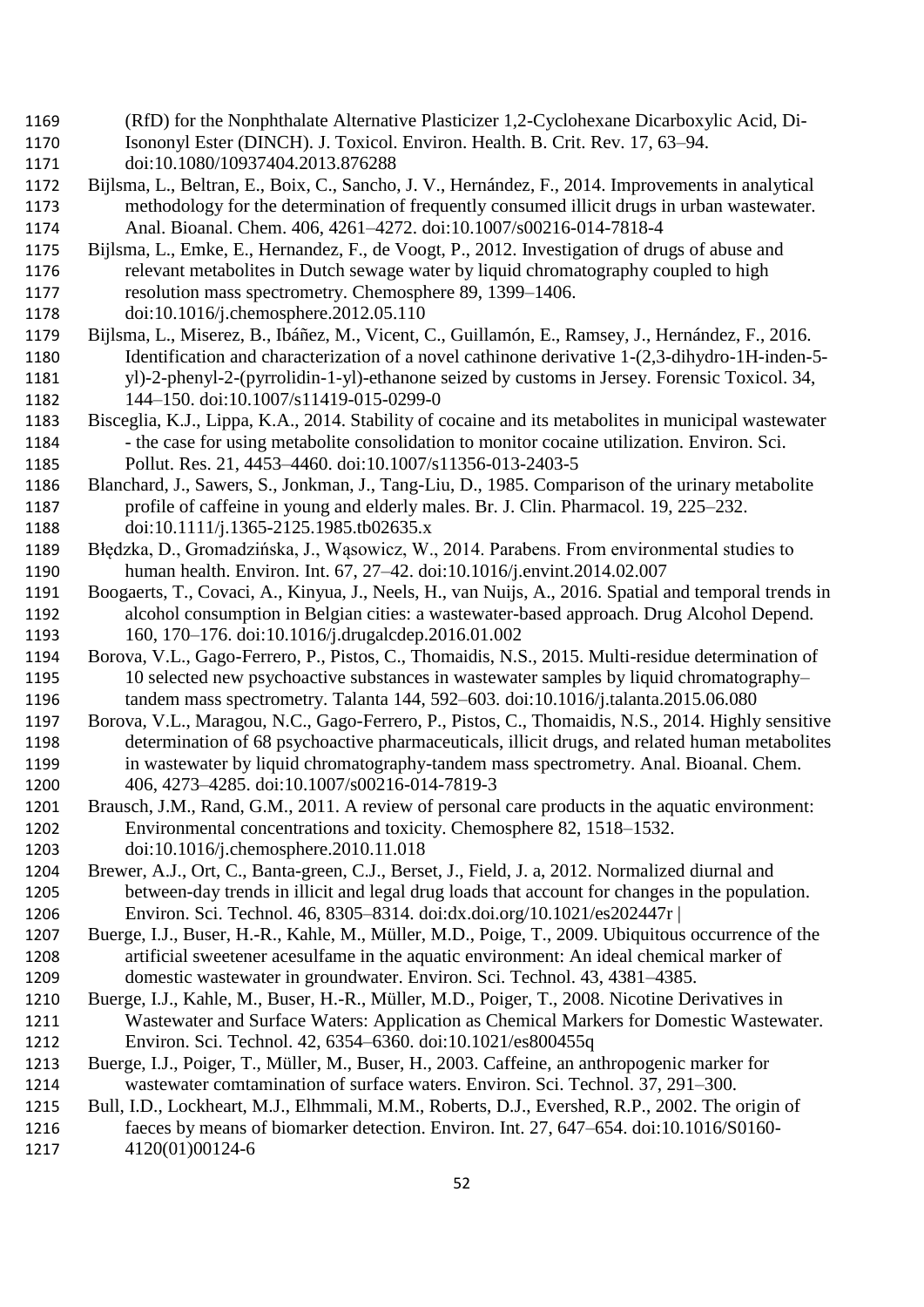- Butler, D., Friedler, E., Gatt, K., 1995. Characterising the quantity and quality of domestic wastewater inflows. Water Sci. Technol. 31, 13–24.
- Button, J., 2015. New Psychoactive Substances: the benzodiazepine boom. TIAFT Bull. June 2015.
- Bye, C., Munro-Faure, A.D., Peck, A.W., Young, P.A., 1973. A comparison of the effects of 1- benzylpiperazine and dexamphetamine on human performance tests. Eur. J. Clin. Pharmacol. 6, 163–169. doi:10.1007/BF00558280
- Byrd, G.D., Chang, K.M., Greene, J.M., 1992. Evidence for urinary excretion of glucuronide conjugates of nicotine, cotinine, and trans-3'-hydroxycotinine in smokers. Drug Metab. Dispos. 20, 192–197.
- Callahan, M.M., Robertson, R.S., Branfman, a. R., McComish, M.F., Yesair, D.W., 1983. Comparison of caffeine metabolism in three nonsmoking populations after oral administration of radiolabeled caffeine. Drug Metab. Dispos. 11, 211–217.
- Carrillo, J.A., Benitez, J., 1994. Caffeine metabolism in a healthy Spanish population: N-Acetylator phenotype and oxidation pathways. Clin. Pharmacol. Ther. 293–304.
- Castiglioni, S., Bagnati, R., Fanelli, R., Pomati, F., Calamari, D., Zuccato, E., 2006. Removal of pharmaceuticals in sewage treatment plants in Italy. Environ. Sci. Technol. 40, 357–363. doi:10.1021/es050991m
- Castiglioni, S., Bagnati, R., Melis, M., Panawennage, D., Chiarelli, P., Fanelli, R., Zuccato, E.,
- 2011a. Identification of cocaine and its metabolites in urban wastewater and comparison with the human excretion profile in urine. Water Res. 45, 5141–5150.

doi:10.1016/j.watres.2011.07.017

- Castiglioni, S., Bijlsma, L., Covaci, A., Emke, E., Hernández, F., Reid, M., Ort, C., Thomas, K. V., Van Nuijs, A.L.N., De Voogt, P., Zuccato, E., 2013. Evaluation of uncertainties associated with the determination of community drug use through the measurement of sewage drug biomarkers. Environ. Sci. Technol. 47, 1452–1460. doi:10.1021/es302722f
- Castiglioni, S., Borsotti, A., Senta, I., Zuccato, E., 2015a. Wastewater analysis to monitor spatial and temporal patterns of use of two synthetic recreational drugs, Ketamine and Mephedrone, in Italy. Environ. Sci. Technol. 49, 5563–5570. doi:10.1021/es5060429
- Castiglioni, S., Gracia-Lor, E., 2015. Chapter 3. Wastewater drug target residues. European Monitoring Centre for Drugs and Drug Addiction, EMCDDA, in: European Monitoring Centre for Drugs and Drug Addiction, EMCDDA. Insight 9 Update.
- Castiglioni, S., Senta, I., Borsotti, A., Davoli, E., Zuccato, E., 2015b. A novel approach for monitoring tobacco use in local communities by wastewater analysis. Tob. Control 24, 38–42. doi:10.1136/tobaccocontrol-2014-051553
- Castiglioni, S., Zuccato, E., Chiabrando, C., Fanelli, R., Bagnati, 2008. Mass spectrometric analysis of illicit drugs in wastewater and surface water. Mass Spectrom. Rev. 27, 378–394. doi:10.1002/mas
- Castiglioni, S., Zuccato, E., Fanelli, R., 2011b. Illicit Drugs in the Environment: Occurrence, Analysis, and Fate Using Mass Spectrometry. Wiley. doi:10.1007/978-1-60761-527-9
- Castrignanò, E., Lubben, A., Kasprzyk-Hordern, B., 2016. Enantiomeric profiling of chiral drug biomarkers in wastewater with the usage of chiral liquid chromatography coupled with tandem mass spectrometry. J. Chromatogr. A 1438, 84–99. doi:10.1016/j.chroma.2016.02.015
- Chen, C., Kostakis, C., Gerber, J.P., Tscharke, B.J., Irvine, R.J., White, J.M., 2014. Towards finding a population biomarker for wastewater epidemiology studies. Sci. Total Environ. 487, 621–628. doi:10.1016/j.scitotenv.2013.11.075
- Chen, C., Kostakis, C., Irvine, R.J., White, J.M., 2013. Increases in use of novel synthetic stimulant are not directly linked to decreased use of 3,4-methylenedioxy-N-methylamphetamine (MDMA). Forensic Sci. Int. 231, 278–283. doi:10.1016/j.forsciint.2013.06.007
- Chiaia, A.C., Banta-green, C., Field, J., 2008. Eliminating solid phase extraction with large-volume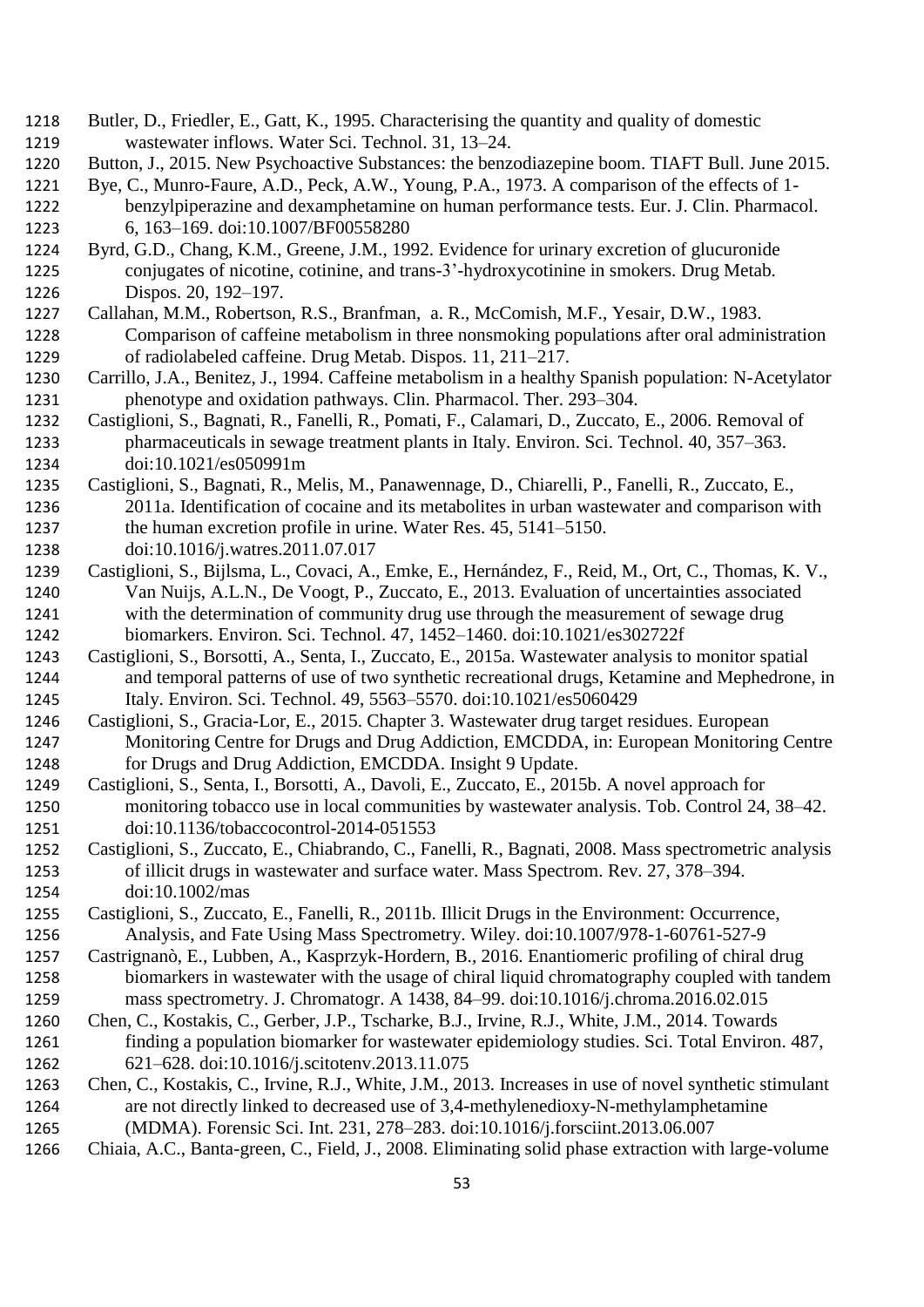- Injection LC/MS/MS: analysis of illicit and legal drugs and human urine indicators in US wastewaters 42, 8841–8848. doi:10.1021/es802309v
- Collins, M., 2011. Some new psychoactive substances: Precursor chemicals and synthesis-driven end-products. Drug Test. Anal. 3, 404–416. doi:10.1002/dta.315
- Colomer-Lluch, M., Calero Caceres, W., Jebri, S., Hmaied, F., Muniesa, M., Jofre, J., 2014. Antibiotic resistance genes in bacterial and bacteriophage fractions of Tunisian and Spanish wastewaters as markers to compare the antibiotic resistance patterns in each population. Environ. Int. 73, 167–175. doi:10.1016/j.envint.2014.07.003
- Comission Regulation 1881/2006, 2006. , Official Journal of the European Union, L 364/5.
- Coscollà, C., Colin, P., Yahyaoui, A., Petrique, O., Yusà, V., Mellouki, A., Pastor, A., 2010. Occurrence of currently used pesticides in ambient air of Centre Region (France). Atmos. Environ. 44, 3915–3925. doi:10.1016/j.atmosenv.2010.07.014
- Coutu, S., Wyrsch, V., Wynn, H.K., Rossi, L., Barry, D.A., 2013. Temporal dynamics of antibiotics in wastewater treatment plant influent. Sci. Total Environ. 458–460, 20–26. doi:10.1016/j.scitotenv.2013.04.017
- Crews, H., Olivier, L., Wilson, L., 2001. Urinary biomarkers for assessing dietary exposure to caffeine. Food Addit Contam. 18, 1075–1087. doi:10.1080/02652030110056630
- Curtin, F., Walker, J., Schulz, P., 1996. Day-to-day intraindividual reliability and interindividual differences in monoamines excretion. J. Affect. Disord. 38, 173–178.
- Dahl, H., Hammarberg, A., Franck, J., Helander, A., 2011. Urinary ethyl glucuronide and ethyl sulfate testing for recent drinking in alcohol-dependent outpatients treated with acamprosate or placebo. Alcohol Alcohol. 46, 553–557. doi:10.1093/alcalc/agr055
- Dahl, H., Stephanson, N., Beck, O., Helander, A., 2002. Comparison of urinary excretion characteristics of ethanol and ethyl glucuronide. J. Anal. Toxicol. 26, 201–204.
- Daughton, 2012a. Real-time estimation of small-area populations with human biomarkers in sewage. Sci. Total Environ. 414, 6–21. doi:10.1016/j.scitotenv.2011.11.015
- Daughton, 2012b. Using biomarkers in sewage to monitor community-wide human health: Isoprostanes as conceptual prototype. Sci. Total Environ. 424, 16–38. doi:10.1016/j.scitotenv.2012.02.038
- Daughton, C.G., 2001. Illicit Drugs in Municipal Sewage, in: Pharmaceuticals and Care Products in the Environment. pp. 348–364. doi:10.1021/bk-2001-0791.ch020
- Daughton, C.G., Ruhoy, I.S., 2009. Environmental Footprint of Pharmaceuticals: the Significance of Factors Beyond Direct Excretion To Sewers. Environ. Toxicol. Chem. 28, 2495. doi:10.1897/08-382.1
- De Boer, D., Bosman, I.J., Hidvégi, E., Manzoni, C., Benkö, A.A., Dos Reys, L.J.A.L., Maes, R.A.A., 2001. Piperazine-like compounds: A new group of designer drugs-of-abuse on the European market. Forensic Sci. Int. 121, 47–56. doi:10.1016/S0379-0738(01)00452-2
- Dejean, T., Valentini, A., Duparc, A., Pellier-Cuit, S., Pompanon, F., Taberlet, P., Miaud, C., 2011. Persistence of environmental DNA in freshwater ecosystems. PLoS One 6, 8–11. doi:10.1371/journal.pone.0023398
- Dewalque, L., Pirard, C., Charlier, C., 2014. Measurement of urinary biomarkers of parabens, benzophenone-3, and phthalates in a Belgian population. Biomed Res. Int. 2014. doi:10.1155/2014/649314
- Dresen, S., Weinmann, W., Wurst, F.M., 2004. Forensic confirmatory analysis of ethyl sulfate A new marker for alcohol consumption - By liquid-chromatography/electrospray
- ionization/tandem mass spectrometry. J. Am. Soc. Mass Spectrom. 15, 1644–1648.
- doi:10.1016/j.jasms.2004.08.004
- Ellefsen, K.N., Wohlfarth, A., Swortwood, M.J., Diao, X., Concheiro, M., Huestis, M.A., 2015. 4- Methoxy-α-PVP: in silico prediction, metabolic stability, and metabolite identification by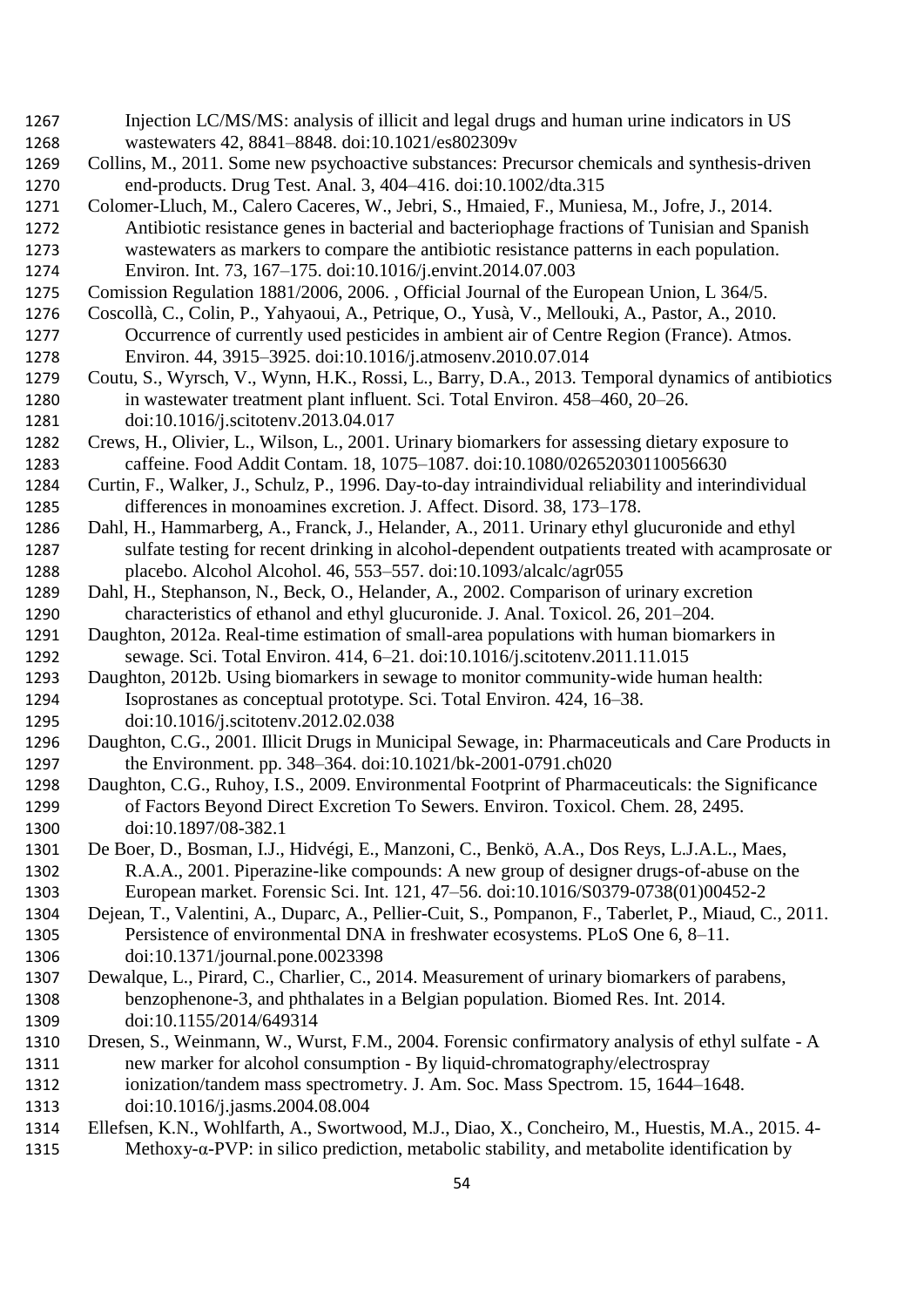- human hepatocyte incubation and high-resolution mass spectrometry. Forensic Toxicol. 34, 61–75. doi:10.1007/s11419-015-0287-4
- EMCDDA, 2016. Assessing illicit drugs in wastewater. Advances in wastewater-based drug epidemiology, Assessing illicit drugs in wastewater: advances in wastewater-based drug epidemiology, EMCDDA Insights 22. doi:10.2810/017397
- EMCDDA, 2015a. New psychoactive substances in Europe. An update from the EU Early Warning System (March 2015).
- EMCDDA, 2015b. European Drug Report: Trends and Developments.
- EMCDDA, 2014. Methoxetamine Report on the risk assessment of 2-(3-methoxyphenyl)-2- (ethylamino)cyclohexanone (methoxetamine) in the framework of the Council Decision on new psychoactive substances. Risk assessments 26. doi:10.2810/44197
- Emke, E., Evans, S., Kasprzyk-Hordern, B., de Voogt, P., 2014. Enantiomer profiling of high loads of amphetamine and MDMA in communal sewage: a Dutch perspective. Sci. Total Environ. 487, 666–72. doi:10.1016/j.scitotenv.2013.11.043
- EPCD, 2003. European parliament and council directive (EPCD) 2003/115/EC of 22 December 2003 amending directive 94/35/EC on sweeteners for use in foodstuffs. EPCD.
- Euro-CDC, 2012. Summary of the latest data on antibiotic resistance in the European Union. Euro-Cdc.
- European Food Safety Authority, 2013. Annual Report 2013 Annual Report of the European Food Safety Authority for 2013 1–36.
- European Union, 2005. Council Decision 2005/387/JHA on the information exchange, risk assessment and control of new psychoactive substances.
- Ewald, A.H., Ehlers, D., Maurer, H.H., 2008. Metabolism and toxicological detection of the designer drug 4-chloro-2,5-dimethoxyamphetamine in rat urine using gas chromatography-mass spectrometry. Anal. Bioanal. Chem. 390, 1837–1842. doi:10.1007/s00216-008-1917-z
- Ewald, A.H., Fritschi, G., Bork, W.R., Maurer, H.H., 2006. Designer drugs 2,5-dimethoxy-4- bromo-amphetamine (DOB) and 2,5-dimethoxy-4-bromo-methamphetamine (MDOB): Studies on their metabolism and toxicological detection in rat urine using gas chromatographic/mass spectrometric techniques. J. Mass Spectrom. 41, 487–498. doi:10.1002/jms.1007
- Fantegrossi, W.E., Moran, J.H., Radominska-Pandya, A., Prather, P.L., 2014. Distinct 1346 pharmacology and metabolism of K2 synthetic cannabinoids compared to  $\Delta$ 9-THC:
- Mechanism underlying greater toxicity? Life Sci. 97, 45–54. doi:10.1016/j.lfs.2013.09.017
- Feldman, M., Lee, M., 1985. Serotonin content on foods: effect on urinary excretion of 5- hydroxyindoleacetic acid. Am. J. Clin. Nutr. 42, 639–643.
- Fermin, L., Vallvey, C., 2004. Intense sweeteners. Handbook of Food Analysis: Residues and other food component analysis:Volume 2. Chapter 43 Intense Sweeteners.
- Fernández, P., Regenjo, M., Fernández, A.M., Lorenzo, R.A., Carro, A.M., 2014. Optimization of ultrasound-assisted dispersive liquid-liquid microextraction for ultra performance liquid chromatography determination of benzodiazepines in urine and hospital wastewater. Anal. Methods 6, 8239–8246. doi:10.1039/c4ay01348d
- Fitzsimons, M.F., Belt, S.T., 2005. Dynamic behaviour of 1-aminopropan-2-one in sewage: a preliminary synthetic and spectroscopic study. Environ. Chem. Lett. 3, 70–73. doi:10.1007/s10311-005-0005-2
- Fromme, H., Gareis, M., Völkel, W., Gottschalk, C., 2016. Overall internal exposure to mycotoxins and their occurrence in occupational and residential settings – An overview. Int. J. Hyg. Environ. Health 219, 143–165. doi:http://dx.doi.org/10.1016/j.ijheh.2015.11.004
- Fromme, H., Schütze, A., Lahrz, T., Kraft, M., Fembacher, L., Siewering, S., Burkardt, R., Dietrich, S., Koch, H.M., Völkel, W., 2016. Non-phthalate plasticizers in German daycare centers and human biomonitoring of DINCH metabolites in children attending the centers (LUPE 3). Int. J.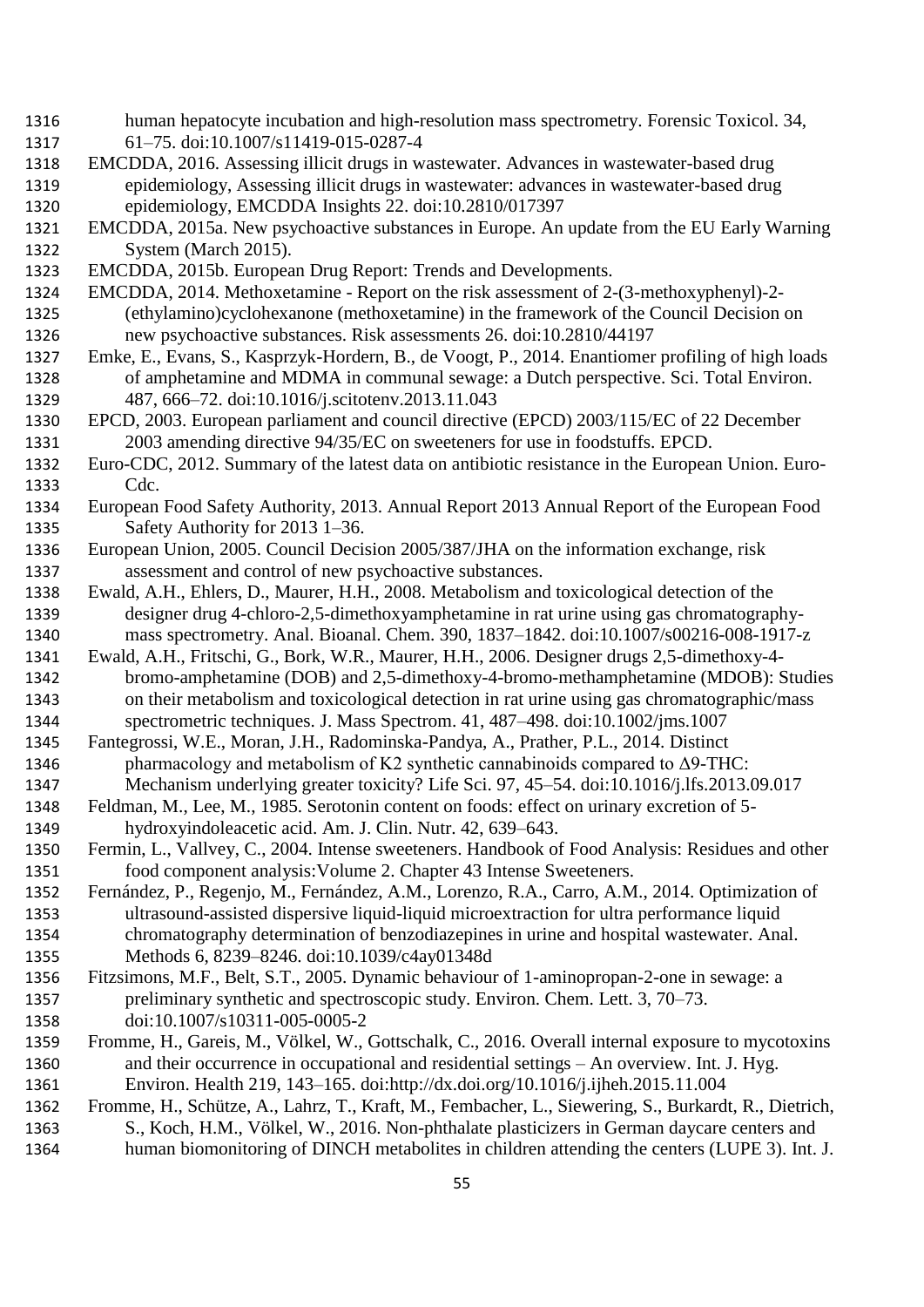- Hyg. Environ. Health 219, 33–39. doi:10.1016/j.ijheh.2015.08.002 Gago-Ferrero, P., Díaz-Cruz, M.S., Barceló, D., 2011. Occurrence of multiclass UV filters in treated sewage sludge from wastewater treatment plants. Chemosphere 84, 1158–1165. doi:10.1016/j.chemosphere.2011.04.003 Gao, D.W., Wen, Z.D., 2016. Phthalate esters in the environment: A critical review of their occurrence, biodegradation, and removal during wastewater treatment processes. Sci. Total Environ. 541, 986–1001. doi:10.1016/j.scitotenv.2015.09.148 Garattini, S., 1993. Caffeine, Coffee and Health. Raven Press, New York. Gasser, G., Rona, M., Voloshenko, A., Shelkov, R., Tal, N., Pankratov, I., Elhanany, S., Lev, O.,
	- 2010. Quantitative evaluation of tracers for quantification of wastewater contamination of potable water sources. Environ. Sci. Technol. 44, 3919–3925. doi:10.1021/es100604c
	- Gatidou, G., Kinyua, J., van Nuijs, A.L.N., Gracia-Lor, E., Castiglioni, S., Covaci, A., Stasinakis, A.S., 2016. Drugs of abuse and alcohol consumption among different groups of population on the Greek Island of Lesvos through sewage-based epidemiology. Sci. Total Environ. 563–564, 633–640. doi:10.1016/j.scitotenv.2016.04.130
	- González-Mariño, I., Gracia-Lor, E., Bagnati, R., Martins, C.P.B., Zuccato, E., Castiglioni, S., 2016a. Screening new psychoactive substances in urban wastewater using High Resolution Mass Spectrometry. Anal. Bioanal. Chem. 408, 4297–4309.
	- González-Mariño, I., Gracia-Lor, E., Rousis, N.I., Castrignanò, E., Thomas, K. V, Quintana, J.B., Kasprzyk-Hordern, B., Zuccato, E., Castiglioni, S., 2016b. Wastewater-based epidemiology to monitor synthetic cathinones use in different European countries. Environ. Sci. Technol. doi:10.1021/acs.est.6b02644
	- González-Mariño, I., Quintana, J.B., Rodríguez, I., Cela, R., 2010. Determination of drugs of abuse in water by solid-phase extraction, derivatisation and gas chromatography-ion trap-tandem mass spectrometry. J. Chromatogr. A 1217, 1748–1760. doi:10.1016/j.chroma.2010.01.046
	- González-Mariño, I., Quintana, J.B., Rodríguez, I., Cela, R., 2009. Simultaneous determination of parabens, triclosan and triclocarban in water by liquid chromatography/electrospray ionisation tandem mass spectrometry. Rapid Commun. Mass Spectrom. 23, 1756–1766. doi:10.1002/rcm
	- Gorrod, J.W., Wahren, J., 1993. Nicotine and Related Alkaloids Absorption, distribution, metabolism and excretion. Springer.
	- Gracia-Lor, E., Martínez, M., Sancho, J. V., Peñuela, G., Hernández, F., 2012a. Multi-class determination of personal care products and pharmaceuticals in environmental and wastewater samples by ultra-high performance liquid-chromatography-tandem mass spectrometry. Talanta 99, 1011–1023. doi:10.1016/j.talanta.2012.07.091
	- Gracia-Lor, E., Sancho, J. V., Serrano, R., Hernández, F., 2012b. Occurrence and removal of pharmaceuticals in wastewater treatment plants at the Spanish Mediterranean area of Valencia. Chemosphere 87, 453–462. doi:10.1016/j.chemosphere.2011.12.025
	- Gracia-Lor, E., Zuccato, E., Castiglioni, S., 2016. Refining correction factors for back-calculation of illicit drug use. Sci. Total Environ. 573, 1648–1659. doi:10.1016/j.scitotenv.2016.09.179
	- Grant, D.M., Tang, B.K., Kalow, W., 1983. Variability in caffeine metabolism. Clin. Pharmacol. Ther. 33, 591–602. doi:10.1038/clpt.1983.80
	- Group, B.D.W., 2001. Biomarkers and surrogate endpoints: Preferred definitions and conceptual framework. Clin. Pharmacol. Ther. 69, 89–95. doi:10.1067/mcp.2001.113989
- Guo, Y., Alomirah, H., Cho, H.-S., Minh, T.B., Mohd, M.A., Nakata, H., Kannan, K., 2011. Occurrence of phthalate metabolites in human urine from several Asian countries. Environ. Sci. Technol. 45, 3138–44. doi:10.1021/es103879m
- Hagger, J.A., Jones, M.B., Leonard, D.P., Owen, R., Galloway, T.S., 2006. Biomarkers and integrated environmental risk assessment: Are there more questions than answers? Integr. Environ. Assess. Manag. 2, 312–329. doi:10.1002/ieam.5630020403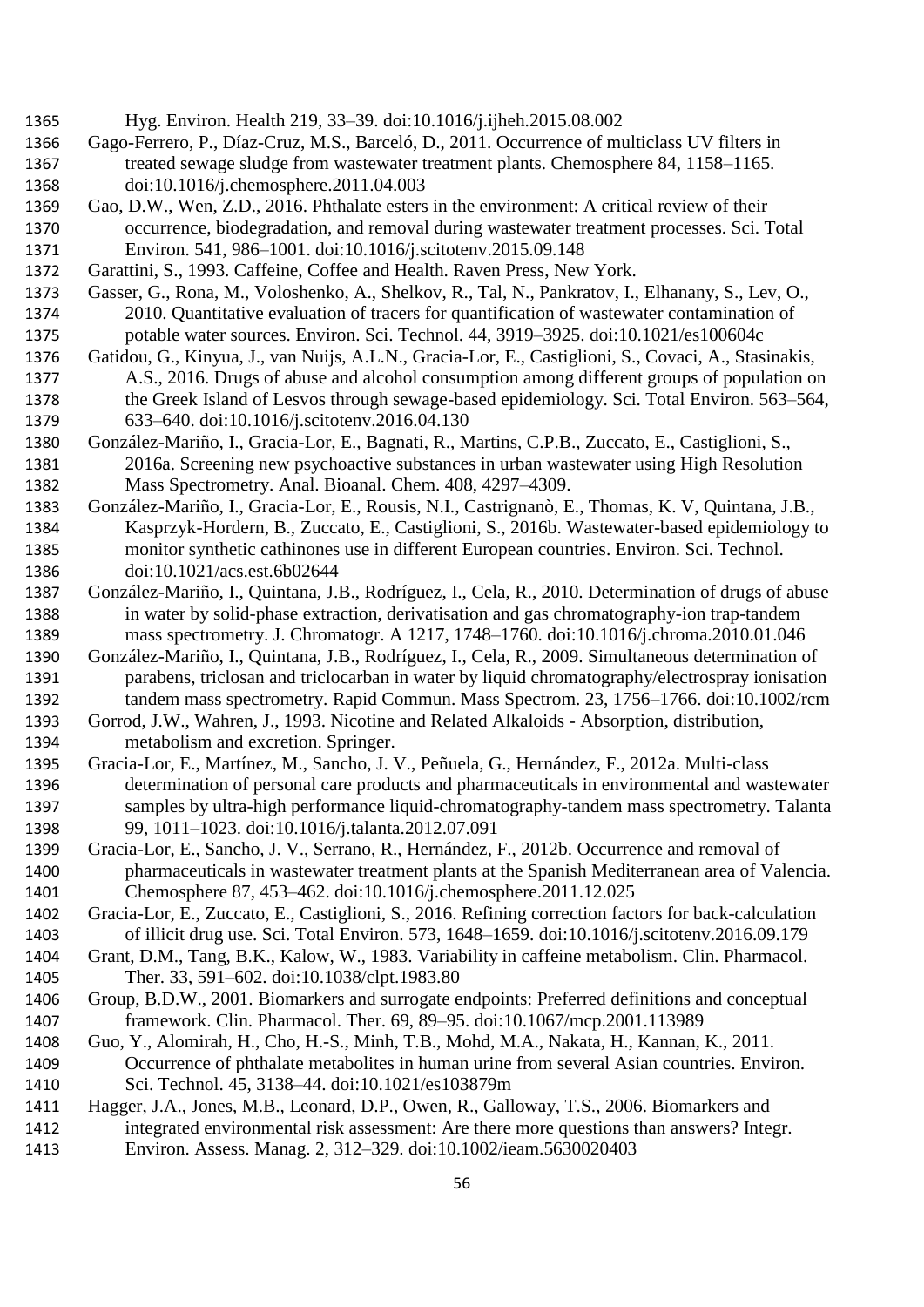- Halter, C.C., Dresen, S., Auwaerter, V., Wurst, F.M., Weinmann, W., 2008. Kinetics in serum and urinary excretion of ethyl sulfate and ethyl glucuronide after medium dose ethanol intake. Int. J. Legal Med. 122, 123–128. doi:10.1007/s00414-007-0180-8
- Helander, A., Beck, O., 2005. Ethyl sulfate: a metabolite of ethanol in humans and a potential biomarker of acute alcohol intake. J. Anal. Toxicol. 29, 270–274.

 Helfer, A.G., Turcant, A., Boels, D., Ferec, S., Lelievre, B., Welter, J., Meyer, M.R., Maurer, H.H., 2007. Elucidation of the metabolites of the novel psychoactive substance 4-methyl-N-ethyl-

- cathinone (4-MEC) in human urine and pooled liver microsomes by GC-MS and LC-HR-MS/MS techniques and of its detectability by GC-MS or LC-MS(n) standard screening
- approache. Drug Test. Anal. 7, 368–375.
- Hellmér, M., Paxéus, N., Magnius, L., Enache, L., Arnholm, B., Johansson, A., Bergström, T., Norder, H., 2014. Detection of pathogenic viruses in sewage provided early warnings of hepatitis A virus and norovirus outbreaks. Appl. Environ. Microbiol. 80, 6771–6781. doi:10.1128/AEM.01981-14
- Hernández, A.F., Parrón, T., Tsatsakis, A.M., Requena, M., Alarcón, R., López-Guarnido, O., 2013. Toxic effects of pesticide mixtures at a molecular level: Their relevance to human health. Toxicology 307, 136–145. doi:10.1016/j.tox.2012.06.009
- Hernández, F., Castiglioni, S., Covaci, A., Voogt, P. de, Emke, E., Kasprzyk-Hordern, B., Ort, C.,
- Reid, M., Sancho, J. V., van Nuijs, Alexander L.N Zuccato, E., Bijlsma, L., 2016. Mass spectrometric strategies for the investigation of biomarkers of illicit drug use in wastewater. Mass Spectrom. Rev. doi:DOI 10.1002/mas.21525
- Herrero, L., Calvarro, S., Fernández, M.A., Quintanilla-López, J.E., González, M.J., Gómara, B., 2015. Feasibility of ultra-high performance liquid and gas chromatography coupled to mass spectrometry for accurate determination of primary and secondary phthalate metabolites in urine samples. Anal. Chim. Acta 853, 625–636. doi:10.1016/j.aca.2014.09.043
- Heyndrickx, E., Sioen, I., Huybrechts, B., Callebaut, A., De Henauw, S., De Saeger, S., 2015. Human biomonitoring of multiple mycotoxins in the Belgian population: Results of the BIOMYCO study. Environ. Int. 84, 82–89. doi:10.1016/j.envint.2015.06.011
- Høiseth, G., Bernard, J.P., Stephanson, N., Normann, P.T., Christophersen, A.S., Mørland, J., Helander, A., 2008. Comparison between the urinary alcohol markers EtG, EtS, and GTOL/5- HIAA in a controlled drinking experiment. Alcohol Alcohol. 43, 187–191. doi:10.1093/alcalc/agm175
- Hu, P., Chen, X., Whitener, R.J., Boder, E.T., Jones, J.O., Porollo, A., Chen, J., Zhao, L., 2013. Effects of parabens on adipocyte differentiation. Toxicol. Sci. 131, 56–70. doi:10.1093/toxsci/kfs262
- Huang, C., Renew, J.E., Smeby, K.L., Pinkston, K., Sedlak, D.L., 2011. Assessment of potential anbibiotic contaminants in water and preliminary occurrence analysis. J. Contemp. Water Res. Educ. 120, 4.
- Hukkanen, J., 2005. Metabolism and Disposition Kinetics of Nicotine. Pharmacol. Rev. 57, 79–115. doi:10.1124/pr.57.1.3
- Hummel, D., Löffler, D., Fink, G., Ternes, T. a, 2006. Simultaneous determination of psychoactive drugs and their metabolites in aqueous matrices by liquid chromatography mass Spectrometry. Environ. Sci. Technol. 40, 7321–8.
- Huppertz, L.M., Bisel, P., Westphal, F., Franz, F., Auwarter, V., Moosmann, B., 2015. Characterization of the four designer benzodiazepines clonazolam, deschloroetizolam,
- flubromazolam, and meclonazepam, and identification of their in vitro metabolites. Forensic Toxicol. 33, 388–395. doi:10.1007/s11419-015-0277-6
- Hutter, M., Broecker, S., Kneisel, S., Auwärter, V., 2012. Identification of the major urinary metabolites in man of seven synthetic cannabinoids of the aminoalkylindole type present as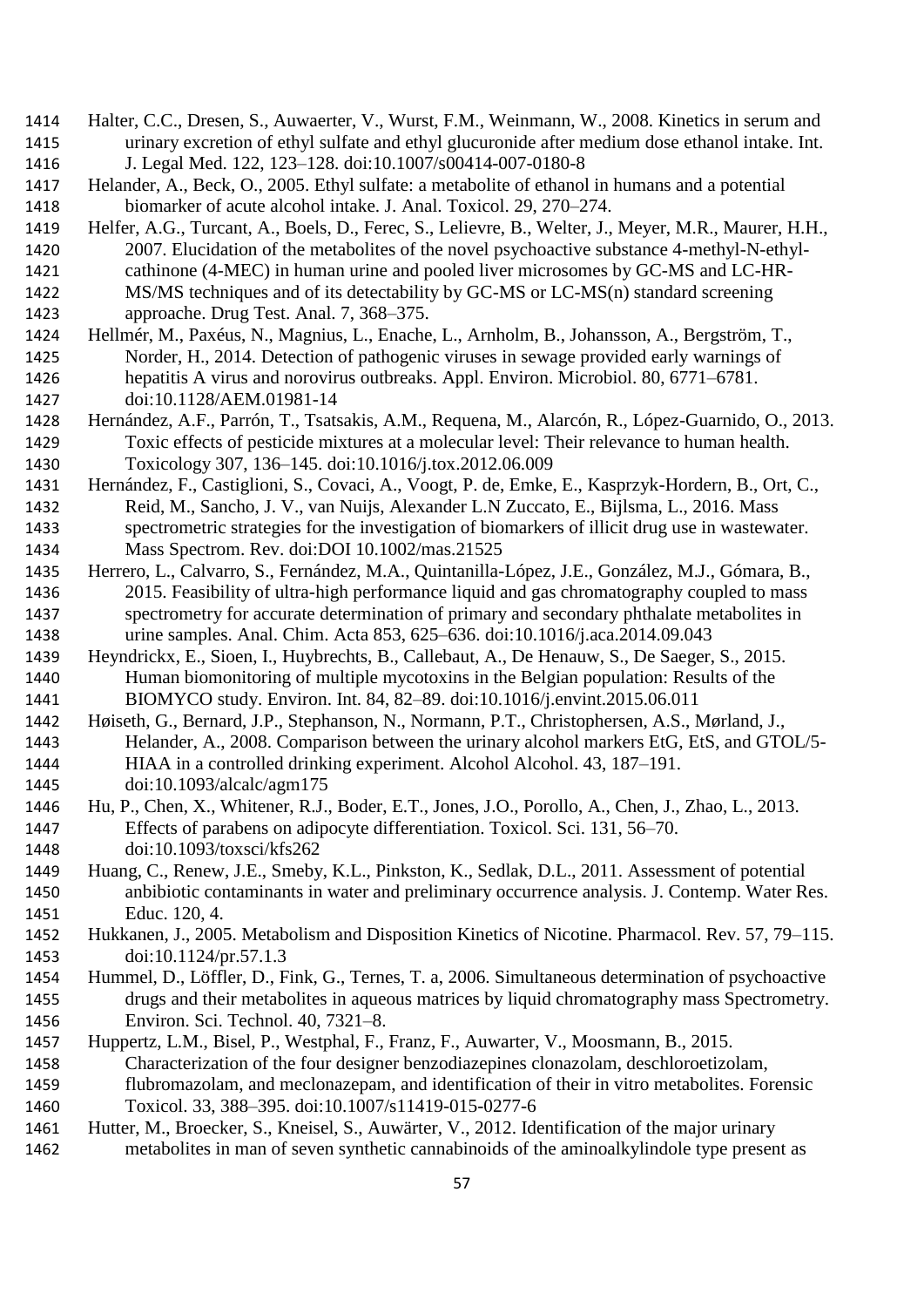- adulterants in "herbal mixtures" using LC-MS/MS techniques. J. Mass Spectrom. 47, 54–65. doi:10.1002/jms.2026
- Hyde, J.F., Adams, R., 1928. Synthetic homologs of d,l-ephedrine. J. Am. Chem. Soc. 50, 2287– 2292.
- Jelic, A., Gros, M., Petrovic, M., Ginebreda, A., Barceló, D., 2012. Occurrence and elimination of pharmaceuticals during conventional wastewater treatment. Emerg. Prior. Pollut. Rivers 1–23. doi:10.1007/978-3-642-25722-3
- Johnson, R.D., Botch-Jones, S.R., 2013. The Stability of Four Designer Drugs: MDPV, Mephedrone, BZP and TFMPP in Three Biological Matrices under Various Storage Conditions. J. Anal. Toxicol. 37, 51–55. doi:10.1093/jat/bks138
- Joint Fao Oms Expert Committee On Food Additives, 2010. Toxicological and Health Aspects of Bisphenol A Joint FAO / WHO Expert Meeting. Fao Who 60.
- Jones, A.W., 1990. Excretion of alcohol in urine and diuresis in healthy men in relation to their age, the dose administered and the time after drinking. Forensic Sci. Int. 45, 217–224.
- Kamata, T., Katagi, M., Kamata, H.T.., Miki, A., Shima, N., Zaitsu, K., Nishikawa, M., Tanaka, H., Honda, K., Tsuchihashi, H., 2006. Metabolism of the psychotomimetic tryptamine derivative 5-methoxy-N,N-diisopropyltrytamine in humans: identificafion and quantification of its urinary metabolites. Drug Metab. Dispos. 34, 281–28. doi:10.1124/dmd.105.005835.United
- Kasprzyk-Hordern, B., Baker, D.R., 2012. Enantiomeric profiling of chiral drugs in wastewater and receiving waters. Environ. Sci. Technol. 46, 1681–1691. doi:10.1021/es203113y
- Kasprzyk-Hordern, B., Dinsdale, R.M., Guwy, A.J., 2008. Multiresidue methods for the analysis of pharmaceuticals, personal care products and illicit drugs in surface water and wastewater by solid-phase extraction and ultra performance liquid chromatography-electrospray tandem mass spectrometry. Anal. Bioanal. Chem. 391, 1293–1308. doi:10.1007/s00216-008-1854-x
- Khan, U., Nicell, J. a., 2011. Refined sewer epidemiology mass balances and their application to heroin, cocaine and ecstasy. Environ. Int. 37, 1236–1252. doi:10.1016/j.envint.2011.05.009
- Kim, M.J., Kwack, S.J., Lim, S.K., Kim, Y.J., Roh, T.H., Choi, S.M., Kim, H.S., Lee, B.M., 2015. Toxicological evaluation of isopropylparaben and isobutylparaben mixture in Sprague-Dawley rats following 28 days of dermal exposure. Regul. Toxicol. Pharmacol. 73, 544–51. doi:10.1016/j.yrtph.2015.08.005
- Kinyua, J., Covaci, A., Maho, W., McCall, A.-K., Neels, H., van Nuijs, A.L.N., 2015. Sewage- based epidemiology in monitoring the use of new psychoactive substances: Validation and application of an analytical method using LC-MS/MS. Drug Test. Anal. 7, 812–818. doi:10.1002/dta.1777
- Kokkinos, P., Ziros, P., Meri, D., Filippidou, S., Kolla, S., Galanis, A., Vantarakis, A., 2011. Environmental surveillance. An additional/alternative approach for virological surveillance in Greece? Int. J. Environ. Res. Public Health 8, 1914–1922. doi:10.3390/ijerph8061914
- Kokotou, M.G., Asimakopoulos, A.G., Thomaidis, N.S., 2012. Artificial sweeteners as emerging pollutants in the environment: Analytical methodologies and environmental impact. Anal. Methods 4, 3057–3070.
- Kokotou, M.G., Asimakopoulosa, A., Thomaidis, N.S., 2013. Determination of eight artificial sweeteners in wastewater by hydrophilic interaction liquid chromatography-tandem mass spectrometry. Anal. Methods 5, 3825. doi:10.1039/c3ay40599k
- Kolpin, D.W., Schenzel, J., Meyer, M.T., Phillips, P.J., Hubbard, L.E., Scott, T.M., Bucheli, T.D., 2014. Mycotoxins: Diffuse and point source contributions of natural contaminants of emerging concern to streams. Sci. Total Environ. 470–471, 669–676.
- doi:10.1016/j.scitotenv.2013.09.062
- Kosjek, T., Perko, S., Zupanc, M., ZanoŠki Hren, M., Landeka Dragičević, T., Žigon, D., Kompare,
- 1511 B., Heath, E., 2012. Environmental occurrence, fate and transformation of benzodiazepines in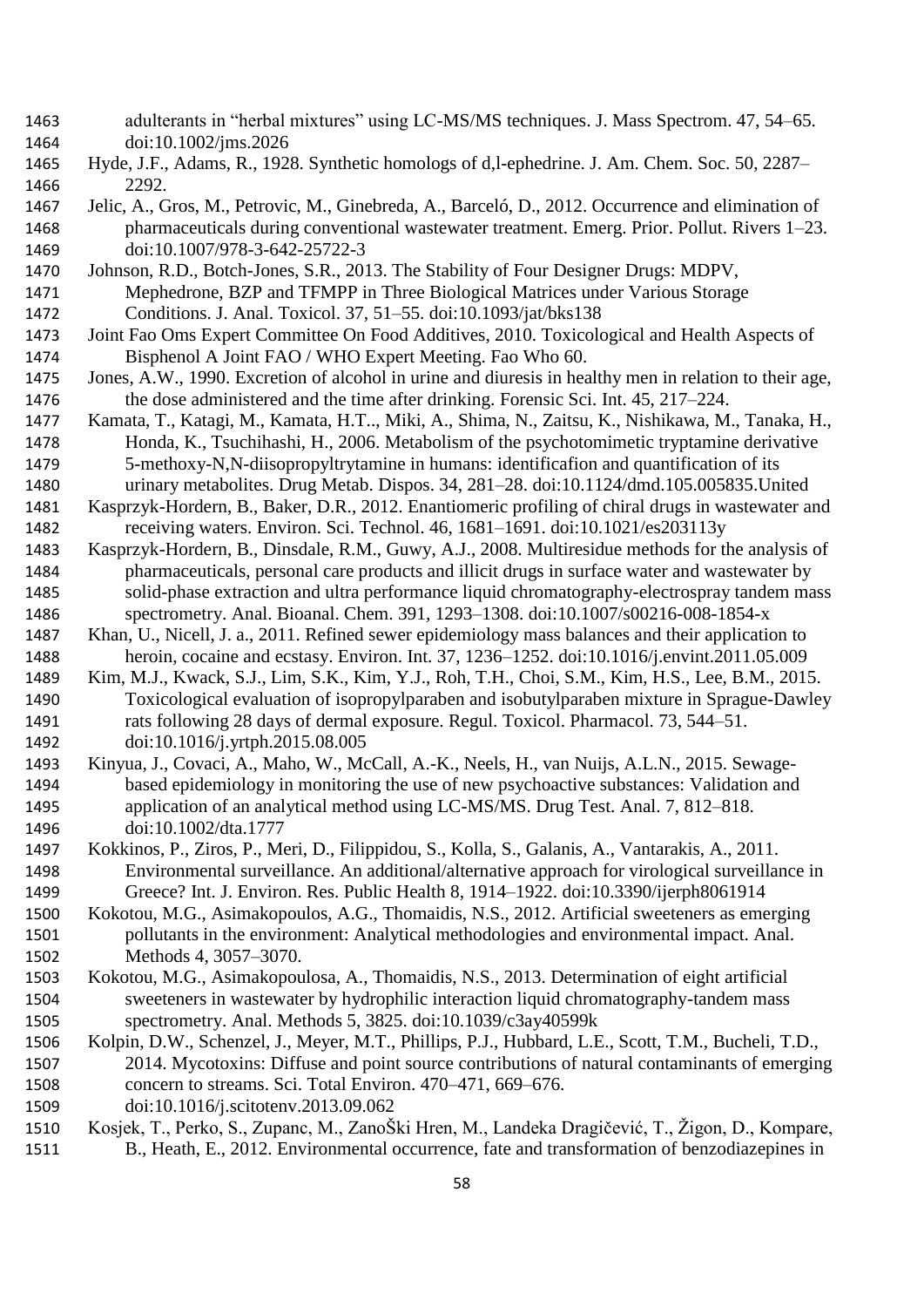- water treatment. Water Res. 46, 355–368. doi:10.1016/j.watres.2011.10.056
- Kumaraswamy, R., Amha, Y.M., Anwar, M.Z., Henschel, A., Rodríguez, J., Ahmad, F., 2014.
- Molecular analysis for screening human bacterial pathogens in municipal wastewater treatment and reuse. Environ. Sci. Technol. 48, 11610–9. doi:10.1021/es502546t
- Kümmerer, K., 2009. Antibiotics in the aquatic environment A review Part I. Chemosphere 75, 417–434. doi:10.1016/j.chemosphere.2008.11.086
- Laganà, A., Bacaloni, A., De Leva, I., Faberi, A., Fago, G., Marino, A., 2004. Analytical methodologies for determining the occurrence of endocrine disrupting chemicals in sewage treatment plants and natural waters. Anal. Chim. Acta 501, 79–88.
- doi:10.1016/j.aca.2003.09.020
- Lai, F.Y., Anuj, S., Bruno, R., Carter, S., Gartner, C., Hall, W., Kirkbride, K.P., Mueller, J.F., O'Brien, J.W., Prichard, J., Thai, P.K., Ort, C., 2015a. Systematic and day-to-day effects of chemical-derived population estimates on wastewater-based drug epidemiology. Environ. Sci. Technol. 49, 999–1008. doi:10.1021/es503474d
- Lai, F.Y., Erratico, C., Kinyua, J., Mueller, J.F., Covaci, A., van Nuijs, A.L.N., 2015b. Liquid chromatography-quadrupole time-of-flight mass spectrometry for screening in vitro drug metabolites in humans: Investigation on seven phenethylamine-based designer drugs. J. Pharm. Biomed. Anal. 114, 355–375. doi:10.1016/j.jpba.2015.06.016
- Lai, F.Y., Ort, C., Gartner, C., Carter, S., Prichard, J., Kirkbride, P., Bruno, R., Hall, W., Eaglesham, G., Mueller, J.F., 2011. Refining the estimation of illicit drug consumptions from wastewater analysis: Co-analysis of prescription pharmaceuticals and uncertainty assessment. Water Res. 45, 4437–4448. doi:10.1016/j.watres.2011.05.042
- Lange, F.T., Scheurer, M., Brauch, H.J., 2012. Artificial sweeteners-A recently recognized class of emerging environmental contaminants: A review. Anal. Bioanal. Chem. 403, 2503–2518. doi:10.1007/s00216-012-5892-z
- Le Chatelier, E., Nielsen, T., Qin, J., Prifti, E., Hildebrand, F., Falony, G., Almeida, M., Arumugam, M., Batto, J.-M., Kennedy, S., Leonard, P., Li, J., Burgdorf, K., Grarup, N., Jørgensen, T., Brandslund, I., Nielsen, H.B., Juncker, A.S., Bertalan, M., Levenez, F., Pons,
- N., Rasmussen, S., Sunagawa, S., Tap, J., Tims, S., Zoetendal, E.G., Brunak, S., Clément, K.,
- Doré, J., Kleerebezem, M., Kristiansen, K., Renault, P., Sicheritz-Ponten, T., de Vos, W.M.,
- Zucker, J.-D., Raes, J., Hansen, T., Bork, P., Wang, J., Ehrlich, S.D., Pedersen, O., Guedon, E.,
- Delorme, C., Layec, S., Khaci, G., van de Guchte, M., Vandemeulebrouck, G., Jamet, A.,
- Dervyn, R., Sanchez, N., Maguin, E., Haimet, F., Winogradski, Y., Cultrone, A., Leclerc, M.,
- Juste, C., Blottière, H., Pelletier, E., LePaslier, D., Artiguenave, F., Bruls, T., Weissenbach, J.,
- Turner, K., Parkhill, J., Antolin, M., Manichanh, C., Casellas, F., Boruel, N., Varela, E.,
- Torrejon, A., Guarner, F., Denariaz, G., Derrien, M., van Hylckama Vlieg, J.E.T., Veiga, P.,
- Oozeer, R., Knol, J., Rescigno, M., Brechot, C., M'Rini, C., Mérieux, A., Yamada, T., 2013. Richness of human gut microbiome correlates with metabolic markers. Nature 500, 541–6.
- doi:10.1038/nature12506
- Le Fol, V., Aït-Aïssa, S., Cabaton, N., Dolo, L., Grimaldi, M., Balaguer, P., Perdu, E., Debrauwer, L., Brion, F., Zalko, D., 2015. Cell-specific biotransformation of benzophenone-2 and bisphenol-s in zebrafish and human in vitro models used for toxicity and estrogenicity screening. Environ. Sci. Technol. 49, 3860–3868. doi:10.1021/es505302c
- Liu, S., Wu, P., Li, W., Zhang, H., Cai, C., 2011. An electrochemical approach for detection of DNA methylation and assay of the methyltransferase activity. Chem. Commun. (Camb). 47, 2844–6. doi:10.1039/c0cc05153e
- Löffler, D., Römbke, J., M, M., Ternes TA., 2005. Environmental fate of pharmaceuticals in water/sediment systems. Environ. Sci. Technol. 39, 5209–5218.
- Loftus, N.J., Laird, W.J.D., Steel, G.T., Wilks, M.F., Woollen, B.H., 1993. Metabolism and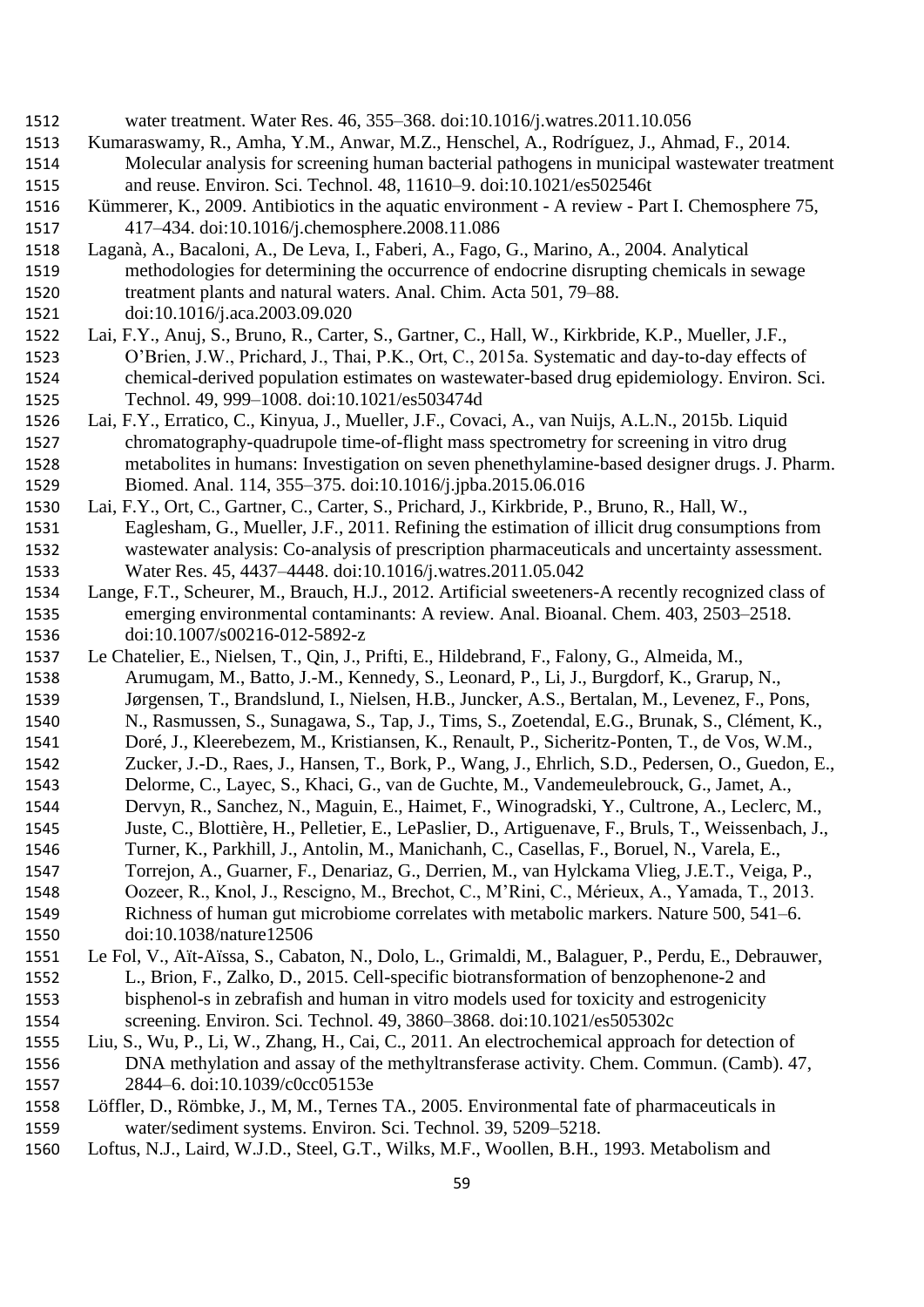- pharmacokinetics of deuterium-labelled di-2-(ethylhexyl) adipate (DEHA) in humans. Food Chem. Toxicol. 31, 609–614. doi:10.1016/0278-6915(93)90042-W
- Loos, R., Carvalho, R., Comero, S., António, D., Ghiani, M., Lettieri, T., Locoro, G., Paracchini, B., Tavazzi, S., Gawlik, B., Blaha, L., Jarosova, B., Voorspoels, S., Schwesig, D., Haglund, P., Fick, J., Gans, O., 2012. EU Wide Monitoring Survey on Waste Water Treatment Plant

Effluents, JRC scientific and policy report. doi:10.2788/60663

- Lopes, A., Silva, N., Bronze, M.R., Ferreira, J., Morais, J., 2014. Analysis of cocaine and nicotine metabolites in wastewater by liquid chromatography-tandem mass spectrometry. Cross abuse index patterns on a major community. Sci. Total Environ. 487, 673–680.
- doi:10.1016/j.scitotenv.2013.10.042
- Lostia, A.M., Vicente, J.L., Cowan, D.A., 2013. Measurement of ethyl glucuronide, ethyl sulphate and their ratio in the urine and serum of healthy volunteers after two doses of alcohol. Alcohol Alcohol. 48, 74–82. doi:10.1093/alcalc/ags108
- Louis, G.M.B., Chen, Z., Kim, S., Sapra, K., Phil, M., Bae, J., Kannan, K., 2015. Urinary concentrations of benzophenone-type ultraviolet light filters and semen quality. Fertil. Steril. 104, 989–996.
- Louis, G.M.B., Kannan, K., Sapra, K.J., Maisog, J., Sundaram, R., 2014. Urinary concentrations of benzophenone-type ultraviolet radiation filters and couples' fecundity. Am. J. Epidemiol. 180, 1168–1175. doi:10.1093/aje/kwu285
- Lyssimachou, A., Santos, J.G., André, A., Soares, J., Lima, D., Guimarães, L., Almeida, C.M.R., Teixeira, C., Castro, L.F.C., Santos, M.M., 2015. The Mammalian "Obesogen" Tributyltin Targets Hepatic Triglyceride Accumulation and the Transcriptional Regulation of Lipid Metabolism in the Liver and Brain of Zebrafish. PLoS One 10, e0143911. doi:10.1371/journal.pone.0143911
- Mackuľak, T., Birošová, L., Grabic, R., Škubák, J., Bodík, I., 2015. National monitoring of nicotine use in Czech and Slovak Republic based on wastewater analysis. Environ. Sci. Pollut. Res. doi:10.1007/s11356-015-4648-7
- Managaki, S., Takada, H., Kim, D.M., Horiguchi, T., Shiraishi, H., 2006. Three-dimensional distributions of sewage markers in Tokyo Bay water - Fluorescent whitening agents (FWAs). Mar. Pollut. Bull. 52, 281–292. doi:10.1016/j.marpolbul.2005.08.025
- Mardal, M., Meyer, M.R., 2014. Studies on the microbial biotransformation of the novel psychoactive substance methylenedioxypyrovalerone (MDPV) in wastewater by means of liquid chromatography-high resolution mass spectrometry/mass spectrometry. Sci. Total Environ. 493, 588–595. doi:10.1016/j.scitotenv.2014.06.016
- Mardal, M., Miserez, B., Bade, R., Portolés, T., Bischoff, M., Hernández, F., Meyer, M.R., 2016. 3- Fluorophenmetrazine, a fluorinated analogue of phenmetrazine: Studies on in vivo metabolism
- in rat and human, in vitro metabolism in human CYP isoenzymes and microbial biotransformation in Pseudomonas Putida and wastewater using GC and LC coupled to (HR. J. Pharm. Biomed. Anal. 128, 485–495. doi:10.1016/j.jpba.2016.06.011
- Marklund, A., Andersson, B., Haglund, P., 2005. Organophosphorus flame retardants and plasticizers in Swedish sewage treatment plants. Environ. Sci. Technol. 39, 7423–7429. doi:10.1021/es051013l
- Marroquín-Cardona, A.G., Johnson, N.M., Phillips, T.D., Hayes, A.W., 2014. Mycotoxins in a changing global environment - A review. Food Chem. Toxicol. 69, 220–230. doi:10.1016/j.fct.2014.04.025
- Martínez-Bueno, M.J., Uclés, S., Hernando, M.D., Davoli, E., Fernández-Alba, A.R., 2011.
- Evaluation of selected ubiquitous contaminants in the aquatic environment and their transformation products. A pilot study of their removal from a sewage treatment plant. Water Res. 45, 2331–2341. doi:10.1016/j.watres.2011.01.011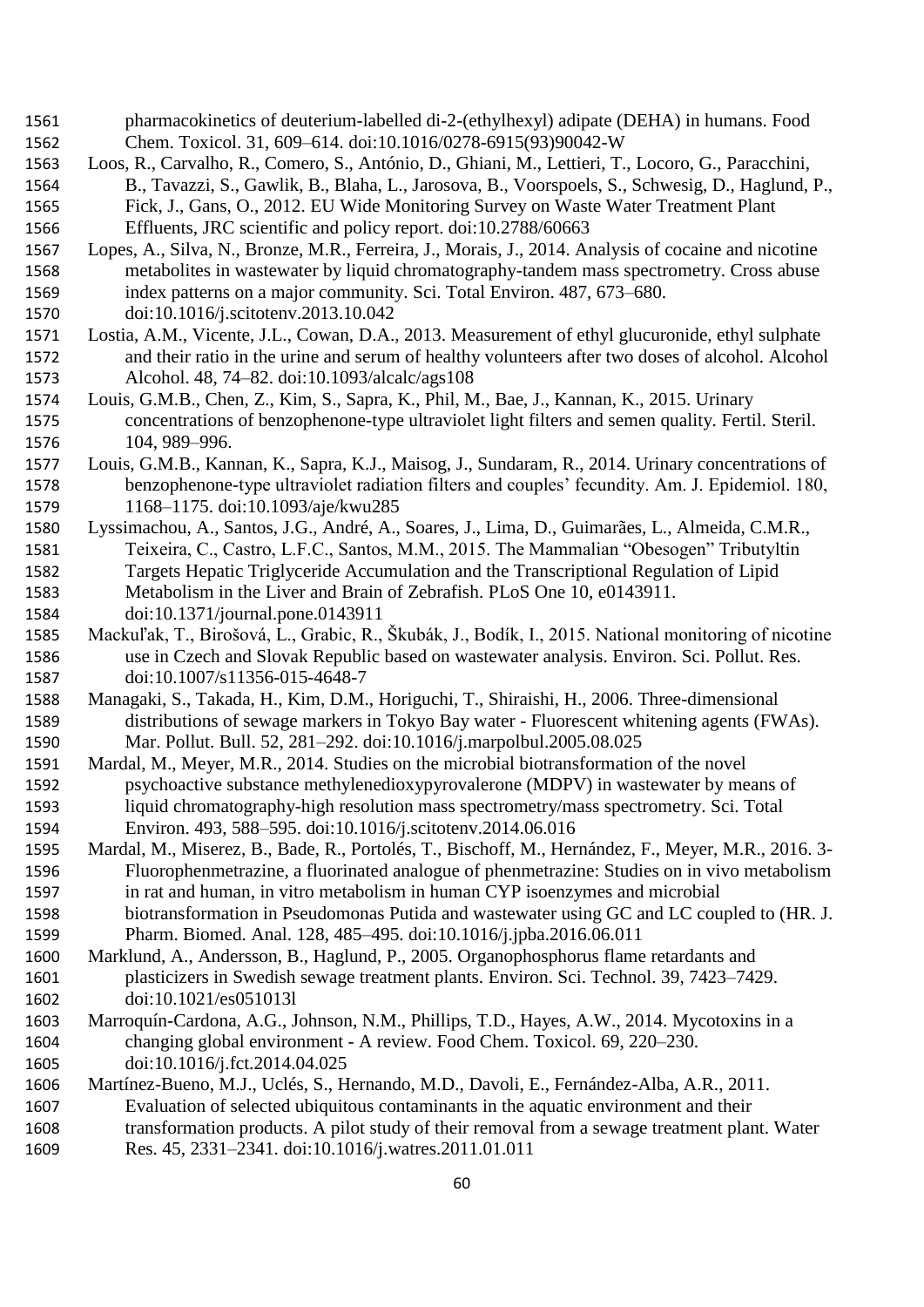- Mastroianni, N., Lopez de Alda, M., Barcelo, D., 2014. Analysis of ethyl sulfate in raw wastewater for estimation of alcohol consumption and its correlation with drugs of abuse in the city of Barcelona. J. Chromatogr. A 1360, 93–99. doi:10.1016/j.chroma.2014.07.051
- Maurer, H.H., Kraemer, T., Springer, D., Staack, R.F., 2004. Chemistry, pharmacology, toxicology, and hepatic metabolism of designer drugs of the amphetamine (ecstasy), piperazine, and pyrrolidinophenone types: a synopsis. Ther. Drug Monit. 26, 127–131.
- McCall, A.-K., Bade, R., Kinyua, J., Lai, F.Y., Thai, P.K., Covaci, A., Bijlsma, L., van Nuijs,
- A.L.N., Ort, C., 2016a. Critical review on the stability of illicit drugs in sewers and wastewater samples. Water Res. 88, 933–947. doi:10.1016/j.watres.2015.10.040
- McCall, A.-K., Scheidegger, A., Madry, M.M., Steuer, A.E., Weissbrodt, D.G., Vanrolleghem, P.A., Kraemer, T., Morgenroth, E., Ort, C., 2016b. Influence of Different Sewer Biofilms on Transformation Rates of Drugs. Submitted.
- McLellan, S.L., Eren, A.M., 2014. Discovering new indicators of fecal pollution. Trends Microbiol. 22, 697–706. doi:10.1016/j.tim.2014.08.002
- Mclellan, S.L., Newton, R.J., Vandewalle, J.L., Shanks, O.C., Huse, S.M., Eren, A.M., Sogin, M.L., 2013. Sewage reflects the distribution of human faecal lachnospiraceae. Environ. Microbiol. 15, 2213–2227. doi:10.1111/1462-2920.12092
- Meyer, M.R., Bach, M., Welter, J., Bovens, M., Turcant, A., Maurer, H.H., 2013. Ketamine-derived designer drug methoxetamine: Metabolism including isoenzyme kinetics and toxicological detectability using GC-MS and LC-(HR-)MSn. Anal. Bioanal. Chem. 405, 6307–6321. doi:10.1007/s00216-013-7051-6
- Meyer, M.R., Du, P., Schuster, F., Maurer, H.H., 2010a. Studies on the metabolism of the α- pyrrolidinophenone designer drug methylenedioxy-pyrovalerone (MDPV) in rat and human urine and human liver microsomes using GC-MS and LC-high-resolution MS and its detectability in urine by GC-MS. J. Mass Spectrom. 45, 1426–1442. doi:10.1002/jms.1859
- Meyer, M.R., Mauer, S., Meyer, G.M., Dinger, J., Klein, B., Westphal, F., Maurer, H.H., 2014. The in vivo and in vitro metabolism and the detectability in urine of 3',4'-methylenedioxy-alpha- pyrrolidinobutyrophenone (MDPBP), a new pyrrolidinophenone-type designer drug, studied by GC-MS and LC-MS(n). Drug Test. Anal. 6, 746–756.
- Meyer, M.R., Maurer, H.H., 2010. Metabolism of Designer Drugs of Abuse: An Updated Review. Curr. Drug Metab. 11, 468–482. doi:10.2174/138920010791526042
- Meyer, M.R., Vollmar, C., Schwaninger, A.E., Wolf, E.U., Maurer, H.H., 2012. New cathinone- derived designer drugs 3-bromomethcathinone and 3-fluoromethcathinone: Studies on their metabolism in rat urine and human liver microsomes using GC-MS and LC-high-resolution MS and their detectability in urine. J. Mass Spectrom. 47, 253–262. doi:10.1002/jms.2960
- Meyer, M.R., Wilhelm, J., Peters, F.T., Maurer, H.H., 2010b. Beta-keto amphetamines: Studies on the metabolism of the designer drug mephedrone and toxicological detection of mephedrone, butylone, and methylone in urine using gas chromatography - Mass spectrometry. Anal. Bioanal. Chem. 397, 1225–1233. doi:10.1007/s00216-010-3636-5
- Michely, J.A., Helfer, A.G., Brandt, S.D., Meyer, M.R., Maurer, H.H., 2015. Metabolism of the new psychoactive substances N,N-diallyltryptamine (DALT) and 5-methoxy-DALT and their detectability in urine by GC–MS, LC–MS n , and LC–HR–MS–MS. Anal. Bioanal. Chem. 407, 7831–7842. doi:10.1007/s00216-015-8955-0
- Moosmann, B., Huppertz, L.M., Hutter, M., Buchwald, A., Ferlaino, S., Auwärter, V., 2013. Detection and identification of the designer benzodiazepine flubromazepam and preliminary data on its metabolism and pharmacokinetics. J. Mass Spectrom. 48, 1150–1159. doi:10.1002/jms.3279
- Mwenesongole, E.M., Lata Gautam, S.W.H., Waterhousea, John W. Colea, M.D., 2013.
- Simultaneous detection of controlled substances in waste water. Anal. Methods 5, 3248–3254.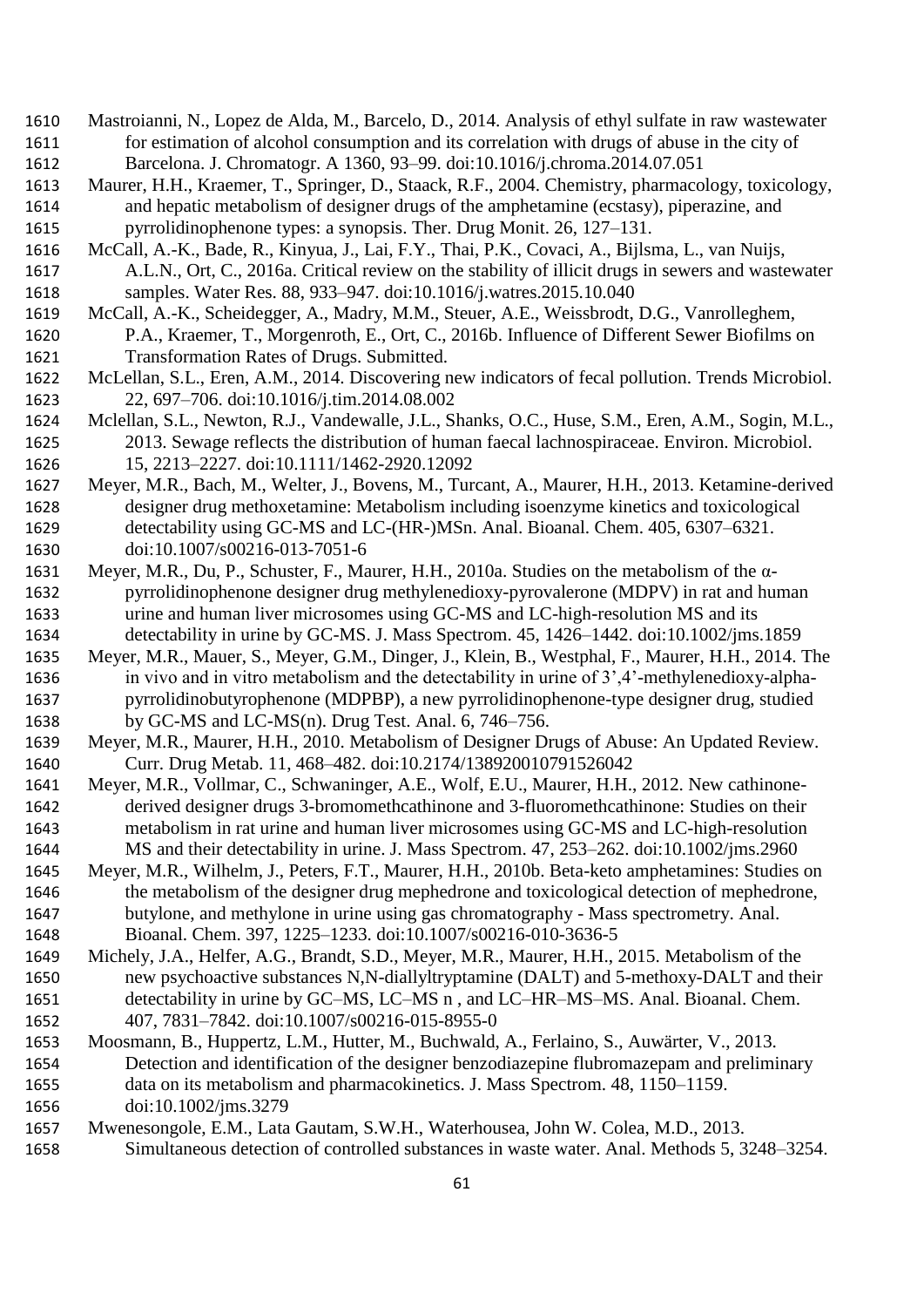- Narimatsu, S., Yonemoto, R., Masuda, K., Katsu, T., Asanuma, M., Kamata, T., Katagi, M., Tsuchihashi, H., Kumamoto, T., Ishikawa, T., Naito, S., Yamano, S., Hanioka, N., 2008. Oxidation of 5-methoxy-N,N-diisopropyltryptamine in rat liver microsomes and recombinant cytochrome P450 enzymes. Biochem. Pharmacol. 75, 752–760. doi:10.1016/j.bcp.2007.09.019
- Newton, R.J., McLellan, S.L., Dila, D.K., Vineis, J.H., Morrison, H.G., Murat Eren, A., Sogin, M.L., 2015. Sewage reflects the microbiomes of human populations. MBio 6, 1–9. doi:10.1128/mBio.02574-14
- Ntzani, E.E., Chondrogiorgi, M., Ntritsos, G., Evangelou, E., Tzoulaki, I., 2013. Literature review on epidemiological studies linking exposure to pesticides. EFSA supporting publication 2013:EN-497.
- O'Brien, J.W., Thai, P.K., Brandsma, S.H., Leonards, P.E.G., Ort, C., Mueller, J.F., 2015. Wastewater analysis of Census day samples to investigate per capita input of organophosphorus flame retardants and plasticizers into wastewater. Chemosphere 138, 328– 334. doi:10.1016/j.chemosphere.2015.06.014
- O'Brien, J.W., Thai, P.K., Eaglesham, G., Ort, C., Scheidegger, A., Carter, S., Lai, F.Y., Mueller, J.F., 2014. A Model to Estimate the Population Contributing to the Wastewater Using Samples Collected on Census Day. Environ. Sci. Technol. 48, 517–525. doi:10.1021/es403251g
- Ocaña-González, J.A., Villar-Navarro, M., Ramos-Payán, M., Fernández-Torres, R., Bello-López,
- M.A., 2015. New developments in the extraction and determination of parabens in cosmetics and environmental samples. A review. Anal. Chim. Acta 858, 1–15. doi:10.1016/j.aca.2014.07.002
- Olfson, M., King, M., Schoenbaum, M., 2015. Benzodiazepine use in the United States. JAMA psychiatry 72, 136–42. doi:10.1001/jamapsychiatry.2014.1763
- Olofsson, U., Brorström-Lundén, E., Kylin, H., Haglund, P., 2013. Comprehensive mass flow analysis of Swedish sludge contaminants. Chemosphere 90, 28–35. doi:10.1016/j.chemosphere.2012.07.002
- Oppenheimer, J., Eaton, A., Badruzzaman, M., Haghani, A.W., Jacangelo, J.G., 2011. Occurrence and suitability of sucralose as an indicator compound of wastewater loading to surface waters in urbanized regions. Water Res. 45, 4019–4027. doi:10.1016/j.watres.2011.05.014
- Ordóñez, E.Y., Quintana, J.B., Rodil, R., Cela, R., 2012. Determination of artificial sweeteners in water samples by solid-phase extraction and liquid chromatography-tandem mass
- spectrometry. J. Chromatogr. A 1256, 197–205. doi:10.1016/j.chroma.2012.07.073
- Ort, C., van Nuijs, A.L.N., Berset, J.D., Bijlsma, L., Castiglioni, S., Covaci, A., de Voogt, P., Emke, E., Fatta-Kassinos, D., Griffiths, P., Hernández, F., González-Mariño, I., Grabic, R., Kasprzyk-Hordern, B., Mastroianni, N., Meierjohann, A., Nefau, T., Östman, M., Pico, Y., Racamonde,
- I., Reid, M., Slobodnik, J., Terzic, S., Thomaidis, N., Thomas, K. V., 2014. Spatial differences and temporal changes in illicit drug use in Europe quantified by wastewater analysis. Addiction 109, 1338–1352. doi:10.1111/add.12570
- Ozturk, S., Ozturk, Y.E., Yeter, O., Alpertunga, B., 2015. Application of a validated LC-MS/MS method for JWH-073 and its metabolites in blood and urine in real forensic cases. Forensic Sci. Int. 257, 165–171. doi:10.1016/j.forsciint.2015.08.013
- Papaseit, E., Farré, M., Schifano, F., Torrens, M., 2014. Emerging drugs in Europe. Curr. Opin. Psychiatry 27, 243–50. doi:10.1097/YCO.0000000000000071
- Pawlik, E., Plässer, G., Mahler, H., Daldrup, T., 2012. Studies on the phase I metabolism of the new designer drug 3-fluoromethcathinone using rabbit liver slices. Int. J. Legal Med. 126, 231–240. doi:10.1007/s00414-011-0601-6
- Pedrouzo, M., Borrull, F., Pocurull, E., Marcé, R.M., 2011. Drugs of abuse and their metabolites in waste and surface waters by liquid chromatography-tandem mass spectrometry. J. Sep. Sci. 34, 1091–1101. doi:10.1002/jssc.201100043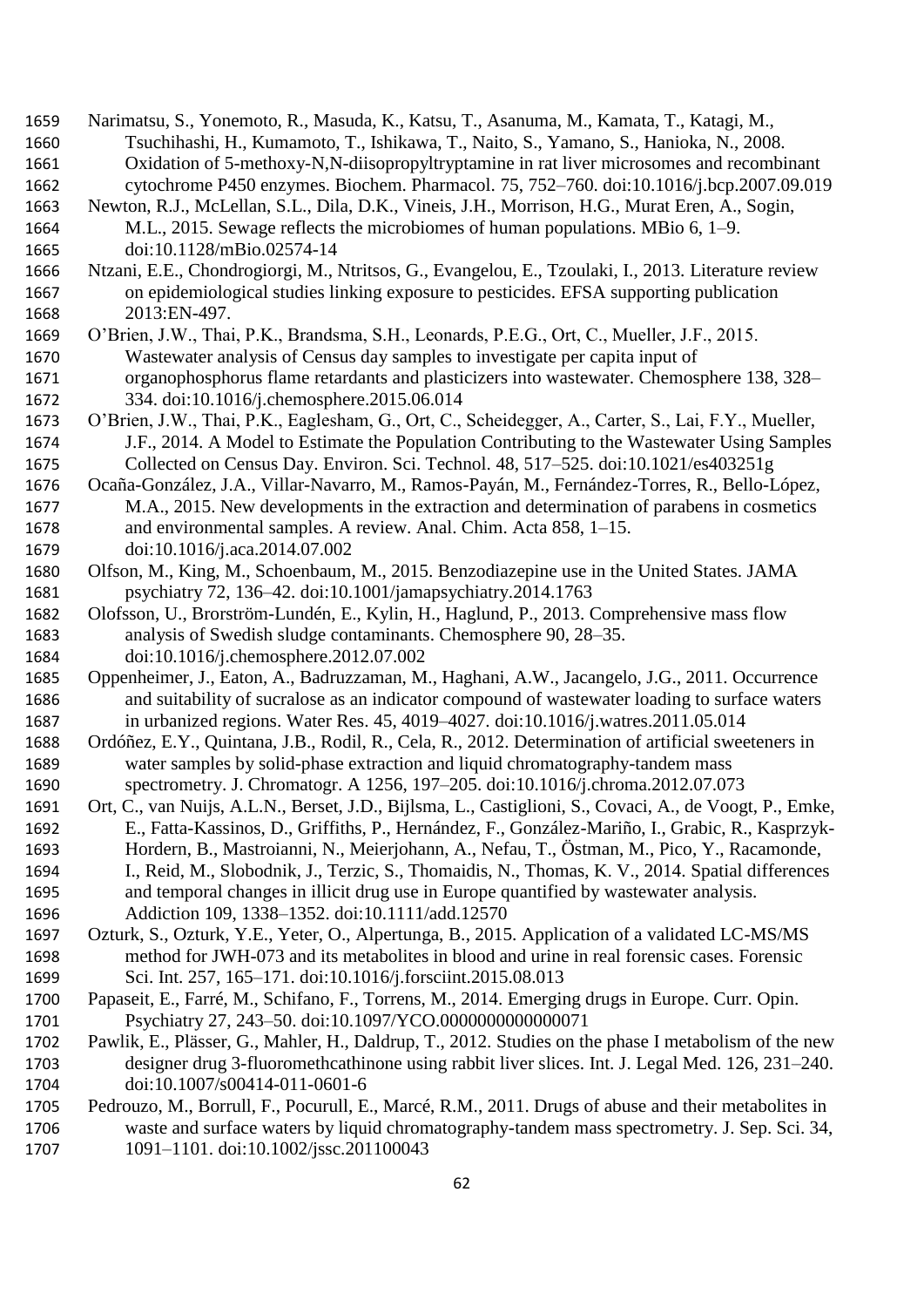- Pertwee, R.G., 2008. Ligands that target cannabinoid receptors in the brain: From THC to anandamide and beyond. Addict. Biol. 13, 147–159. doi:10.1111/j.1369-1600.2008.00108.x
- Petrie, B., Barden, R., Kasprzyk-Hordern, B., 2015. A review on emerging contaminants in wastewaters and the environment: Current knowledge, understudied areas and recommendations for future monitoring. Water Res. 72, 3–27.
- doi:10.1016/j.watres.2014.08.053
- Petrie, B., Youdan, J., Barden, R., Kasprzyk-Hordern, B., 2016. New Framework To Diagnose the Direct Disposal of Prescribed Drugs in Wastewater - A Case Study of the Antidepressant Fluoxetine. Environ. Sci. Technol. 50, 3781–3789. doi:10.1021/acs.est.6b00291
- Pischon, T., 2009. Use of obesity biomarkers in cardiovascular epidemiology. Dis. Markers 26, 247–263. doi:10.3233/DMA-2009-0634
- Plósz, B.G., Reid, M.J., Borup, M., Langford, K.H., Thomas, K. V., 2013. Biotransformation kinetics and sorption of cocaine and its metabolites and the factors influencing their estimation in wastewater. Water Res. 47, 2129–2140. doi:10.1016/j.watres.2012.12.034
- Polesel, F., Andersen, H.R., Trapp, S., Plósz, B.G., 2016. Removal of antibiotics in biological wastewater treatment systems – A critical assessment using the Activated Sludge Modelling framework for Xenobiotics ( ASM-X ). Submitt. to Environ. Sci. Technol. acs.est.6b01899. doi:10.1021/acs.est.6b01899
- Poste, G., 2011. Bring on the biomarkers. Nature 469, 156–157. doi:10.1038/469156a
- Postigo, C., López de Alda, M.J., Barceló, D., 2010. Drugs of abuse and their metabolites in the Ebro River basin: Occurrence in sewage and surface water, sewage treatment plants removal efficiency, and collective drug usage estimation. Environ. Int. 36, 75–84. doi:10.1016/j.envint.2009.10.004
- Pozo, O.J., Ibañez, M., Sancho, J. V., Lahoz-Beneytez, J., Farre, M., Papaseit, E., de la Torre, R., Hernandez, F., 2014. Mass Spectrometric Evaluation of Mephedrone In Vivo Human Metabolism: Identification of Phase I and Phase II Metabolites, Including a Novel Succinyl Conjugate. Drug Metab. Dispos. 43, 248–257. doi:10.1124/dmd.114.061416
- Preston, K.L., Epstein, D.H., Davoudzadeh, D., Huestis, M. a, 2003. Methadone and metabolite urine concentrations in patients maintained on methadone. J. Anal. Toxicol. 27, 332–341. doi:10.1093/jat/27.6.332
- Prosser, J.M., Nelson, L.S., 2012. The Toxicology of Bath Salts: A Review of Synthetic Cathinones. J. Med. Toxicol. 8, 33–42. doi:10.1007/s13181-011-0193-z
- Prüfer, K., Racimo, F., Patterson, N., Jay, F., Sankararaman, S., Sawyer, S., Heinze, A., Renaud, G., Sudmant, P.H., de Filippo, C., Li, H., Mallick, S., Dannemann, M., Fu, Q., Kircher, M.,
- Kuhlwilm, M., Lachmann, M., Meyer, M., Ongyerth, M., Siebauer, M., Theunert, C., Tandon,
- A., Moorjani, P., Pickrell, J., Mullikin, J.C., Vohr, S.H., Green, R.E., Hellmann, I., Johnson,
- P.L.F., Blanche, H., Cann, H., Kitzman, J.O., Shendure, J., Eichler, E.E., Lein, E.S., Bakken,
- T.E., Golovanova, L. V, Doronichev, V.B., Shunkov, M. V, Derevianko, A.P., Viola, B., Slatkin, M., Reich, D., Kelso, J., Pääbo, S., 2014. The complete genome sequence of a
- Neanderthal from the Altai Mountains. Nature 505, 43–9. doi:10.1038/nature12886
- Racamonde, I., Quintana, J.B., Rodil, R., Cela, R., 2015. Application of polypropylene tubes as single-use and low-cost sorptive extraction materials for the determination of benzodiazepines and zolpidem in water samples. Microchem. J. 119, 58–65. doi:10.1016/j.microc.2014.10.011
- Racamonde, I., Rodil, R., Quintana, J.B., Villaverde-de-Sáa, E., Cela, R., 2014. Determination of
- benzodiazepines, related pharmaceuticals and metabolites in water by solid-phase extraction and liquid-chromatography-tandem mass spectrometry. J. Chromatogr. A 1352, 69–79.
- doi:10.1016/j.chroma.2014.05.064
- Ralla, B., Stephan, C., Meller, S., Dietrich, D., Kristiansen, G., Jung, K., 2014. Nucleic acid-based biomarkers in body fluids of patients with urologic malignancies. Crit. Rev. Clin. Lab. Sci.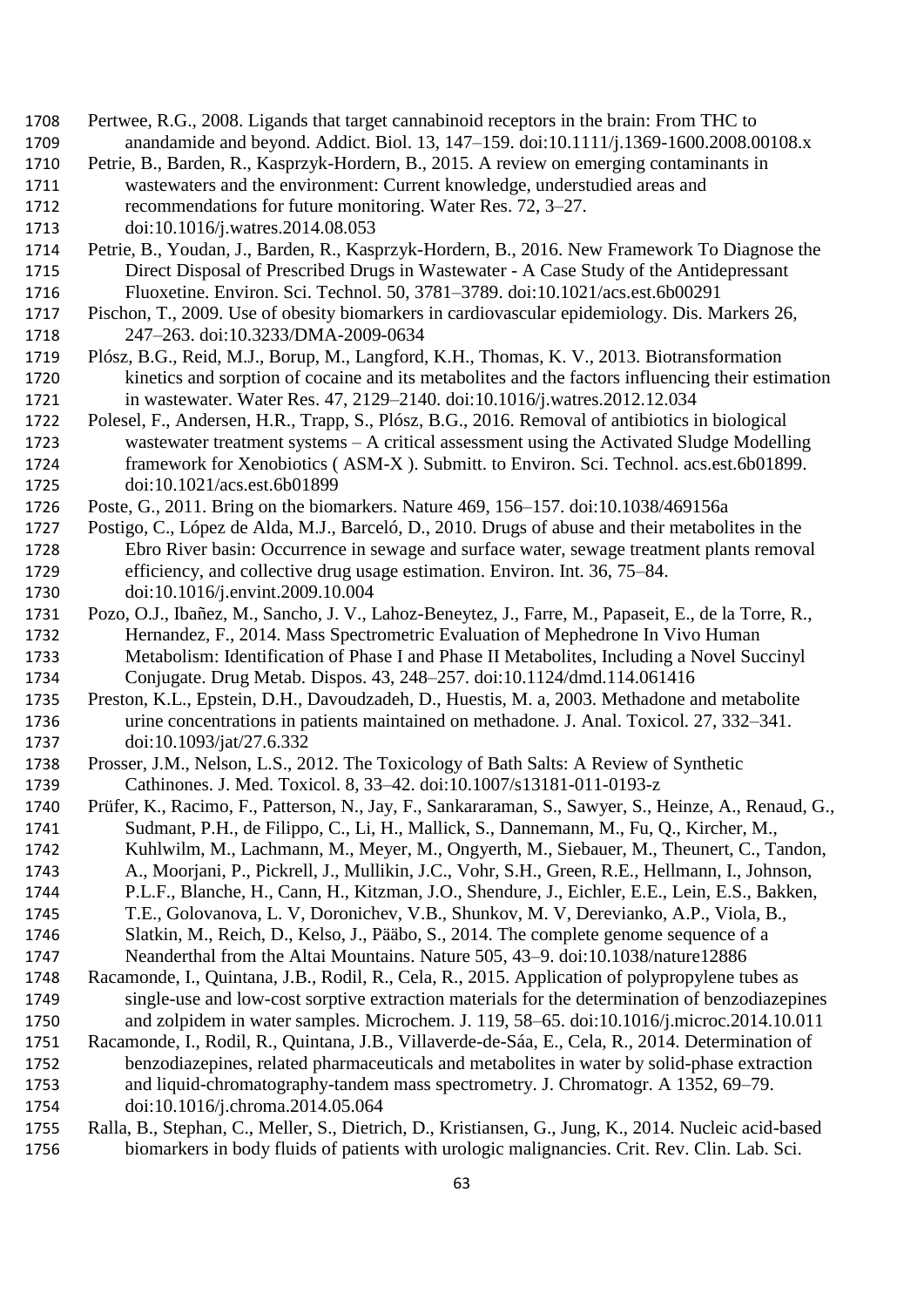- 8363, 1–32. doi:10.3109/10408363.2014.914888
- Ramin, P., Brock, A.L., Polesel, F., Causanilles, A., Emke, E.., Voogt, P. De, Plósz, B.G., 2016. Transformation and sorption of illicit drug biomarkers in sewer systems: understanding the role of suspended solids in raw wastewater. Environ. Sci. Technol.
- doi:10.1021/acs.est.6b03049
- Ramos, S., Homem, V., Alves, A., Santos, L., 2016. A review of organic UV-filters in wastewater treatment plants. Environ. Int. 86, 24–44. doi:10.1016/j.envint.2015.10.004
- Reid, M.J., Baz-Lomba, J.A., Ryu, Y., Thomas, K. V., 2014a. Using biomarkers in wastewater to monitor community drug use: A conceptual approach for dealing with new psychoactive substances. Sci. Total Environ. 487, 651–658. doi:10.1016/j.scitotenv.2013.12.057
- Reid, M.J., Derry, L., Thomas, K. V., 2014b. Analysis of new classes of recreational drugs in sewage: Synthetic cannabinoids and amphetamine-like substances. Drug Test. Anal. 6, 72–79. doi:10.1002/dta.1461
- Reid, M.J., Langford, K.H., Mørland, J., Thomas, K. V., 2011. Analysis and interpretation of specific ethanol metabolites, ethyl sulfate, and ethyl glucuronide in sewage effluent for the quantitative measurement of regional alcohol consumption. Alcohol. Clin. Exp. Res. 35, 1593– 1599. doi:10.1111/j.1530-0277.2011.01505.x
- Reid, M.J., Thomas, K. V., 2016. Chapter 4: New psychoactive substances: analysis and site- specific testing, in: Assessing Illicit Drugs in Wastewater: Advances in Wastewater-Based Drug Epidemiology, EMCDDA Insights 22. pp. 57–65.
- Renwick, A.G., 1985. The fate of intense sweeteners in the body. Food Chem. 16, 281–301. doi:10.1016/0308-8146(85)90122-0
- Renwick, A.G., Thompson, J.P., O'Shaughnessy, M., Walter, E.J., 2004. The metabolism of cyclamate to cyclohexylamine in humans during long-term administration. Toxicol. Appl. Pharmacol. 196, 367–380. doi:10.1016/j.taap.2004.01.013
- Rice, J., Yang, Z., Kasprzyk-Hordern, B., web-support@bath.ac.uk, 2015. Wastewater proteomics in community-wide molecular diagnostics of public health, in: Testing the Waters 2015: 2nd International Conference on Wastewater-Based Drug Epidemiology. University of Bath, Ascona.
- Rico, M., Andrés-Costa, M.J., Picó, Y., 2016. Estimating population size in wastewater-based epidemiology. Valencia metropolitan area as a case study. J. Hazard. Mater. doi:10.1016/j.jhazmat.2016.05.079
- Rifai, N., Gillette, M.A., Carr, S.A., 2006. Protein biomarker discovery and validation: the long and uncertain path to clinical utility. Nat. Biotechnol. 24, 971–983. doi:10.1038/nbt1235
- Rizzati, V., Briand, O., Guillou, H., Gamet-Payrastre, L., 2016. Effects of pesticide mixtures in human and animal models: An update of the recent literature. Chem. Biol. Interact. 254, 231– 246. doi:10.1016/j.cbi.2016.06.003
- Roberts, A., Renwick, A.G., Sims, J., Snodin, D.J., 2000. Sucralose metabolism and pharmacokinetics in man. Food Chem. Toxicol. 38, 31–41. doi:10.1016/S0278- 6915(00)00026-0
- Rodil, R., Quintana, J.B., Concha-Graña, E., López-Mahía, P., Muniategui-Lorenzo, S., Prada- Rodríguez, D., 2012. Emerging pollutants in sewage, surface and drinking water in Galicia (NW Spain). Chemosphere 86, 1040–1049. doi:10.1016/j.chemosphere.2011.11.053
- Rodríguez-Álvarez, T., Racamonde, I., González-Mariño, I., Borsotti, A., Rodil, R., Rodríguez, I., Zuccato, E., Quintana, J.B., Castiglioni, S., 2015. Alcohol and cocaine co-consumption in two European cities assessed by wastewater analysis. Sci. Total Environ. 536, 91–8.
- doi:10.1016/j.scitotenv.2015.07.016
- Rodríguez-Álvarez, T., Rodil, R., Cela, R., Quintana, J.B., 2014a. Ion-pair reversed-phase liquid chromatography-quadrupole-time-of-flight and triple-quadrupole-mass spectrometry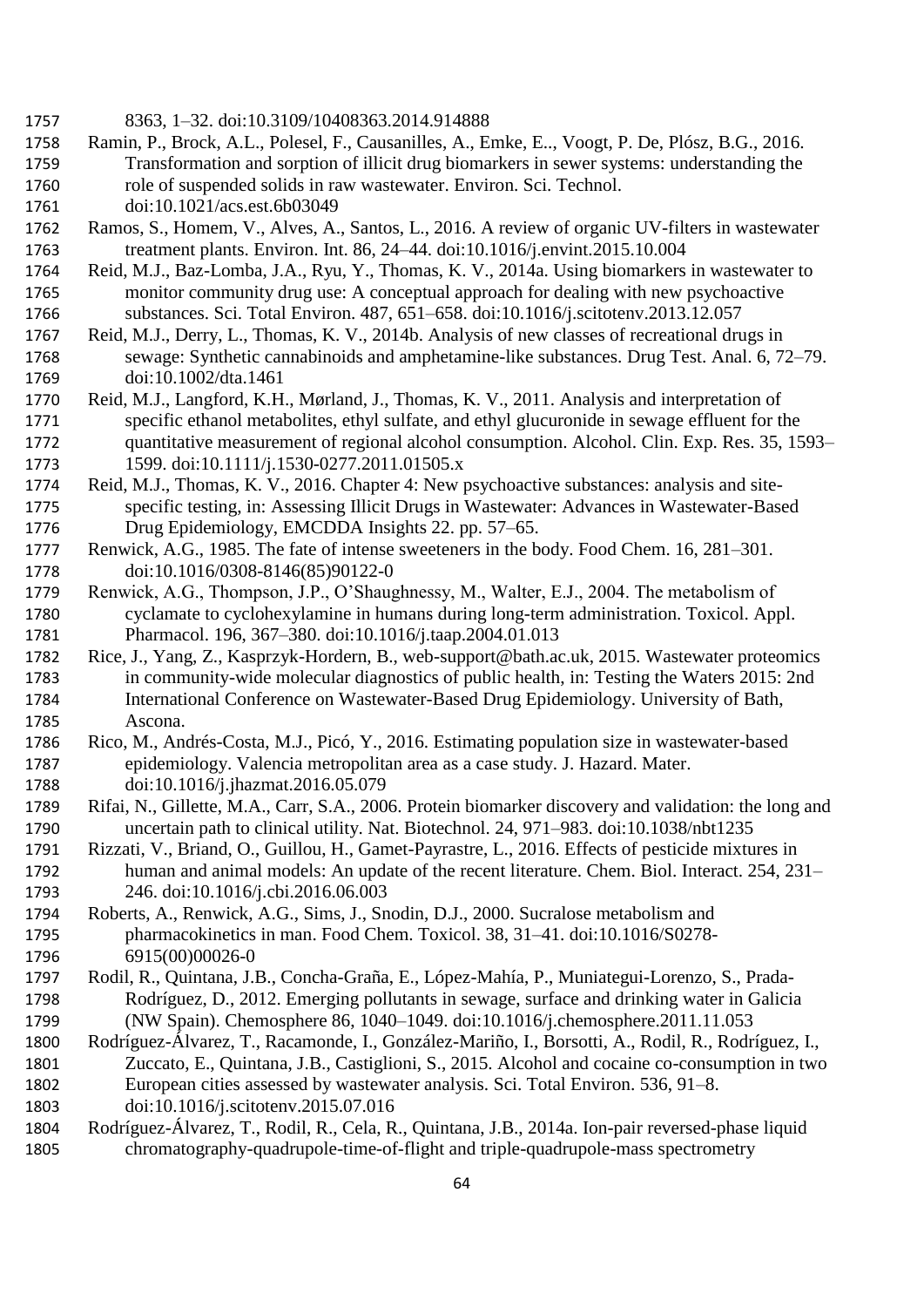- determination of ethyl sulfate in wastewater for alcohol consumption tracing. J. Chromatogr. A 1328, 35–42. doi:10.1016/j.chroma.2013.12.076
- Rodríguez-Álvarez, T., Rodil, R., Rico, M., Cela, R., Quintana, J.B., 2014b. Assessment of Local Tobacco Consumption by Liquid Chromatography–Tandem Mass Spectrometry Sewage Analysis of Nicotine and Its Metabolites, Cotinine and trans-3′-Hydroxycotinine, after Enzymatic Deconjugation. Anal. Chem. 86, 10274–10281. doi:10.1021/ac503330c
- Rosal, R., Rodruíguez, A., Perdigón-Melón, J.A., Petre, A., García-Calvo, E., Gómez, M.J., Agüera, A., Fernández-Alba, Fernández-Alba, A.R., 2010. Occurrence of emerging pollutants in urban wastewater and their removal through biological treatment followed by ozonation. Water Res. 44, 578–588. doi:10.1016/j.watres.2009.07.004
- Roth, B.L., Gibbons, S., Arunotayanun, W., Huang, X.P., Setola, V., Treble, R., Iversen, L., 2013. The Ketamine Analogue Methoxetamine and 3- and 4-Methoxy Analogues of Phencyclidine Are High Affinity and Selective Ligands for the Glutamate NMDA Receptor. PLoS One 8, 2– 6. doi:10.1371/journal.pone.0059334
- Rousis, N.I., Zuccato, E., Castiglioni, S., 2016a. Monitoring population exposure to pesticides based on liquid chromatography-tandem mass spectrometry measurement of their urinary metabolites in urban wastewater: a novel biomonitoring approach. Sci. Total Environ. 571, 1349–1357. doi:10.1016/j.scitotenv.2016.07.036
- Rousis, N.I., Zuccato, E., Castiglioni, S., 2016b. Wastewater-based epidemiology to assess human exposure to pyrethroid pesticides. Environ. Int. doi:10.1016/j.envint.2016.11.020
- Ruhoy, I.S., Daughton, C.G., 2008. Beyond the medicine cabinet: An analysis of where and why medications accumulate. Environ. Int. 34, 1157–1169. doi:10.1016/j.envint.2008.05.002
- Ryan, D., Robards, K., Prenzler, P.D., Kendall, M., 2011. Recent and potential developments in the analysis of urine: A review. Anal. Chim. Acta 684, 8–20. doi:10.1016/j.aca.2010.10.035
- Rydevik, A., Lopardo, L., Petrie, B., Kasprzyk-Hordern, B., 2015. Wastewater profiling for community-wide human exposure assessment from environmental endocrine disrupting chemicals in personal care products, in: Testing the Waters 2015: 2nd International Conference on Wastewater-Based Drug Epidemiology, 2015-10-11 - 2015-10-15, Ascona.
- Ryoo, S.., Lee, J., Yeo, J., Na, H.-K., Kim, Y.-K., Jang, H., Lee, J.H., Han, S.W., Lee, Y., Kim, V.N., Min, D.-H., 2013. Quantitative and Multiplexed MicroRNA Sensing in Living Cells Based on Peptide Nucleic Acid and Nano Graphene Oxide (PANGO). ACS Nano 7, 5882– 5891.
- Ryu, Y., Barceló, D., Barron, L.P., Bijlsma, L., Castiglioni, S., de Voogt, P., Emke, E., Hernández, F., Lai, F.Y., Lopes, A., de Alda, M.L., Mastroianni, N., Munro, K., O'Brien, J., Ort, C., Plósz,
- B.G., Reid, M.J., Yargeau, V., Thomas, K. V, 2016. Comparative measurement and quantitative risk assessment of alcohol consumption through wastewater-based epidemiology:
- An international study in 20 cities. Sci. Total Environ. 565, 977–983.
- doi:10.1016/j.scitotenv.2016.04.138
- Ryu, Y., Reid, M.J., Thomas, K. V., 2015. Liquid chromatography–high resolution mass spectrometry with immunoaffinity clean-up for the determination of the oxidative stress biomarker 8-iso-prostaglandin F2alpha in wastewater. J. Chromatogr. A 1409, 146–151. doi:10.1016/j.chroma.2015.07.060
- Sánchez-Flores, M., Pásaro, E., Bonassi, S., Laffon, B., Valdiglesias, V., 2015. H2AX assay as DNA damage biomarker for human population studies: Defining experimental conditions. Toxicol. Sci. 144, 406–413. doi:10.1093/toxsci/kfv011
- Santos, J.L., Aparicio, I., Callejón, M., Alonso, E., 2009. Occurrence of pharmaceutically active compounds during 1-year period in wastewaters from four wastewater treatment plants in Seville (Spain). J. Hazard. Mater. 164, 1509–1516. doi:10.1016/j.jhazmat.2008.09.073
- Sardesai, V.M., Waldshan, T.H., 1991. Natural and synthetic intense sweeteners. J. Nutr. Biochem.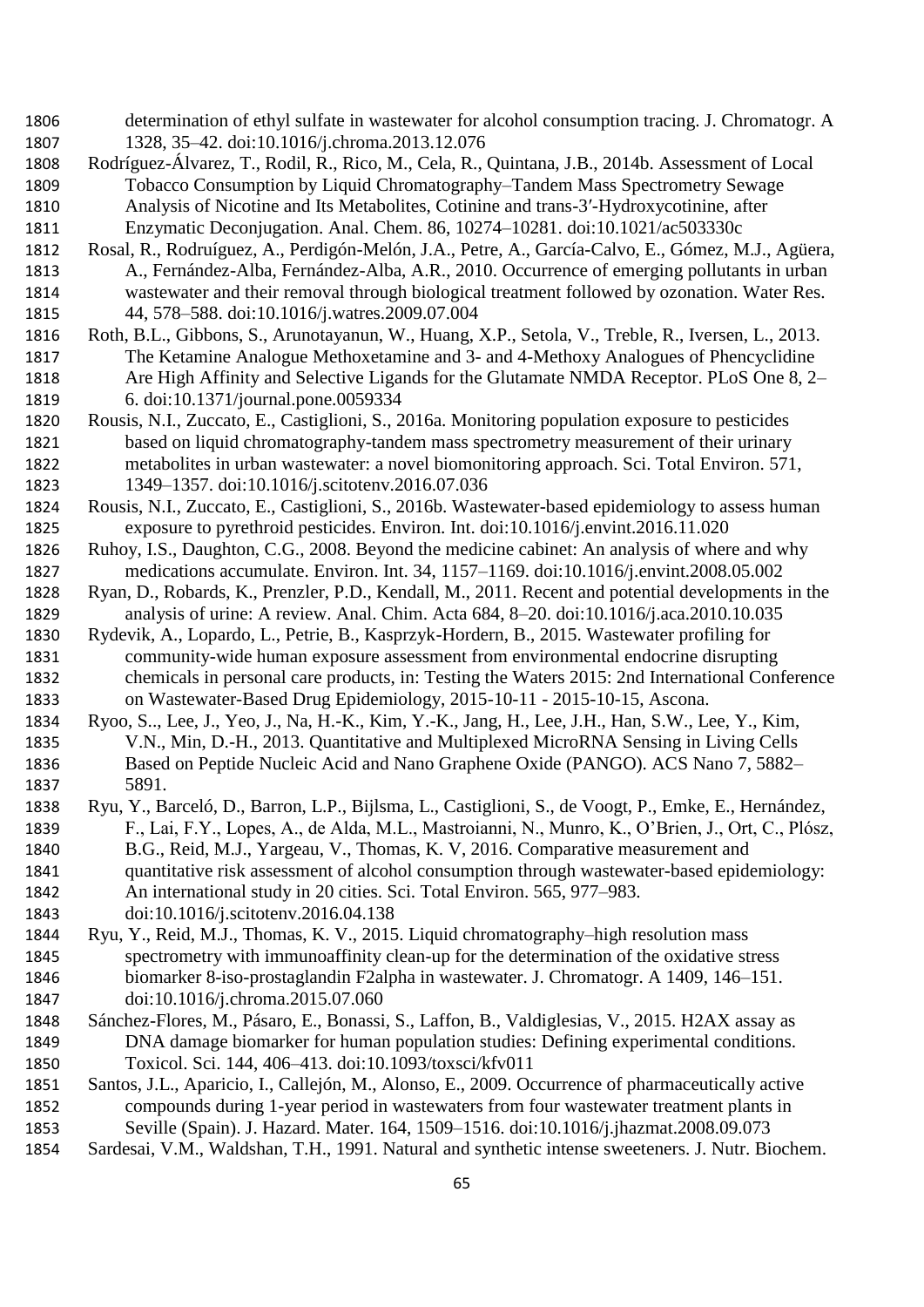- 2, 236–244. doi:10.1016/0955-2863(91)90081-F
- Schenzel, J., Hungerbühler, K., Bucheli, T.D., 2012. Mycotoxins in the environment: II. Occurrence and origin in Swiss river waters. Environ. Sci. Technol. 46, 13076–13084. doi:10.1021/es301558v
- Schenzel, J., Schwarzenbach, R.P., Bucheli, T.D., 2010. Multi-residue screening method to quantify mycotoxins in aqueous environmental samples. J. Agric. Food Chem. 58, 11207–11217. doi:10.1021/jf102737q
- Schneider, H., Glatt, H., 2004. Sulpho-conjugation of ethanol in humans in vivo and by individual sulphotransferase forms in vitro. Biochem. J. 383, 543–549. doi:10.1042/BJ20040925
- Schreder, E.D., La Guardia, M.J., 2014. Flame retardant transfers from U.S. households (dust and laundry wastewater) to the aquatic environment. Environ. Sci. Technol. 48, 11575–11583. doi:10.1021/es502227h
- Schwartz, R., Milteer, R., LeBeau, M.A., 2000. Drug-facilitated sexual assault ("Date Rape"). South. Med. J. 93, 558–561.
- Seely, K.A., Lapoint, J., Moran, J.H., Fattore, L., 2012. Spice drugs are more than harmless herbal blends: A review of the pharmacology and toxicology of synthetic cannabinoids. Prog. Neuro-Psychopharmacology Biol. Psychiatry 39, 234–243. doi:10.1016/j.pnpbp.2012.04.017
- Senta, I., Gracia-Lor, E., Borsotti, A., Zuccato, E., Castiglioni, S., 2015a. Wastewater analysis to monitor use of caffeine and nicotine and evaluation of their metabolites as biomarkers for population size assessment. Water Res. 74, 23–33. doi:10.1016/j.watres.2015.02.002
- Senta, I., Krizman, I., Ahel, M., Terzic, S., 2015b. Multiresidual analysis of emerging amphetamine-like psychoactive substances in wastewater and river water. J. Chromatogr. A 1425, 204–212. doi:10.1016/j.chroma.2015.11.043
- Senta, I., Krizman, I., Ahel, M., Terzic, S., 2014. Assessment of stability of drug biomarkers in municipal wastewater as a factor influencing the estimation of drug consumption using sewage epidemiology. Sci. Total Environ. 487, 659–665. doi:10.1016/j.scitotenv.2013.12.054
- Sharma, A., Schorr, U., Thiede, H., Distler, A., 1993. Effect of dietary salt restriction on urinary serotonin and 5-hydroxyindoleacetic acid excretion in man. J Hypertens 1381–1386.
- Shima, N., Katagi, M., Kamata, H., Matsuta, S., Sasaki, K., Kamata, T., Nishioka, H., Miki, A., Tatsuno, M., Zaitsu, K., Ishii, A., Sato, T., Tsuchihashi, H., Suzuki, K., 2014. Metabolism of the newly encountered designer drug α- pyrrolidinovalerophenone in humans: Identification and quantitation of urinary metabolites. Forensic Toxicol. 32, 59–67. doi:10.1007/s11419-013- 0202-9
- Silva, M.J., Samandar, E., Reidy, J.A., Hauser, R., Needham, L.L., Calafat, A.M., 2007. Metabolite profiles of Di-n-butyl phthalate in humans and rats. Environ. Sci. Technol. 41, 7576–7580. doi:10.1021/es071142x
- Singh, S.P., Azua, A., Chaudhary, A., Khan, S., Willett, K.L., Gardinali, P.R., 2010. Occurrence and distribution of steroids, hormones and selected pharmaceuticals in South Florida coastal environments. Ecotoxicology 19, 338–350. doi:10.1007/s10646-009-0416-0
- Singh, S.P., Gardinali, P.R., 2006. Trace determination of 1-aminopropanone, a potential marker for wastewater contamination by liquid chromatography and atmospheric pressure chemical ionization-mass spectrometry. Water Res. 40, 588–594. doi:10.1016/j.watres.2005.11.036
- Smith, H.S., 2009. Opioid metabolism. Mayo Clin. Proc. 84, 613–624. doi:10.4065/84.7.613
- Snip, L.J.P., Flores-Alsina, X., Aymerich, I., Rodríguez-Mozaz, S., Barceló, D., Plósz, B.G.,
- Corominas, L., Rodriguez-Roda, I., Jeppsson, U., Gernaey, K. V., 2016. Generation of synthetic influent data to perform (micro)pollutant wastewater treatment modelling studies. Sci. Total Environ. 569–570, 278–290. doi:10.1016/j.scitotenv.2016.05.012
- Staack, R.F., Fehn, J., Maurer, H.H., 2003. New designer drug p-methoxymethamphetamine:
- Studies on its metabolism and toxicological detection in urine using gas chromatography-mass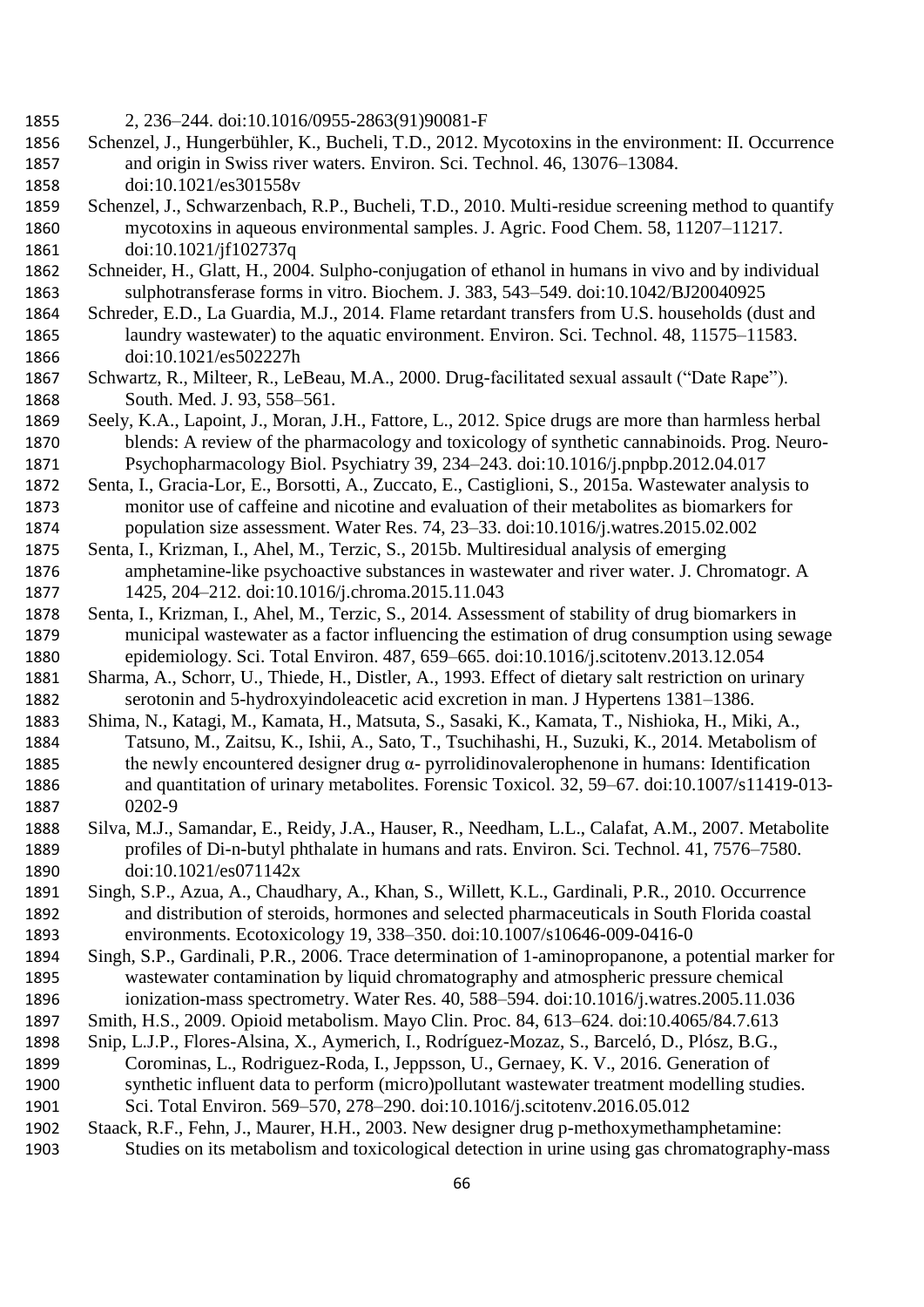- spectrometry. J. Chromatogr. B Anal. Technol. Biomed. Life Sci. 789, 27–41. doi:10.1016/S1570-0232(02)01018-8
- Staack, R.F., Fritschi, G., Maurer, H.H., 2001. GC-MS studies on the metabolism and on the toxicological analysis of the new piperazine-like designer drugs BZP, MDBP, TFMPP, mCPP, MeOPP, Proceedings of the 39th International TIAFT Meeting in Prague, Czech Republic.
- Staack, R.F., Maurer, H.H., 2005. Metabolism of designer drugs of abuse. Curr Drug Metab 6, 259– 274. doi:10.2174/1389200054021825
- Staub, C., Marset, M., Mino, a, Mangin, P., 2001. Detection of acetylcodeine in urine as an indicator of illicit heroin use: method validation and results of a pilot study. Clin. Chem. 47, 301–7.
- Takada, H., Eganhouse, R., 1998. Molecular markers of anthropogenic waste, in: Meyers, R. A. Ed. Encyclopedia of Environmental Analysis and Remediation. John Wiley & Sons, Inc., New York, NY, USA. John Wiley & Sons, Inc. pp. 2883–2940.
- Thai, P.K., Jiang, G., Gernjak, W., Yuan, Z., Lai, F.Y., Mueller, J.F., 2014. Effects of sewer conditions on the degradation of selected illicit drug residues in wastewater. Water Res. 48, 538–547. doi:10.1016/j.watres.2013.10.019
- Thai, P.K., Lai, F.Y., Edirisinghe, M., Hall, W., Bruno, R., O'Brien, J.W., Prichard, J., Kirkbride, K.P., Mueller, J.F., 2016. Monitoring temporal changes in use of two cathinones in a large urban catchment in Queensland, Australia. Sci. Total Environ. 545–546, 250–255. doi:10.1016/j.scitotenv.2015.12.038
- Thomaidis, N.S., Gago-Ferrero, P., Ort, C., Maragou, N.C., Alygizakis, N.A., Borova, V.L., Dasenaki, M.E., 2016. Reflection of Socioeconomic Changes in Wastewater: Licit and Illicit Drug Use Patterns. Environ. Sci. Technol. acs.est.6b02417. doi:10.1021/acs.est.6b02417
- Thomas, K. V., Bijlsma, L., Castiglioni, S., Covaci, A., Emke, E., Grabic, R., Hernández, F., Karolak, S., Kasprzyk-Hordern, B., Lindberg, R.H., Lopez de Alda, M., Meierjohann, A., Ort, C., Pico, Y., Quintana, J.B., Reid, M., Rieckermann, J., Terzic, S., van Nuijs, A.L.N., de Voogt, P., 2012. Comparing illicit drug use in 19 European cities through sewage analysis. Sci.
- Total Environ. 432, 432–439. doi:10.1016/j.scitotenv.2012.06.069
- Thomas, K. V., Reid, M.J., 2011. What Else Can the Analysis of Sewage for Urinary Biomarkers Reveal About Communities? Environ. Sci. Technol. 45, 7611–7612. doi:10.1021/es202522d
- Thomsen, P.F., Willerslev, E., 2015. Environmental DNA An emerging tool in conservation for monitoring past and present biodiversity. Biol Conserv 183, 4–18.
- Tipirisetti, N.R., Govatati, S., Pullari, P., Malempati, S., Thupurani, M.K., Perugu, S., Guruvaiah, P., Rao K, L., Digumarti, R.R., Nallanchakravarthula, V., Bhanoori, M., Satti, V., 2014. Mitochondrial control region alterations and breast cancer risk: A study in south Indian
- population. PLoS One 9, 1–8. doi:10.1371/journal.pone.0085363
- Toxicological profile for di(2-ethylhexyl)phthalate (DEHP), 2002. . U.S Dep. Heal. Hum. Serv. Public Heal. Serv. Agency Toxic Subst. Dis. Regist.
- Toxicological profile for Di-n-Phthalate, 2001. . U.S Dep. Heal. Hum. Serv. Public Heal. Serv. Agency Toxic Subst. Dis. Regist.
- Tran, N.H., Hu, J., Ong, S.L., 2013. Simultaneous determination of PPCPs, EDCs, and artificial sweeteners in environmental water samples using a single-step SPE coupled with HPLC-MS/MS and isotope dilution. Talanta 113, 82–92. doi:10.1016/j.talanta.2013.03.072
- Trunnelle, K.J., Bennett, D.H., Tancredi, D.J., Gee, S.J., Stoecklin-Marois, M.T., Hennessy-Burt, T.E., Hammock, B.D., Schenker, M.B., 2013. Pyrethroids in house dust from the homes of
- farm worker families in the MICASA study. Environ. Int. 61, 57–63.
- doi:10.1016/j.envint.2013.09.007
- Tscharke, B.J., Chen, C., Gerber, J.P., White, J.M., 2016. Temporal trends in drug use in Adelaide, South Australia by wastewater analysis. Sci. Total Environ. 565, 384–391.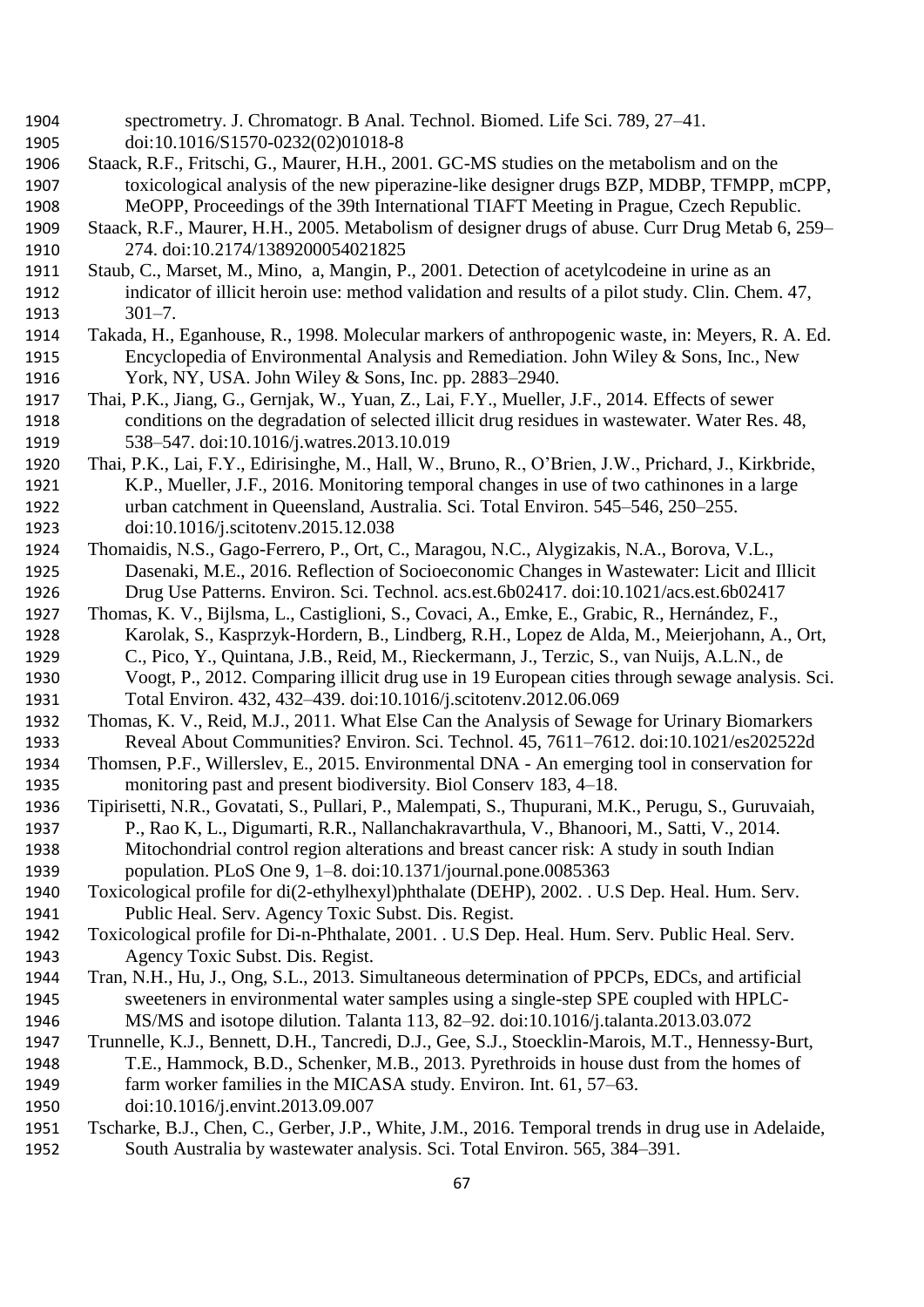- doi:10.1016/j.scitotenv.2016.04.183
- Tsui, M.M.P., Leung, H.W., Lam, P.K.S., Murphy, M.B., 2014. Seasonal occurrence, removal efficiencies and preliminary risk assessment of multiple classes of organic UV filters in wastewater treatment plants. Water Res. 53, 58–67. doi:10.1016/j.watres.2014.01.014
- Tsujikawa, K., Mikuma, T., Kuwayama, K., Miyaguchi, H., Kanamori, T., Iwata, Y.T., Inoue, H., 2012. Degradation pathways of 4-methylmethcathinone in alkaline solution and stability of methcathinone analogs in various pH solutions. Forensic Sci. Int. 220, 103–110. doi:10.1016/j.forsciint.2012.02.005
- Tsutsumi, H., Katagi, M., Miki, A., Shima, N., Kamata, T., Nishikawa, M., Nakajima, K., Tsuchihashi, H., 2005. Development of simultaneous gas chromatography-mass spectrometric and liquid chromatography-electrospray ionization mass spectrometric determination method for the new designer drugs, N-benzylpiperazine (BZP), 1-(3-trifluoromethylphenyl)piperazine (TFMPP). J. Chromatogr. B Anal. Technol. Biomed. Life Sci. 819, 315–322.
- doi:10.1016/j.jchromb.2005.02.016
- Turner, N.W., Bramhmbhatt, H., Szabo-Vezse, M., Poma, A., Coker, R., Piletsky, S.A., 2015. Analytical methods for determination of mycotoxins: An update (2009-2014). Anal. Chim. Acta 901, 12–33. doi:10.1016/j.aca.2015.10.013
- Udert, K.M., Larsen, T.A., Gujer, W., 2006. Fate of major compounds in source-separated urine. Water Sci. Technol. 54, 413–420. doi:10.2166/wst.2006.921
- UNODC, U.N.O. on D. and C., 2015. World Drug Report. doi:10.1017/CBO9781107415324.004
- Uralets, V., Rana, S., Morgan, S., Ross, W., 2014. Testing for designer stimulants: Metabolic profiles of 16 synthetic cathinones excreted free in human urine. J. Anal. Toxicol. 38, 233– 241. doi:10.1093/jat/bku021
- USFDA, 2006. Artificial sweeteners: No calories … sweet! FDA Consum, The US Food and Drug Adminstration (USFDA). USFDA 40, 27–28.
- Valle-Sistac, J., Molins-Delgado, D., Díaz, M., Ibáñez, L., Barceló, D., Silvia Díaz-Cruz, M., 2016. Determination of parabens and benzophenone-type UV filters in human placenta: First description of the existence of benzyl paraben and benzophenone-4. Environ. Int. 88, 243–249. doi:10.1016/j.envint.2015.12.034
- Valls, M., Bayona, J.M., Albaigés, J., 1989. Use of trialkylamines as an indicator of urban sewage in sludges, coastal waters and sediments. Nature 337, 722–724.
- Van den Eede, N., Heffernan, A.L., Aylward, L.L., Hobson, P., Neels, H., Mueller, J.F., Covaci, A., 2015. Age as a determinant of phosphate flame retardant exposure of the Australian population and identification of novel urinary PFR metabolites. Environ. Int. 74, 1–8. doi:10.1016/j.envint.2014.09.005
- Van den Eede, N., Maho, W., Erratico, C., Neels, H., Covaci, A., 2013. First insights in the metabolism of phosphate flame retardants and plasticizers using human liver fractions. Toxicol. Lett. 223, 9–15. doi:10.1016/j.toxlet.2013.08.012
- van Nuijs, A.L., Gheorghe, A., Jorens, P.G., Maudens, K., Neels, H., Covaci, A., 2014. Optimization, validation, and the application of liquid chromatography-tandem mass spectrometry for the analysis of new drugs of abuse in wastewater. Drug Test. Anal. 6, 861– 867.
- van Nuijs, A.L.N., Castiglioni, S., Tarcomnicu, I., Postigo, C., de Alda, M.L., Neels, H., Zuccato, E., Barcelo, D., Covaci, A., 2011a. Illicit drug consumption estimations derived from wastewater analysis: A critical review. Sci. Total Environ. 409, 3564–3577.
- doi:10.1016/j.scitotenv.2010.05.030
- van Nuijs, A.L.N., Covaci, A., Beyers, H., Bervoets, L., Blust, R., Verpooten, G., Neels, H., Jorens, P.G., 2015. Do concentrations of pharmaceuticals in sewage reflect prescription figures? Environ. Sci. Pollut. Res. 22, 9110–9118. doi:10.1007/s11356-014-4066-2
	-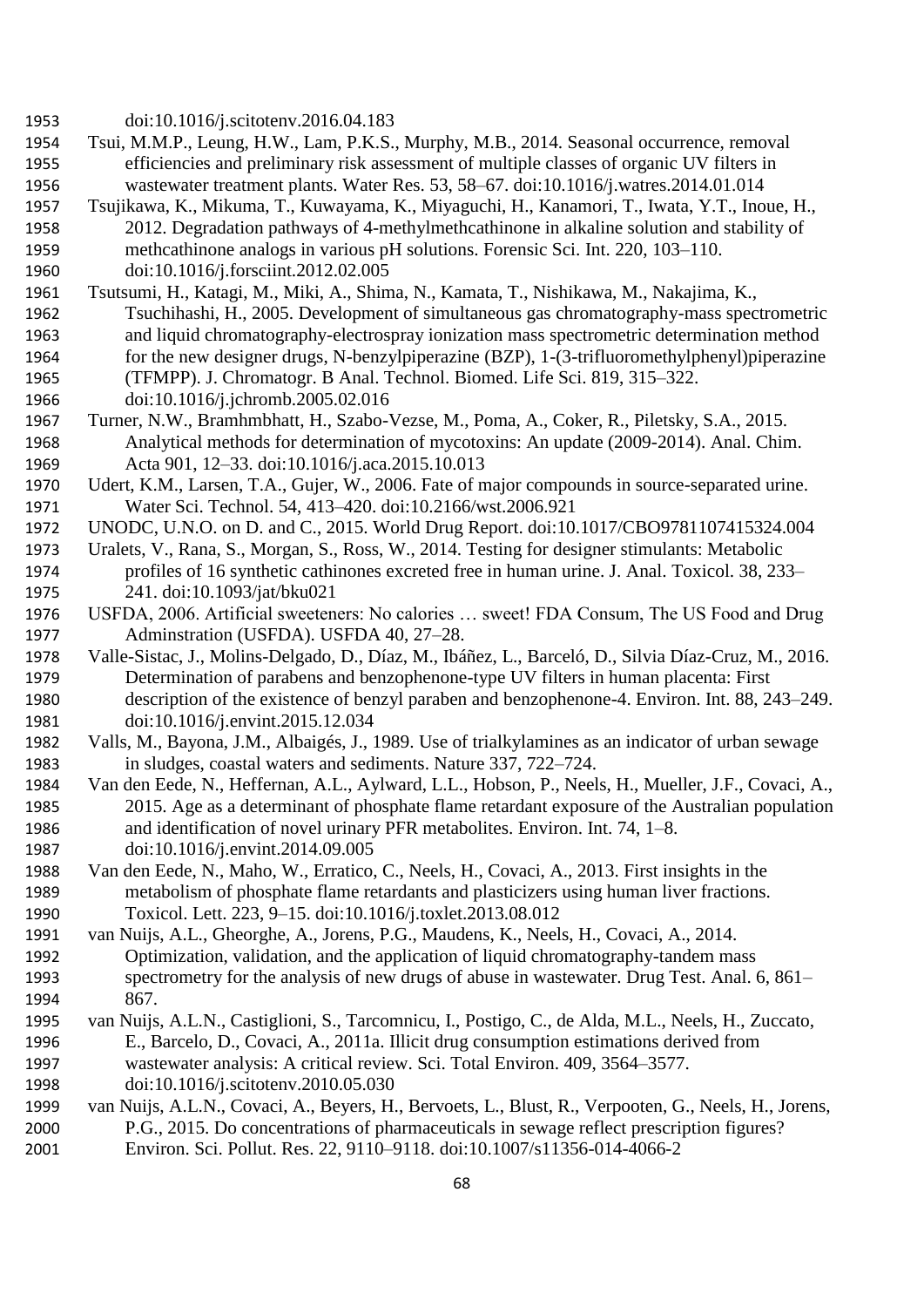- van Nuijs, A.L.N., Mougel, J.F., Tarcomnicu, I., Bervoets, L., Blust, R., Jorens, P.G., Neels, H., Covaci, A., 2011b. Sewage epidemiology - A real-time approach to estimate the consumption of illicit drugs in Brussels, Belgium. Environ. Int. 37, 612–621. doi:10.1016/j.envint.2010.12.006
- Van Nuijs, A.L.N., Pecceu, B., Theunis, L., Dubois, N., Charlier, C., Jorens, P.G., Bervoets, L., Blust, R., Meulemans, H., Neels, H., Covaci, A., 2009. Can cocaine use be evaluated through analysis of wastewater? A nation-wide approach conducted in Belgium. Addiction 104, 734– 741. doi:10.1111/j.1360-0443.2009.02523.x
- Vazquez-Roig, P., Kasprzyk-Hordern, B., Blasco, C., Pico´, Y., 2014. Stereoisomeric profiling of drugs of abuse and pharmaceuticals in wastewaters of Valencia (Spain). Sci. Total Environ. 494–495, 49–57. doi:10.1016/j.scitotenv.2014.06.098
- Verlicchi, P., Al Aukidy, M., Zambello, E., 2012. Occurrence of pharmaceutical compounds in urban wastewater: Removal, mass load and environmental risk after a secondary treatment-A review. Sci. Total Environ. 429, 123–155. doi:10.1016/j.scitotenv.2012.04.028
- Wang, C., Yang, L., Wang, S., Zhang, Z., Yu, Y., Wang, M., Cromie, M., Gao, W., Wang, S.-L., 2016. The classic EDCs, phthalate esters and organochlorines, in relation to abnormal sperm quality: a systematic review with meta-analysis. Sci. Rep. 6, 19982. doi:10.1038/srep19982
- Wang, P., Wu, H., Dai, Z., Zou, X., 2012. Picomolar level profiling of the methylation status of the p53 tumor suppressor gene by a label-free electrochemical biosensor. Chem. Commun. 48, 10754. doi:10.1039/c2cc35615e
- Warth, B., Sulyok, M., Krska, R., 2013. LC-MS/MS-based multibiomarker approaches for the assessment of human exposure to mycotoxins. Anal. Bioanal. Chem. 405, 5687–5695. doi:10.1007/s00216-013-7011-1
- Webb, A.L., Kruczkiewicz, P., Selinger, L.B., Inglis, G.D., Taboada, E.N., 2015. Development of a comparative genomic fingerprinting assay for rapid and high resolution genotyping of Arcobacter butzleri. BMC Microbiol 15, 94. doi:10.1186/s12866-015-0426-4
- Welter-Luedeke, J., Maurer, H.H., 2015. New Psychoactive Substances: Chemistry, Pharmacology, Metabolism, and Detectability of Amphetamine Derivatives with Modified Ring Systems. Ther. Drug Monit. 38, 4–11. doi:10.1097/FTD.0000000000000240
- Wettstein, F.E., Bucheli, T.D., 2010. Poor elimination rates in waste water treatment plants lead to continuous emission of deoxynivalenol into the aquatic environment. Water Res. 44, 4137– 4142. doi:10.1016/j.watres.2010.05.038
- WHO Food Additive Series No. 52, 2004. Safety evaluation of certain food additives and contaminants.
- Wohlfarth, A., Scheidweiler, K.B., Chen, X., Liu, H., Huestis, M.A., 2013. Qualitative Confirmation of 9 Synthetic Cannabinoids and 20 Metabolites in Human Urine Using LC−MS/MS and Library Search. Anal. Chem. 85, 3730–3738.
- World Health Organization, 2015. WHO global report on trends in prevalence of tobacco smoking.
- World Health Organization, 2014. WHO global status report on alcohol and health.
- Wurst, F.M., Dresen, S., Allen, J.P., Wiesbeck, G., Graf, M., Weinmann, W., 2006. Ethyl sulphate: A direct ethanol metabolite reflecting recent alcohol consumption. Addiction 101, 204–211. doi:10.1111/j.1360-0443.2005.01245.x
- Yang, Z., D'Uriac, M.A., Goggins, S., Kasprzyk-Hordern, B., Thomas, K. V., Frost, C.G., Estrela, P., 2015a. A novel DNA biosensor using a ferrocenyl intercalator applied to the potential detection of human population biomarkers in wastewater. Environ. Sci. Technol. 49, 5609– 5617. doi:10.1021/acs.est.5b00637
- Yang, Z., Kasprzyk-Hordern, B., Frost, C.G., Estrela, P., Thomas, K. V., 2015b. Community sewage sensors for monitoring public health. Environ. Sci. Technol. 49, 5845–5846. doi:10.1021/acs.est.5b01434